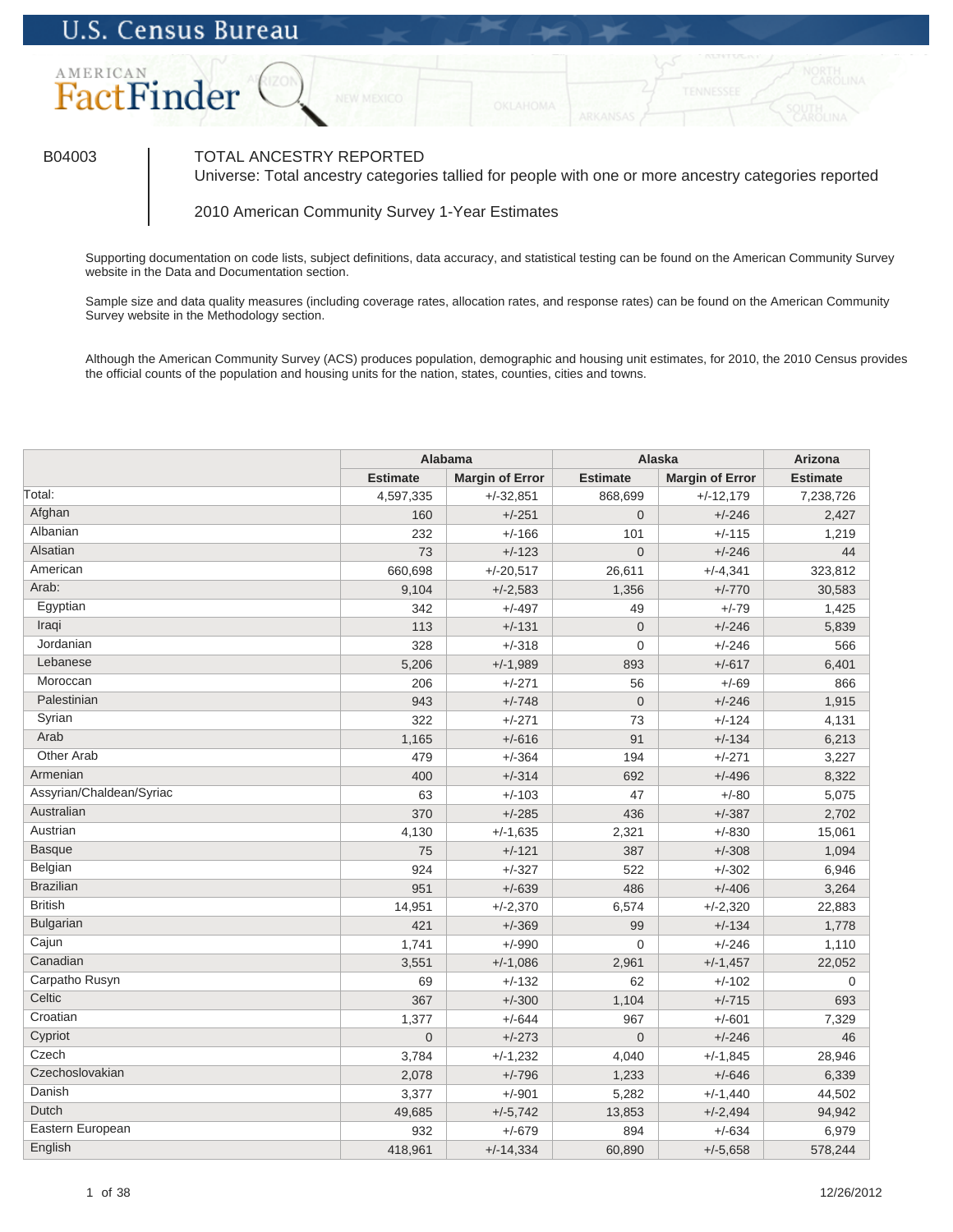|                                       |                 | Alabama                  |                 | Alaska                 | Arizona         |
|---------------------------------------|-----------------|--------------------------|-----------------|------------------------|-----------------|
|                                       | <b>Estimate</b> | <b>Margin of Error</b>   | <b>Estimate</b> | <b>Margin of Error</b> | <b>Estimate</b> |
| Estonian                              | 64              | $+/-110$                 | 295             | $+/-286$               | 359             |
| European                              | 39,744          | $+/-4,240$               | 17,674          | $+/-3,365$             | 65,448          |
| Finnish                               | 1,208           | $+/-792$                 | 5,796           | $+/-1,899$             | 12,259          |
| French (except Basque)                | 91,804          | $+/-7,113$               | 26,383          | $+/-3,247$             | 161,685         |
| French Canadian                       | 8,038           | $+/-1,544$               | 8,940           | $+/-2,288$             | 31,980          |
| German                                | 339,031         | $+/-11,482$              | 130,862         | $+/-7,812$             | 968,174         |
| German Russian                        | $\mathbf{0}$    | $+/-273$                 | 0               | $+/-246$               | 338             |
| Greek                                 | 9,601           | $+/-2,478$               | 2,126           | $+/-1,135$             | 26,668          |
| Guyanese                              | 63              | $+/-83$                  | $\mathbf 0$     | $+/-246$               | 241             |
| Hungarian                             | 4,936           | $+/-1,426$               | 2,163           | $+/-760$               | 32,002          |
| Icelander                             | 306             | $+/-281$                 | 67              | $+/-107$               | 1,491           |
| Iranian                               | 1,551           | $+/-837$                 | 254             | $+/-289$               | 5,914           |
| Irish                                 | 467,002         | $+/-14,800$              | 78,413          | $+/-5,747$             | 624,091         |
| Israeli                               | 609             | $+/-554$                 | 73              | $+/-124$               | 1,798           |
| Italian                               | 81,993          | $+/-6,950$               | 23,845          | $+/-3,525$             | 277,341         |
| Latvian                               | 212             | $+/-188$                 | 486             | $+/-460$               | 1,573           |
| Lithuanian                            | 1,788           | $+/-728$                 | 1,525           | $+/-756$               | 8,869           |
| Luxemburger                           | 638             | $+/-625$                 | 313             | $+/-329$               | 1,160           |
| Macedonian                            | 60              | $+/-100$                 | 69              | $+/-114$               | 365             |
| Maltese                               | 136             | $+/-153$                 | $\overline{0}$  | $+/-246$               | 538             |
| New Zealander                         | 58              | $+/-80$                  | 178             | $+/-166$               | 434             |
| Northern European                     | 1,405           | $+/-715$                 | 1,992           | $+/-785$               | 5,085           |
| Norwegian                             | 14,013          | $+/-2,392$               | 27,444          | $+/-3,516$             | 112,883         |
| Pennsylvania German                   | 181             | $+/-219$                 | 537             | $+/-370$               | 3,193           |
| Polish                                | 32,003          | $+/-4,202$               | 19,243          | $+/-2,712$             | 156,964         |
| Portuguese                            | 3,913           |                          | 1,738           | $+/-803$               | 12,828          |
| Romanian                              | 1,740           | $+/-1,416$<br>$+/-1,184$ | 931             | $+/-580$               | 8,151           |
| Russian                               |                 |                          |                 |                        |                 |
| Scandinavian                          | 8,843           | $+/-2,179$               | 10,027          | $+/-2,637$             | 58,566          |
| Scotch-Irish                          | 3,704           | $+/-1,305$               | 4,096           | $+/-1,581$             | 14,698          |
| Scottish                              | 75,353          | $+/-5,849$               | 8,779           | $+/-1,613$             | 59,956          |
| Serbian                               | 97,784          | $+/-6,444$               | 20,831          | $+/-3,192$             | 114,303         |
| Slavic                                | 599             | $+/-528$                 | 440             | $+/-382$               | 4,886           |
| Slovak                                | 1,206           | $+/-1,045$               | 607             | $+/-620$               | 1,396           |
| Slovene                               | 1,713           | $+/-822$                 | 623             | $+/-412$               | 11,536          |
| Soviet Union                          | 443             | $+/-315$                 | 171             | $+/-188$               | 2,267           |
| Subsaharan African:                   | $\overline{0}$  | $+/-273$                 | $\mathbf 0$     | $+/-246$               | $\overline{0}$  |
| Cape Verdean                          | 35,994          | $+/-4,533$               | 3,443           | $+/-1,269$             | 31,456          |
|                                       | $\overline{0}$  | $+/-273$                 | $\mathbf 0$     | $+/-246$               | 120             |
| Ethiopian                             | 679             | $+/-791$                 | 102             | $+/-108$               | 778             |
| Ghanaian                              | $\overline{0}$  | $+/-273$                 | $\mathbf 0$     | $+/-246$               | 1,195           |
| Kenyan                                | 800             | $+/-583$                 | 0               | $+/-246$               | 826             |
| Liberian                              | $\mathbf 0$     | $+/-273$                 | $\mathbf 0$     | $+/-246$               | 1,468           |
| Nigerian                              | 1,801           | $+/-1,305$               | 445             | $+/-470$               | 4,286           |
| Senegalese                            | $\overline{0}$  | $+/-273$                 | $\mathbf 0$     | $+/-246$               | $\mathbf 0$     |
| Sierra Leonean                        | 90              | $+/-165$                 | 0               | $+/-246$               | 286             |
| Somalian                              | 58              | $+/-96$                  | 577             | $+/-287$               | 2,210           |
| South African                         | 209             | $+/-221$                 | 50              | $+/-86$                | 1,553           |
| Sudanese                              | 1,072           | $+/-1,542$               | 15              | $+/-27$                | 1,669           |
| Ugandan                               | 206             | $+/-312$                 | 27              | $+/-42$                | 0               |
| Zimbabwean                            | 194             | $+/-307$                 | $\mathbf 0$     | $+/-246$               | $\mathbf 0$     |
| African                               | 30,336          | $+/-4,332$               | 1,665           | $+/-1,053$             | 14,120          |
| Other Subsaharan African              | 549             | $+/-459$                 | 562             | $+/-644$               | 2,945           |
| Swedish                               | 16,228          | $+/-2,804$               | 17,602          | $+/-2,832$             | 102,907         |
| Swiss                                 | 4,910           | $+/-1,348$               | 3,899           | $+/-1,541$             | 18,375          |
| Turkish                               | 2,424           | $+/-1,961$               | 114             | $+/-167$               | 2,842           |
| Ukrainian                             | 2,723           | $+/-1,114$               | 1,306           | $+/-706$               | 13,007          |
| Welsh                                 | 17,082          | $+/-2,372$               | 5,920           | $+/-1,597$             | 39,430          |
| West Indian (except Hispanic groups): | 8,850           | $+/-2,774$               | 1,195           | $+/-684$               | 7,676           |
| Bahamian                              | 563             | $+/-436$                 | 93              | $+/-137$               | 0               |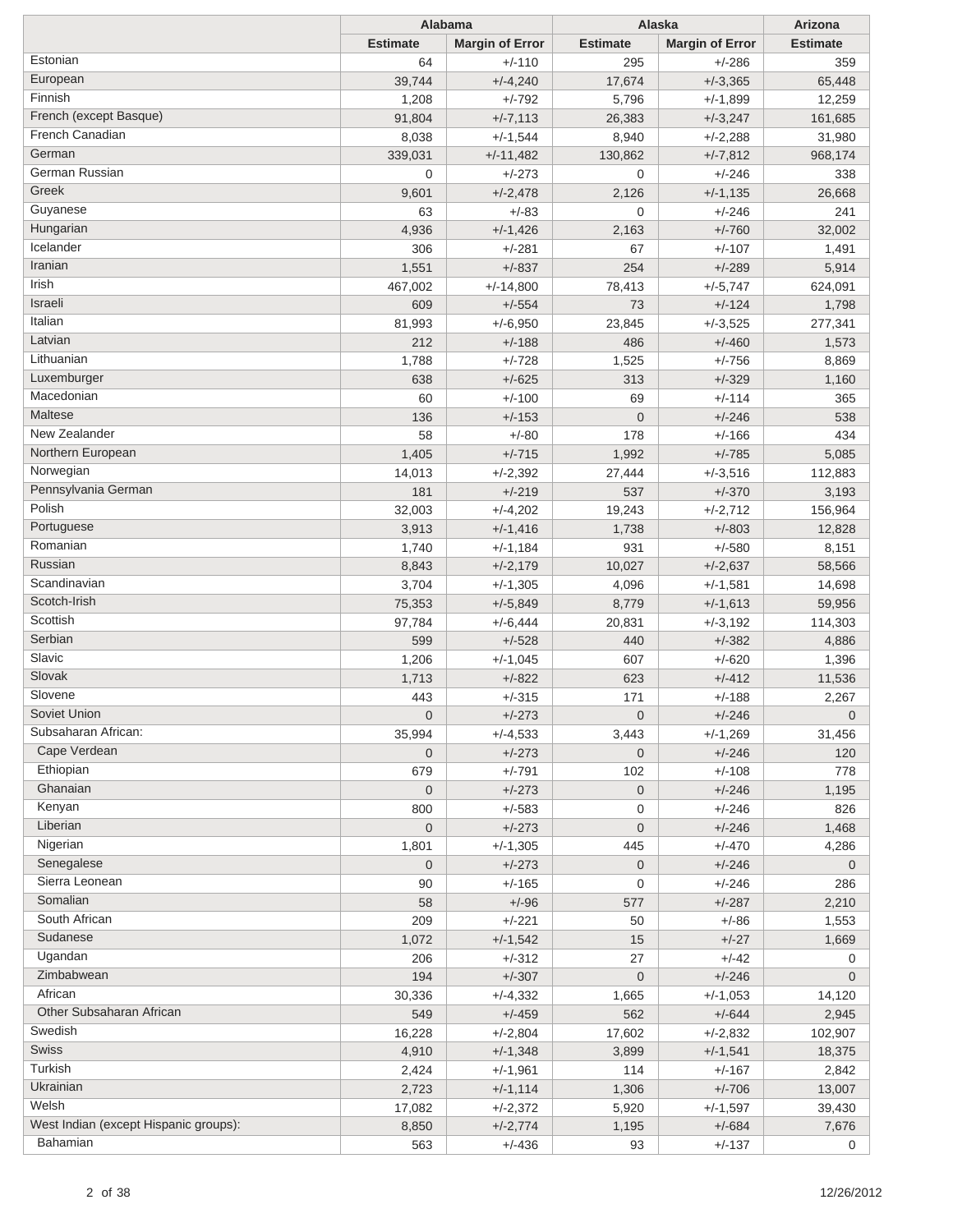|                            | <b>Alabama</b>  |                        | Alaska          | Arizona                |                 |
|----------------------------|-----------------|------------------------|-----------------|------------------------|-----------------|
|                            | <b>Estimate</b> | <b>Margin of Error</b> | <b>Estimate</b> | <b>Margin of Error</b> | <b>Estimate</b> |
| <b>Barbadian</b>           | 228             | $+/-282$               | $\overline{0}$  | $+/-246$               | 443             |
| <b>Belizean</b>            | 40              | $+/-66$                | 0               | $+/-246$               | 546             |
| <b>Bermudan</b>            | 176             | $+/-176$               | $\overline{0}$  | $+/-246$               | $\mathbf{0}$    |
| <b>British West Indian</b> | 152             | $+/-179$               | 193             | $+/-383$               | 461             |
| Dutch West Indian          | 528             | $+/-345$               | $\Omega$        | $+/-246$               | 651             |
| Haitian                    | 486             | $+/-444$               | 112             | $+/-113$               | 654             |
| Jamaican                   | 4,457           | $+/-1,841$             | 196             | $+/-180$               | 2,796           |
| Trinidadian and Tobagonian | 428             | $+/-508$               | 148             | $+/-235$               | 298             |
| U.S. Virgin Islander       | 366             | $+/-584$               | $\Omega$        | $+/-246$               | $\Omega$        |
| West Indian                | 1,393           | $+/-1,314$             | 381             | $+/-371$               | 1,096           |
| Other West Indian          | 33              | $+/-57$                | 72              | $+/-115$               | 731             |
| Yugoslavian                | 781             | $+/-511$               | 307             | $+/-229$               | 9,342           |
| Other groups               | 2,038,127       | $+/-18.275$            | 307,074         | $+/-7,002$             | 3,007,859       |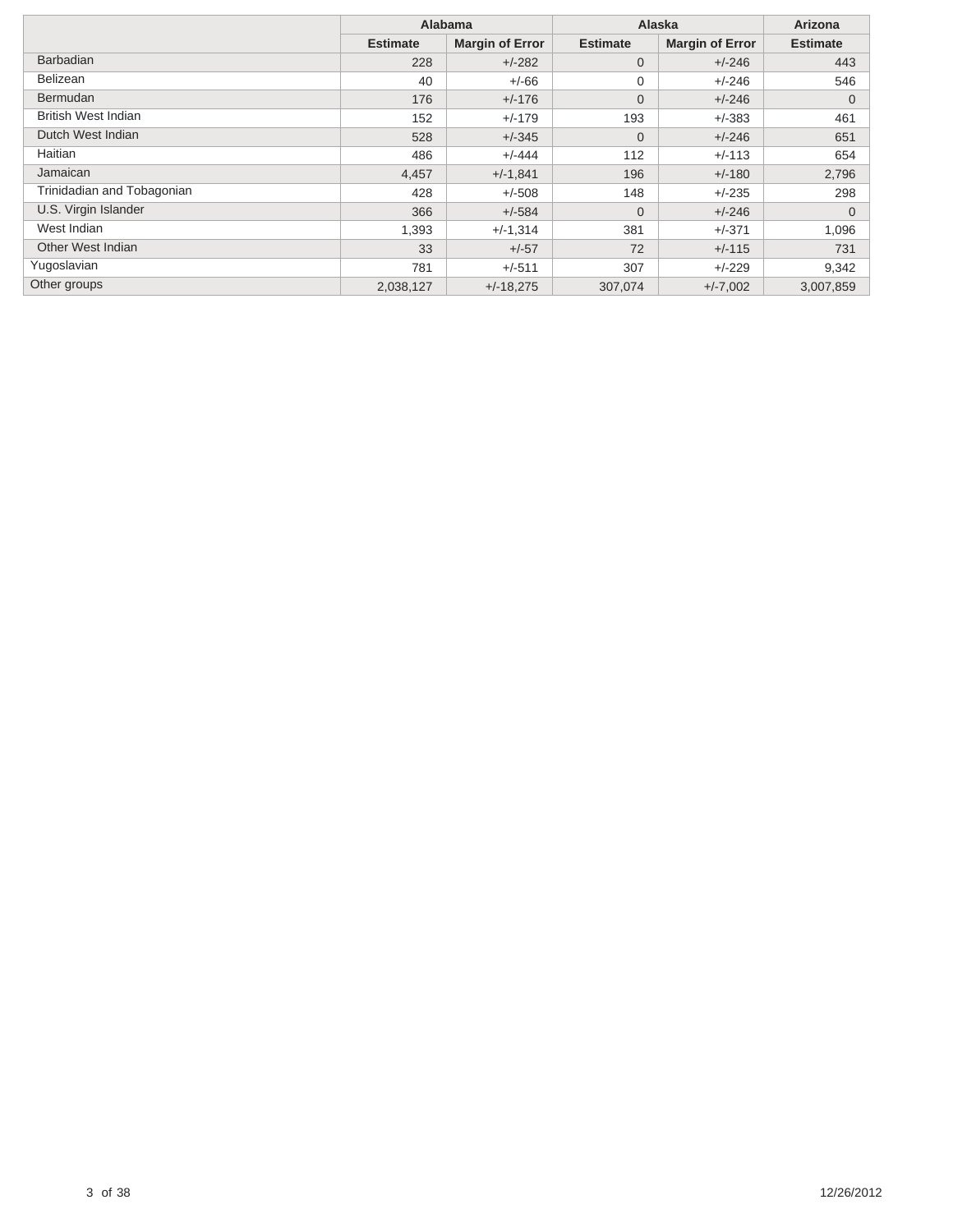|                          | Arizona                |                  | <b>Arkansas</b>        |                 | California             |
|--------------------------|------------------------|------------------|------------------------|-----------------|------------------------|
|                          | <b>Margin of Error</b> | <b>Estimate</b>  | <b>Margin of Error</b> | <b>Estimate</b> | <b>Margin of Error</b> |
| Total:                   | $+/-43,257$            | 2,907,241        | $+/-27,616$            | 42,578,437      | $+/-75,953$            |
| Afghan                   | $+/-1,875$             | $\overline{0}$   | $+/-273$               | 36,038          | $+/-8,133$             |
| Albanian                 | $+/-978$               | $\mathbf 0$      | $+/-273$               | 5,088           | $+/-1,795$             |
| Alsatian                 | $+/-73$                | $\overline{0}$   | $+/-273$               | 547             | $+/-267$               |
| American                 | $+/-17,314$            | 317,687          | $+/-12,564$            | 857,524         | $+/-25,073$            |
| Arab:                    | $+/-5,585$             | 5,285            | $+/-2,270$             | 279,208         | $+/-16,918$            |
| Egyptian                 | $+/-733$               | 312              | $+/-353$               | 39,436          | $+/-6,586$             |
| Iraqi                    | $+/-2,771$             | 778              | $+/-929$               | 26,311          | $+/-5,847$             |
| Jordanian                | $+/-486$               | $\mathbf 0$      | $+/-273$               | 13,519          | $+/-4,009$             |
| Lebanese                 | $+/-2,128$             | 1,663            | $+/-1,266$             | 58,372          | $+/-6,089$             |
| Moroccan                 | $+/-1,175$             | 358              | $+/-599$               | 11,247          | $+/-3,221$             |
| Palestinian              | $+/-1,743$             | 528              | $+/-624$               | 20,969          | $+/-4,025$             |
| Syrian                   | $+/-1,913$             | 611              | $+/-477$               | 20,135          | $+/-4,949$             |
| Arab                     | $+/-3,092$             | 823              | $+/-607$               | 43,828          | $+/-6,521$             |
| Other Arab               | $+/-1,646$             | 212              | $+/-352$               | 45,391          | $+/-7,491$             |
| Armenian                 | $+/-2,680$             | 191              | $+/-197$               | 254,696         | $+/-11,672$            |
| Assyrian/Chaldean/Syriac | $+/-2,823$             | 108              | $+/-184$               | 39,706          | $+/-6,262$             |
| Australian               | $+/-1,426$             | 732              | $+/-678$               | 20,009          | $+/-3,834$             |
| Austrian                 | $+/-2,109$             | 3,010            | $+/-888$               | 75,421          | $+/-5,225$             |
| <b>Basque</b>            | $+/-615$               | 961              | $+/-1,444$             | 18,772          | $+/-3,249$             |
| Belgian                  | $+/-1,499$             | 989              | $+/-550$               | 24,529          | $+/-3,366$             |
| <b>Brazilian</b>         | $+/-1,382$             | 1,270            | $+/-1,053$             | 31,447          | $+/-4,660$             |
| <b>British</b>           | $+/-3,132$             | 7,840            | $+/-1,476$             | 146,576         | $+/-8,631$             |
| <b>Bulgarian</b>         | $+/-860$               | $\overline{0}$   | $+/-273$               | 11,697          | $+/-2,591$             |
| Cajun                    | $+/-692$               | 1,060            | $+/-612$               | 2,814           | $+/-978$               |
| Canadian                 | $+/-2,883$             | 1,714            | $+/-718$               | 85,225          | $+/-6,399$             |
| Carpatho Rusyn           | $+/-305$               | $\mathbf 0$      | $+/-273$               | 365             | $+/-279$               |
| Celtic                   | $+/-447$               | 262              | $+/-222$               | 8,577           | $+/-2,406$             |
| Croatian                 | $+/-1,638$             | 1,517            | $+/-974$               | 45,033          | $+/-4,084$             |
| Cypriot                  | $+/-79$                | $\mathbf 0$      | $+/-273$               | 312             | $+/-296$               |
| Czech                    | $+/-4,223$             | 5,397            | $+/-1,124$             | 87,100          | $+/-5,417$             |
| Czechoslovakian          | $+/-1,428$             | 2,775            | $+/-1,411$             | 24,253          | $+/-3,208$             |
| Danish                   | $+/-4,196$             | 5,142            | $+/-1,541$             | 184,002         | $+/-8,431$             |
| Dutch                    | $+/-8,023$             | 50,387           | $+/-5,304$             | 396,853         | $+/-12,283$            |
| Eastern European         | $+/-1,729$             | 96               | $+/-157$               | 62,420          | $+/-4,743$             |
| English                  | $+/-18,851$            | 287,269          | $+/-10,736$            | 2,327,331       | $+/-31,632$            |
| Estonian                 | $+/-286$               | 158              | $+/-241$               | 4,717           | $+/-1,420$             |
| European                 | $+/-5,754$             | 25,080           | $+/-3,402$             | 544,363         | $+/-18,637$            |
| Finnish                  | $+/-2,179$             | 1,941            | $+/-778$               | 48,163          | $+/-3,851$             |
| French (except Basque)   | $+/-7,404$             | 60,293           | $+/-5,047$             | 728,284         | $+/-20,191$            |
| French Canadian          | $+/-5,236$             | 5,434            | $+/-1,394$             | 104,962         | $+/-7,082$             |
| German                   | $+/-22,216$            | 327,754          | $+/-10,098$            | 3,331,690       | $+/-33,751$            |
| German Russian           | $+/-285$               | 14               | $+/-23$                | 1,744           | $+/-667$               |
| Greek                    | $+/-5,038$             | 3,490            | $+/-1,365$             | 136,737         | $+/-8,668$             |
| Guyanese                 | $+/-289$               | 0                | $+/-273$               | 2,090           | $+/-1,110$             |
| Hungarian                | $+/-3,761$             | 4,983            | $+/-2,104$             | 132,860         | $+/-7,341$             |
| Icelander                | $+/-685$               | 76               | $+/-124$               | 6,157           | $+/-1,383$             |
| Iranian                  | $+/-1,409$             | 665              | $+/-927$               | 215,372         | $+/-13,971$            |
| Irish                    | $+/-17,509$            | 365,875          | $+/-11,793$            | 2,573,023       | $+/-30,838$            |
| Israeli                  | $+/-1,216$             | 32               | $+/-54$                | 23,170          | $+/-3,745$             |
| Italian                  | $+/-12,510$            | 47,520           | $+/-5,825$             | 1,503,836       | $+/-29,862$            |
| Latvian                  | $+/-566$               | 279              | $+/-291$               | 9,514           | $+/-1,971$             |
| Lithuanian               | $+/-1,742$             | 978              | $+/-494$               | 50,900          | $+/-4,913$             |
| Luxemburger              | $+/-606$               | 232              | $+/-315$               | 3,813           | $+/-1,181$             |
| Macedonian               | $+/-254$               | 206              | $+/-210$               | 3,529           | $+/-1,226$             |
| Maltese                  | $+/-350$               | $\boldsymbol{0}$ | $+/-273$               | 5,745           | $+/-1,674$             |
| New Zealander            | $+/-490$               | 12               | $+/-21$                | 4,899           | $+/-1,390$             |
| Northern European        | $+/-1,394$             | 954              | $+/-619$               | 54,747          | $+/-5,506$             |
| Norwegian                | $+/-6,503$             | 12,446           | $+/-2,304$             | 383,922         | $+/-15,097$            |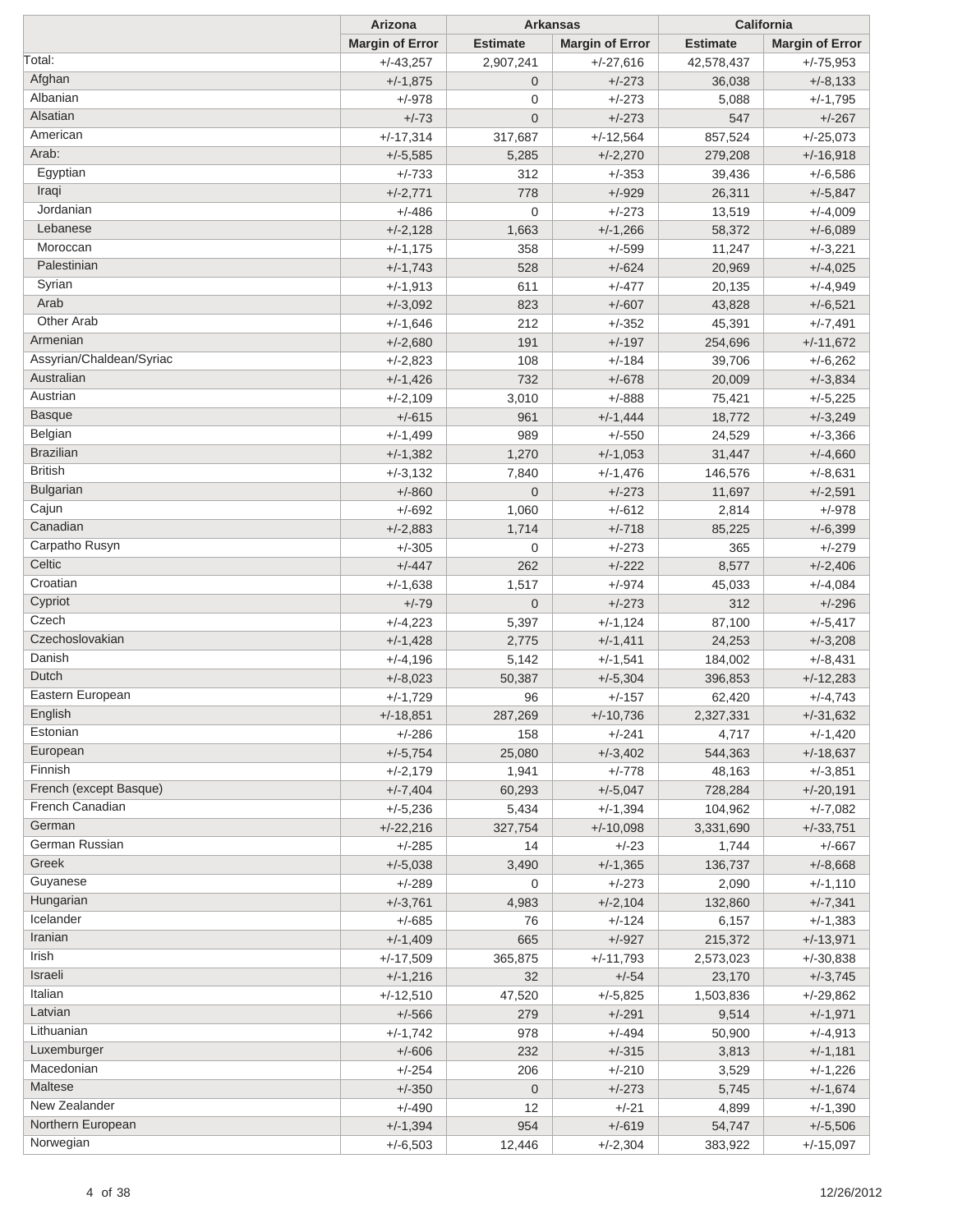|                                       | Arizona                |                  | <b>Arkansas</b>        |                 | California             |  |
|---------------------------------------|------------------------|------------------|------------------------|-----------------|------------------------|--|
|                                       | <b>Margin of Error</b> | <b>Estimate</b>  | <b>Margin of Error</b> | <b>Estimate</b> | <b>Margin of Error</b> |  |
| Pennsylvania German                   | $+/-957$               | 1,175            | $+/-867$               | 7,403           | $+/-1,774$             |  |
| Polish                                | $+/-11,158$            | 22,717           | $+/-3,025$             | 509,365         | $+/-15,804$            |  |
| Portuguese                            | $+/-2,298$             | 2,754            | $+/-1,041$             | 356,704         | $+/-15,216$            |  |
| Romanian                              | $+/-1,836$             | 1,829            | $+/-1,025$             | 62,711          | $+/-6,153$             |  |
| Russian                               | $+/-5,510$             | 5,485            | $+/-1,675$             | 436,225         | $+/-14,493$            |  |
| Scandinavian                          | $+/-2,364$             | 2,300            | $+/-878$               | 65,772          | $+/-6,061$             |  |
| Scotch-Irish                          | $+/-4,404$             | 38,109           | $+/-3,735$             | 247,530         | $+/-8,426$             |  |
| Scottish                              | $+/-7,613$             | 47,744           | $+/-4,767$             | 519,955         | $+/-15,190$            |  |
| Serbian                               | $+/-1,817$             | 187              | $+/-249$               | 18,101          | $+/-3,157$             |  |
| Slavic                                | $+/-675$               | 166              | $+/-158$               | 12,756          | $+/-2,732$             |  |
| Slovak                                | $+/-3,011$             | 1,058            | $+/-697$               | 23,349          | $+/-2,713$             |  |
| Slovene                               | $+/-900$               | 117              | $+/-142$               | 7,413           | $+/-1,794$             |  |
| Soviet Union                          | $+/-305$               | $\mathbf 0$      | $+/-273$               | 129             | $+/-215$               |  |
| Subsaharan African:                   | $+/-5,310$             | 6,969            | $+/-1,616$             | 273,141         | $+/-16,277$            |  |
| Cape Verdean                          | $+/-201$               | $\mathbf 0$      | $+/-273$               | 1,887           | $+/-1,132$             |  |
| Ethiopian                             | $+/-891$               | 0                | $+/-273$               | 27,706          | $+/-5,384$             |  |
| Ghanaian                              | $+/-961$               | $\mathbf 0$      | $+/-273$               | 3,182           | $+/-1,950$             |  |
| Kenyan                                | $+/-657$               | 0                | $+/-273$               | 3,300           | $+/-1,491$             |  |
| Liberian                              | $+/-1,094$             | $\mathbf 0$      | $+/-273$               | 1,886           | $+/-1,737$             |  |
| Nigerian                              | $+/-1,996$             | 359              | $+/-278$               | 20,358          | $+/-4,480$             |  |
| Senegalese                            | $+/-305$               | $\mathbf 0$      | $+/-273$               | 613             | $+/-831$               |  |
| Sierra Leonean                        | $+/-462$               | 0                | $+/-273$               | 931             | $+/-728$               |  |
| Somalian                              | $+/-1,730$             | $\mathbf 0$      | $+/-273$               | 7,726           | $+/-3,396$             |  |
| South African                         | $+/-1,205$             | 87               | $+/-143$               | 9,936           | $+/-2,550$             |  |
| Sudanese                              | $+/-1,761$             | $\mathbf 0$      | $+/-273$               | 2,264           | $+/-1,329$             |  |
| Ugandan                               | $+/-305$               | 0                | $+/-273$               | 1,931           | $+/-1,804$             |  |
| Zimbabwean                            | $+/-305$               | $\mathbf 0$      | $+/-273$               | 916             | $+/-672$               |  |
| African                               | $+/-3,496$             | 6,194            | $+/-1,577$             | 183,293         | $+/-12,732$            |  |
| Other Subsaharan African              | $+/-1,647$             | 329              | $+/-290$               | 7,212           | $+/-1,919$             |  |
| Swedish                               | $+/-7,372$             | 17,472           | $+/-2,800$             | 435,274         | $+/-13,607$            |  |
| Swiss                                 | $+/-3,375$             | 5,037            | $+/-1,280$             | 111,798         | $+/-7,529$             |  |
| Turkish                               | $+/-1,436$             | 401              | $+/-436$               | 24,575          | $+/-4,107$             |  |
| Ukrainian                             | $+/-2,503$             | 1,229            | $+/-578$               | 99,624          | $+/-9,637$             |  |
| Welsh                                 | $+/-4,105$             | 12,338           | $+/-2,224$             | 162,550         | $+/-7,832$             |  |
| West Indian (except Hispanic groups): | $+/-1,924$             | 5,499            | $+/-1,498$             | 76,968          | $+/-7,518$             |  |
| Bahamian                              | +/-305                 | 539              | +/-498                 | 829             | +/-613                 |  |
| <b>Barbadian</b>                      | $+/-532$               | $\mathbf 0$      | $+/-273$               | 1,068           | $+/-512$               |  |
| Belizean                              | $+/-544$               | 0                | $+/-273$               | 20,063          | $+/-4,517$             |  |
| Bermudan                              | $+/-305$               | $\mathbf 0$      | $+/-273$               | 515             | $+/-368$               |  |
| <b>British West Indian</b>            | $+/-743$               | 43               | $+/-76$                | 2,155           | $+/-1,358$             |  |
| Dutch West Indian                     | $+/-452$               | 3,357            | $+/-1,223$             | 1,493           | $+/-661$               |  |
| Haitian                               | $+/-498$               | 686              | $+/-542$               | 6,766           | $+/-1,885$             |  |
| Jamaican                              | $+/-1,132$             | 668              | $+/-438$               | 29,442          | $+/-4,686$             |  |
| Trinidadian and Tobagonian            | $+/-255$               | 59               | $+/-102$               | 5,329           | $+/-1,400$             |  |
| U.S. Virgin Islander                  | $+/-305$               | $\boldsymbol{0}$ | $+/-273$               | 528             | $+/-376$               |  |
| West Indian                           | $+/-677$               | 147              | $+/-245$               | 8,469           | $+/-2,212$             |  |
| Other West Indian                     | $+/-1,148$             | $\boldsymbol{0}$ | $+/-273$               | 311             | $+/-292$               |  |
| Yugoslavian                           | $+/-2,128$             | 199              | $+/-186$               | 33,314          | $+/-4,486$             |  |
| Other groups                          | $+/-22,042$            | 1,182,342        | $+/-16,063$            | 24,194,000      | $+/-52,637$            |  |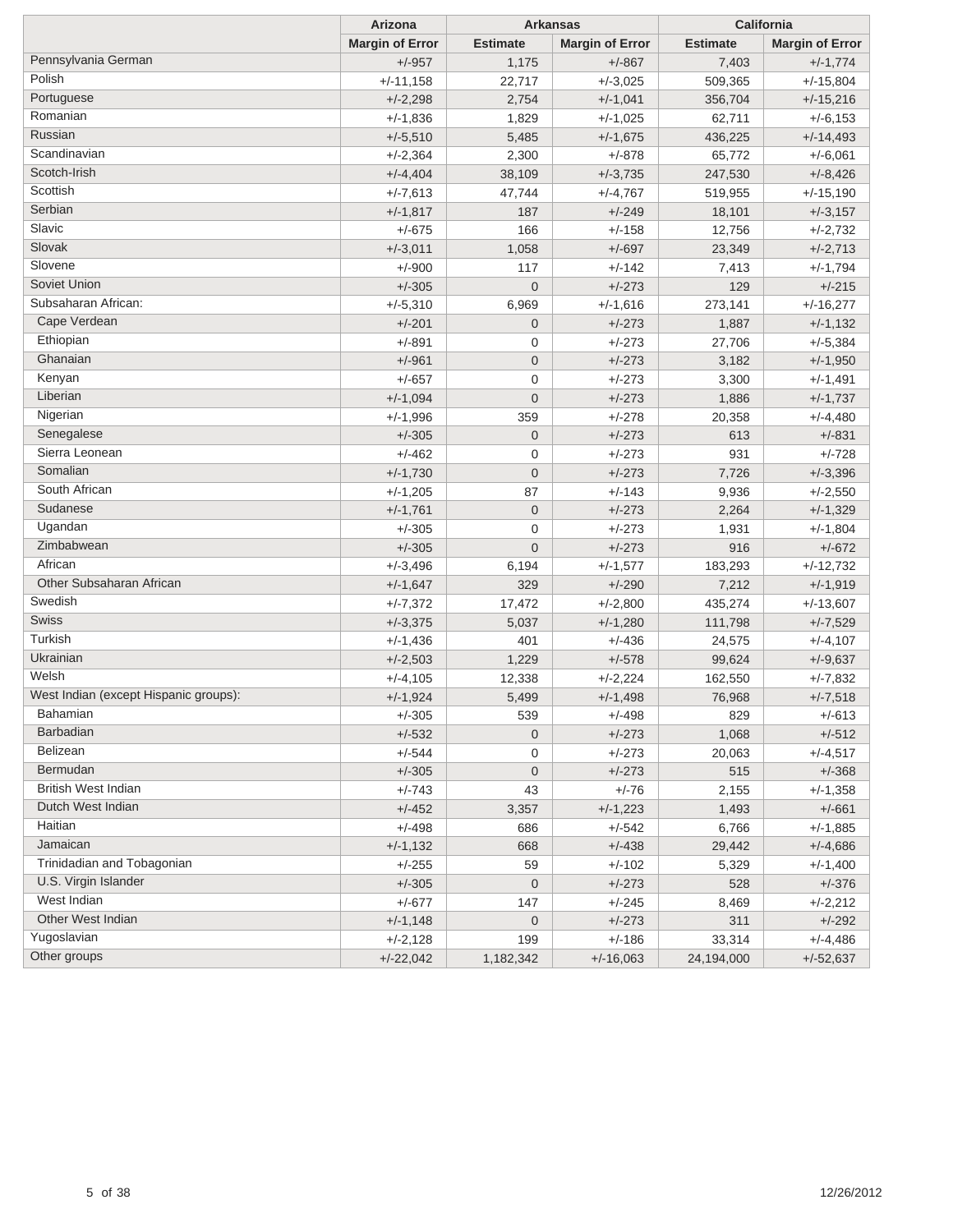|                          |                 | Colorado               |                 | <b>Connecticut</b>     | <b>Delaware</b> |
|--------------------------|-----------------|------------------------|-----------------|------------------------|-----------------|
|                          | <b>Estimate</b> | <b>Margin of Error</b> | <b>Estimate</b> | <b>Margin of Error</b> | <b>Estimate</b> |
| Total:                   | 6,126,307       | $+/-36,011$            | 4,521,855       | $+/-27,433$            | 1,078,498       |
| Afghan                   | 1,129           | $+/-941$               | 406             | $+/-357$               | $\mathbf{0}$    |
| Albanian                 | 241             | $+/-256$               | 9,577           | $+/-3,842$             | 498             |
| Alsatian                 | 116             | $+/-134$               | 92              | $+/-108$               | 46              |
| American                 | 243,886         | $+/-10,895$            | 98,337          | $+/-7,189$             | 38,201          |
| Arab:                    | 17,119          | $+/-3,541$             | 18,086          | $+/-2,906$             | 1,092           |
| Egyptian                 | 728             | $+/-658$               | 1,361           | $+/-836$               | 52              |
| Iraqi                    | 1,313           | $+/-1,234$             | 357             | $+/-411$               | $\mathbf 0$     |
| Jordanian                | 951             | $+/-1,122$             | 121             | $+/-198$               | 0               |
| Lebanese                 | 4,282           | $+/-1,202$             | 8,069           | $+/-1,784$             | 536             |
| Moroccan                 | 2,343           | $+/-1,380$             | 949             | $+/-618$               | 160             |
| Palestinian              | 795             | $+/-1,091$             | 1,332           | $+/-1,676$             | 123             |
| Syrian                   |                 |                        |                 | $+/-685$               |                 |
| Arab                     | 1,383           | $+/-626$               | 1,771           |                        | 49              |
| Other Arab               | 1,918           | $+/-837$               | 1,905           | $+/-1,049$             | 49              |
| Armenian                 | 3,406           | $+/-1,498$             | 2,221           | $+/-1,174$             | 123             |
|                          | 4,220           | $+/-1,795$             | 7,847           | $+/-1,977$             | 663             |
| Assyrian/Chaldean/Syriac | 250             | $+/-403$               | 761             | $+/-540$               | 56              |
| Australian               | 2,873           | $+/-1,196$             | 1,827           | $+/-970$               | 49              |
| Austrian                 | 23,429          | $+/-3,658$             | 12,619          | $+/-1,690$             | 1,499           |
| <b>Basque</b>            | 1,711           | $+/-797$               | 129             | $+/-153$               | 15              |
| Belgian                  | 7,007           | $+/-1,449$             | 2,347           | $+/-828$               | 125             |
| <b>Brazilian</b>         | 1,768           | $+/-866$               | 22,096          | $+/-4,580$             | 563             |
| <b>British</b>           | 28,859          | $+/-3,655$             | 15,742          | $+/-2,156$             | 4,306           |
| <b>Bulgarian</b>         | 2,486           | $+/-1,396$             | 945             | $+/-750$               | $\mathbf 0$     |
| Cajun                    | 1,377           | $+/-720$               | $\mathbf 0$     | $+/-281$               | 0               |
| Canadian                 | 19,044          | $+/-3,293$             | 18,659          | $+/-2,888$             | 1,516           |
| Carpatho Rusyn           | $\mathbf{0}$    | $+/-279$               | 399             | $+/-336$               | 0               |
| Celtic                   | 1,717           | $+/-867$               | 433             | $+/-319$               | 439             |
| Croatian                 | 8,141           | $+/-2,108$             | 4,195           | $+/-1,227$             | 282             |
| Cypriot                  | 231             | $+/-286$               | 199             | $+/-196$               | $\overline{0}$  |
| Czech                    | 41,152          | $+/-4,124$             | 15,051          | $+/-2,551$             | 2,905           |
| Czechoslovakian          | 6,682           | $+/-1,706$             | 6,298           | $+/-1,289$             | 887             |
| Danish                   | 45,505          | $+/-5,197$             | 14,424          | $+/-2,506$             | 1,983           |
| Dutch                    | 92,816          | $+/-5,346$             | 31,719          | $+/-3,604$             | 16,094          |
| Eastern European         | 7,474           | $+/-1,523$             | 13,652          | $+/-3,084$             | 1,293           |
| English                  | 546,902         | $+/-14,326$            | 329,019         | $+/-10,415$            | 105,321         |
| Estonian                 | 1,875           | $+/-989$               | 558             | $+/-428$               | 959             |
| European                 | 111,207         | $+/-7,193$             | 29,832          | $+/-3,782$             | 5,909           |
| Finnish                  | 12,318          | $+/-2,619$             | 6,159           | $+/-1,405$             | 630             |
| French (except Basque)   | 155,790         | $+/-7,825$             | 209,533         | $+/-9,674$             | 18,107          |
| French Canadian          | 28,740          | $+/-3,470$             | 99,934          | $+/-7,261$             | 2,565           |
| German                   | 1,084,080       | $+/-19,665$            | 349,656         | $+/-12,136$            | 141,309         |
| German Russian           | 217             | $+/-192$               | 0               | $+/-281$               | 0               |
| Greek                    | 18,331          | $+/-3,006$             | 33,047          | $+/-4,287$             | 5,497           |
| Guyanese                 | 56              | $+/-101$               | 3,672           | $+/-1,742$             | 422             |
| Hungarian                | 21,284          | $+/-2,995$             | 38,142          | $+/-3,929$             | 4,522           |
| Icelander                | 959             | $+/-535$               | 992             | $+/-850$               | 53              |
| Iranian                  | 6,658           | $+/-2,317$             | 2,692           | $+/-1,259$             | 365             |
| Irish                    |                 |                        |                 |                        |                 |
| Israeli                  | 613,597         | $+/-17,981$            | 595,804         | $+/-14,636$            | 162,722         |
| Italian                  | 1,241           | $+/-736$               | 724             | $+/-578$               | $\mathbf 0$     |
| Latvian                  | 251,804         | $+/-10,494$            | 668,370         | $+/-15,380$            | 86,706          |
|                          | 1,269           | $+/-744$               | 1,900           | $+/-612$               | 83              |
| Lithuanian               | 9,701           | $+/-1,815$             | 29,779          | $+/-2,974$             | 2,156           |
| Luxemburger              | 365             | $+/-370$               | 120             | $+/-144$               | $\mathbf 0$     |
| Macedonian               | 379             | $+/-315$               | 2,060           | $+/-1,743$             | 0               |
| Maltese                  | 166             | $+/-156$               | 431             | $+/-364$               | $\mathbf 0$     |
| New Zealander            | 232             | $+/-234$               | 0               | $+/-281$               | 27              |
| Northern European        | 12,493          | $+/-2,571$             | 3,577           | $+/-1,397$             | 374             |
| Norwegian                | 112,098         | $+/-7,952$             | 21,540          | $+/-3,472$             | 3,965           |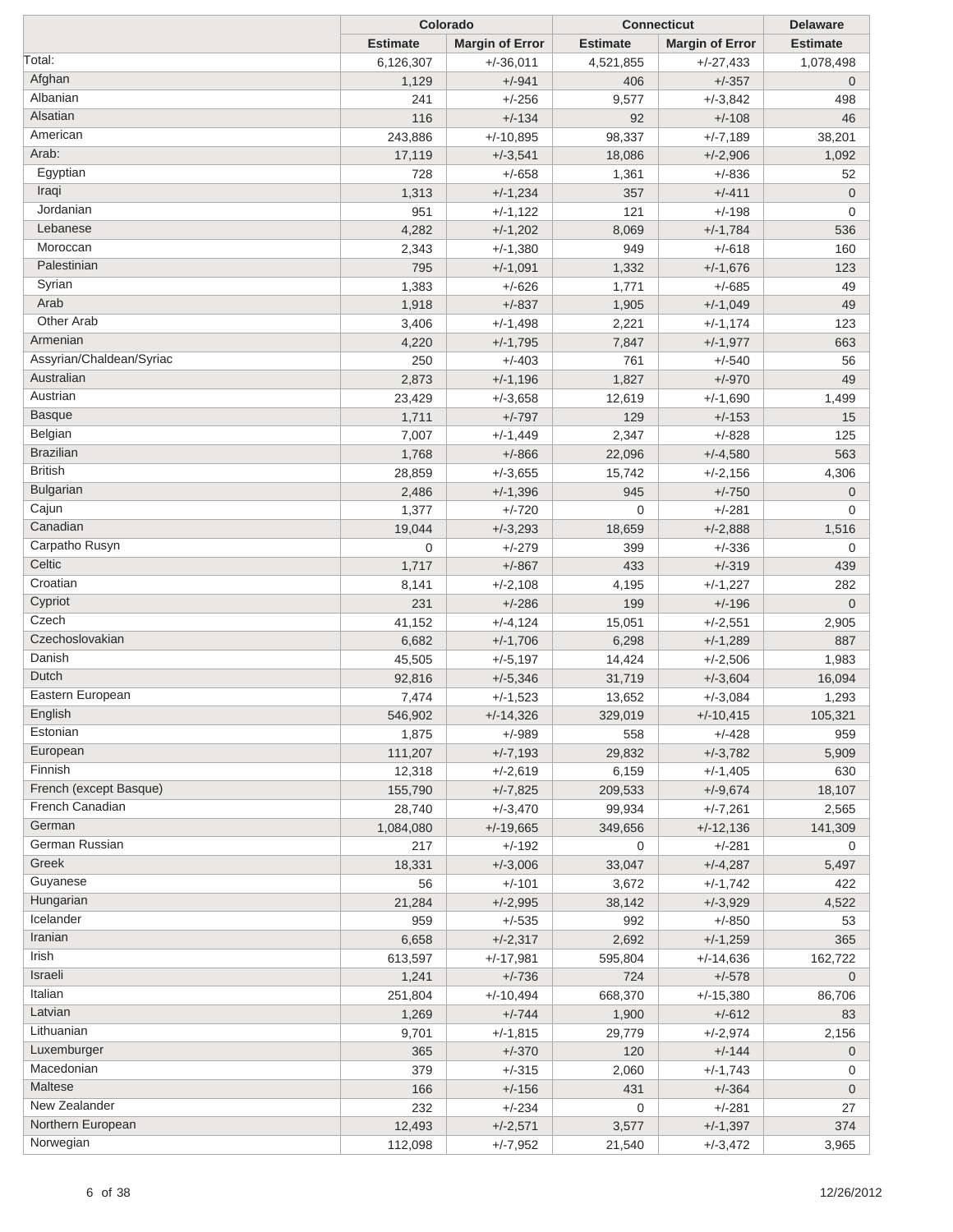|                                       | Colorado        |                        | <b>Connecticut</b> | <b>Delaware</b>        |                 |
|---------------------------------------|-----------------|------------------------|--------------------|------------------------|-----------------|
|                                       | <b>Estimate</b> | <b>Margin of Error</b> | <b>Estimate</b>    | <b>Margin of Error</b> | <b>Estimate</b> |
| Pennsylvania German                   | 2,072           | $+/-623$               | 1,110              | $+/-511$               | 3,040           |
| Polish                                | 125,929         | $+/-9,120$             | 301,935            | $+/-12,178$            | 51,065          |
| Portuguese                            | 9,733           | $+/-2,072$             | 50,113             | $+/-5,399$             | 940             |
| Romanian                              | 5,489           | $+/-1,427$             | 6,838              | $+/-1,970$             | 1,394           |
| Russian                               | 55,723          | $+/-4,354$             | 63,903             | $+/-4,444$             | 6,224           |
| Scandinavian                          | 16,560          | $+/-3,557$             | 4,850              | $+/-2,044$             | 689             |
| Scotch-Irish                          | 65,306          | $+/-4,700$             | 21,927             | $+/-2,648$             | 9,952           |
| Scottish                              | 129,386         | $+/-7,123$             | 72,406             | $+/-6,273$             | 15,242          |
| Serbian                               | 2,326           | $+/-887$               | 1,667              | $+/-1,190$             | 117             |
| Slavic                                | 4,295           | $+/-1,363$             | 2,314              | $+/-729$               | 410             |
| Slovak                                | 8,594           | $+/-1,860$             | 20,504             | $+/-2,905$             | 2,038           |
| Slovene                               | 6,314           | $+/-1,309$             | 1,355              | $+/-889$               | 291             |
| Soviet Union                          | $\overline{0}$  | $+/-279$               | $\overline{0}$     | $+/-281$               | $\mathbf 0$     |
| Subsaharan African:                   | 34,440          | $+/-4,593$             | 32,137             | $+/-5,158$             | 10,640          |
| Cape Verdean                          | $\overline{0}$  | $+/-279$               | 3,977              | $+/-2,276$             | 59              |
| Ethiopian                             | 8,128           | $+/-2,982$             | 537                | $+/-448$               | 231             |
| Ghanaian                              | 1,519           | $+/-923$               | 2,226              | $+/-1,385$             | 790             |
| Kenyan                                | 0               | $+/-279$               | 457                | $+/-466$               | 240             |
| Liberian                              | 384             | $+/-601$               | 69                 | $+/-118$               | 463             |
| Nigerian                              | 1,012           | $+/-590$               | 1,645              | $+/-1,031$             | 1,217           |
| Senegalese                            | 481             | $+/-435$               | $\mathbf 0$        | $+/-281$               | $\mathbf 0$     |
| Sierra Leonean                        | $\mathbf 0$     | $+/-279$               | 0                  | $+/-281$               | 325             |
| Somalian                              | 4,114           | $+/-2,081$             | 246                | $+/-319$               | $\mathbf 0$     |
| South African                         | 898             | $+/-622$               | 1,132              | $+/-682$               | 0               |
| Sudanese                              | 2,708           | $+/-2,065$             | 640                | $+/-649$               | 95              |
| Ugandan                               | 57              | $+/-96$                | 232                | $+/-297$               | 44              |
| Zimbabwean                            | $\overline{0}$  | $+/-279$               | 77                 | $+/-128$               | $\mathbf 0$     |
| African                               | 13,031          | $+/-2,852$             | 19,580             | $+/-4,070$             | 6,627           |
| Other Subsaharan African              | 2,108           | $+/-1,584$             | 1,319              | $+/-734$               | 549             |
| Swedish                               | 131,292         | $+/-7,755$             | 64,160             | $+/-4,693$             | 6,096           |
| Swiss                                 | 24,786          | $+/-3,222$             | 8,577              | $+/-1,629$             | 1,905           |
| Turkish                               | 1,421           | $+/-815$               | 3,733              | $+/-1,501$             | 387             |
| Ukrainian                             | 10,234          | $+/-2,164$             | 18,804             | $+/-2,806$             | 5,731           |
| Welsh                                 | 46,566          | $+/-4,715$             | 15,216             | $+/-2,178$             | 8,902           |
| West Indian (except Hispanic groups): | 7,076           | $+/-1,916$             | 87,149             | $+/-8,708$             | 6,454           |
| Bahamian                              | 40              | +/-69                  | 249                | $+/-315$               | 0               |
| <b>Barbadian</b>                      | 65              | $+/-117$               | 1,337              | $+/-1,109$             | 92              |
| Belizean                              | 358             | $+/-409$               | 643                | $+/-1,001$             | 0               |
| Bermudan                              | 79              | $+/-92$                | 54                 | $+/-85$                | 137             |
| <b>British West Indian</b>            | 181             | $+/-224$               | 1,463              | $+/-685$               | 123             |
| Dutch West Indian                     | 85              | $+/-108$               | 189                | $+/-179$               | $\mathbf 0$     |
| Haitian                               | 953             | $+/-659$               | 18,628             | $+/-4,374$             | 2,555           |
| Jamaican                              | 4,789           | $+/-1,682$             | 52,185             | $+/-5,930$             | 2,056           |
| Trinidadian and Tobagonian            | 39              | $+/-68$                | 2,542              | $+/-1,587$             | 745             |
| U.S. Virgin Islander                  | 0               | $+/-279$               | 413                | $+/-521$               | 65              |
| West Indian                           | 487             | $+/-451$               | 9,092              | $+/-2,954$             | 615             |
| Other West Indian                     | $\mathbf 0$     | $+/-279$               | 354                | $+/-360$               | 66              |
| Yugoslavian                           | 5,841           | $+/-1,956$             | 3,364              | $+/-1,627$             | 487             |
| Other groups                          | 1,881,929       | $+/-21,110$            | 1,016,412          | $+/-12,781$            | 332,290         |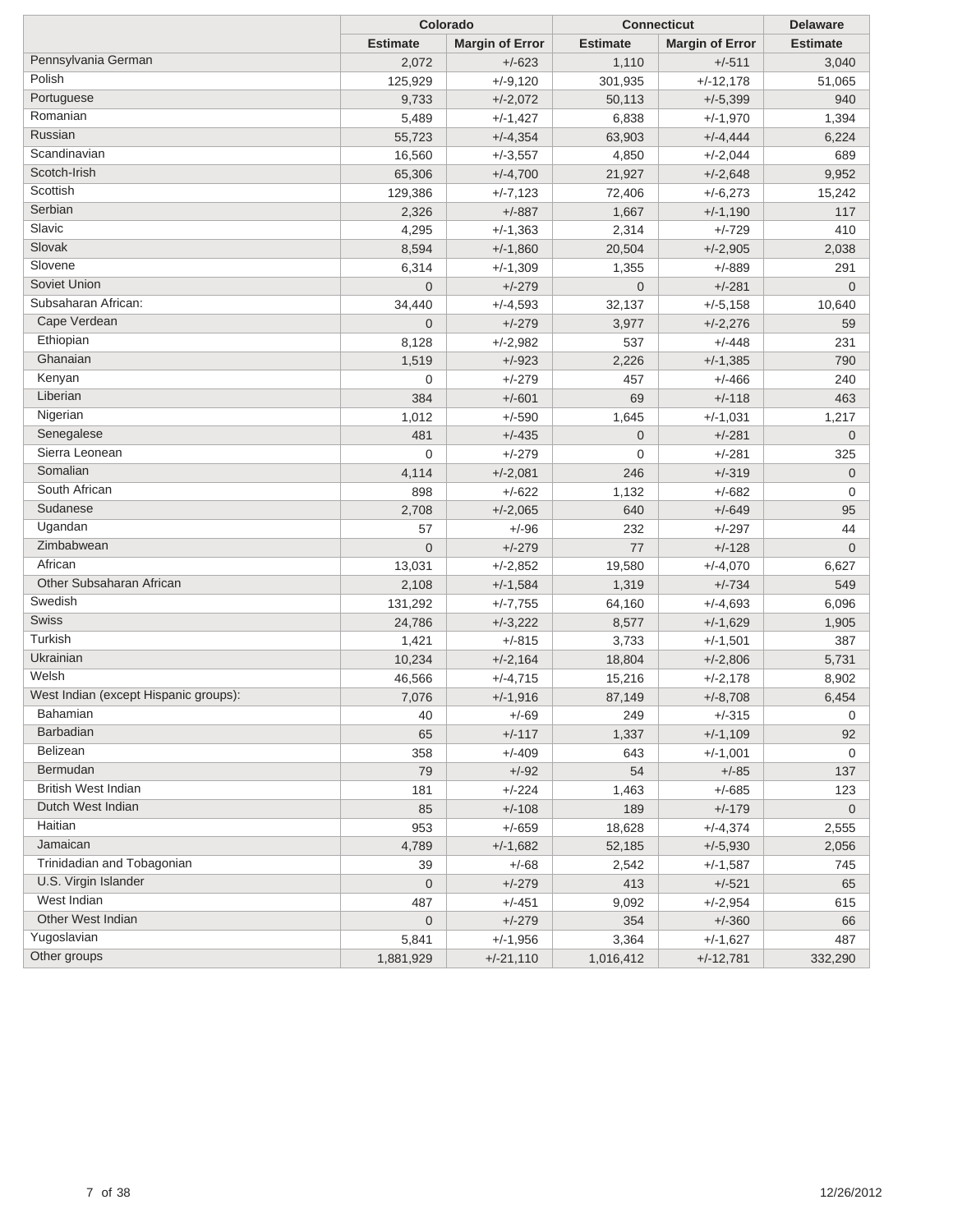|                          | <b>Delaware</b>        |                 | <b>District of Columbia</b> |                 | <b>Florida</b>         |
|--------------------------|------------------------|-----------------|-----------------------------|-----------------|------------------------|
|                          | <b>Margin of Error</b> | <b>Estimate</b> | <b>Margin of Error</b>      | <b>Estimate</b> | <b>Margin of Error</b> |
| Total:                   | $+/-14,623$            | 640,798         | $+/-8,588$                  | 20,838,572      | $+/-62,367$            |
| Afghan                   | $+/-265$               | 49              | $+/-84$                     | 95              | $+/-160$               |
| Albanian                 | $+/-504$               | 695             | $+/-599$                    | 14,830          | $+/-4,627$             |
| Alsatian                 | $+/-76$                | 109             | $+/-139$                    | 610             | $+/-424$               |
| American                 | $+/-4,448$             | 7,181           | $+/-1,864$                  | 1,370,984       | $+/-32,870$            |
| Arab:                    | $+/-456$               | 4,548           | $+/-1,589$                  | 103,611         | $+/-10,150$            |
| Egyptian                 | $+/-86$                | 334             | $+/-252$                    | 11,616          | $+/-3,070$             |
| Iraqi                    | $+/-265$               | 393             | $+/-459$                    | 2,439           | $+/-1,260$             |
| Jordanian                | $+/-265$               | $\mathbf 0$     | $+/-292$                    | 2,076           | $+/-1,186$             |
| Lebanese                 | $+/-312$               | 1,720           | $+/-1,025$                  | 34,923          | $+/-4,954$             |
| Moroccan                 | $+/-150$               | 114             | $+/-133$                    | 8,891           | $+/-3,289$             |
| Palestinian              | $+/-212$               | 342             | $+/-491$                    | 6,375           | $+/-2,641$             |
| Syrian                   | $+/-83$                | 360             | $+/-247$                    | 10,640          | $+/-2,832$             |
| Arab                     | $+/-81$                | 744             | $+/-494$                    |                 |                        |
| Other Arab               |                        |                 | $+/-458$                    | 15,913          | $+/-3,662$             |
| Armenian                 | $+/-146$               | 541             |                             | 10,738          | $+/-3,825$             |
| Assyrian/Chaldean/Syriac | $+/-419$               | 431             | $+/-323$                    | 15,856          | $+/-3,658$             |
| Australian               | $+/-92$                | $\mathbf 0$     | $+/-292$                    | 1,210           | $+/-807$               |
|                          | $+/-81$                | 618             | $+/-465$                    | 5,477           | $+/-1,538$             |
| Austrian                 | $+/-636$               | 2,091           | $+/-755$                    | 50,138          | $+/-4,353$             |
| <b>Basque</b>            | $+/-26$                | 194             | $+/-202$                    | 1,136           | $+/-626$               |
| Belgian                  | $+/-136$               | 598             | $+/-342$                    | 15,777          | $+/-2,638$             |
| <b>Brazilian</b>         | $+/-497$               | 830             | $+/-679$                    | 67,195          | $+/-8,123$             |
| <b>British</b>           | $+/-1,081$             | 4,134           | $+/-1,062$                  | 90,277          | $+/-4,947$             |
| Bulgarian                | $+/-265$               | 147             | $+/-142$                    | 5,813           | $+/-2,404$             |
| Cajun                    | $+/-265$               | 42              | $+/-68$                     | 2,467           | $+/-966$               |
| Canadian                 | $+/-734$               | 964             | $+/-474$                    | 68,961          | $+/-5,198$             |
| Carpatho Rusyn           | $+/-265$               | 92              | $+/-151$                    | 467             | $+/-406$               |
| Celtic                   | $+/-325$               | $\mathbf{0}$    | $+/-292$                    | 2,875           | $+/-1,115$             |
| Croatian                 | $+/-223$               | 951             | $+/-596$                    | 15,523          | $+/-2,895$             |
| Cypriot                  | $+/-265$               | $\overline{0}$  | $+/-292$                    | $\overline{0}$  | $+/-310$               |
| Czech                    | $+/-971$               | 1,097           | $+/-589$                    | 58,666          | $+/-4,566$             |
| Czechoslovakian          | $+/-520$               | 206             | $+/-171$                    | 16,219          | $+/-2,200$             |
| Danish                   | $+/-1,369$             | 1,223           | $+/-521$                    | 42,144          | $+/-4,255$             |
| Dutch                    | $+/-2,883$             | 4,078           | $+/-1,098$                  | 215,923         | $+/-10,379$            |
| Eastern European         | $+/-816$               | 4,642           | $+/-1,171$                  | 27,200          | $+/-3,363$             |
| English                  | $+/-6,962$             | 31,143          | $+/-2,500$                  | 1,502,085       | $+/-25,223$            |
| Estonian                 | $+/-1,387$             | 120             | $+/-143$                    | 2,136           | $+/-937$               |
| European                 | $+/-1,620$             | 7,962           | $+/-1,882$                  | 226,912         | $+/-13,388$            |
| Finnish                  | $+/-512$               | 1,152           | $+/-508$                    | 29,818          | $+/-3,565$             |
| French (except Basque)   | $+/-2,730$             | 10,981          | $+/-1,768$                  | 469,932         | $+/-16,027$            |
| French Canadian          | $+/-864$               | 1,494           | $+/-527$                    | 110,722         | $+/-7,145$             |
| German                   | $+/-7,605$             | 39,294          | $+/-3,781$                  | 2,091,834       | $+/-29,787$            |
| German Russian           | $+/-265$               | 0               | $+/-292$                    | 631             | $+/-720$               |
| Greek                    | $+/-1,152$             | 2,775           | $+/-903$                    | 90,280          | $+/-7,986$             |
| Guyanese                 | $+/-445$               | 349             | $+/-266$                    | 21,205          | $+/-5,408$             |
| Hungarian                | $+/-1,158$             | 2,946           | $+/-1,055$                  | 111,264         | $+/-7,112$             |
| Icelander                | $+/-86$                | 0               | $+/-292$                    | 2,272           | $+/-1,139$             |
| Iranian                  | $+/-449$               | 1,006           | $+/-501$                    | 11,646          | $+/-2,567$             |
| Irish                    |                        |                 |                             |                 |                        |
| Israeli                  | $+/-8,096$             | 41,980          | $+/-3,733$                  | 1,897,126       | $+/-30,709$            |
| Italian                  | $+/-265$               | 83              | $+/-97$                     | 15,392          | $+/-3,602$             |
| Latvian                  | $+/-5,832$             | 16,511          | $+/-2,492$                  | 1,204,978       | $+/-28,617$            |
|                          | $+/-87$                | 190             | $+/-234$                    | 5,144           | $+/-1,429$             |
| Lithuanian               | $+/-806$               | 1,503           | $+/-600$                    | 40,113          | $+/-4,181$             |
| Luxemburger              | $+/-265$               | 67              | $+/-106$                    | 786             | $+/-518$               |
| Macedonian               | $+/-265$               | 0               | $+/-292$                    | 2,586           | $+/-1,127$             |
| Maltese                  | $+/-265$               | 33              | $+/-55$                     | 3,116           | $+/-1,337$             |
| New Zealander            | $+/-32$                | 469             | $+/-311$                    | 613             | $+/-416$               |
| Northern European        | $+/-290$               | 554             | $+/-428$                    | 7,833           | $+/-2,968$             |
| Norwegian                | $+/-1,161$             | 2,923           | $+/-936$                    | 122,521         | $+/-7,381$             |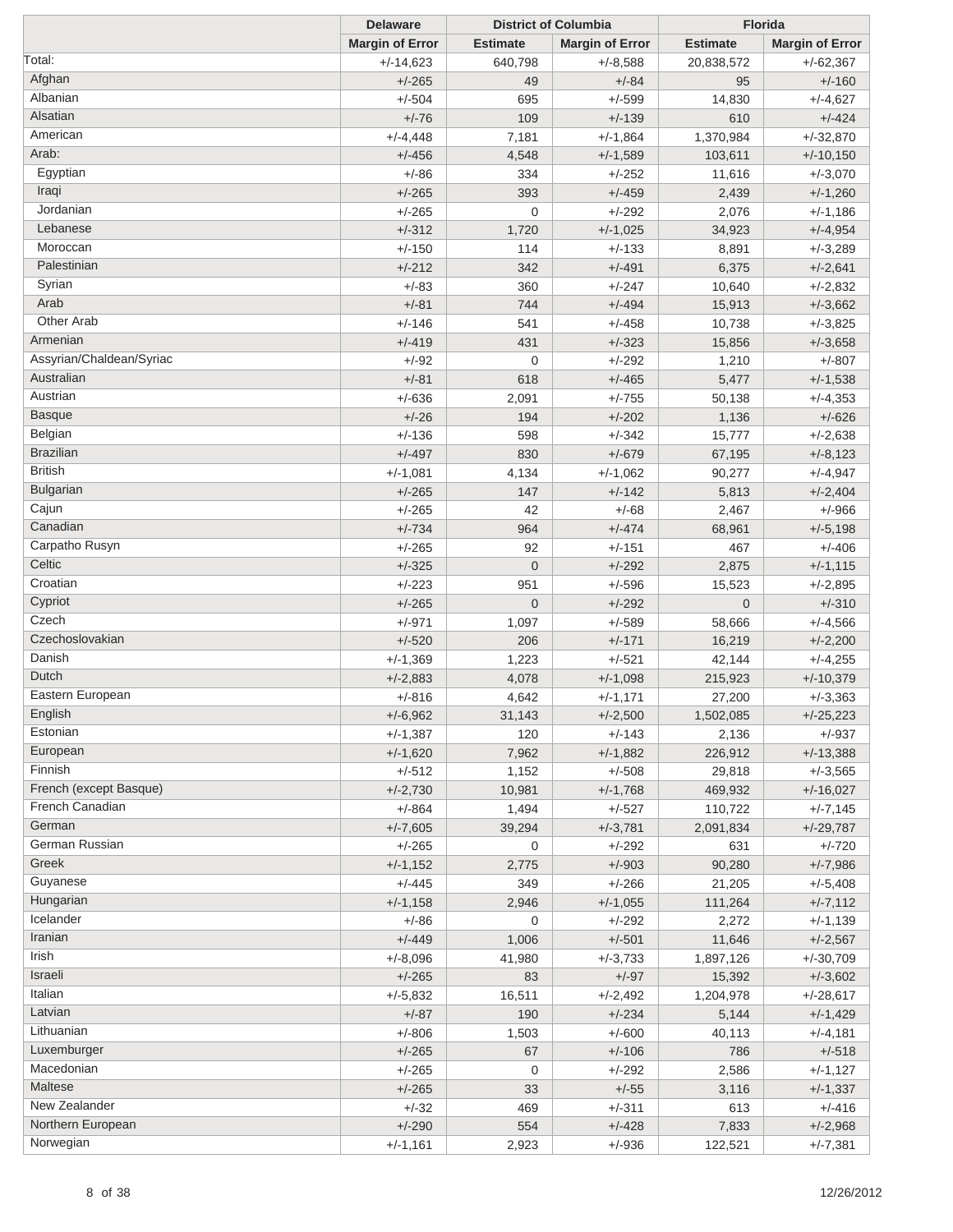|                                       | <b>Delaware</b>        |                  | <b>District of Columbia</b> |                 | <b>Florida</b>         |  |
|---------------------------------------|------------------------|------------------|-----------------------------|-----------------|------------------------|--|
|                                       | <b>Margin of Error</b> | <b>Estimate</b>  | <b>Margin of Error</b>      | <b>Estimate</b> | <b>Margin of Error</b> |  |
| Pennsylvania German                   | $+/-1,197$             | 69               | $+/-116$                    | 10,367          | $+/-2,233$             |  |
| Polish                                | $+/-4,959$             | 9,997            | $+/-1,406$                  | 489,371         | $+/-14,779$            |  |
| Portuguese                            | $+/-645$               | 1,368            | $+/-670$                    | 77,303          | $+/-7,147$             |  |
| Romanian                              | $+/-648$               | 1,363            | $+/-802$                    | 33,063          | $+/-4,219$             |  |
| Russian                               | $+/-1,531$             | 9,862            | $+/-1,614$                  | 232,336         | $+/-9,801$             |  |
| Scandinavian                          | $+/-456$               | 1,564            | $+/-678$                    | 20,573          | $+/-4,182$             |  |
| Scotch-Irish                          | $+/-2,261$             | 3,582            | $+/-956$                    | 170,880         | $+/-7,873$             |  |
| Scottish                              | $+/-2,111$             | 6,994            | $+/-1,214$                  | 296,667         | $+/-12,758$            |  |
| Serbian                               | $+/-137$               | 424              | $+/-244$                    | 12,681          | $+/-3,399$             |  |
| Slavic                                | $+/-260$               | 110              | $+/-132$                    | 6,629           | $+/-1,180$             |  |
| Slovak                                | $+/-1,068$             | 697              | $+/-350$                    | 31,992          | $+/-3,529$             |  |
| Slovene                               | $+/-211$               | 306              | $+/-236$                    | 8,668           | $+/-2,061$             |  |
| Soviet Union                          | $+/-265$               | $\mathbf{0}$     | $+/-292$                    | 213             | $+/-209$               |  |
| Subsaharan African:                   | $+/-2,926$             | 18,847           | $+/-3,258$                  | 141,525         | $+/-11,189$            |  |
| Cape Verdean                          | $+/-97$                | 96               | $+/-113$                    | 2,144           | $+/-1,301$             |  |
| Ethiopian                             | $+/-288$               | 4,779            | $+/-1,689$                  | 3,197           | $+/-1,647$             |  |
| Ghanaian                              | $+/-829$               | 193              | $+/-194$                    | 932             | $+/-513$               |  |
| Kenyan                                | $+/-256$               | $\mathbf 0$      | $+/-292$                    | 1,418           | $+/-820$               |  |
| Liberian                              | $+/-458$               | 104              | $+/-170$                    | 1,739           | $+/-1,361$             |  |
| Nigerian                              | $+/-888$               | 2,420            | $+/-1,422$                  | 7,220           | $+/-2,243$             |  |
| Senegalese                            | $+/-265$               | $\mathbf 0$      | $+/-292$                    | $\mathbf{0}$    | $+/-310$               |  |
| Sierra Leonean                        | $+/-376$               | 150              | $+/-249$                    | 255             | $+/-311$               |  |
| Somalian                              | $+/-265$               | 83               | $+/-136$                    | $\overline{0}$  | $+/-310$               |  |
| South African                         | $+/-265$               | 110              | $+/-139$                    | 5,160           | $+/-1,685$             |  |
| Sudanese                              | $+/-158$               | 43               | $+/-70$                     | 716             | $+/-839$               |  |
| Ugandan                               | $+/-78$                | 71               | $+/-115$                    | $\mathbf 0$     | $+/-310$               |  |
| Zimbabwean                            |                        | $\mathbf 0$      |                             | 98              |                        |  |
| African                               | $+/-265$               |                  | $+/-292$                    |                 | $+/-157$               |  |
| Other Subsaharan African              | $+/-2,528$             | 10,011           | $+/-2,221$                  | 116,946         | $+/-10,107$            |  |
| Swedish                               | $+/-515$               | 787              | $+/-406$                    | 1,700           | $+/-1,041$             |  |
| Swiss                                 | $+/-1,292$             | 4,522            | $+/-1,283$                  | 149,578         | $+/-7,082$             |  |
| Turkish                               | $+/-710$               | 1,808            | $+/-709$                    | 33,183          | $+/-3,219$             |  |
| Ukrainian                             | $+/-380$               | 910              | $+/-524$                    | 15,095          | $+/-3,462$             |  |
| Welsh                                 | $+/-1,173$             | 1,854            | $+/-770$                    | 42,778          | $+/-4,906$             |  |
| West Indian (except Hispanic groups): | $+/-2,146$             | 2,941            | $+/-786$                    | 91,341          | $+/-6,194$             |  |
| Bahamian                              | $+/-1,957$             | 7,785            | $+/-2,211$                  | 809,985         | $+/-25,606$            |  |
| <b>Barbadian</b>                      | +/-265                 | 0                | +/-292                      | 28,040          | $+/-5,165$             |  |
| Belizean                              | $+/-105$               | 235              | $+/-151$                    | 6,507           | $+/-2,041$             |  |
| Bermudan                              | $+/-265$               | 105              | $+/-177$                    | 3,707           | $+/-1,588$             |  |
| British West Indian                   | $+/-229$               | 181              | $+/-240$                    | 766             | $+/-428$               |  |
| Dutch West Indian                     | $+/-149$               | 185              | $+/-206$                    | 11,588          | $+/-3,578$             |  |
|                                       | $+/-265$               | $\boldsymbol{0}$ | $+/-292$                    | 1,484           | $+/-917$               |  |
| Haitian                               | $+/-1,597$             | 879              | $+/-618$                    | 424,101         | $+/-18,978$            |  |
| Jamaican                              | $+/-974$               | 3,056            | $+/-1,658$                  | 246,478         | $+/-13,899$            |  |
| Trinidadian and Tobagonian            | $+/-633$               | 1,221            | $+/-795$                    | 31,316          | $+/-5,365$             |  |
| U.S. Virgin Islander                  | $+/-107$               | 173              | $+/-219$                    | 2,738           | $+/-1,155$             |  |
| West Indian                           | $+/-357$               | 1,750            | $+/-897$                    | 51,953          | $+/-6,819$             |  |
| Other West Indian                     | $+/-103$               | $\boldsymbol{0}$ | $+/-292$                    | 1,307           | $+/-905$               |  |
| Yugoslavian                           | $+/-322$               | 171              | $+/-206$                    | 20,895          | $+/-4,636$             |  |
| Other groups                          | $+/-7,478$             | 367,169          | $+/-7,197$                  | 7,979,050       | $+/-39,058$            |  |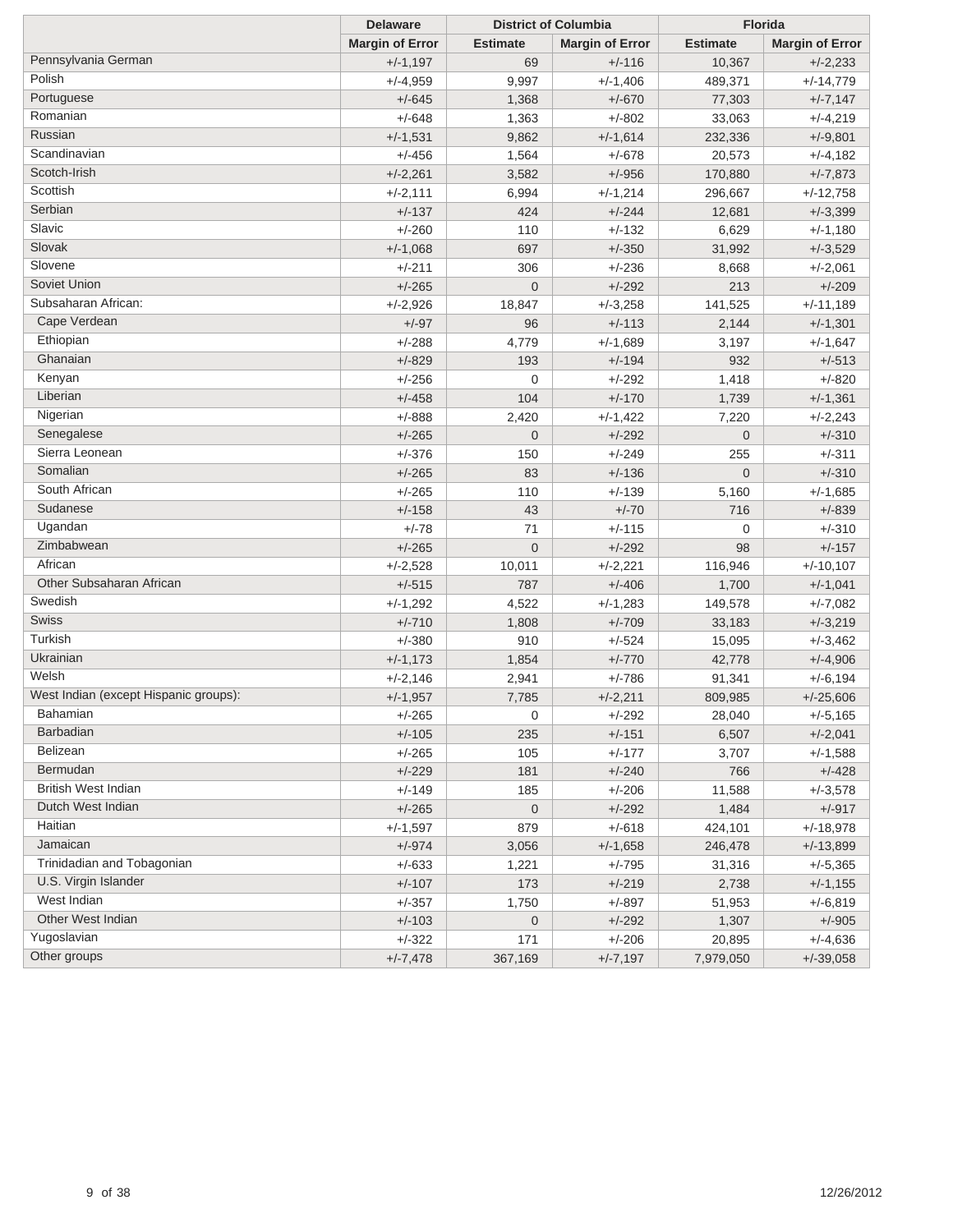|                          |                 | Georgia<br>Idaho         |                 | <b>Illinois</b>        |                 |
|--------------------------|-----------------|--------------------------|-----------------|------------------------|-----------------|
|                          | <b>Estimate</b> | <b>Margin of Error</b>   | <b>Estimate</b> | <b>Margin of Error</b> | <b>Estimate</b> |
| Total:                   | 9,771,815       | $+/-47,756$              | 1,754,856       | $+/-22,206$            | 14,992,661      |
| Afghan                   | 212             | $+/-222$                 | 180             | $+/-297$               | 263             |
| Albanian                 | 1,297           | $+/-1,156$               | 62              | $+/-101$               | 12,478          |
| Alsatian                 | 143             | $+/-174$                 | $\mathbf 0$     | $+/-267$               | 400             |
| American                 | 1,042,505       | $+/-21,029$              | 163,078         | $+/-9,420$             | 613,029         |
| Arab:                    | 27,048          | $+/-4,808$               | 1,200           | $+/-626$               | 91,307          |
| Egyptian                 | 2,490           | $+/-1,463$               | $\mathbf 0$     | $+/-267$               | 7,219           |
| Iraqi                    | 1,695           | $+/-1,364$               | 192             | $+/-241$               | 6,180           |
| Jordanian                | 184             | $+/-190$                 | 12              | $+/-20$                | 4,741           |
| Lebanese                 | 10,754          | $+/-1,981$               | 577             | $+/-455$               | 13,932          |
| Moroccan                 | 1,229           | $+/-849$                 | $\mathbf 0$     | $+/-267$               | 1,927           |
| Palestinian              | 870             | $+/-698$                 | $\mathbf 0$     | $+/-267$               | 11,963          |
| Syrian                   | 1,398           | $+/-762$                 | 98              | $+/-117$               | 6,872           |
| Arab                     | 3,400           | $+/-1,652$               | 288             | $+/-306$               | 26,199          |
| <b>Other Arab</b>        | 5,028           | $+/-2,610$               | 33              | $+/-57$                | 12,274          |
| Armenian                 | 3,636           | $+/-1,943$               | 994             | $+/-781$               | 8,833           |
| Assyrian/Chaldean/Syriac | 327             | $+/-247$                 | $\mathbf 0$     | $+/-267$               | 15,244          |
| Australian               | 1,575           | $+/-855$                 | 268             | $+/-230$               | 2,020           |
| Austrian                 | 11,563          | $+/-1,946$               | 4,014           | $+/-1,169$             | 39,060          |
| <b>Basque</b>            | 268             | $+/-267$                 | 6,294           | $+/-1,614$             | 462             |
| Belgian                  | 5,019           |                          | 1,497           | $+/-660$               |                 |
| <b>Brazilian</b>         | 9,912           | $+/-2,326$<br>$+/-2,208$ | 285             | $+/-254$               | 35,855<br>7,722 |
| <b>British</b>           |                 |                          |                 |                        |                 |
| Bulgarian                | 40,350          | $+/-3,653$               | 6,925           | $+/-1,877$             | 33,086          |
| Cajun                    | 2,037           | $+/-1,017$               | 684             | $+/-721$               | 16,955          |
| Canadian                 | 1,096           | $+/-469$                 | 131             | $+/-157$               | 296             |
| Carpatho Rusyn           | 12,481          | $+/-2,380$               | 4,988           | $+/-1,418$             | 15,168          |
| Celtic                   | 59              | $+/-100$                 | $\mathbf 0$     | $+/-267$               | 244             |
| Croatian                 | 760             | $+/-455$                 | 433             | $+/-310$               | 792             |
|                          | 4,724           | $+/-2,532$               | 1,291           | $+/-619$               | 43,323          |
| Cypriot                  | $\overline{0}$  | $+/-300$                 | $\mathbf 0$     | $+/-267$               | 50              |
| Czech                    | 14,836          | $+/-2,676$               | 7,277           | $+/-1,345$             | 134,209         |
| Czechoslovakian          | 3,999           | $+/-999$                 | 1,329           | $+/-587$               | 16,890          |
| Danish                   | 13,407          | $+/-2,520$               | 35,549          | $+/-4,406$             | 46,584          |
| Dutch                    | 83,082          | $+/-7,134$               | 32,643          | $+/-3,654$             | 190,126         |
| Eastern European         | 8,220           | $+/-1,688$               | 267             | $+/-227$               | 21,341          |
| English                  | 821,124         | $+/-19,995$              | 256,886         | $+/-10,596$            | 786,693         |
| Estonian                 | 81              | $+/-135$                 | 106             | $+/-125$               | 1,068           |
| European                 | 100,670         | $+/-8,189$               | 36,388          | $+/-4,340$             | 130,534         |
| Finnish                  | 5,919           | $+/-1,597$               | 5,202           | $+/-1,845$             | 15,786          |
| French (except Basque)   | 141,510         | $+/-7,169$               | 43,067          | $+/-4,334$             | 244,045         |
| French Canadian          | 24,392          | $+/-3,560$               | 7,425           | $+/-1,558$             | 35,286          |
| German                   | 714,429         | $+/-18,769$              | 282,317         | $+/-9,181$             | 2,509,901       |
| German Russian           | 653             | $+/-954$                 | 182             | $+/-181$               | 167             |
| Greek                    | 22,068          | $+/-3,440$               | 4,476           | $+/-1,650$             | 94,513          |
| Guyanese                 | 7,415           | $+/-2,865$               | $\mathbf 0$     | $+/-267$               | 1,099           |
| Hungarian                | 17,403          | $+/-3,057$               | 3,710           | $+/-1,264$             | 50,230          |
| Icelander                | 206             | $+/-266$                 | 587             | $+/-479$               | 740             |
| Iranian                  | 9,723           | $+/-2,618$               | 176             | $+/-176$               | 11,519          |
| Irish                    | 803,004         | $+/-21,751$              | 149,055         | $+/-7,803$             | 1,598,770       |
| Israeli                  | 1,317           | $+/-822$                 | 45              | $+/-73$                | 5,070           |
| Italian                  | 214,116         | $+/-10,224$              | 47,789          | $+/-5,333$             | 796,354         |
| Latvian                  | 848             | $+/-445$                 | 659             | $+/-659$               | 7,446           |
| Lithuanian               | 6,350           | $+/-1,374$               | 1,018           | $+/-875$               | 89,014          |
| Luxemburger              | 123             | $+/-150$                 | 172             | $+/-172$               | 5,958           |
| Macedonian               | 368             | $+/-299$                 | $\mathbf 0$     | $+/-267$               | 5,669           |
| Maltese                  | 391             | $+/-303$                 | 149             | $+/-183$               | 152             |
| New Zealander            | 323             | $+/-385$                 | 146             | $+/-183$               | 727             |
| Northern European        | 4,450           | $+/-1,332$               | 4,239           | $+/-1,389$             | 10,852          |
| Norwegian                | 35,817          | $+/-4,238$               | 58,851          | $+/-4,350$             | 165,590         |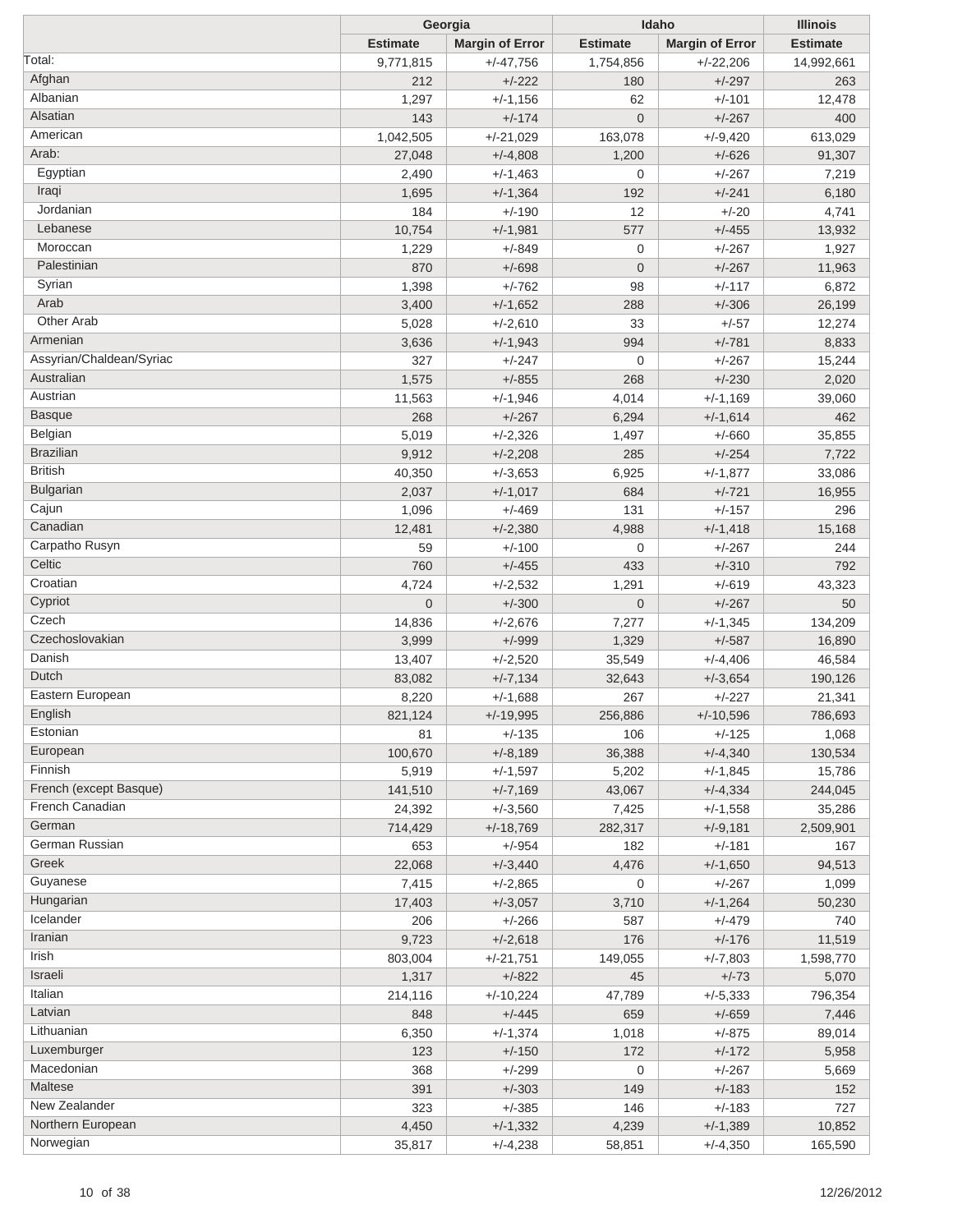| <b>Estimate</b><br><b>Estimate</b><br><b>Margin of Error</b><br><b>Estimate</b><br><b>Margin of Error</b><br>Pennsylvania German<br>1,426<br>$+/-673$<br>887<br>$+/-534$<br>4,365<br>Polish<br>$+/-2,360$<br>100,954<br>$+/-7,632$<br>16,720<br>970,053<br>Portuguese<br>11,108<br>$+/-2,600$<br>7,644<br>$+/-1,989$<br>9,794<br>Romanian<br>10,066<br>$+/-2,443$<br>835<br>$+/-647$<br>28,373<br>Russian<br>41,733<br>$+/-2,713$<br>$+/-4,736$<br>10,828<br>126,227<br>Scandinavian<br>7,379<br>$+/-2,294$<br>9,724<br>$+/-2,124$<br>15,623<br>Scotch-Irish<br>124,186<br>$+/-8,232$<br>19,670<br>$+/-3,128$<br>79,490<br>Scottish<br>177,199<br>$+/-9,734$<br>52,477<br>$+/-5,398$<br>142,872<br>Serbian<br>2,597<br>$+/-1,104$<br>160<br>$+/-162$<br>20,878<br>Slavic<br>$+/-175$<br>2,224<br>$+/-1,041$<br>181<br>6,374<br>Slovak<br>7,452<br>$+/-472$<br>$+/-2,015$<br>1,115<br>38,999<br>Slovene<br>$+/-444$<br>583<br>$+/-420$<br>555<br>13,548<br>Soviet Union<br>$+/-267$<br>82<br>$+/-138$<br>$\overline{0}$<br>95<br>Subsaharan African:<br>182,567<br>$+/-11,776$<br>4,014<br>$+/-1,643$<br>66,399<br>Cape Verdean<br>1,050<br>$+/-530$<br>152<br>$+/-178$<br>$\mathbf 0$<br>Ethiopian<br>$+/-362$<br>11,739<br>$+/-4,185$<br>329<br>3,076<br>Ghanaian<br>$+/-267$<br>4,476<br>$+/-2,615$<br>$\overline{0}$<br>3,615<br>Kenyan<br>$+/-267$<br>2,162<br>$+/-1,195$<br>0<br>250<br>Liberian<br>2,943<br>$+/-267$<br>$+/-2,182$<br>$\overline{0}$<br>480<br>Nigerian<br>$+/-267$<br>29,505<br>$+/-6,406$<br>0<br>12,413<br>Senegalese<br>$\mathbf 0$<br>$+/-267$<br>780<br>$+/-1,043$<br>69<br>Sierra Leonean<br>$+/-267$<br>598<br>$+/-589$<br>0<br>47<br>Somalian<br>272<br>$+/-293$<br>$\mathbf 0$<br>$+/-267$<br>268<br>South African<br>$+/-688$<br>4,255<br>$+/-2,337$<br>556<br>1,797<br>Sudanese<br>757<br>378<br>$+/-492$<br>$+/-1,139$<br>1,079<br>Ugandan<br>79<br>$+/-267$<br>$+/-132$<br>0<br>218<br>Zimbabwean<br>131<br>$+/-152$<br>32<br>$+/-61$<br>312<br>African<br>118,781<br>$+/-10,229$<br>2,038<br>$+/-1,247$<br>38,755<br>Other Subsaharan African<br>529<br>5,039<br>$+/-1,897$<br>$+/-501$<br>4,020<br>Swedish<br>40,814<br>$+/-4,180$<br>48,080<br>$+/-4,456$<br>281,076<br>Swiss<br>10,833<br>$+/-2,040$<br>11,446<br>$+/-2,135$<br>35,939<br>Turkish<br>5,080<br>$+/-1,641$<br>1,099<br>$+/-1,446$<br>7,455<br>Ukrainian<br>14,310<br>$+/-3,667$<br>3,319<br>$+/-1,455$<br>49,755<br>Welsh<br>38,145<br>$+/-3,544$<br>18,269<br>$+/-2,287$<br>45,902<br>West Indian (except Hispanic groups):<br>113,728<br>$+/-11,448$<br>694<br>$+/-568$<br>27,038<br><b>Bahamian</b><br>4,506<br>$+/-2,009$<br>0<br>$+/-267$<br>238<br><b>Barbadian</b><br>1,978<br>$+/-1,027$<br>$\overline{0}$<br>$+/-267$<br>413<br>Belizean<br>$+/-267$<br>1,660<br>$+/-1,526$<br>0<br>4,459<br>Bermudan<br>$+/-267$<br>460<br>$+/-366$<br>$\overline{0}$<br>67<br><b>British West Indian</b><br>3,294<br>$+/-1,263$<br>0<br>$+/-267$<br>286<br>Dutch West Indian<br>$+/-384$<br>690<br>430<br>$+/-467$<br>268<br>Haitian<br>20,782<br>$+/-4,214$<br>45<br>$+/-80$<br>7,409<br>Jamaican<br>53,603<br>$+/-7,394$<br>219<br>$+/-296$<br>10,910<br>Trinidadian and Tobagonian<br>10,759<br>$+/-267$<br>$+/-2,812$<br>0<br>1,104<br>U.S. Virgin Islander<br>1,890<br>$+/-1,237$<br>$\overline{0}$<br>$+/-267$<br>$\mathbf 0$<br>West Indian<br>13,765<br>$+/-4,083$<br>0<br>$+/-267$<br>1,884<br>Other West Indian<br>$+/-267$<br>341<br>$+/-253$<br>0<br>$\mathbf 0$<br>Yugoslavian<br>10,339<br>$+/-3,302$<br>4,273<br>$+/-2,040$<br>20,279<br>Other groups<br>4,647,754<br>$+/-30,025$<br>370,832<br>$+/-12,693$<br>5,089,207 | Georgia |  | Idaho | <b>Illinois</b> |  |
|------------------------------------------------------------------------------------------------------------------------------------------------------------------------------------------------------------------------------------------------------------------------------------------------------------------------------------------------------------------------------------------------------------------------------------------------------------------------------------------------------------------------------------------------------------------------------------------------------------------------------------------------------------------------------------------------------------------------------------------------------------------------------------------------------------------------------------------------------------------------------------------------------------------------------------------------------------------------------------------------------------------------------------------------------------------------------------------------------------------------------------------------------------------------------------------------------------------------------------------------------------------------------------------------------------------------------------------------------------------------------------------------------------------------------------------------------------------------------------------------------------------------------------------------------------------------------------------------------------------------------------------------------------------------------------------------------------------------------------------------------------------------------------------------------------------------------------------------------------------------------------------------------------------------------------------------------------------------------------------------------------------------------------------------------------------------------------------------------------------------------------------------------------------------------------------------------------------------------------------------------------------------------------------------------------------------------------------------------------------------------------------------------------------------------------------------------------------------------------------------------------------------------------------------------------------------------------------------------------------------------------------------------------------------------------------------------------------------------------------------------------------------------------------------------------------------------------------------------------------------------------------------------------------------------------------------------------------------------------------------------------------------------------------------------------------------------------------------------------------------------------------------------------------------------------------------------------------------------------------------------------------------------------------------------------------------------------------------------------------------------------------------------------------------------------------------------------------------------------------------------------------------------------------------------------------------------------------------------------------------------------------|---------|--|-------|-----------------|--|
|                                                                                                                                                                                                                                                                                                                                                                                                                                                                                                                                                                                                                                                                                                                                                                                                                                                                                                                                                                                                                                                                                                                                                                                                                                                                                                                                                                                                                                                                                                                                                                                                                                                                                                                                                                                                                                                                                                                                                                                                                                                                                                                                                                                                                                                                                                                                                                                                                                                                                                                                                                                                                                                                                                                                                                                                                                                                                                                                                                                                                                                                                                                                                                                                                                                                                                                                                                                                                                                                                                                                                                                                                                          |         |  |       |                 |  |
|                                                                                                                                                                                                                                                                                                                                                                                                                                                                                                                                                                                                                                                                                                                                                                                                                                                                                                                                                                                                                                                                                                                                                                                                                                                                                                                                                                                                                                                                                                                                                                                                                                                                                                                                                                                                                                                                                                                                                                                                                                                                                                                                                                                                                                                                                                                                                                                                                                                                                                                                                                                                                                                                                                                                                                                                                                                                                                                                                                                                                                                                                                                                                                                                                                                                                                                                                                                                                                                                                                                                                                                                                                          |         |  |       |                 |  |
|                                                                                                                                                                                                                                                                                                                                                                                                                                                                                                                                                                                                                                                                                                                                                                                                                                                                                                                                                                                                                                                                                                                                                                                                                                                                                                                                                                                                                                                                                                                                                                                                                                                                                                                                                                                                                                                                                                                                                                                                                                                                                                                                                                                                                                                                                                                                                                                                                                                                                                                                                                                                                                                                                                                                                                                                                                                                                                                                                                                                                                                                                                                                                                                                                                                                                                                                                                                                                                                                                                                                                                                                                                          |         |  |       |                 |  |
|                                                                                                                                                                                                                                                                                                                                                                                                                                                                                                                                                                                                                                                                                                                                                                                                                                                                                                                                                                                                                                                                                                                                                                                                                                                                                                                                                                                                                                                                                                                                                                                                                                                                                                                                                                                                                                                                                                                                                                                                                                                                                                                                                                                                                                                                                                                                                                                                                                                                                                                                                                                                                                                                                                                                                                                                                                                                                                                                                                                                                                                                                                                                                                                                                                                                                                                                                                                                                                                                                                                                                                                                                                          |         |  |       |                 |  |
|                                                                                                                                                                                                                                                                                                                                                                                                                                                                                                                                                                                                                                                                                                                                                                                                                                                                                                                                                                                                                                                                                                                                                                                                                                                                                                                                                                                                                                                                                                                                                                                                                                                                                                                                                                                                                                                                                                                                                                                                                                                                                                                                                                                                                                                                                                                                                                                                                                                                                                                                                                                                                                                                                                                                                                                                                                                                                                                                                                                                                                                                                                                                                                                                                                                                                                                                                                                                                                                                                                                                                                                                                                          |         |  |       |                 |  |
|                                                                                                                                                                                                                                                                                                                                                                                                                                                                                                                                                                                                                                                                                                                                                                                                                                                                                                                                                                                                                                                                                                                                                                                                                                                                                                                                                                                                                                                                                                                                                                                                                                                                                                                                                                                                                                                                                                                                                                                                                                                                                                                                                                                                                                                                                                                                                                                                                                                                                                                                                                                                                                                                                                                                                                                                                                                                                                                                                                                                                                                                                                                                                                                                                                                                                                                                                                                                                                                                                                                                                                                                                                          |         |  |       |                 |  |
|                                                                                                                                                                                                                                                                                                                                                                                                                                                                                                                                                                                                                                                                                                                                                                                                                                                                                                                                                                                                                                                                                                                                                                                                                                                                                                                                                                                                                                                                                                                                                                                                                                                                                                                                                                                                                                                                                                                                                                                                                                                                                                                                                                                                                                                                                                                                                                                                                                                                                                                                                                                                                                                                                                                                                                                                                                                                                                                                                                                                                                                                                                                                                                                                                                                                                                                                                                                                                                                                                                                                                                                                                                          |         |  |       |                 |  |
|                                                                                                                                                                                                                                                                                                                                                                                                                                                                                                                                                                                                                                                                                                                                                                                                                                                                                                                                                                                                                                                                                                                                                                                                                                                                                                                                                                                                                                                                                                                                                                                                                                                                                                                                                                                                                                                                                                                                                                                                                                                                                                                                                                                                                                                                                                                                                                                                                                                                                                                                                                                                                                                                                                                                                                                                                                                                                                                                                                                                                                                                                                                                                                                                                                                                                                                                                                                                                                                                                                                                                                                                                                          |         |  |       |                 |  |
|                                                                                                                                                                                                                                                                                                                                                                                                                                                                                                                                                                                                                                                                                                                                                                                                                                                                                                                                                                                                                                                                                                                                                                                                                                                                                                                                                                                                                                                                                                                                                                                                                                                                                                                                                                                                                                                                                                                                                                                                                                                                                                                                                                                                                                                                                                                                                                                                                                                                                                                                                                                                                                                                                                                                                                                                                                                                                                                                                                                                                                                                                                                                                                                                                                                                                                                                                                                                                                                                                                                                                                                                                                          |         |  |       |                 |  |
|                                                                                                                                                                                                                                                                                                                                                                                                                                                                                                                                                                                                                                                                                                                                                                                                                                                                                                                                                                                                                                                                                                                                                                                                                                                                                                                                                                                                                                                                                                                                                                                                                                                                                                                                                                                                                                                                                                                                                                                                                                                                                                                                                                                                                                                                                                                                                                                                                                                                                                                                                                                                                                                                                                                                                                                                                                                                                                                                                                                                                                                                                                                                                                                                                                                                                                                                                                                                                                                                                                                                                                                                                                          |         |  |       |                 |  |
|                                                                                                                                                                                                                                                                                                                                                                                                                                                                                                                                                                                                                                                                                                                                                                                                                                                                                                                                                                                                                                                                                                                                                                                                                                                                                                                                                                                                                                                                                                                                                                                                                                                                                                                                                                                                                                                                                                                                                                                                                                                                                                                                                                                                                                                                                                                                                                                                                                                                                                                                                                                                                                                                                                                                                                                                                                                                                                                                                                                                                                                                                                                                                                                                                                                                                                                                                                                                                                                                                                                                                                                                                                          |         |  |       |                 |  |
|                                                                                                                                                                                                                                                                                                                                                                                                                                                                                                                                                                                                                                                                                                                                                                                                                                                                                                                                                                                                                                                                                                                                                                                                                                                                                                                                                                                                                                                                                                                                                                                                                                                                                                                                                                                                                                                                                                                                                                                                                                                                                                                                                                                                                                                                                                                                                                                                                                                                                                                                                                                                                                                                                                                                                                                                                                                                                                                                                                                                                                                                                                                                                                                                                                                                                                                                                                                                                                                                                                                                                                                                                                          |         |  |       |                 |  |
|                                                                                                                                                                                                                                                                                                                                                                                                                                                                                                                                                                                                                                                                                                                                                                                                                                                                                                                                                                                                                                                                                                                                                                                                                                                                                                                                                                                                                                                                                                                                                                                                                                                                                                                                                                                                                                                                                                                                                                                                                                                                                                                                                                                                                                                                                                                                                                                                                                                                                                                                                                                                                                                                                                                                                                                                                                                                                                                                                                                                                                                                                                                                                                                                                                                                                                                                                                                                                                                                                                                                                                                                                                          |         |  |       |                 |  |
|                                                                                                                                                                                                                                                                                                                                                                                                                                                                                                                                                                                                                                                                                                                                                                                                                                                                                                                                                                                                                                                                                                                                                                                                                                                                                                                                                                                                                                                                                                                                                                                                                                                                                                                                                                                                                                                                                                                                                                                                                                                                                                                                                                                                                                                                                                                                                                                                                                                                                                                                                                                                                                                                                                                                                                                                                                                                                                                                                                                                                                                                                                                                                                                                                                                                                                                                                                                                                                                                                                                                                                                                                                          |         |  |       |                 |  |
|                                                                                                                                                                                                                                                                                                                                                                                                                                                                                                                                                                                                                                                                                                                                                                                                                                                                                                                                                                                                                                                                                                                                                                                                                                                                                                                                                                                                                                                                                                                                                                                                                                                                                                                                                                                                                                                                                                                                                                                                                                                                                                                                                                                                                                                                                                                                                                                                                                                                                                                                                                                                                                                                                                                                                                                                                                                                                                                                                                                                                                                                                                                                                                                                                                                                                                                                                                                                                                                                                                                                                                                                                                          |         |  |       |                 |  |
|                                                                                                                                                                                                                                                                                                                                                                                                                                                                                                                                                                                                                                                                                                                                                                                                                                                                                                                                                                                                                                                                                                                                                                                                                                                                                                                                                                                                                                                                                                                                                                                                                                                                                                                                                                                                                                                                                                                                                                                                                                                                                                                                                                                                                                                                                                                                                                                                                                                                                                                                                                                                                                                                                                                                                                                                                                                                                                                                                                                                                                                                                                                                                                                                                                                                                                                                                                                                                                                                                                                                                                                                                                          |         |  |       |                 |  |
|                                                                                                                                                                                                                                                                                                                                                                                                                                                                                                                                                                                                                                                                                                                                                                                                                                                                                                                                                                                                                                                                                                                                                                                                                                                                                                                                                                                                                                                                                                                                                                                                                                                                                                                                                                                                                                                                                                                                                                                                                                                                                                                                                                                                                                                                                                                                                                                                                                                                                                                                                                                                                                                                                                                                                                                                                                                                                                                                                                                                                                                                                                                                                                                                                                                                                                                                                                                                                                                                                                                                                                                                                                          |         |  |       |                 |  |
|                                                                                                                                                                                                                                                                                                                                                                                                                                                                                                                                                                                                                                                                                                                                                                                                                                                                                                                                                                                                                                                                                                                                                                                                                                                                                                                                                                                                                                                                                                                                                                                                                                                                                                                                                                                                                                                                                                                                                                                                                                                                                                                                                                                                                                                                                                                                                                                                                                                                                                                                                                                                                                                                                                                                                                                                                                                                                                                                                                                                                                                                                                                                                                                                                                                                                                                                                                                                                                                                                                                                                                                                                                          |         |  |       |                 |  |
|                                                                                                                                                                                                                                                                                                                                                                                                                                                                                                                                                                                                                                                                                                                                                                                                                                                                                                                                                                                                                                                                                                                                                                                                                                                                                                                                                                                                                                                                                                                                                                                                                                                                                                                                                                                                                                                                                                                                                                                                                                                                                                                                                                                                                                                                                                                                                                                                                                                                                                                                                                                                                                                                                                                                                                                                                                                                                                                                                                                                                                                                                                                                                                                                                                                                                                                                                                                                                                                                                                                                                                                                                                          |         |  |       |                 |  |
|                                                                                                                                                                                                                                                                                                                                                                                                                                                                                                                                                                                                                                                                                                                                                                                                                                                                                                                                                                                                                                                                                                                                                                                                                                                                                                                                                                                                                                                                                                                                                                                                                                                                                                                                                                                                                                                                                                                                                                                                                                                                                                                                                                                                                                                                                                                                                                                                                                                                                                                                                                                                                                                                                                                                                                                                                                                                                                                                                                                                                                                                                                                                                                                                                                                                                                                                                                                                                                                                                                                                                                                                                                          |         |  |       |                 |  |
|                                                                                                                                                                                                                                                                                                                                                                                                                                                                                                                                                                                                                                                                                                                                                                                                                                                                                                                                                                                                                                                                                                                                                                                                                                                                                                                                                                                                                                                                                                                                                                                                                                                                                                                                                                                                                                                                                                                                                                                                                                                                                                                                                                                                                                                                                                                                                                                                                                                                                                                                                                                                                                                                                                                                                                                                                                                                                                                                                                                                                                                                                                                                                                                                                                                                                                                                                                                                                                                                                                                                                                                                                                          |         |  |       |                 |  |
|                                                                                                                                                                                                                                                                                                                                                                                                                                                                                                                                                                                                                                                                                                                                                                                                                                                                                                                                                                                                                                                                                                                                                                                                                                                                                                                                                                                                                                                                                                                                                                                                                                                                                                                                                                                                                                                                                                                                                                                                                                                                                                                                                                                                                                                                                                                                                                                                                                                                                                                                                                                                                                                                                                                                                                                                                                                                                                                                                                                                                                                                                                                                                                                                                                                                                                                                                                                                                                                                                                                                                                                                                                          |         |  |       |                 |  |
|                                                                                                                                                                                                                                                                                                                                                                                                                                                                                                                                                                                                                                                                                                                                                                                                                                                                                                                                                                                                                                                                                                                                                                                                                                                                                                                                                                                                                                                                                                                                                                                                                                                                                                                                                                                                                                                                                                                                                                                                                                                                                                                                                                                                                                                                                                                                                                                                                                                                                                                                                                                                                                                                                                                                                                                                                                                                                                                                                                                                                                                                                                                                                                                                                                                                                                                                                                                                                                                                                                                                                                                                                                          |         |  |       |                 |  |
|                                                                                                                                                                                                                                                                                                                                                                                                                                                                                                                                                                                                                                                                                                                                                                                                                                                                                                                                                                                                                                                                                                                                                                                                                                                                                                                                                                                                                                                                                                                                                                                                                                                                                                                                                                                                                                                                                                                                                                                                                                                                                                                                                                                                                                                                                                                                                                                                                                                                                                                                                                                                                                                                                                                                                                                                                                                                                                                                                                                                                                                                                                                                                                                                                                                                                                                                                                                                                                                                                                                                                                                                                                          |         |  |       |                 |  |
|                                                                                                                                                                                                                                                                                                                                                                                                                                                                                                                                                                                                                                                                                                                                                                                                                                                                                                                                                                                                                                                                                                                                                                                                                                                                                                                                                                                                                                                                                                                                                                                                                                                                                                                                                                                                                                                                                                                                                                                                                                                                                                                                                                                                                                                                                                                                                                                                                                                                                                                                                                                                                                                                                                                                                                                                                                                                                                                                                                                                                                                                                                                                                                                                                                                                                                                                                                                                                                                                                                                                                                                                                                          |         |  |       |                 |  |
|                                                                                                                                                                                                                                                                                                                                                                                                                                                                                                                                                                                                                                                                                                                                                                                                                                                                                                                                                                                                                                                                                                                                                                                                                                                                                                                                                                                                                                                                                                                                                                                                                                                                                                                                                                                                                                                                                                                                                                                                                                                                                                                                                                                                                                                                                                                                                                                                                                                                                                                                                                                                                                                                                                                                                                                                                                                                                                                                                                                                                                                                                                                                                                                                                                                                                                                                                                                                                                                                                                                                                                                                                                          |         |  |       |                 |  |
|                                                                                                                                                                                                                                                                                                                                                                                                                                                                                                                                                                                                                                                                                                                                                                                                                                                                                                                                                                                                                                                                                                                                                                                                                                                                                                                                                                                                                                                                                                                                                                                                                                                                                                                                                                                                                                                                                                                                                                                                                                                                                                                                                                                                                                                                                                                                                                                                                                                                                                                                                                                                                                                                                                                                                                                                                                                                                                                                                                                                                                                                                                                                                                                                                                                                                                                                                                                                                                                                                                                                                                                                                                          |         |  |       |                 |  |
|                                                                                                                                                                                                                                                                                                                                                                                                                                                                                                                                                                                                                                                                                                                                                                                                                                                                                                                                                                                                                                                                                                                                                                                                                                                                                                                                                                                                                                                                                                                                                                                                                                                                                                                                                                                                                                                                                                                                                                                                                                                                                                                                                                                                                                                                                                                                                                                                                                                                                                                                                                                                                                                                                                                                                                                                                                                                                                                                                                                                                                                                                                                                                                                                                                                                                                                                                                                                                                                                                                                                                                                                                                          |         |  |       |                 |  |
|                                                                                                                                                                                                                                                                                                                                                                                                                                                                                                                                                                                                                                                                                                                                                                                                                                                                                                                                                                                                                                                                                                                                                                                                                                                                                                                                                                                                                                                                                                                                                                                                                                                                                                                                                                                                                                                                                                                                                                                                                                                                                                                                                                                                                                                                                                                                                                                                                                                                                                                                                                                                                                                                                                                                                                                                                                                                                                                                                                                                                                                                                                                                                                                                                                                                                                                                                                                                                                                                                                                                                                                                                                          |         |  |       |                 |  |
|                                                                                                                                                                                                                                                                                                                                                                                                                                                                                                                                                                                                                                                                                                                                                                                                                                                                                                                                                                                                                                                                                                                                                                                                                                                                                                                                                                                                                                                                                                                                                                                                                                                                                                                                                                                                                                                                                                                                                                                                                                                                                                                                                                                                                                                                                                                                                                                                                                                                                                                                                                                                                                                                                                                                                                                                                                                                                                                                                                                                                                                                                                                                                                                                                                                                                                                                                                                                                                                                                                                                                                                                                                          |         |  |       |                 |  |
|                                                                                                                                                                                                                                                                                                                                                                                                                                                                                                                                                                                                                                                                                                                                                                                                                                                                                                                                                                                                                                                                                                                                                                                                                                                                                                                                                                                                                                                                                                                                                                                                                                                                                                                                                                                                                                                                                                                                                                                                                                                                                                                                                                                                                                                                                                                                                                                                                                                                                                                                                                                                                                                                                                                                                                                                                                                                                                                                                                                                                                                                                                                                                                                                                                                                                                                                                                                                                                                                                                                                                                                                                                          |         |  |       |                 |  |
|                                                                                                                                                                                                                                                                                                                                                                                                                                                                                                                                                                                                                                                                                                                                                                                                                                                                                                                                                                                                                                                                                                                                                                                                                                                                                                                                                                                                                                                                                                                                                                                                                                                                                                                                                                                                                                                                                                                                                                                                                                                                                                                                                                                                                                                                                                                                                                                                                                                                                                                                                                                                                                                                                                                                                                                                                                                                                                                                                                                                                                                                                                                                                                                                                                                                                                                                                                                                                                                                                                                                                                                                                                          |         |  |       |                 |  |
|                                                                                                                                                                                                                                                                                                                                                                                                                                                                                                                                                                                                                                                                                                                                                                                                                                                                                                                                                                                                                                                                                                                                                                                                                                                                                                                                                                                                                                                                                                                                                                                                                                                                                                                                                                                                                                                                                                                                                                                                                                                                                                                                                                                                                                                                                                                                                                                                                                                                                                                                                                                                                                                                                                                                                                                                                                                                                                                                                                                                                                                                                                                                                                                                                                                                                                                                                                                                                                                                                                                                                                                                                                          |         |  |       |                 |  |
|                                                                                                                                                                                                                                                                                                                                                                                                                                                                                                                                                                                                                                                                                                                                                                                                                                                                                                                                                                                                                                                                                                                                                                                                                                                                                                                                                                                                                                                                                                                                                                                                                                                                                                                                                                                                                                                                                                                                                                                                                                                                                                                                                                                                                                                                                                                                                                                                                                                                                                                                                                                                                                                                                                                                                                                                                                                                                                                                                                                                                                                                                                                                                                                                                                                                                                                                                                                                                                                                                                                                                                                                                                          |         |  |       |                 |  |
|                                                                                                                                                                                                                                                                                                                                                                                                                                                                                                                                                                                                                                                                                                                                                                                                                                                                                                                                                                                                                                                                                                                                                                                                                                                                                                                                                                                                                                                                                                                                                                                                                                                                                                                                                                                                                                                                                                                                                                                                                                                                                                                                                                                                                                                                                                                                                                                                                                                                                                                                                                                                                                                                                                                                                                                                                                                                                                                                                                                                                                                                                                                                                                                                                                                                                                                                                                                                                                                                                                                                                                                                                                          |         |  |       |                 |  |
|                                                                                                                                                                                                                                                                                                                                                                                                                                                                                                                                                                                                                                                                                                                                                                                                                                                                                                                                                                                                                                                                                                                                                                                                                                                                                                                                                                                                                                                                                                                                                                                                                                                                                                                                                                                                                                                                                                                                                                                                                                                                                                                                                                                                                                                                                                                                                                                                                                                                                                                                                                                                                                                                                                                                                                                                                                                                                                                                                                                                                                                                                                                                                                                                                                                                                                                                                                                                                                                                                                                                                                                                                                          |         |  |       |                 |  |
|                                                                                                                                                                                                                                                                                                                                                                                                                                                                                                                                                                                                                                                                                                                                                                                                                                                                                                                                                                                                                                                                                                                                                                                                                                                                                                                                                                                                                                                                                                                                                                                                                                                                                                                                                                                                                                                                                                                                                                                                                                                                                                                                                                                                                                                                                                                                                                                                                                                                                                                                                                                                                                                                                                                                                                                                                                                                                                                                                                                                                                                                                                                                                                                                                                                                                                                                                                                                                                                                                                                                                                                                                                          |         |  |       |                 |  |
|                                                                                                                                                                                                                                                                                                                                                                                                                                                                                                                                                                                                                                                                                                                                                                                                                                                                                                                                                                                                                                                                                                                                                                                                                                                                                                                                                                                                                                                                                                                                                                                                                                                                                                                                                                                                                                                                                                                                                                                                                                                                                                                                                                                                                                                                                                                                                                                                                                                                                                                                                                                                                                                                                                                                                                                                                                                                                                                                                                                                                                                                                                                                                                                                                                                                                                                                                                                                                                                                                                                                                                                                                                          |         |  |       |                 |  |
|                                                                                                                                                                                                                                                                                                                                                                                                                                                                                                                                                                                                                                                                                                                                                                                                                                                                                                                                                                                                                                                                                                                                                                                                                                                                                                                                                                                                                                                                                                                                                                                                                                                                                                                                                                                                                                                                                                                                                                                                                                                                                                                                                                                                                                                                                                                                                                                                                                                                                                                                                                                                                                                                                                                                                                                                                                                                                                                                                                                                                                                                                                                                                                                                                                                                                                                                                                                                                                                                                                                                                                                                                                          |         |  |       |                 |  |
|                                                                                                                                                                                                                                                                                                                                                                                                                                                                                                                                                                                                                                                                                                                                                                                                                                                                                                                                                                                                                                                                                                                                                                                                                                                                                                                                                                                                                                                                                                                                                                                                                                                                                                                                                                                                                                                                                                                                                                                                                                                                                                                                                                                                                                                                                                                                                                                                                                                                                                                                                                                                                                                                                                                                                                                                                                                                                                                                                                                                                                                                                                                                                                                                                                                                                                                                                                                                                                                                                                                                                                                                                                          |         |  |       |                 |  |
|                                                                                                                                                                                                                                                                                                                                                                                                                                                                                                                                                                                                                                                                                                                                                                                                                                                                                                                                                                                                                                                                                                                                                                                                                                                                                                                                                                                                                                                                                                                                                                                                                                                                                                                                                                                                                                                                                                                                                                                                                                                                                                                                                                                                                                                                                                                                                                                                                                                                                                                                                                                                                                                                                                                                                                                                                                                                                                                                                                                                                                                                                                                                                                                                                                                                                                                                                                                                                                                                                                                                                                                                                                          |         |  |       |                 |  |
|                                                                                                                                                                                                                                                                                                                                                                                                                                                                                                                                                                                                                                                                                                                                                                                                                                                                                                                                                                                                                                                                                                                                                                                                                                                                                                                                                                                                                                                                                                                                                                                                                                                                                                                                                                                                                                                                                                                                                                                                                                                                                                                                                                                                                                                                                                                                                                                                                                                                                                                                                                                                                                                                                                                                                                                                                                                                                                                                                                                                                                                                                                                                                                                                                                                                                                                                                                                                                                                                                                                                                                                                                                          |         |  |       |                 |  |
|                                                                                                                                                                                                                                                                                                                                                                                                                                                                                                                                                                                                                                                                                                                                                                                                                                                                                                                                                                                                                                                                                                                                                                                                                                                                                                                                                                                                                                                                                                                                                                                                                                                                                                                                                                                                                                                                                                                                                                                                                                                                                                                                                                                                                                                                                                                                                                                                                                                                                                                                                                                                                                                                                                                                                                                                                                                                                                                                                                                                                                                                                                                                                                                                                                                                                                                                                                                                                                                                                                                                                                                                                                          |         |  |       |                 |  |
|                                                                                                                                                                                                                                                                                                                                                                                                                                                                                                                                                                                                                                                                                                                                                                                                                                                                                                                                                                                                                                                                                                                                                                                                                                                                                                                                                                                                                                                                                                                                                                                                                                                                                                                                                                                                                                                                                                                                                                                                                                                                                                                                                                                                                                                                                                                                                                                                                                                                                                                                                                                                                                                                                                                                                                                                                                                                                                                                                                                                                                                                                                                                                                                                                                                                                                                                                                                                                                                                                                                                                                                                                                          |         |  |       |                 |  |
|                                                                                                                                                                                                                                                                                                                                                                                                                                                                                                                                                                                                                                                                                                                                                                                                                                                                                                                                                                                                                                                                                                                                                                                                                                                                                                                                                                                                                                                                                                                                                                                                                                                                                                                                                                                                                                                                                                                                                                                                                                                                                                                                                                                                                                                                                                                                                                                                                                                                                                                                                                                                                                                                                                                                                                                                                                                                                                                                                                                                                                                                                                                                                                                                                                                                                                                                                                                                                                                                                                                                                                                                                                          |         |  |       |                 |  |
|                                                                                                                                                                                                                                                                                                                                                                                                                                                                                                                                                                                                                                                                                                                                                                                                                                                                                                                                                                                                                                                                                                                                                                                                                                                                                                                                                                                                                                                                                                                                                                                                                                                                                                                                                                                                                                                                                                                                                                                                                                                                                                                                                                                                                                                                                                                                                                                                                                                                                                                                                                                                                                                                                                                                                                                                                                                                                                                                                                                                                                                                                                                                                                                                                                                                                                                                                                                                                                                                                                                                                                                                                                          |         |  |       |                 |  |
|                                                                                                                                                                                                                                                                                                                                                                                                                                                                                                                                                                                                                                                                                                                                                                                                                                                                                                                                                                                                                                                                                                                                                                                                                                                                                                                                                                                                                                                                                                                                                                                                                                                                                                                                                                                                                                                                                                                                                                                                                                                                                                                                                                                                                                                                                                                                                                                                                                                                                                                                                                                                                                                                                                                                                                                                                                                                                                                                                                                                                                                                                                                                                                                                                                                                                                                                                                                                                                                                                                                                                                                                                                          |         |  |       |                 |  |
|                                                                                                                                                                                                                                                                                                                                                                                                                                                                                                                                                                                                                                                                                                                                                                                                                                                                                                                                                                                                                                                                                                                                                                                                                                                                                                                                                                                                                                                                                                                                                                                                                                                                                                                                                                                                                                                                                                                                                                                                                                                                                                                                                                                                                                                                                                                                                                                                                                                                                                                                                                                                                                                                                                                                                                                                                                                                                                                                                                                                                                                                                                                                                                                                                                                                                                                                                                                                                                                                                                                                                                                                                                          |         |  |       |                 |  |
|                                                                                                                                                                                                                                                                                                                                                                                                                                                                                                                                                                                                                                                                                                                                                                                                                                                                                                                                                                                                                                                                                                                                                                                                                                                                                                                                                                                                                                                                                                                                                                                                                                                                                                                                                                                                                                                                                                                                                                                                                                                                                                                                                                                                                                                                                                                                                                                                                                                                                                                                                                                                                                                                                                                                                                                                                                                                                                                                                                                                                                                                                                                                                                                                                                                                                                                                                                                                                                                                                                                                                                                                                                          |         |  |       |                 |  |
|                                                                                                                                                                                                                                                                                                                                                                                                                                                                                                                                                                                                                                                                                                                                                                                                                                                                                                                                                                                                                                                                                                                                                                                                                                                                                                                                                                                                                                                                                                                                                                                                                                                                                                                                                                                                                                                                                                                                                                                                                                                                                                                                                                                                                                                                                                                                                                                                                                                                                                                                                                                                                                                                                                                                                                                                                                                                                                                                                                                                                                                                                                                                                                                                                                                                                                                                                                                                                                                                                                                                                                                                                                          |         |  |       |                 |  |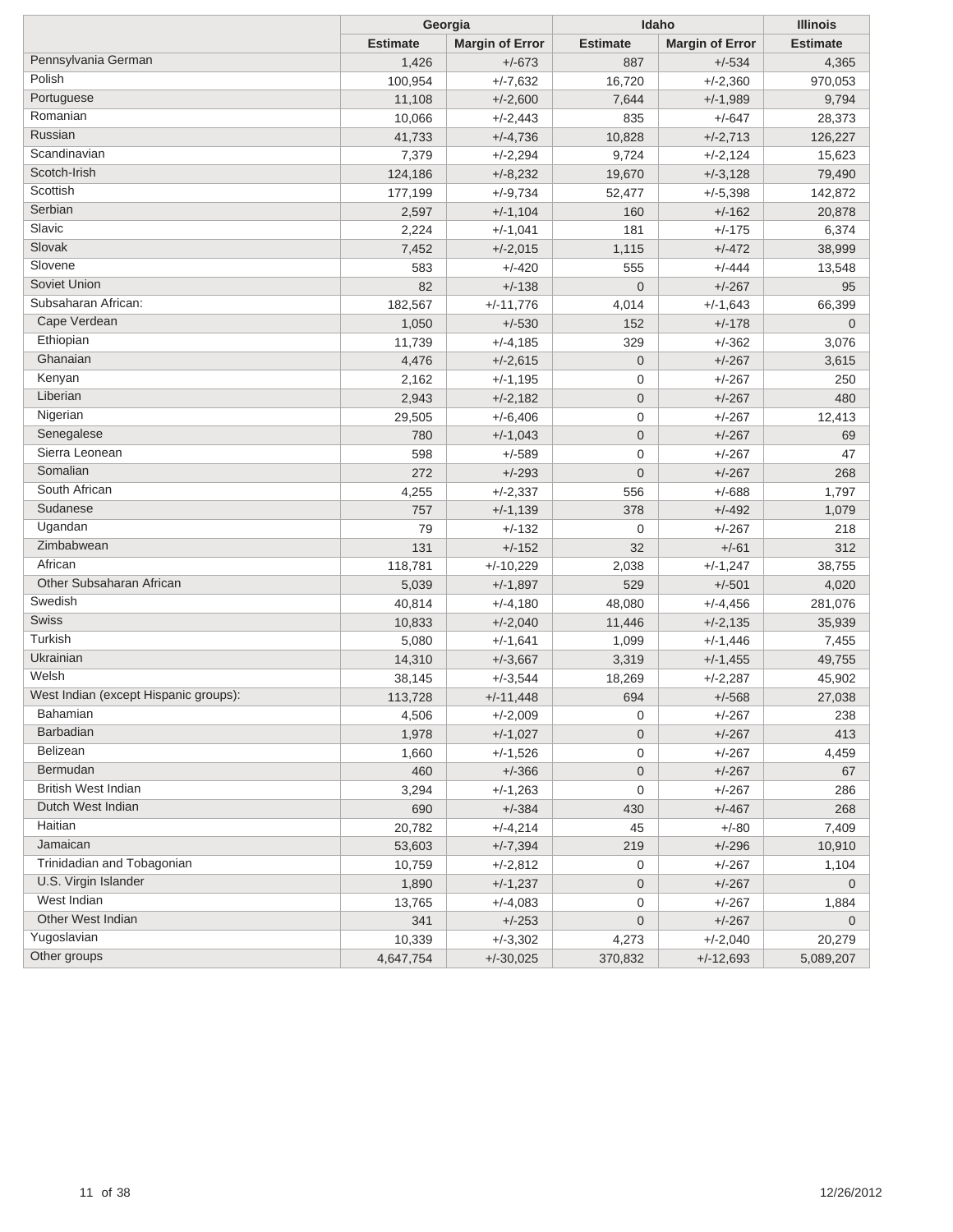|                          | <b>Illinois</b>        |                 | Indiana                |                 | lowa                   |
|--------------------------|------------------------|-----------------|------------------------|-----------------|------------------------|
|                          | <b>Margin of Error</b> | <b>Estimate</b> | <b>Margin of Error</b> | <b>Estimate</b> | <b>Margin of Error</b> |
| Total:                   | $+/-44,959$            | 6,791,067       | $+/-38,896$            | 3,598,009       | $+/-23,247$            |
| Afghan                   | $+/-262$               | 634             | $+/-540$               | 604             | $+/-663$               |
| Albanian                 | $+/-3,737$             | 179             | $+/-208$               | 1,224           | $+/-1,249$             |
| Alsatian                 | $+/-318$               | 316             | $+/-369$               | 100             | $+/-120$               |
| American                 | $+/-17,291$            | 711,963         | $+/-19,586$            | 178,321         | $+/-8,285$             |
| Arab:                    | $+/-8,802$             | 19,819          | $+/-3,751$             | 6,426           | $+/-2,056$             |
| Egyptian                 | $+/-2,839$             | 1,513           | $+/-1,095$             | 790             | $+/-1,050$             |
| Iraqi                    | $+/-2,644$             | 632             | $+/-482$               | 617             | $+/-920$               |
| Jordanian                | $+/-2,427$             | 923             | $+/-859$               | 55              | $+/-90$                |
| Lebanese                 | $+/-2,852$             | 4,498           | $+/-1,801$             | 2,307           | $+/-1,094$             |
| Moroccan                 | $+/-1,044$             | 279             | $+/-277$               | 141             | $+/-141$               |
| Palestinian              | $+/-4,057$             | 2,221           | $+/-1,546$             | 335             | $+/-347$               |
| Syrian                   | $+/-2,639$             | 3,430           | $+/-1,380$             | 172             | $+/-165$               |
| Arab                     | $+/-5,571$             | 4,564           | $+/-2,186$             | 1,317           | $+/-1,023$             |
| <b>Other Arab</b>        | $+/-4,028$             | 1,759           | $+/-1,038$             | 692             | $+/-482$               |
| Armenian                 | $+/-2,270$             | 1,847           | $+/-1,468$             | 71              | $+/-79$                |
| Assyrian/Chaldean/Syriac | $+/-3,961$             | 434             | $+/-263$               | 56              | $+/-95$                |
| Australian               | $+/-709$               | 1,292           | $+/-633$               | 659             | $+/-453$               |
| Austrian                 | $+/-3,482$             | 8,696           | $+/-1,494$             | 5,910           | $+/-1,863$             |
| <b>Basque</b>            | $+/-288$               | 170             | $+/-286$               | 50              | $+/-81$                |
| Belgian                  | $+/-3,067$             | 11,946          | $+/-1,650$             | 7,265           | $+/-1,622$             |
| <b>Brazilian</b>         | $+/-2,461$             | 768             | $+/-645$               | 958             | $+/-776$               |
| <b>British</b>           | $+/-3,161$             | 22,294          | $+/-2,902$             | 7,595           | $+/-1,431$             |
| <b>Bulgarian</b>         | $+/-3,980$             | 935             | $+/-604$               | 223             | $+/-181$               |
| Cajun                    | $+/-228$               | 342             | $+/-264$               | 176             | $+/-175$               |
| Canadian                 | $+/-2,676$             | 7,348           | $+/-1,601$             | 3,960           | $+/-1,014$             |
| Carpatho Rusyn           | $+/-202$               | 85              | $+/-142$               | 89              | $+/-108$               |
| Celtic                   | $+/-387$               | 740             | $+/-440$               | 298             | $+/-218$               |
| Croatian                 | $+/-3,919$             | 10,752          | $+/-2,116$             | 3,631           | $+/-1,061$             |
| Cypriot                  | $+/-83$                | $\mathbf 0$     | $+/-267$               | 134             | $+/-217$               |
| Czech                    | $+/-7,147$             | 16,802          | $+/-2,631$             | 61,110          | $+/-5,367$             |
| Czechoslovakian          | $+/-2,582$             | 5,207           | $+/-1,246$             | 5,619           | $+/-1,402$             |
| Danish                   | $+/-3,577$             | 12,277          | $+/-2,123$             | 63,138          | $+/-5,075$             |
| Dutch                    | $+/-6,916$             | 135,747         | $+/-8,049$             | 138,337         | $+/-7,636$             |
| Eastern European         | $+/-2,355$             | 2,311           | $+/-808$               | 993             | $+/-600$               |
| English                  | $+/-17,108$            | 587,189         | $+/-13,820$            | 283,350         | $+/-9,883$             |
| Estonian                 | $+/-573$               | 393             | $+/-415$               | 89              | $+/-114$               |
| European                 | $+/-9,230$             | 71,497          | $+/-5,845$             | 35,548          | $+/-4,360$             |
| Finnish                  | $+/-2,314$             | 4,129           | $+/-1,009$             | 2,809           | $+/-1,088$             |
| French (except Basque)   | $+/-8,791$             | 144,390         | $+/-7,581$             | 76,562          | $+/-5,446$             |
| French Canadian          | $+/-3,613$             | 15,343          | $+/-2,426$             | 10,435          | $+/-1,978$             |
| German                   | $+/-27,343$            | 1,586,407       | $+/-21,754$            | 1,157,664       | $+/-16,737$            |
| German Russian           | $+/-177$               | 81              | $+/-134$               | 194             | $+/-239$               |
| Greek                    | $+/-7,273$             | 21,826          | $+/-3,660$             | 7,635           | $+/-1,812$             |
| Guyanese                 | $+/-739$               | 171             | $+/-216$               | 64              | $+/-110$               |
| Hungarian                | $+/-4,285$             | 34,790          | $+/-3,407$             | 3,550           | $+/-943$               |
| Icelander                | $+/-447$               | 297             | $+/-215$               | 291             | $+/-264$               |
| Iranian                  | $+/-3,095$             | 3,341           | $+/-1,545$             | 460             | $+/-363$               |
| Irish                    | $+/-29,725$            | 788,683         | $+/-17,891$            | 454,279         | $+/-11,730$            |
| Israeli                  | $+/-2,038$             | 250             | $+/-208$               | 399             | $+/-412$               |
| Italian                  | $+/-18,893$            | 184,480         | $+/-9,299$             | 69,355          | $+/-4,797$             |
| Latvian                  | $+/-2,173$             | 372             | $+/-250$               | 1,391           | $+/-872$               |
| Lithuanian               | $+/-6,890$             | 10,722          | $+/-1,836$             | 3,023           | $+/-883$               |
| Luxemburger              | $+/-1,292$             | 810             | $+/-531$               | 5,340           | $+/-1,158$             |
| Macedonian               |                        |                 | $+/-2,027$             |                 | $+/-228$               |
| Maltese                  | $+/-1,986$             | 6,277           |                        | 0               |                        |
| New Zealander            | $+/-163$               | 131             | $+/-132$               | 44              | $+/-73$                |
| Northern European        | $+/-609$               | 112             | $+/-139$               | 66              | $+/-86$                |
| Norwegian                | $+/-2,339$             | 3,598           | $+/-1,416$             | 3,474           | $+/-1,173$             |
|                          | $+/-7,944$             | 35,414          | $+/-4,122$             | 172,674         | $+/-6,878$             |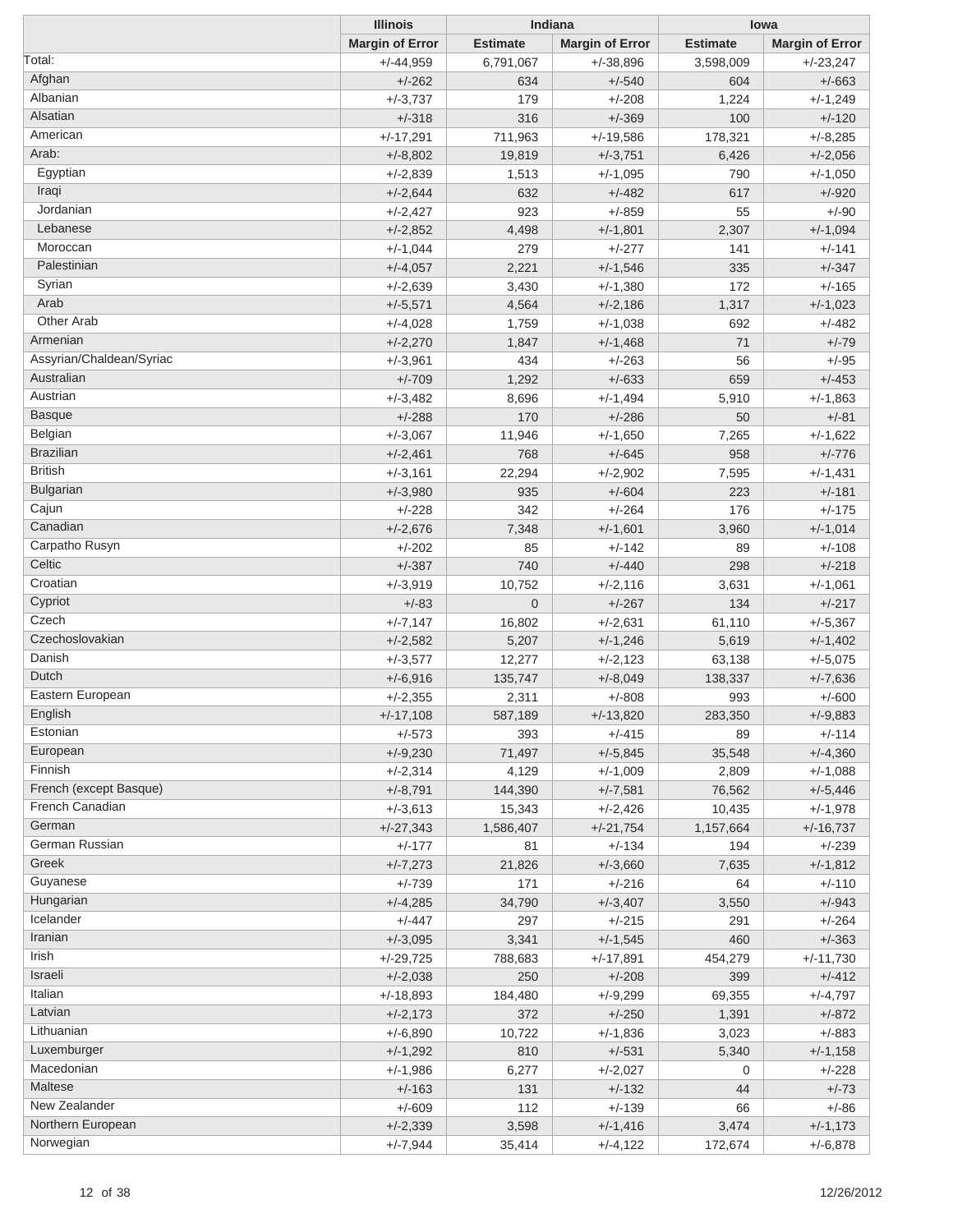|                                       | <b>Illinois</b>        | Indiana         |                        | lowa            |                        |  |
|---------------------------------------|------------------------|-----------------|------------------------|-----------------|------------------------|--|
|                                       | <b>Margin of Error</b> | <b>Estimate</b> | <b>Margin of Error</b> | <b>Estimate</b> | <b>Margin of Error</b> |  |
| Pennsylvania German                   | $+/-1,088$             | 10,044          | $+/-2,345$             | 4,378           | $+/-1,353$             |  |
| Polish                                | $+/-22,411$            | 194,588         | $+/-9,688$             | 38,630          | $+/-4,386$             |  |
| Portuguese                            | $+/-2,021$             | 3,779           | $+/-1,133$             | 2,252           | $+/-954$               |  |
| Romanian                              | $+/-4,486$             | 8,325           | $+/-1,726$             | 889             | $+/-466$               |  |
| Russian                               | $+/-7,096$             | 21,839          | $+/-3,004$             | 11,198          | $+/-1,995$             |  |
| Scandinavian                          | $+/-2,727$             | 7,368           | $+/-1,958$             | 8,844           | $+/-1,776$             |  |
| Scotch-Irish                          | $+/-5,130$             | 59,205          | $+/-4,658$             | 25,785          | $+/-2,728$             |  |
| Scottish                              | $+/-6,912$             | 113,093         | $+/-7,190$             | 48,031          | $+/-3.833$             |  |
| Serbian                               | $+/-3,649$             | 10,875          | $+/-2,954$             | 1,168           | $+/-790$               |  |
| Slavic                                | $+/-1,569$             | 2,467           | $+/-1,058$             | 464             | $+/-252$               |  |
| Slovak                                | $+/-4,719$             | 18,325          | $+/-2,568$             | 1,530           | $+/-517$               |  |
| Slovene                               | $+/-1,916$             | 3,879           | +/-937                 | 525             | $+/-469$               |  |
| Soviet Union                          | $+/-156$               | $\mathbf 0$     | $+/-267$               | $\mathbf 0$     | $+/-228$               |  |
| Subsaharan African:                   | $+/-6,540$             | 80,681          | $+/-8,548$             | 18,739          | $+/-2,790$             |  |
| Cape Verdean                          | $+/-267$               | $\mathbf 0$     | $+/-267$               | $\mathbf{0}$    | $+/-228$               |  |
| Ethiopian                             | $+/-1,555$             | 1,599           | $+/-819$               | 1,176           | $+/-869$               |  |
| Ghanaian                              | $+/-1,898$             | 346             | $+/-427$               | 193             | $+/-307$               |  |
| Kenyan                                | $+/-186$               | 576             | $+/-608$               | 992             | $+/-822$               |  |
| Liberian                              | $+/-422$               | 456             | $+/-585$               | 607             | $+/-651$               |  |
| Nigerian                              | $+/-4,040$             | 6,392           | $+/-3,348$             | 285             | $+/-249$               |  |
| Senegalese                            | $+/-114$               | 99              | $+/-167$               | $\mathbf 0$     | $+/-228$               |  |
| Sierra Leonean                        | $+/-77$                | 87              | $+/-107$               | $\mathbf 0$     | $+/-228$               |  |
| Somalian                              | $+/-443$               | 1,326           | $+/-1,884$             | $\mathbf 0$     | $+/-228$               |  |
| South African                         | $+/-805$               | 490             | +/-428                 | $\mathbf{0}$    | $+/-228$               |  |
| Sudanese                              | $+/-891$               | 1,683           | $+/-1,408$             | 1,446           | $+/-984$               |  |
| Ugandan                               | $+/-276$               | 223             | $+/-216$               | 386             | $+/-412$               |  |
| Zimbabwean                            | $+/-510$               | 47              | $+/-88$                | 110             | $+/-234$               |  |
| African                               | $+/-4,567$             | 66,099          | $+/-8,158$             | 12,595          | $+/-2,445$             |  |
| Other Subsaharan African              | $+/-1,302$             | 1,258           | $+/-798$               | 949             | $+/-672$               |  |
| Swedish                               | $+/-10,618$            | 59,995          | $+/-4,422$             | 96,025          | $+/-5,390$             |  |
| Swiss                                 | $+/-3,548$             | 41,017          | $+/-5,987$             | 14,882          | $+/-2,558$             |  |
| Turkish                               | $+/-2,211$             | 660             | +/-434                 | 2,301           | $+/-1,513$             |  |
| Ukrainian                             | $+/-4,925$             | 8,146           | $+/-1,629$             | 3,918           | $+/-1,535$             |  |
| Welsh                                 | $+/-2,996$             | 36,162          | $+/-3,837$             | 20,617          | $+/-2,200$             |  |
| West Indian (except Hispanic groups): | $+/-3,900$             | 7,420           | $+/-2,501$             | 1,710           | $+/-774$               |  |
| Bahamian                              | +/-246                 | 164             | +/-202                 | 94              | $+/-157$               |  |
| <b>Barbadian</b>                      | $+/-396$               | 238             | $+/-388$               | 53              | $+/-89$                |  |
| Belizean                              | $+/-1,882$             | 0               | $+/-267$               | 135             | $+/-202$               |  |
| Bermudan                              | $+/-113$               | 149             | $+/-186$               | $\mathbf 0$     | $+/-228$               |  |
| <b>British West Indian</b>            | $+/-218$               | 1,065           | $+/-979$               | 334             | $+/-463$               |  |
| Dutch West Indian                     | $+/-237$               | 143             | $+/-117$               | 48              | $+/-63$                |  |
| Haitian                               | $+/-2,349$             | 1,363           | $+/-725$               | 48              | $+/-84$                |  |
| Jamaican                              | $+/-2,515$             | 2,393           | $+/-1,015$             | 837             | $+/-599$               |  |
| Trinidadian and Tobagonian            | +/-737                 | 231             | +/-303                 | 26              | $+/-53$                |  |
| U.S. Virgin Islander                  | $+/-267$               | $\mathbf 0$     | $+/-267$               | 107             | $+/-185$               |  |
| West Indian                           | $+/-912$               | 1,521           | $+/-1,144$             | 28              | $+/-53$                |  |
| Other West Indian                     | $+/-267$               | 153             | $+/-150$               | $\mathbf 0$     | $+/-228$               |  |
| Yugoslavian                           | $+/-3,355$             | 6,368           | $+/-2,232$             | 10,827          | $+/-2,577$             |  |
| Other groups                          | $+/-26,143$            | 1,623,224       | $+/-24,432$            | 509,653         | $+/-11,400$            |  |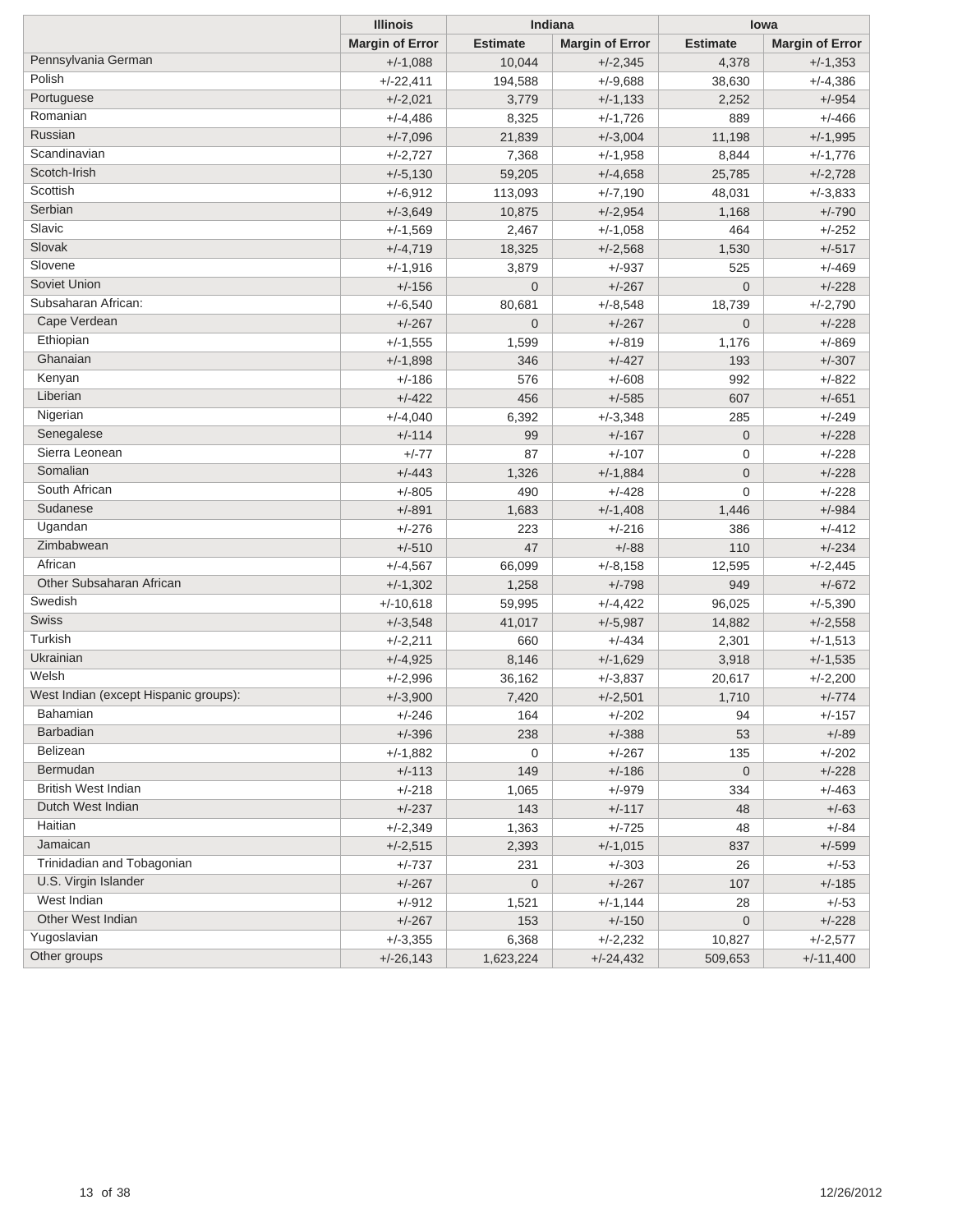|                          | <b>Kansas</b>           |                        | Kentucky                | Louisiana              |                 |
|--------------------------|-------------------------|------------------------|-------------------------|------------------------|-----------------|
|                          | <b>Estimate</b>         | <b>Margin of Error</b> | <b>Estimate</b>         | <b>Margin of Error</b> | <b>Estimate</b> |
| Total:                   | 3,293,451               | $+/-25,702$            | 4,263,104               | $+/-27,399$            | 4,853,805       |
| Afghan                   | $\overline{0}$          | $+/-248$               | 106                     | $+/-170$               | $\mathbf 0$     |
| Albanian                 | 88                      | $+/-144$               | 477                     | $+/-574$               | 472             |
| Alsatian                 | $\overline{0}$          | $+/-248$               | 96                      | $+/-117$               | 170             |
| American                 | 237,043                 | $+/-10,960$            | 924,814                 | $+/-22,774$            | 432,948         |
| Arab:                    | 8,328                   | $+/-2,364$             | 10,404                  | $+/-2,619$             | 12,156          |
| Egyptian                 | 472                     | $+/-557$               | 91                      | $+/-118$               | 221             |
| Iraqi                    | 1,029                   | $+/-875$               | 527                     | $+/-473$               | 284             |
| Jordanian                | 333                     | $+/-320$               | 746                     | $+/-687$               | 877             |
| Lebanese                 |                         |                        |                         |                        |                 |
| Moroccan                 | 3,782                   | $+/-1,683$             | 4,360                   | $+/-1,424$             | 5,919           |
|                          | 184                     | $+/-159$               | 119                     | $+/-178$               | 133             |
| Palestinian              | 54                      | $+/-88$                | 687                     | $+/-704$               | 384             |
| Syrian                   | 377                     | $+/-253$               | 1,087                   | $+/-871$               | 858             |
| Arab                     | 1,449                   | $+/-937$               | 1,773                   | $+/-934$               | 1,729           |
| Other Arab               | 648                     | $+/-530$               | 1,014                   | $+/-733$               | 1,751           |
| Armenian                 | 703                     | $+/-450$               | 988                     | $+/-941$               | 307             |
| Assyrian/Chaldean/Syriac | 143                     | $+/-241$               | $\overline{0}$          | $+/-271$               | 0               |
| Australian               | 454                     | $+/-313$               | 971                     | $+/-624$               | 455             |
| Austrian                 | 4,946                   | $+/-1,013$             | 3,066                   | $+/-926$               | 2,869           |
| <b>Basque</b>            | 106                     | $+/-133$               | 254                     | $+/-329$               | 101             |
| Belgian                  | 4,818                   | $+/-1,551$             | 1,973                   | $+/-1,102$             | 4,007           |
| <b>Brazilian</b>         | 1,198                   | $+/-678$               | 1,274                   | $+/-1,076$             | 2,843           |
| <b>British</b>           | 10,854                  | $+/-1,917$             | 16,418                  | $+/-2,470$             | 9,041           |
| Bulgarian                | 573                     | $+/-404$               | 387                     | $+/-246$               | 388             |
| Cajun                    | 658                     | $+/-716$               | 117                     | $+/-130$               | 54,418          |
| Canadian                 | 1,821                   | $+/-610$               | 3,208                   | $+/-978$               | 6,078           |
| Carpatho Rusyn           | $\mathbf 0$             | $+/-248$               | $\overline{0}$          | $+/-271$               | 0               |
| Celtic                   | 548                     | $+/-589$               | 242                     | $+/-262$               | 223             |
| Croatian                 |                         |                        |                         |                        |                 |
| Cypriot                  | 8,679<br>$\overline{0}$ | $+/-2,354$             | 1,108<br>$\overline{0}$ | $+/-613$<br>$+/-271$   | 2,251           |
| Czech                    |                         | $+/-248$               |                         |                        | 49              |
| Czechoslovakian          | 25,869                  | $+/-3,428$             | 4,546                   | $+/-1,295$             | 4,659           |
| Danish                   | 3,335                   | $+/-967$               | 999                     | $+/-399$               | 1,247           |
| Dutch                    | 15,852                  | $+/-2,554$             | 3,821                   | $+/-1,642$             | 4,545           |
|                          | 59,116                  | $+/-5,381$             | 53,773                  | $+/-4,614$             | 25,113          |
| Eastern European         | 1,929                   | $+/-828$               | 2,498                   | $+/-1,097$             | 1,782           |
| English                  | 290,898                 | $+/-8,651$             | 467,311                 | $+/-15,667$            | 301,974         |
| Estonian                 | 171                     | $+/-231$               | 119                     | $+/-198$               | 196             |
| European                 | 44,038                  | $+/-4,321$             | 38,586                  | $+/-4,442$             | 19,278          |
| Finnish                  | 2,456                   | $+/-807$               | 2,567                   | $+/-1,130$             | 1,721           |
| French (except Basque)   | 89,036                  | $+/-5,997$             | 72,956                  | $+/-5,992$             | 639,078         |
| French Canadian          | 11,283                  | $+/-2,530$             | 7,405                   | $+/-1,653$             | 121,788         |
| German                   | 827,335                 | $+/-18,679$            | 648,005                 | $+/-18,205$            | 376,907         |
| German Russian           | 2,071                   | $+/-905$               | 178                     | $+/-247$               | 467             |
| Greek                    | 4,429                   | $+/-1,506$             | 5,499                   | $+/-1,551$             | 6,125           |
| Guyanese                 | 0                       | $+/-248$               | $\mathbf 0$             | $+/-271$               | 393             |
| Hungarian                | 3,015                   | $+/-875$               | 5,271                   | $+/-1,162$             | 4,740           |
| Icelander                | 780                     | $+/-867$               | $\mathbf 0$             | $+/-271$               | 56              |
| Iranian                  | 1,637                   | $+/-871$               | 1,452                   | $+/-876$               | 1,764           |
| Irish                    | 367,281                 | $+/-11,913$            | 556,305                 | $+/-14,528$            | 342,504         |
| Israeli                  | $\overline{0}$          | $+/-248$               | 152                     | $+/-190$               | 233             |
| Italian                  |                         |                        |                         |                        |                 |
| Latvian                  | 63,200                  | $+/-4,927$             | 82,483<br>482           | $+/-6,806$             | 216,362         |
| Lithuanian               | 267                     | $+/-296$               |                         | $+/-454$               | 242             |
|                          | 2,048                   | $+/-1,151$             | 1,397                   | $+/-688$               | 2,385           |
| Luxemburger              | 377                     | $+/-275$               | 17                      | $+/-29$                | $\mathbf 0$     |
| Macedonian               | 167                     | $+/-270$               | 59                      | $+/-104$               | 70              |
| Maltese                  | $\overline{0}$          | $+/-248$               | 89                      | $+/-107$               | $\mathbf 0$     |
| New Zealander            | 53                      | $+/-87$                | $\mathbf 0$             | $+/-271$               | 57              |
| Northern European        | 2,871                   | $+/-1,390$             | 1,059                   | $+/-608$               | 943             |
| Norwegian                | 32,198                  | $+/-4, 115$            | 14,775                  | $+/-2,701$             | 10,644          |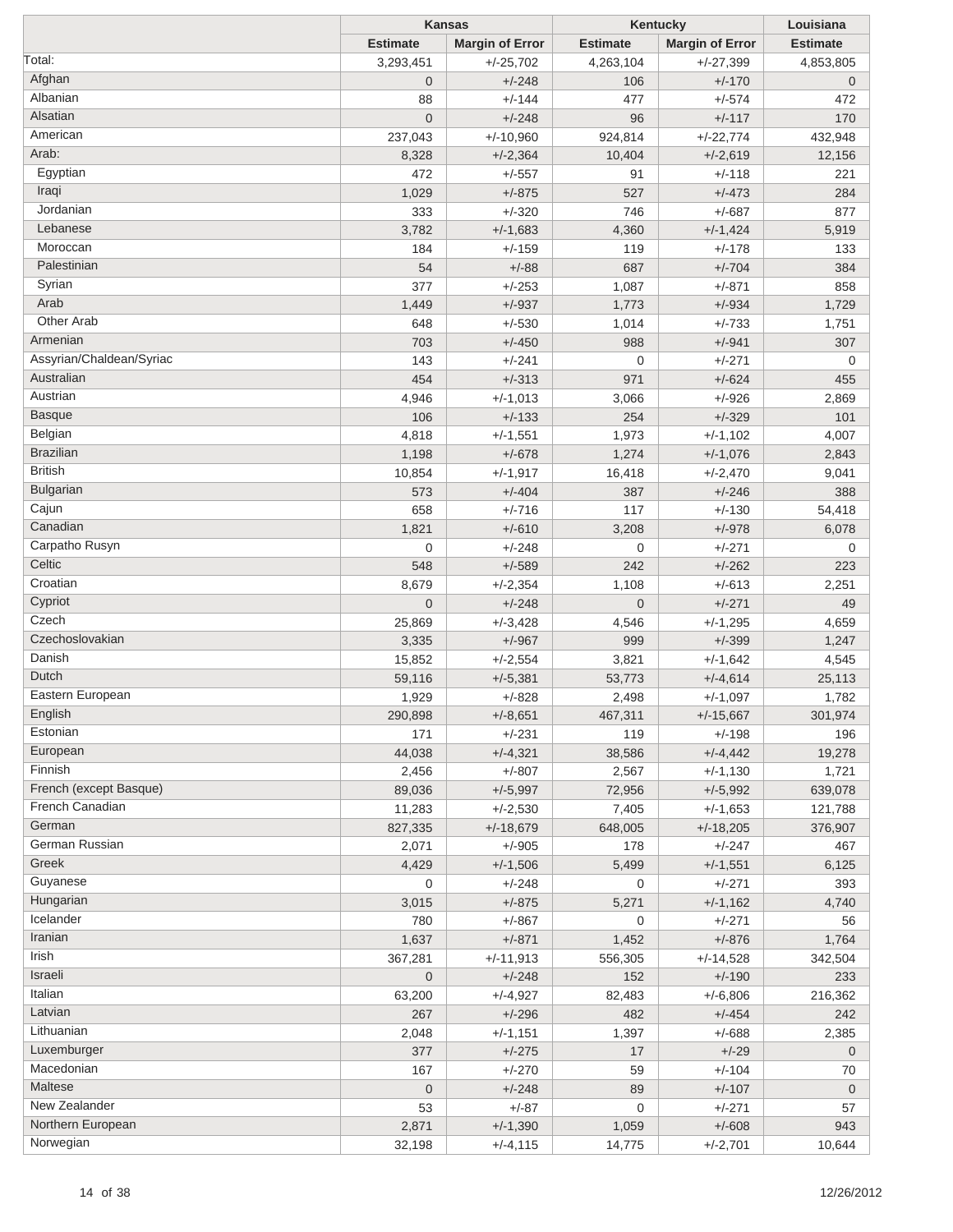|                                       | <b>Kansas</b>   |                        | Kentucky        | Louisiana              |                 |
|---------------------------------------|-----------------|------------------------|-----------------|------------------------|-----------------|
|                                       | <b>Estimate</b> | <b>Margin of Error</b> | <b>Estimate</b> | <b>Margin of Error</b> | <b>Estimate</b> |
| Pennsylvania German                   | 3,596           | $+/-1,253$             | 1,784           | $+/-1,267$             | 298             |
| Polish                                | 37,892          | $+/-3,904$             | 31,671          | $+/-3,559$             | 19,554          |
| Portuguese                            | 2,474           | $+/-1,022$             | 4,099           | $+/-1,555$             | 3,751           |
| Romanian                              | 1,190           | $+/-832$               | 1,325           | $+/-784$               | 1,705           |
| Russian                               | 25,039          | $+/-3,214$             | 8,508           | $+/-1,772$             | 6,796           |
| Scandinavian                          | 3,814           | $+/-1,226$             | 3,639           | $+/-1,308$             | 2,121           |
| Scotch-Irish                          | 33,043          | $+/-2,924$             | 63,142          | $+/-5,367$             | 39,133          |
| Scottish                              | 57,464          | $+/-4,151$             | 76,018          | $+/-5,316$             | 48,268          |
| Serbian                               | 493             | $+/-400$               | 799             | $+/-462$               | 270             |
| Slavic                                | 476             | $+/-302$               | 605             | $+/-434$               | 264             |
| Slovak                                | 1,680           | $+/-846$               | 2,147           | $+/-875$               | 1,277           |
| Slovene                               | 2,002           | $+/-953$               | 1,094           | $+/-549$               | 0               |
| Soviet Union                          | $\overline{0}$  | $+/-248$               | $\overline{0}$  | $+/-271$               | 0               |
| Subsaharan African:                   | 17,231          | $+/-2,931$             | 25,751          | $+/-4,768$             | 30,356          |
| Cape Verdean                          | $\overline{0}$  | $+/-248$               | 37              | $+/-50$                | 0               |
| Ethiopian                             | 1,649           | $+/-1,330$             | 1,077           | $+/-1,036$             | 0               |
| Ghanaian                              | 28              | $+/-43$                | 41              | $+/-68$                | 13              |
| Kenyan                                | 1,823           | $+/-1,137$             | 0               | $+/-271$               | 203             |
| Liberian                              | 195             | $+/-317$               | 90              | $+/-117$               | 168             |
| Nigerian                              | 752             | $+/-884$               | 442             | $+/-520$               | 2,256           |
| Senegalese                            | $\mathbf 0$     | $+/-248$               | 247             | $+/-408$               | $\mathbf 0$     |
| Sierra Leonean                        | 71              | $+/-115$               | 0               | $+/-271$               | 105             |
| Somalian                              | 44              | $+/-74$                | 1,268           | $+/-1,160$             | 542             |
| South African                         | 533             | $+/-479$               | 138             | $+/-175$               | 311             |
| Sudanese                              | 411             | $+/-649$               | $\mathbf 0$     | $+/-271$               | $\mathbf 0$     |
| Ugandan                               | 0               | $+/-248$               | 0               | $+/-271$               | 0               |
| Zimbabwean                            | $\overline{0}$  | $+/-248$               | 0               | $+/-271$               | $\mathbf 0$     |
| African                               | 10,212          | $+/-2,050$             | 21,759          | $+/-4,322$             | 26,193          |
| Other Subsaharan African              | 1,513           | $+/-1,208$             | 652             | $+/-671$               | 565             |
| Swedish                               | 66,016          | $+/-5,087$             | 12,797          | $+/-2,287$             | 12,317          |
| Swiss                                 | 15,947          | $+/-2,665$             | 9,692           | $+/-2,176$             | 3,020           |
| Turkish                               | 539             | $+/-508$               | 977             | $+/-929$               | 980             |
| Ukrainian                             | 2,965           | $+/-1,125$             | 4,064           | $+/-1,843$             | 2,169           |
| Welsh                                 | 20,887          | $+/-2,752$             | 21,240          | $+/-2,533$             | 9,999           |
| West Indian (except Hispanic groups): | 2,775           | $+/-1,052$             | 5,407           | $+/-2,465$             | 7,290           |
| Bahamian                              | 0               | $+/-248$               | 189             | $+/-261$               | 0               |
| <b>Barbadian</b>                      | 0               | $+/-248$               | 118             | $+/-147$               | $\mathbf 0$     |
| Belizean                              | 0               | $+/-248$               | 0               | $+/-271$               | 141             |
| Bermudan                              | 0               | $+/-248$               | $\mathbf 0$     | $+/-271$               | $\mathbf 0$     |
| <b>British West Indian</b>            | 70              | $+/-118$               | 56              | $+/-91$                | 363             |
| Dutch West Indian                     | 827             | $+/-614$               | 287             | $+/-298$               | 858             |
| Haitian                               | 418             | $+/-511$               | 1,762           | $+/-1,349$             | 1,909           |
| Jamaican                              | 1,195           | $+/-631$               | 1,406           | $+/-1,039$             | 2,444           |
| Trinidadian and Tobagonian            | 56              | $+/-96$                | 700             | $+/-681$               | 480             |
| U.S. Virgin Islander                  | 0               | $+/-248$               | $\mathbf 0$     | $+/-271$               | 42              |
| West Indian                           | 209             | $+/-216$               | 838             | $+/-771$               | 1,053           |
| Other West Indian                     | $\mathbf 0$     | $+/-248$               | 51              | $+/-89$                | $\overline{0}$  |
| Yugoslavian                           | 699             | $+/-439$               | 7,857           | $+/-2,875$             | 2,008           |
| Other groups                          | 864,557         | $+/-13,390$            | 1,042,781       | $+/-17,484$            | 2,048,180       |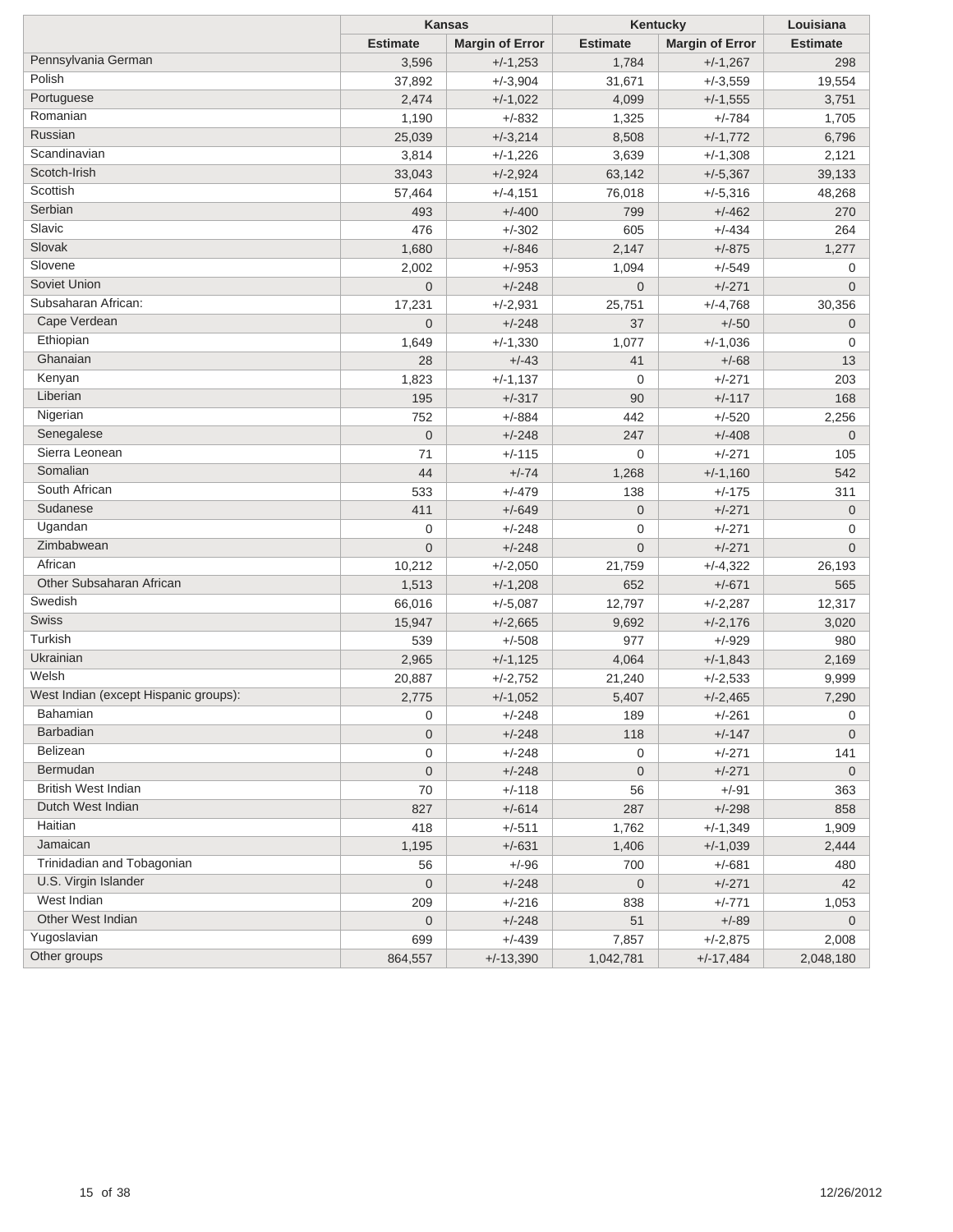| <b>Margin of Error</b><br><b>Estimate</b><br><b>Estimate</b><br><b>Margin of Error</b><br><b>Margin of Error</b><br>Total:<br>$+/-29,112$<br>$+/-24,967$<br>1,617,548<br>$+/-16,514$<br>6,630,369<br>Afghan<br>$+/-230$<br>$+/-734$<br>$+/-281$<br>$\overline{0}$<br>1,030<br>Albanian<br>$+/-542$<br>$+/-456$<br>$+/-708$<br>796<br>1,250<br>Alsatian<br>$+/-221$<br>9<br>$+/-16$<br>$+/-108$<br>64<br>American<br>$+/-15,009$<br>$+/-5,896$<br>257,149<br>$+/-13,345$<br>108,322<br>Arab:<br>$+/-2,614$<br>3,103<br>$+/-886$<br>30,210<br>$+/-4,960$<br>Egyptian<br>$+/-62$<br>4,713<br>$+/-1,765$<br>$+/-215$<br>38<br>Iraqi<br>$+/-381$<br>$\mathbf{0}$<br>$+/-230$<br>912<br>$+/-734$<br>Jordanian<br>$+/-684$<br>$+/-230$<br>$+/-523$<br>$\mathbf 0$<br>531<br>Lebanese<br>$+/-1,686$<br>$+/-663$<br>8,957<br>$+/-2,646$<br>2,018<br>Moroccan<br>$+/-230$<br>$+/-161$<br>$\overline{0}$<br>$+/-1,165$<br>2,954<br>Palestinian<br>$+/-230$<br>$+/-701$<br>$+/-462$<br>$\mathbf 0$<br>1,095<br>Syrian<br>$+/-765$<br>$+/-459$<br>2,520<br>$+/-1,246$<br>503<br>Arab<br>$+/-1,276$<br>544<br>$+/-647$<br>3,760<br>$+/-1,780$<br><b>Other Arab</b><br>$+/-230$<br>$+/-1,156$<br>$\mathbf 0$<br>4,768<br>$+/-1,922$<br>Armenian<br>$+/-288$<br>$+/-698$<br>5,724<br>$+/-2,076$<br>1,297<br>Assyrian/Chaldean/Syriac<br>$+/-281$<br>$+/-120$<br>300<br>$+/-372$<br>71<br>Australian<br>$+/-324$<br>$+/-724$<br>689<br>$+/-863$<br>1,393<br>Austrian<br>$+/-838$<br>3,012<br>$+/-1,090$<br>14,672<br>$+/-2,123$<br><b>Basque</b><br>$+/-200$<br>482<br>308<br>$+/-315$<br>$+/-540$<br>Belgian<br>$+/-852$<br>$+/-1,110$<br>1,164<br>$+/-1,036$<br>3,104<br><b>Brazilian</b><br>$+/-1,365$<br>462<br>$+/-2,318$<br>$+/-502$<br>6,806<br><b>British</b><br>$+/-1,587$<br>$+/-1,217$<br>25,794<br>$+/-3,048$<br>6,356<br><b>Bulgarian</b><br>$+/-355$<br>365<br>$+/-1,016$<br>$+/-358$<br>1,992<br>Cajun<br>$+/-211$<br>$+/-5,372$<br>822<br>$+/-467$<br>167<br>Canadian<br>$+/-1,827$<br>18,127<br>$+/-2,103$<br>7,160<br>$+/-1,806$<br>Carpatho Rusyn<br>$+/-281$<br>$+/-230$<br>45<br>$+/-79$<br>0<br>Celtic<br>$+/-178$<br>239<br>$+/-172$<br>396<br>$+/-301$<br>Croatian<br>$+/-997$<br>$+/-987$<br>665<br>$+/-519$<br>2,914<br>Cypriot<br>$+/-80$<br>$\mathbf 0$<br>$+/-230$<br>$+/-831$<br>673<br>Czech<br>$+/-1,424$<br>$+/-779$<br>$+/-2,552$<br>2,175<br>22,557<br>Czechoslovakian<br>$+/-514$<br>$+/-831$<br>$+/-1,085$<br>1,315<br>5,370<br>Danish<br>$+/-1,325$<br>6,445<br>$+/-1,449$<br>$+/-2,937$<br>13,271<br>Dutch<br>$+/-2,844$<br>12,589<br>$+/-1,753$<br>54,388<br>$+/-6,036$<br>Eastern European<br>$+/-796$<br>1,351<br>$+/-493$<br>19,864<br>$+/-2,680$<br>English<br>$+/-14,384$<br>287,398<br>$+/-9,270$<br>470,998<br>$+/-16,093$<br>Estonian<br>$+/-187$<br>41<br>$+/-70$<br>760<br>$+/-583$<br>European<br>$+/-2,735$<br>9,480<br>$+/-2,010$<br>72,984<br>$+/-6,631$<br>Finnish<br>$+/-1,214$<br>5,441<br>$+/-1,477$<br>$+/-1,301$<br>4,019<br>French (except Basque)<br>$+/-16,375$<br>$+/-5,848$<br>220,990<br>$+/-8,507$<br>104,211<br>French Canadian<br>$+/-8,669$<br>$+/-2,892$<br>101,004<br>$+/-6,329$<br>18,476<br>German<br>$+/-12,606$<br>99,142<br>$+/-17,739$<br>$+/-6,241$<br>904,197<br>German Russian<br>$+/-638$<br>$+/-230$<br>0<br>329<br>$+/-316$<br>Greek<br>$+/-1,440$<br>$+/-1,320$<br>$+/-4,770$<br>6,384<br>34,956<br>Guyanese<br>$+/-449$<br>$+/-105$<br>62<br>5,856<br>$+/-2,088$<br>Hungarian<br>$+/-1,399$<br>$+/-1,011$<br>3,678<br>26,340<br>$+/-3,118$<br>Icelander<br>$+/-110$<br>$+/-411$<br>80<br>$+/-112$<br>735<br>Iranian<br>$+/-884$<br>$+/-247$<br>$+/-3,278$<br>243<br>16,313<br>Irish<br>$+/-13,315$<br>$+/-9,443$<br>232,022<br>683,240<br>$+/-17,651$<br>Israeli<br>$+/-213$<br>$+/-480$<br>298<br>4,195<br>$+/-1,627$<br>Italian<br>$+/-10,971$<br>74,541<br>$+/-4,504$<br>$+/-10,890$<br>301,751<br>Latvian<br>$+/-203$<br>$+/-271$<br>$+/-1,343$<br>332<br>2,879<br>Lithuanian<br>$+/-1,048$<br>$+/-1,783$<br>6,338<br>16,803<br>$+/-2,358$<br>Luxemburger<br>$\mathbf 0$<br>$+/-281$<br>$+/-230$<br>636<br>$+/-401$<br>Macedonian<br>$+/-85$<br>$+/-77$<br>$+/-218$<br>47<br>177<br>Maltese<br>$+/-281$<br>$+/-261$<br>$\mathbf 0$<br>$+/-289$<br>158<br>New Zealander<br>$+/-425$<br>$+/-98$<br>80<br>$+/-101$<br>711<br>Northern European<br>$+/-534$<br>$+/-518$<br>4,762<br>$+/-1,689$<br>1,236<br>Norwegian<br>$+/-2,317$<br>9,447<br>$+/-1,760$<br>$+/-3,643$<br>28,617 | Louisiana | <b>Maine</b> |  | Maryland |  |  |
|--------------------------------------------------------------------------------------------------------------------------------------------------------------------------------------------------------------------------------------------------------------------------------------------------------------------------------------------------------------------------------------------------------------------------------------------------------------------------------------------------------------------------------------------------------------------------------------------------------------------------------------------------------------------------------------------------------------------------------------------------------------------------------------------------------------------------------------------------------------------------------------------------------------------------------------------------------------------------------------------------------------------------------------------------------------------------------------------------------------------------------------------------------------------------------------------------------------------------------------------------------------------------------------------------------------------------------------------------------------------------------------------------------------------------------------------------------------------------------------------------------------------------------------------------------------------------------------------------------------------------------------------------------------------------------------------------------------------------------------------------------------------------------------------------------------------------------------------------------------------------------------------------------------------------------------------------------------------------------------------------------------------------------------------------------------------------------------------------------------------------------------------------------------------------------------------------------------------------------------------------------------------------------------------------------------------------------------------------------------------------------------------------------------------------------------------------------------------------------------------------------------------------------------------------------------------------------------------------------------------------------------------------------------------------------------------------------------------------------------------------------------------------------------------------------------------------------------------------------------------------------------------------------------------------------------------------------------------------------------------------------------------------------------------------------------------------------------------------------------------------------------------------------------------------------------------------------------------------------------------------------------------------------------------------------------------------------------------------------------------------------------------------------------------------------------------------------------------------------------------------------------------------------------------------------------------------------------------------------------------------------------------------------------------------------------------------------------------------------------------------------------------------------------------------------------------------------------------------------------------------------------------------------------------------------------------------------------------------------------------------------------------------------------------------------------------------------------------------------------------------------------------------------------------------------------------------------------------------------------------------------------------------------------------------------------------------------------------------------------------------------------------------------------------------------------------------------|-----------|--------------|--|----------|--|--|
|                                                                                                                                                                                                                                                                                                                                                                                                                                                                                                                                                                                                                                                                                                                                                                                                                                                                                                                                                                                                                                                                                                                                                                                                                                                                                                                                                                                                                                                                                                                                                                                                                                                                                                                                                                                                                                                                                                                                                                                                                                                                                                                                                                                                                                                                                                                                                                                                                                                                                                                                                                                                                                                                                                                                                                                                                                                                                                                                                                                                                                                                                                                                                                                                                                                                                                                                                                                                                                                                                                                                                                                                                                                                                                                                                                                                                                                                                                                                                                                                                                                                                                                                                                                                                                                                                                                                                                                                                                                        |           |              |  |          |  |  |
|                                                                                                                                                                                                                                                                                                                                                                                                                                                                                                                                                                                                                                                                                                                                                                                                                                                                                                                                                                                                                                                                                                                                                                                                                                                                                                                                                                                                                                                                                                                                                                                                                                                                                                                                                                                                                                                                                                                                                                                                                                                                                                                                                                                                                                                                                                                                                                                                                                                                                                                                                                                                                                                                                                                                                                                                                                                                                                                                                                                                                                                                                                                                                                                                                                                                                                                                                                                                                                                                                                                                                                                                                                                                                                                                                                                                                                                                                                                                                                                                                                                                                                                                                                                                                                                                                                                                                                                                                                                        |           |              |  |          |  |  |
|                                                                                                                                                                                                                                                                                                                                                                                                                                                                                                                                                                                                                                                                                                                                                                                                                                                                                                                                                                                                                                                                                                                                                                                                                                                                                                                                                                                                                                                                                                                                                                                                                                                                                                                                                                                                                                                                                                                                                                                                                                                                                                                                                                                                                                                                                                                                                                                                                                                                                                                                                                                                                                                                                                                                                                                                                                                                                                                                                                                                                                                                                                                                                                                                                                                                                                                                                                                                                                                                                                                                                                                                                                                                                                                                                                                                                                                                                                                                                                                                                                                                                                                                                                                                                                                                                                                                                                                                                                                        |           |              |  |          |  |  |
|                                                                                                                                                                                                                                                                                                                                                                                                                                                                                                                                                                                                                                                                                                                                                                                                                                                                                                                                                                                                                                                                                                                                                                                                                                                                                                                                                                                                                                                                                                                                                                                                                                                                                                                                                                                                                                                                                                                                                                                                                                                                                                                                                                                                                                                                                                                                                                                                                                                                                                                                                                                                                                                                                                                                                                                                                                                                                                                                                                                                                                                                                                                                                                                                                                                                                                                                                                                                                                                                                                                                                                                                                                                                                                                                                                                                                                                                                                                                                                                                                                                                                                                                                                                                                                                                                                                                                                                                                                                        |           |              |  |          |  |  |
|                                                                                                                                                                                                                                                                                                                                                                                                                                                                                                                                                                                                                                                                                                                                                                                                                                                                                                                                                                                                                                                                                                                                                                                                                                                                                                                                                                                                                                                                                                                                                                                                                                                                                                                                                                                                                                                                                                                                                                                                                                                                                                                                                                                                                                                                                                                                                                                                                                                                                                                                                                                                                                                                                                                                                                                                                                                                                                                                                                                                                                                                                                                                                                                                                                                                                                                                                                                                                                                                                                                                                                                                                                                                                                                                                                                                                                                                                                                                                                                                                                                                                                                                                                                                                                                                                                                                                                                                                                                        |           |              |  |          |  |  |
|                                                                                                                                                                                                                                                                                                                                                                                                                                                                                                                                                                                                                                                                                                                                                                                                                                                                                                                                                                                                                                                                                                                                                                                                                                                                                                                                                                                                                                                                                                                                                                                                                                                                                                                                                                                                                                                                                                                                                                                                                                                                                                                                                                                                                                                                                                                                                                                                                                                                                                                                                                                                                                                                                                                                                                                                                                                                                                                                                                                                                                                                                                                                                                                                                                                                                                                                                                                                                                                                                                                                                                                                                                                                                                                                                                                                                                                                                                                                                                                                                                                                                                                                                                                                                                                                                                                                                                                                                                                        |           |              |  |          |  |  |
|                                                                                                                                                                                                                                                                                                                                                                                                                                                                                                                                                                                                                                                                                                                                                                                                                                                                                                                                                                                                                                                                                                                                                                                                                                                                                                                                                                                                                                                                                                                                                                                                                                                                                                                                                                                                                                                                                                                                                                                                                                                                                                                                                                                                                                                                                                                                                                                                                                                                                                                                                                                                                                                                                                                                                                                                                                                                                                                                                                                                                                                                                                                                                                                                                                                                                                                                                                                                                                                                                                                                                                                                                                                                                                                                                                                                                                                                                                                                                                                                                                                                                                                                                                                                                                                                                                                                                                                                                                                        |           |              |  |          |  |  |
|                                                                                                                                                                                                                                                                                                                                                                                                                                                                                                                                                                                                                                                                                                                                                                                                                                                                                                                                                                                                                                                                                                                                                                                                                                                                                                                                                                                                                                                                                                                                                                                                                                                                                                                                                                                                                                                                                                                                                                                                                                                                                                                                                                                                                                                                                                                                                                                                                                                                                                                                                                                                                                                                                                                                                                                                                                                                                                                                                                                                                                                                                                                                                                                                                                                                                                                                                                                                                                                                                                                                                                                                                                                                                                                                                                                                                                                                                                                                                                                                                                                                                                                                                                                                                                                                                                                                                                                                                                                        |           |              |  |          |  |  |
|                                                                                                                                                                                                                                                                                                                                                                                                                                                                                                                                                                                                                                                                                                                                                                                                                                                                                                                                                                                                                                                                                                                                                                                                                                                                                                                                                                                                                                                                                                                                                                                                                                                                                                                                                                                                                                                                                                                                                                                                                                                                                                                                                                                                                                                                                                                                                                                                                                                                                                                                                                                                                                                                                                                                                                                                                                                                                                                                                                                                                                                                                                                                                                                                                                                                                                                                                                                                                                                                                                                                                                                                                                                                                                                                                                                                                                                                                                                                                                                                                                                                                                                                                                                                                                                                                                                                                                                                                                                        |           |              |  |          |  |  |
|                                                                                                                                                                                                                                                                                                                                                                                                                                                                                                                                                                                                                                                                                                                                                                                                                                                                                                                                                                                                                                                                                                                                                                                                                                                                                                                                                                                                                                                                                                                                                                                                                                                                                                                                                                                                                                                                                                                                                                                                                                                                                                                                                                                                                                                                                                                                                                                                                                                                                                                                                                                                                                                                                                                                                                                                                                                                                                                                                                                                                                                                                                                                                                                                                                                                                                                                                                                                                                                                                                                                                                                                                                                                                                                                                                                                                                                                                                                                                                                                                                                                                                                                                                                                                                                                                                                                                                                                                                                        |           |              |  |          |  |  |
|                                                                                                                                                                                                                                                                                                                                                                                                                                                                                                                                                                                                                                                                                                                                                                                                                                                                                                                                                                                                                                                                                                                                                                                                                                                                                                                                                                                                                                                                                                                                                                                                                                                                                                                                                                                                                                                                                                                                                                                                                                                                                                                                                                                                                                                                                                                                                                                                                                                                                                                                                                                                                                                                                                                                                                                                                                                                                                                                                                                                                                                                                                                                                                                                                                                                                                                                                                                                                                                                                                                                                                                                                                                                                                                                                                                                                                                                                                                                                                                                                                                                                                                                                                                                                                                                                                                                                                                                                                                        |           |              |  |          |  |  |
|                                                                                                                                                                                                                                                                                                                                                                                                                                                                                                                                                                                                                                                                                                                                                                                                                                                                                                                                                                                                                                                                                                                                                                                                                                                                                                                                                                                                                                                                                                                                                                                                                                                                                                                                                                                                                                                                                                                                                                                                                                                                                                                                                                                                                                                                                                                                                                                                                                                                                                                                                                                                                                                                                                                                                                                                                                                                                                                                                                                                                                                                                                                                                                                                                                                                                                                                                                                                                                                                                                                                                                                                                                                                                                                                                                                                                                                                                                                                                                                                                                                                                                                                                                                                                                                                                                                                                                                                                                                        |           |              |  |          |  |  |
|                                                                                                                                                                                                                                                                                                                                                                                                                                                                                                                                                                                                                                                                                                                                                                                                                                                                                                                                                                                                                                                                                                                                                                                                                                                                                                                                                                                                                                                                                                                                                                                                                                                                                                                                                                                                                                                                                                                                                                                                                                                                                                                                                                                                                                                                                                                                                                                                                                                                                                                                                                                                                                                                                                                                                                                                                                                                                                                                                                                                                                                                                                                                                                                                                                                                                                                                                                                                                                                                                                                                                                                                                                                                                                                                                                                                                                                                                                                                                                                                                                                                                                                                                                                                                                                                                                                                                                                                                                                        |           |              |  |          |  |  |
|                                                                                                                                                                                                                                                                                                                                                                                                                                                                                                                                                                                                                                                                                                                                                                                                                                                                                                                                                                                                                                                                                                                                                                                                                                                                                                                                                                                                                                                                                                                                                                                                                                                                                                                                                                                                                                                                                                                                                                                                                                                                                                                                                                                                                                                                                                                                                                                                                                                                                                                                                                                                                                                                                                                                                                                                                                                                                                                                                                                                                                                                                                                                                                                                                                                                                                                                                                                                                                                                                                                                                                                                                                                                                                                                                                                                                                                                                                                                                                                                                                                                                                                                                                                                                                                                                                                                                                                                                                                        |           |              |  |          |  |  |
|                                                                                                                                                                                                                                                                                                                                                                                                                                                                                                                                                                                                                                                                                                                                                                                                                                                                                                                                                                                                                                                                                                                                                                                                                                                                                                                                                                                                                                                                                                                                                                                                                                                                                                                                                                                                                                                                                                                                                                                                                                                                                                                                                                                                                                                                                                                                                                                                                                                                                                                                                                                                                                                                                                                                                                                                                                                                                                                                                                                                                                                                                                                                                                                                                                                                                                                                                                                                                                                                                                                                                                                                                                                                                                                                                                                                                                                                                                                                                                                                                                                                                                                                                                                                                                                                                                                                                                                                                                                        |           |              |  |          |  |  |
|                                                                                                                                                                                                                                                                                                                                                                                                                                                                                                                                                                                                                                                                                                                                                                                                                                                                                                                                                                                                                                                                                                                                                                                                                                                                                                                                                                                                                                                                                                                                                                                                                                                                                                                                                                                                                                                                                                                                                                                                                                                                                                                                                                                                                                                                                                                                                                                                                                                                                                                                                                                                                                                                                                                                                                                                                                                                                                                                                                                                                                                                                                                                                                                                                                                                                                                                                                                                                                                                                                                                                                                                                                                                                                                                                                                                                                                                                                                                                                                                                                                                                                                                                                                                                                                                                                                                                                                                                                                        |           |              |  |          |  |  |
|                                                                                                                                                                                                                                                                                                                                                                                                                                                                                                                                                                                                                                                                                                                                                                                                                                                                                                                                                                                                                                                                                                                                                                                                                                                                                                                                                                                                                                                                                                                                                                                                                                                                                                                                                                                                                                                                                                                                                                                                                                                                                                                                                                                                                                                                                                                                                                                                                                                                                                                                                                                                                                                                                                                                                                                                                                                                                                                                                                                                                                                                                                                                                                                                                                                                                                                                                                                                                                                                                                                                                                                                                                                                                                                                                                                                                                                                                                                                                                                                                                                                                                                                                                                                                                                                                                                                                                                                                                                        |           |              |  |          |  |  |
|                                                                                                                                                                                                                                                                                                                                                                                                                                                                                                                                                                                                                                                                                                                                                                                                                                                                                                                                                                                                                                                                                                                                                                                                                                                                                                                                                                                                                                                                                                                                                                                                                                                                                                                                                                                                                                                                                                                                                                                                                                                                                                                                                                                                                                                                                                                                                                                                                                                                                                                                                                                                                                                                                                                                                                                                                                                                                                                                                                                                                                                                                                                                                                                                                                                                                                                                                                                                                                                                                                                                                                                                                                                                                                                                                                                                                                                                                                                                                                                                                                                                                                                                                                                                                                                                                                                                                                                                                                                        |           |              |  |          |  |  |
|                                                                                                                                                                                                                                                                                                                                                                                                                                                                                                                                                                                                                                                                                                                                                                                                                                                                                                                                                                                                                                                                                                                                                                                                                                                                                                                                                                                                                                                                                                                                                                                                                                                                                                                                                                                                                                                                                                                                                                                                                                                                                                                                                                                                                                                                                                                                                                                                                                                                                                                                                                                                                                                                                                                                                                                                                                                                                                                                                                                                                                                                                                                                                                                                                                                                                                                                                                                                                                                                                                                                                                                                                                                                                                                                                                                                                                                                                                                                                                                                                                                                                                                                                                                                                                                                                                                                                                                                                                                        |           |              |  |          |  |  |
|                                                                                                                                                                                                                                                                                                                                                                                                                                                                                                                                                                                                                                                                                                                                                                                                                                                                                                                                                                                                                                                                                                                                                                                                                                                                                                                                                                                                                                                                                                                                                                                                                                                                                                                                                                                                                                                                                                                                                                                                                                                                                                                                                                                                                                                                                                                                                                                                                                                                                                                                                                                                                                                                                                                                                                                                                                                                                                                                                                                                                                                                                                                                                                                                                                                                                                                                                                                                                                                                                                                                                                                                                                                                                                                                                                                                                                                                                                                                                                                                                                                                                                                                                                                                                                                                                                                                                                                                                                                        |           |              |  |          |  |  |
|                                                                                                                                                                                                                                                                                                                                                                                                                                                                                                                                                                                                                                                                                                                                                                                                                                                                                                                                                                                                                                                                                                                                                                                                                                                                                                                                                                                                                                                                                                                                                                                                                                                                                                                                                                                                                                                                                                                                                                                                                                                                                                                                                                                                                                                                                                                                                                                                                                                                                                                                                                                                                                                                                                                                                                                                                                                                                                                                                                                                                                                                                                                                                                                                                                                                                                                                                                                                                                                                                                                                                                                                                                                                                                                                                                                                                                                                                                                                                                                                                                                                                                                                                                                                                                                                                                                                                                                                                                                        |           |              |  |          |  |  |
|                                                                                                                                                                                                                                                                                                                                                                                                                                                                                                                                                                                                                                                                                                                                                                                                                                                                                                                                                                                                                                                                                                                                                                                                                                                                                                                                                                                                                                                                                                                                                                                                                                                                                                                                                                                                                                                                                                                                                                                                                                                                                                                                                                                                                                                                                                                                                                                                                                                                                                                                                                                                                                                                                                                                                                                                                                                                                                                                                                                                                                                                                                                                                                                                                                                                                                                                                                                                                                                                                                                                                                                                                                                                                                                                                                                                                                                                                                                                                                                                                                                                                                                                                                                                                                                                                                                                                                                                                                                        |           |              |  |          |  |  |
|                                                                                                                                                                                                                                                                                                                                                                                                                                                                                                                                                                                                                                                                                                                                                                                                                                                                                                                                                                                                                                                                                                                                                                                                                                                                                                                                                                                                                                                                                                                                                                                                                                                                                                                                                                                                                                                                                                                                                                                                                                                                                                                                                                                                                                                                                                                                                                                                                                                                                                                                                                                                                                                                                                                                                                                                                                                                                                                                                                                                                                                                                                                                                                                                                                                                                                                                                                                                                                                                                                                                                                                                                                                                                                                                                                                                                                                                                                                                                                                                                                                                                                                                                                                                                                                                                                                                                                                                                                                        |           |              |  |          |  |  |
|                                                                                                                                                                                                                                                                                                                                                                                                                                                                                                                                                                                                                                                                                                                                                                                                                                                                                                                                                                                                                                                                                                                                                                                                                                                                                                                                                                                                                                                                                                                                                                                                                                                                                                                                                                                                                                                                                                                                                                                                                                                                                                                                                                                                                                                                                                                                                                                                                                                                                                                                                                                                                                                                                                                                                                                                                                                                                                                                                                                                                                                                                                                                                                                                                                                                                                                                                                                                                                                                                                                                                                                                                                                                                                                                                                                                                                                                                                                                                                                                                                                                                                                                                                                                                                                                                                                                                                                                                                                        |           |              |  |          |  |  |
|                                                                                                                                                                                                                                                                                                                                                                                                                                                                                                                                                                                                                                                                                                                                                                                                                                                                                                                                                                                                                                                                                                                                                                                                                                                                                                                                                                                                                                                                                                                                                                                                                                                                                                                                                                                                                                                                                                                                                                                                                                                                                                                                                                                                                                                                                                                                                                                                                                                                                                                                                                                                                                                                                                                                                                                                                                                                                                                                                                                                                                                                                                                                                                                                                                                                                                                                                                                                                                                                                                                                                                                                                                                                                                                                                                                                                                                                                                                                                                                                                                                                                                                                                                                                                                                                                                                                                                                                                                                        |           |              |  |          |  |  |
|                                                                                                                                                                                                                                                                                                                                                                                                                                                                                                                                                                                                                                                                                                                                                                                                                                                                                                                                                                                                                                                                                                                                                                                                                                                                                                                                                                                                                                                                                                                                                                                                                                                                                                                                                                                                                                                                                                                                                                                                                                                                                                                                                                                                                                                                                                                                                                                                                                                                                                                                                                                                                                                                                                                                                                                                                                                                                                                                                                                                                                                                                                                                                                                                                                                                                                                                                                                                                                                                                                                                                                                                                                                                                                                                                                                                                                                                                                                                                                                                                                                                                                                                                                                                                                                                                                                                                                                                                                                        |           |              |  |          |  |  |
|                                                                                                                                                                                                                                                                                                                                                                                                                                                                                                                                                                                                                                                                                                                                                                                                                                                                                                                                                                                                                                                                                                                                                                                                                                                                                                                                                                                                                                                                                                                                                                                                                                                                                                                                                                                                                                                                                                                                                                                                                                                                                                                                                                                                                                                                                                                                                                                                                                                                                                                                                                                                                                                                                                                                                                                                                                                                                                                                                                                                                                                                                                                                                                                                                                                                                                                                                                                                                                                                                                                                                                                                                                                                                                                                                                                                                                                                                                                                                                                                                                                                                                                                                                                                                                                                                                                                                                                                                                                        |           |              |  |          |  |  |
|                                                                                                                                                                                                                                                                                                                                                                                                                                                                                                                                                                                                                                                                                                                                                                                                                                                                                                                                                                                                                                                                                                                                                                                                                                                                                                                                                                                                                                                                                                                                                                                                                                                                                                                                                                                                                                                                                                                                                                                                                                                                                                                                                                                                                                                                                                                                                                                                                                                                                                                                                                                                                                                                                                                                                                                                                                                                                                                                                                                                                                                                                                                                                                                                                                                                                                                                                                                                                                                                                                                                                                                                                                                                                                                                                                                                                                                                                                                                                                                                                                                                                                                                                                                                                                                                                                                                                                                                                                                        |           |              |  |          |  |  |
|                                                                                                                                                                                                                                                                                                                                                                                                                                                                                                                                                                                                                                                                                                                                                                                                                                                                                                                                                                                                                                                                                                                                                                                                                                                                                                                                                                                                                                                                                                                                                                                                                                                                                                                                                                                                                                                                                                                                                                                                                                                                                                                                                                                                                                                                                                                                                                                                                                                                                                                                                                                                                                                                                                                                                                                                                                                                                                                                                                                                                                                                                                                                                                                                                                                                                                                                                                                                                                                                                                                                                                                                                                                                                                                                                                                                                                                                                                                                                                                                                                                                                                                                                                                                                                                                                                                                                                                                                                                        |           |              |  |          |  |  |
|                                                                                                                                                                                                                                                                                                                                                                                                                                                                                                                                                                                                                                                                                                                                                                                                                                                                                                                                                                                                                                                                                                                                                                                                                                                                                                                                                                                                                                                                                                                                                                                                                                                                                                                                                                                                                                                                                                                                                                                                                                                                                                                                                                                                                                                                                                                                                                                                                                                                                                                                                                                                                                                                                                                                                                                                                                                                                                                                                                                                                                                                                                                                                                                                                                                                                                                                                                                                                                                                                                                                                                                                                                                                                                                                                                                                                                                                                                                                                                                                                                                                                                                                                                                                                                                                                                                                                                                                                                                        |           |              |  |          |  |  |
|                                                                                                                                                                                                                                                                                                                                                                                                                                                                                                                                                                                                                                                                                                                                                                                                                                                                                                                                                                                                                                                                                                                                                                                                                                                                                                                                                                                                                                                                                                                                                                                                                                                                                                                                                                                                                                                                                                                                                                                                                                                                                                                                                                                                                                                                                                                                                                                                                                                                                                                                                                                                                                                                                                                                                                                                                                                                                                                                                                                                                                                                                                                                                                                                                                                                                                                                                                                                                                                                                                                                                                                                                                                                                                                                                                                                                                                                                                                                                                                                                                                                                                                                                                                                                                                                                                                                                                                                                                                        |           |              |  |          |  |  |
|                                                                                                                                                                                                                                                                                                                                                                                                                                                                                                                                                                                                                                                                                                                                                                                                                                                                                                                                                                                                                                                                                                                                                                                                                                                                                                                                                                                                                                                                                                                                                                                                                                                                                                                                                                                                                                                                                                                                                                                                                                                                                                                                                                                                                                                                                                                                                                                                                                                                                                                                                                                                                                                                                                                                                                                                                                                                                                                                                                                                                                                                                                                                                                                                                                                                                                                                                                                                                                                                                                                                                                                                                                                                                                                                                                                                                                                                                                                                                                                                                                                                                                                                                                                                                                                                                                                                                                                                                                                        |           |              |  |          |  |  |
|                                                                                                                                                                                                                                                                                                                                                                                                                                                                                                                                                                                                                                                                                                                                                                                                                                                                                                                                                                                                                                                                                                                                                                                                                                                                                                                                                                                                                                                                                                                                                                                                                                                                                                                                                                                                                                                                                                                                                                                                                                                                                                                                                                                                                                                                                                                                                                                                                                                                                                                                                                                                                                                                                                                                                                                                                                                                                                                                                                                                                                                                                                                                                                                                                                                                                                                                                                                                                                                                                                                                                                                                                                                                                                                                                                                                                                                                                                                                                                                                                                                                                                                                                                                                                                                                                                                                                                                                                                                        |           |              |  |          |  |  |
|                                                                                                                                                                                                                                                                                                                                                                                                                                                                                                                                                                                                                                                                                                                                                                                                                                                                                                                                                                                                                                                                                                                                                                                                                                                                                                                                                                                                                                                                                                                                                                                                                                                                                                                                                                                                                                                                                                                                                                                                                                                                                                                                                                                                                                                                                                                                                                                                                                                                                                                                                                                                                                                                                                                                                                                                                                                                                                                                                                                                                                                                                                                                                                                                                                                                                                                                                                                                                                                                                                                                                                                                                                                                                                                                                                                                                                                                                                                                                                                                                                                                                                                                                                                                                                                                                                                                                                                                                                                        |           |              |  |          |  |  |
|                                                                                                                                                                                                                                                                                                                                                                                                                                                                                                                                                                                                                                                                                                                                                                                                                                                                                                                                                                                                                                                                                                                                                                                                                                                                                                                                                                                                                                                                                                                                                                                                                                                                                                                                                                                                                                                                                                                                                                                                                                                                                                                                                                                                                                                                                                                                                                                                                                                                                                                                                                                                                                                                                                                                                                                                                                                                                                                                                                                                                                                                                                                                                                                                                                                                                                                                                                                                                                                                                                                                                                                                                                                                                                                                                                                                                                                                                                                                                                                                                                                                                                                                                                                                                                                                                                                                                                                                                                                        |           |              |  |          |  |  |
|                                                                                                                                                                                                                                                                                                                                                                                                                                                                                                                                                                                                                                                                                                                                                                                                                                                                                                                                                                                                                                                                                                                                                                                                                                                                                                                                                                                                                                                                                                                                                                                                                                                                                                                                                                                                                                                                                                                                                                                                                                                                                                                                                                                                                                                                                                                                                                                                                                                                                                                                                                                                                                                                                                                                                                                                                                                                                                                                                                                                                                                                                                                                                                                                                                                                                                                                                                                                                                                                                                                                                                                                                                                                                                                                                                                                                                                                                                                                                                                                                                                                                                                                                                                                                                                                                                                                                                                                                                                        |           |              |  |          |  |  |
|                                                                                                                                                                                                                                                                                                                                                                                                                                                                                                                                                                                                                                                                                                                                                                                                                                                                                                                                                                                                                                                                                                                                                                                                                                                                                                                                                                                                                                                                                                                                                                                                                                                                                                                                                                                                                                                                                                                                                                                                                                                                                                                                                                                                                                                                                                                                                                                                                                                                                                                                                                                                                                                                                                                                                                                                                                                                                                                                                                                                                                                                                                                                                                                                                                                                                                                                                                                                                                                                                                                                                                                                                                                                                                                                                                                                                                                                                                                                                                                                                                                                                                                                                                                                                                                                                                                                                                                                                                                        |           |              |  |          |  |  |
|                                                                                                                                                                                                                                                                                                                                                                                                                                                                                                                                                                                                                                                                                                                                                                                                                                                                                                                                                                                                                                                                                                                                                                                                                                                                                                                                                                                                                                                                                                                                                                                                                                                                                                                                                                                                                                                                                                                                                                                                                                                                                                                                                                                                                                                                                                                                                                                                                                                                                                                                                                                                                                                                                                                                                                                                                                                                                                                                                                                                                                                                                                                                                                                                                                                                                                                                                                                                                                                                                                                                                                                                                                                                                                                                                                                                                                                                                                                                                                                                                                                                                                                                                                                                                                                                                                                                                                                                                                                        |           |              |  |          |  |  |
|                                                                                                                                                                                                                                                                                                                                                                                                                                                                                                                                                                                                                                                                                                                                                                                                                                                                                                                                                                                                                                                                                                                                                                                                                                                                                                                                                                                                                                                                                                                                                                                                                                                                                                                                                                                                                                                                                                                                                                                                                                                                                                                                                                                                                                                                                                                                                                                                                                                                                                                                                                                                                                                                                                                                                                                                                                                                                                                                                                                                                                                                                                                                                                                                                                                                                                                                                                                                                                                                                                                                                                                                                                                                                                                                                                                                                                                                                                                                                                                                                                                                                                                                                                                                                                                                                                                                                                                                                                                        |           |              |  |          |  |  |
|                                                                                                                                                                                                                                                                                                                                                                                                                                                                                                                                                                                                                                                                                                                                                                                                                                                                                                                                                                                                                                                                                                                                                                                                                                                                                                                                                                                                                                                                                                                                                                                                                                                                                                                                                                                                                                                                                                                                                                                                                                                                                                                                                                                                                                                                                                                                                                                                                                                                                                                                                                                                                                                                                                                                                                                                                                                                                                                                                                                                                                                                                                                                                                                                                                                                                                                                                                                                                                                                                                                                                                                                                                                                                                                                                                                                                                                                                                                                                                                                                                                                                                                                                                                                                                                                                                                                                                                                                                                        |           |              |  |          |  |  |
|                                                                                                                                                                                                                                                                                                                                                                                                                                                                                                                                                                                                                                                                                                                                                                                                                                                                                                                                                                                                                                                                                                                                                                                                                                                                                                                                                                                                                                                                                                                                                                                                                                                                                                                                                                                                                                                                                                                                                                                                                                                                                                                                                                                                                                                                                                                                                                                                                                                                                                                                                                                                                                                                                                                                                                                                                                                                                                                                                                                                                                                                                                                                                                                                                                                                                                                                                                                                                                                                                                                                                                                                                                                                                                                                                                                                                                                                                                                                                                                                                                                                                                                                                                                                                                                                                                                                                                                                                                                        |           |              |  |          |  |  |
|                                                                                                                                                                                                                                                                                                                                                                                                                                                                                                                                                                                                                                                                                                                                                                                                                                                                                                                                                                                                                                                                                                                                                                                                                                                                                                                                                                                                                                                                                                                                                                                                                                                                                                                                                                                                                                                                                                                                                                                                                                                                                                                                                                                                                                                                                                                                                                                                                                                                                                                                                                                                                                                                                                                                                                                                                                                                                                                                                                                                                                                                                                                                                                                                                                                                                                                                                                                                                                                                                                                                                                                                                                                                                                                                                                                                                                                                                                                                                                                                                                                                                                                                                                                                                                                                                                                                                                                                                                                        |           |              |  |          |  |  |
|                                                                                                                                                                                                                                                                                                                                                                                                                                                                                                                                                                                                                                                                                                                                                                                                                                                                                                                                                                                                                                                                                                                                                                                                                                                                                                                                                                                                                                                                                                                                                                                                                                                                                                                                                                                                                                                                                                                                                                                                                                                                                                                                                                                                                                                                                                                                                                                                                                                                                                                                                                                                                                                                                                                                                                                                                                                                                                                                                                                                                                                                                                                                                                                                                                                                                                                                                                                                                                                                                                                                                                                                                                                                                                                                                                                                                                                                                                                                                                                                                                                                                                                                                                                                                                                                                                                                                                                                                                                        |           |              |  |          |  |  |
|                                                                                                                                                                                                                                                                                                                                                                                                                                                                                                                                                                                                                                                                                                                                                                                                                                                                                                                                                                                                                                                                                                                                                                                                                                                                                                                                                                                                                                                                                                                                                                                                                                                                                                                                                                                                                                                                                                                                                                                                                                                                                                                                                                                                                                                                                                                                                                                                                                                                                                                                                                                                                                                                                                                                                                                                                                                                                                                                                                                                                                                                                                                                                                                                                                                                                                                                                                                                                                                                                                                                                                                                                                                                                                                                                                                                                                                                                                                                                                                                                                                                                                                                                                                                                                                                                                                                                                                                                                                        |           |              |  |          |  |  |
|                                                                                                                                                                                                                                                                                                                                                                                                                                                                                                                                                                                                                                                                                                                                                                                                                                                                                                                                                                                                                                                                                                                                                                                                                                                                                                                                                                                                                                                                                                                                                                                                                                                                                                                                                                                                                                                                                                                                                                                                                                                                                                                                                                                                                                                                                                                                                                                                                                                                                                                                                                                                                                                                                                                                                                                                                                                                                                                                                                                                                                                                                                                                                                                                                                                                                                                                                                                                                                                                                                                                                                                                                                                                                                                                                                                                                                                                                                                                                                                                                                                                                                                                                                                                                                                                                                                                                                                                                                                        |           |              |  |          |  |  |
|                                                                                                                                                                                                                                                                                                                                                                                                                                                                                                                                                                                                                                                                                                                                                                                                                                                                                                                                                                                                                                                                                                                                                                                                                                                                                                                                                                                                                                                                                                                                                                                                                                                                                                                                                                                                                                                                                                                                                                                                                                                                                                                                                                                                                                                                                                                                                                                                                                                                                                                                                                                                                                                                                                                                                                                                                                                                                                                                                                                                                                                                                                                                                                                                                                                                                                                                                                                                                                                                                                                                                                                                                                                                                                                                                                                                                                                                                                                                                                                                                                                                                                                                                                                                                                                                                                                                                                                                                                                        |           |              |  |          |  |  |
|                                                                                                                                                                                                                                                                                                                                                                                                                                                                                                                                                                                                                                                                                                                                                                                                                                                                                                                                                                                                                                                                                                                                                                                                                                                                                                                                                                                                                                                                                                                                                                                                                                                                                                                                                                                                                                                                                                                                                                                                                                                                                                                                                                                                                                                                                                                                                                                                                                                                                                                                                                                                                                                                                                                                                                                                                                                                                                                                                                                                                                                                                                                                                                                                                                                                                                                                                                                                                                                                                                                                                                                                                                                                                                                                                                                                                                                                                                                                                                                                                                                                                                                                                                                                                                                                                                                                                                                                                                                        |           |              |  |          |  |  |
|                                                                                                                                                                                                                                                                                                                                                                                                                                                                                                                                                                                                                                                                                                                                                                                                                                                                                                                                                                                                                                                                                                                                                                                                                                                                                                                                                                                                                                                                                                                                                                                                                                                                                                                                                                                                                                                                                                                                                                                                                                                                                                                                                                                                                                                                                                                                                                                                                                                                                                                                                                                                                                                                                                                                                                                                                                                                                                                                                                                                                                                                                                                                                                                                                                                                                                                                                                                                                                                                                                                                                                                                                                                                                                                                                                                                                                                                                                                                                                                                                                                                                                                                                                                                                                                                                                                                                                                                                                                        |           |              |  |          |  |  |
|                                                                                                                                                                                                                                                                                                                                                                                                                                                                                                                                                                                                                                                                                                                                                                                                                                                                                                                                                                                                                                                                                                                                                                                                                                                                                                                                                                                                                                                                                                                                                                                                                                                                                                                                                                                                                                                                                                                                                                                                                                                                                                                                                                                                                                                                                                                                                                                                                                                                                                                                                                                                                                                                                                                                                                                                                                                                                                                                                                                                                                                                                                                                                                                                                                                                                                                                                                                                                                                                                                                                                                                                                                                                                                                                                                                                                                                                                                                                                                                                                                                                                                                                                                                                                                                                                                                                                                                                                                                        |           |              |  |          |  |  |
|                                                                                                                                                                                                                                                                                                                                                                                                                                                                                                                                                                                                                                                                                                                                                                                                                                                                                                                                                                                                                                                                                                                                                                                                                                                                                                                                                                                                                                                                                                                                                                                                                                                                                                                                                                                                                                                                                                                                                                                                                                                                                                                                                                                                                                                                                                                                                                                                                                                                                                                                                                                                                                                                                                                                                                                                                                                                                                                                                                                                                                                                                                                                                                                                                                                                                                                                                                                                                                                                                                                                                                                                                                                                                                                                                                                                                                                                                                                                                                                                                                                                                                                                                                                                                                                                                                                                                                                                                                                        |           |              |  |          |  |  |
|                                                                                                                                                                                                                                                                                                                                                                                                                                                                                                                                                                                                                                                                                                                                                                                                                                                                                                                                                                                                                                                                                                                                                                                                                                                                                                                                                                                                                                                                                                                                                                                                                                                                                                                                                                                                                                                                                                                                                                                                                                                                                                                                                                                                                                                                                                                                                                                                                                                                                                                                                                                                                                                                                                                                                                                                                                                                                                                                                                                                                                                                                                                                                                                                                                                                                                                                                                                                                                                                                                                                                                                                                                                                                                                                                                                                                                                                                                                                                                                                                                                                                                                                                                                                                                                                                                                                                                                                                                                        |           |              |  |          |  |  |
|                                                                                                                                                                                                                                                                                                                                                                                                                                                                                                                                                                                                                                                                                                                                                                                                                                                                                                                                                                                                                                                                                                                                                                                                                                                                                                                                                                                                                                                                                                                                                                                                                                                                                                                                                                                                                                                                                                                                                                                                                                                                                                                                                                                                                                                                                                                                                                                                                                                                                                                                                                                                                                                                                                                                                                                                                                                                                                                                                                                                                                                                                                                                                                                                                                                                                                                                                                                                                                                                                                                                                                                                                                                                                                                                                                                                                                                                                                                                                                                                                                                                                                                                                                                                                                                                                                                                                                                                                                                        |           |              |  |          |  |  |
|                                                                                                                                                                                                                                                                                                                                                                                                                                                                                                                                                                                                                                                                                                                                                                                                                                                                                                                                                                                                                                                                                                                                                                                                                                                                                                                                                                                                                                                                                                                                                                                                                                                                                                                                                                                                                                                                                                                                                                                                                                                                                                                                                                                                                                                                                                                                                                                                                                                                                                                                                                                                                                                                                                                                                                                                                                                                                                                                                                                                                                                                                                                                                                                                                                                                                                                                                                                                                                                                                                                                                                                                                                                                                                                                                                                                                                                                                                                                                                                                                                                                                                                                                                                                                                                                                                                                                                                                                                                        |           |              |  |          |  |  |
|                                                                                                                                                                                                                                                                                                                                                                                                                                                                                                                                                                                                                                                                                                                                                                                                                                                                                                                                                                                                                                                                                                                                                                                                                                                                                                                                                                                                                                                                                                                                                                                                                                                                                                                                                                                                                                                                                                                                                                                                                                                                                                                                                                                                                                                                                                                                                                                                                                                                                                                                                                                                                                                                                                                                                                                                                                                                                                                                                                                                                                                                                                                                                                                                                                                                                                                                                                                                                                                                                                                                                                                                                                                                                                                                                                                                                                                                                                                                                                                                                                                                                                                                                                                                                                                                                                                                                                                                                                                        |           |              |  |          |  |  |
|                                                                                                                                                                                                                                                                                                                                                                                                                                                                                                                                                                                                                                                                                                                                                                                                                                                                                                                                                                                                                                                                                                                                                                                                                                                                                                                                                                                                                                                                                                                                                                                                                                                                                                                                                                                                                                                                                                                                                                                                                                                                                                                                                                                                                                                                                                                                                                                                                                                                                                                                                                                                                                                                                                                                                                                                                                                                                                                                                                                                                                                                                                                                                                                                                                                                                                                                                                                                                                                                                                                                                                                                                                                                                                                                                                                                                                                                                                                                                                                                                                                                                                                                                                                                                                                                                                                                                                                                                                                        |           |              |  |          |  |  |
|                                                                                                                                                                                                                                                                                                                                                                                                                                                                                                                                                                                                                                                                                                                                                                                                                                                                                                                                                                                                                                                                                                                                                                                                                                                                                                                                                                                                                                                                                                                                                                                                                                                                                                                                                                                                                                                                                                                                                                                                                                                                                                                                                                                                                                                                                                                                                                                                                                                                                                                                                                                                                                                                                                                                                                                                                                                                                                                                                                                                                                                                                                                                                                                                                                                                                                                                                                                                                                                                                                                                                                                                                                                                                                                                                                                                                                                                                                                                                                                                                                                                                                                                                                                                                                                                                                                                                                                                                                                        |           |              |  |          |  |  |
|                                                                                                                                                                                                                                                                                                                                                                                                                                                                                                                                                                                                                                                                                                                                                                                                                                                                                                                                                                                                                                                                                                                                                                                                                                                                                                                                                                                                                                                                                                                                                                                                                                                                                                                                                                                                                                                                                                                                                                                                                                                                                                                                                                                                                                                                                                                                                                                                                                                                                                                                                                                                                                                                                                                                                                                                                                                                                                                                                                                                                                                                                                                                                                                                                                                                                                                                                                                                                                                                                                                                                                                                                                                                                                                                                                                                                                                                                                                                                                                                                                                                                                                                                                                                                                                                                                                                                                                                                                                        |           |              |  |          |  |  |
|                                                                                                                                                                                                                                                                                                                                                                                                                                                                                                                                                                                                                                                                                                                                                                                                                                                                                                                                                                                                                                                                                                                                                                                                                                                                                                                                                                                                                                                                                                                                                                                                                                                                                                                                                                                                                                                                                                                                                                                                                                                                                                                                                                                                                                                                                                                                                                                                                                                                                                                                                                                                                                                                                                                                                                                                                                                                                                                                                                                                                                                                                                                                                                                                                                                                                                                                                                                                                                                                                                                                                                                                                                                                                                                                                                                                                                                                                                                                                                                                                                                                                                                                                                                                                                                                                                                                                                                                                                                        |           |              |  |          |  |  |
|                                                                                                                                                                                                                                                                                                                                                                                                                                                                                                                                                                                                                                                                                                                                                                                                                                                                                                                                                                                                                                                                                                                                                                                                                                                                                                                                                                                                                                                                                                                                                                                                                                                                                                                                                                                                                                                                                                                                                                                                                                                                                                                                                                                                                                                                                                                                                                                                                                                                                                                                                                                                                                                                                                                                                                                                                                                                                                                                                                                                                                                                                                                                                                                                                                                                                                                                                                                                                                                                                                                                                                                                                                                                                                                                                                                                                                                                                                                                                                                                                                                                                                                                                                                                                                                                                                                                                                                                                                                        |           |              |  |          |  |  |
|                                                                                                                                                                                                                                                                                                                                                                                                                                                                                                                                                                                                                                                                                                                                                                                                                                                                                                                                                                                                                                                                                                                                                                                                                                                                                                                                                                                                                                                                                                                                                                                                                                                                                                                                                                                                                                                                                                                                                                                                                                                                                                                                                                                                                                                                                                                                                                                                                                                                                                                                                                                                                                                                                                                                                                                                                                                                                                                                                                                                                                                                                                                                                                                                                                                                                                                                                                                                                                                                                                                                                                                                                                                                                                                                                                                                                                                                                                                                                                                                                                                                                                                                                                                                                                                                                                                                                                                                                                                        |           |              |  |          |  |  |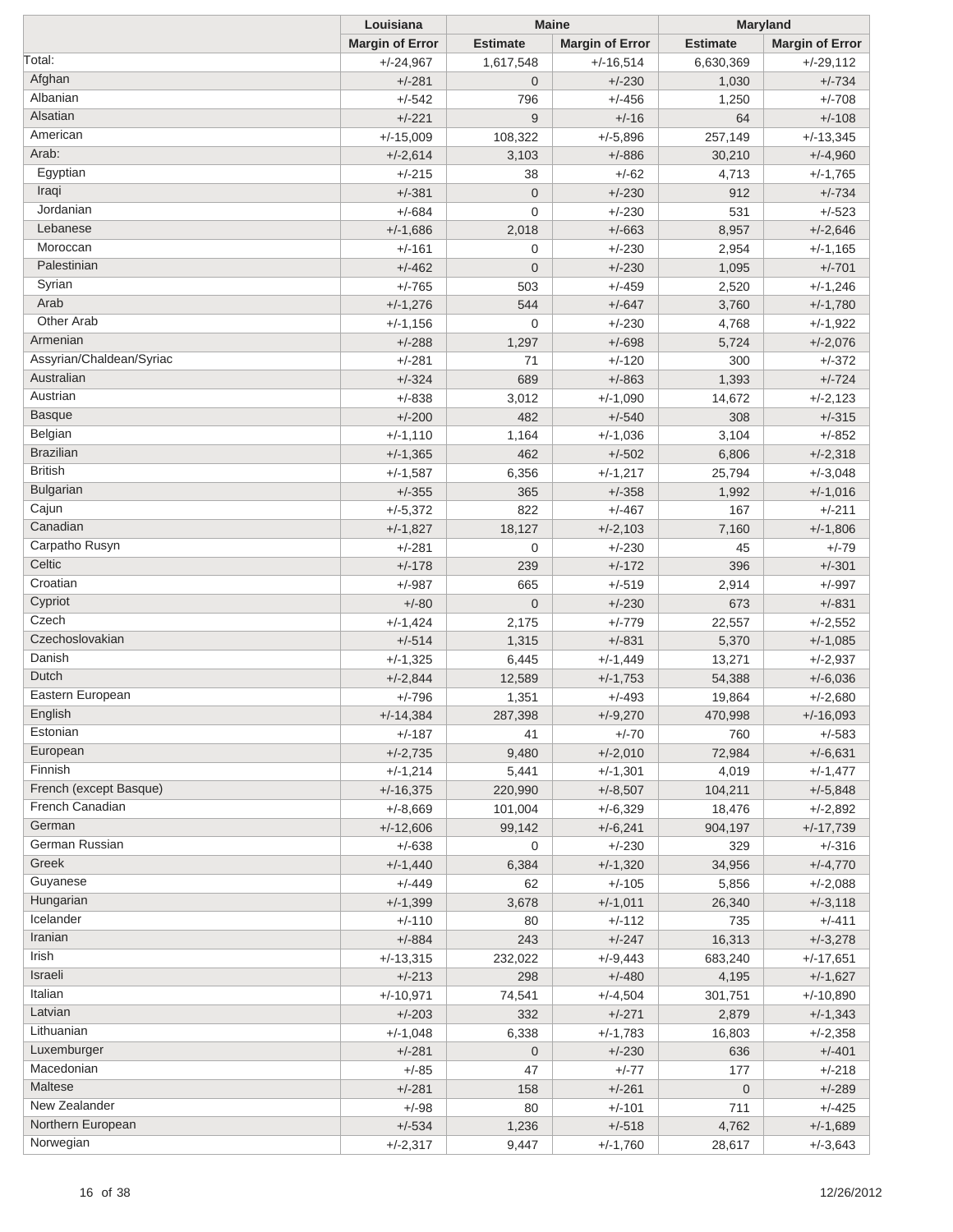|                                       | Louisiana              | <b>Maine</b>     |                        | <b>Maryland</b> |                        |
|---------------------------------------|------------------------|------------------|------------------------|-----------------|------------------------|
|                                       | <b>Margin of Error</b> | <b>Estimate</b>  | <b>Margin of Error</b> | <b>Estimate</b> | <b>Margin of Error</b> |
| Pennsylvania German                   | $+/-296$               | 497              | $+/-288$               | 3,459           | $+/-865$               |
| Polish                                | $+/-2,692$             | 27,561           | $+/-3,084$             | 201,221         | $+/-9,772$             |
| Portuguese                            | $+/-1,468$             | 7,205            | $+/-1,226$             | 10,757          | $+/-2,345$             |
| Romanian                              | +/-872                 | 1,203            | $+/-762$               | 7,729           | $+/-1,821$             |
| Russian                               | $+/-1,343$             | 9,105            | $+/-1,837$             | 84,046          | $+/-6,045$             |
| Scandinavian                          | $+/-815$               | 2,695            | $+/-1,142$             | 4,451           | $+/-1,346$             |
| Scotch-Irish                          | $+/-3,636$             | 23,085           | $+/-2,466$             | 44,065          | $+/-3,602$             |
| Scottish                              | $+/-5,265$             | 71,978           | $+/-5,429$             | 96,953          | $+/-6,259$             |
| Serbian                               | $+/-370$               | 529              | $+/-474$               | 1,973           | $+/-936$               |
| Slavic                                | $+/-194$               | 454              | $+/-256$               | 2,867           | $+/-1,022$             |
| Slovak                                | $+/-510$               | 1,647            | $+/-707$               | 13,668          | $+/-2,288$             |
| Slovene                               | $+/-281$               | 378              | +/-429                 | 1,908           | $+/-787$               |
| Soviet Union                          | $+/-281$               | $\mathbf 0$      | $+/-230$               | $\mathbf 0$     | $+/-289$               |
| Subsaharan African:                   | $+/-5,918$             | 8,697            | $+/-1,682$             | 181,709         | $+/-13,862$            |
| Cape Verdean                          | $+/-281$               | 66               | $+/-148$               | 1,091           | $+/-600$               |
| Ethiopian                             | $+/-281$               | 1,067            | $+/-1,023$             | 23,304          | $+/-4,546$             |
| Ghanaian                              | $+/-27$                | $\mathbf 0$      | $+/-230$               | 5,174           | $+/-1,953$             |
| Kenyan                                | $+/-346$               | 0                | $+/-230$               | 2,161           | $+/-1,092$             |
| Liberian                              | $+/-302$               | $\mathbf 0$      | $+/-230$               | 5,472           | $+/-2,536$             |
| Nigerian                              | $+/-1,158$             | 247              | $+/-376$               | 23,005          | $+/-4,540$             |
| Senegalese                            | $+/-281$               | $\mathbf 0$      | $+/-230$               | 764             | $+/-1,046$             |
| Sierra Leonean                        | $+/-176$               | $\mathbf 0$      | $+/-230$               | 3,522           | $+/-2,287$             |
| Somalian                              | $+/-767$               | 5,546            | $+/-1,879$             | 1,236           | $+/-1,119$             |
| South African                         | $+/-279$               | 41               | $+/-67$                | 916             | $+/-648$               |
| Sudanese                              | $+/-281$               | 592              | $+/-636$               | 273             | $+/-443$               |
| Ugandan                               | $+/-281$               | 0                | $+/-230$               | 1,203           | $+/-1,062$             |
| Zimbabwean                            | $+/-281$               | $\mathbf{0}$     | $+/-230$               | $\mathbf 0$     | $+/-289$               |
| African                               | $+/-5,277$             | 1,004            | $+/-443$               | 90,406          | $+/-10,589$            |
| Other Subsaharan African              | $+/-560$               | 134              | $+/-146$               | 23,182          | $+/-5,195$             |
| Swedish                               | $+/-2,408$             | 24,721           | $+/-3,346$             | 35,249          | $+/-4,185$             |
| Swiss                                 | $+/-970$               | 2,103            | $+/-584$               | 12,822          | $+/-2,041$             |
| Turkish                               | $+/-515$               | 277              | $+/-292$               | 6,750           | $+/-2,431$             |
| Ukrainian                             | $+/-1,010$             | 2,669            | $+/-1,218$             | 21,053          | $+/-3,250$             |
| Welsh                                 | $+/-1,960$             | 10,645           | $+/-2,098$             | 42,227          | $+/-4,738$             |
| West Indian (except Hispanic groups): | $+/-2,337$             | 2,023            | $+/-1,035$             | 62,358          | $+/-6,969$             |
| Bahamian                              | +/-281                 | 0                | +/-230                 | 1,212           | $+/-493$               |
| <b>Barbadian</b>                      | $+/-281$               | $\mathbf 0$      | $+/-230$               | 1,508           | $+/-878$               |
| Belizean                              | $+/-174$               | 0                | $+/-230$               | 344             | $+/-268$               |
| Bermudan                              | $+/-281$               | $\mathbf 0$      | $+/-230$               | 92              | $+/-113$               |
| British West Indian                   | $+/-324$               | 15               | $+/-26$                | 2,051           | $+/-1,162$             |
| Dutch West Indian                     | $+/-1,010$             | $\boldsymbol{0}$ | $+/-230$               | $\mathbf 0$     | $+/-289$               |
| Haitian                               | $+/-1,447$             | 795              | $+/-602$               | 12,148          | $+/-3,284$             |
| Jamaican                              | $+/-1,191$             | 1,121            | $+/-869$               | 28,995          | $+/-4,093$             |
| Trinidadian and Tobagonian            | $+/-424$               | 85               | $+/-137$               | 7,667           | $+/-2,188$             |
| U.S. Virgin Islander                  | $+/-69$                | $\overline{0}$   | $+/-230$               | 153             | $+/-180$               |
| West Indian                           | $+/-665$               | $\overline{7}$   | $+/-15$                | 7,737           | $+/-2,472$             |
| Other West Indian                     | $+/-281$               | $\boldsymbol{0}$ | $+/-230$               | 451             | $+/-711$               |
| Yugoslavian                           | $+/-852$               | 164              | $+/-130$               | 1,838           | $+/-1,327$             |
| Other groups                          | $+/-18,853$            | 191,614          | $+/-7,634$             | 2,612,720       | $+/-23,451$            |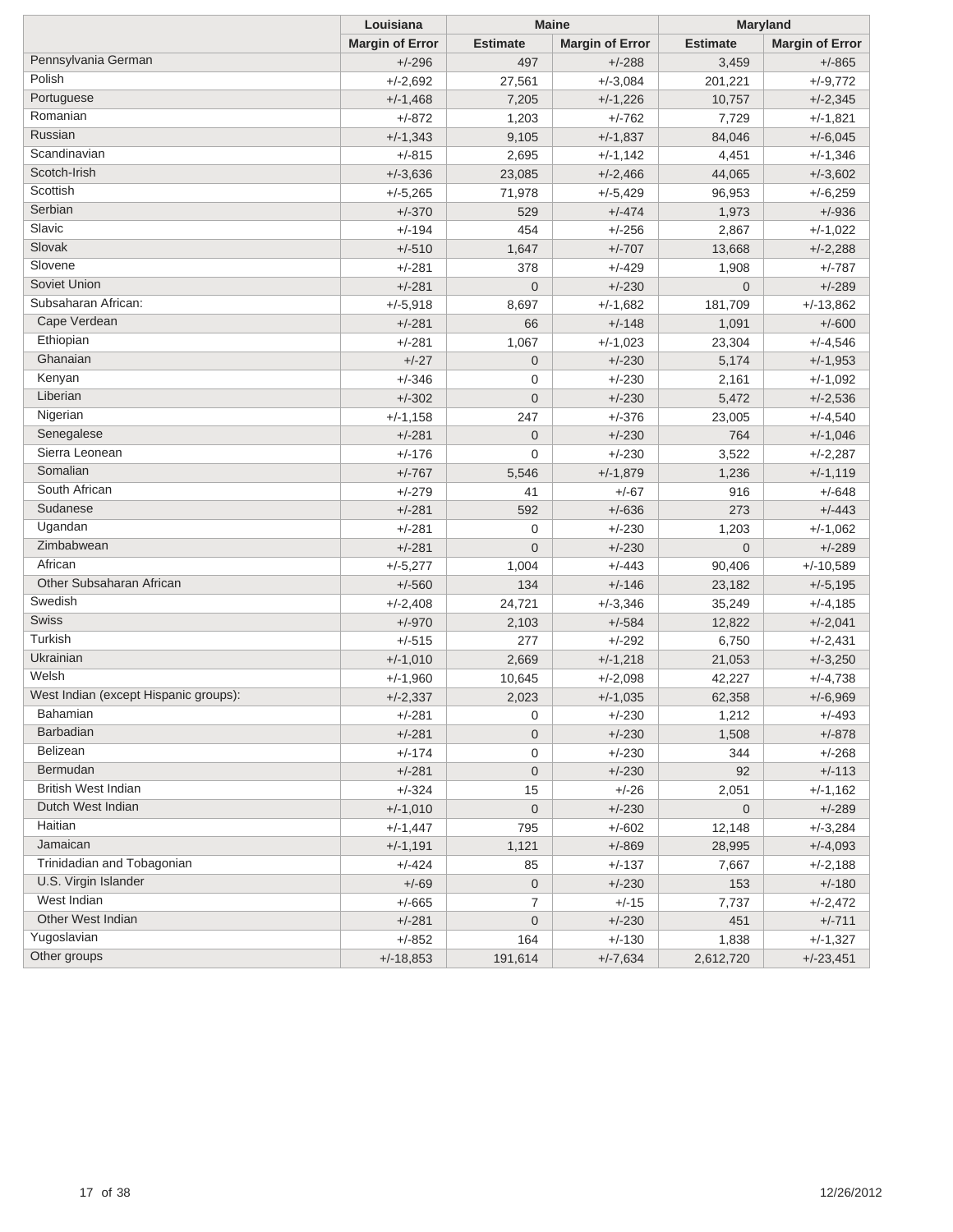|                          | <b>Massachusetts</b> |                        | Michigan         | <b>Minnesota</b>       |                 |
|--------------------------|----------------------|------------------------|------------------|------------------------|-----------------|
|                          | <b>Estimate</b>      | <b>Margin of Error</b> | <b>Estimate</b>  | <b>Margin of Error</b> | <b>Estimate</b> |
| Total:                   | 8,219,433            | $+/-33,443$            | 11,856,293       | $+/-47,498$            | 6,939,549       |
| Afghan                   | 1,196                | $+/-1,332$             | $\overline{0}$   | $+/-244$               | 354             |
| Albanian                 | 15,852               | $+/-2,967$             | 19,936           | $+/-4,647$             | 120             |
| Alsatian                 | 35                   | $+/-56$                | 106              | $+/-126$               | 132             |
| American                 | 211,334              | $+/-11,478$            | 501,331          | $+/-16,350$            | 161,040         |
| Arab:                    | 68,873               | $+/-7,124$             | 157,528          | $+/-9,275$             | 19,518          |
| Egyptian                 | 4,713                | $+/-1,751$             | 3,008            | $+/-1,189$             | 2,919           |
| Iraqi                    | 1,831                | $+/-1,112$             | 23,839           | $+/-5,005$             | 860             |
| Jordanian                | 2,753                | $+/-1,621$             | 3,135            | $+/-1,704$             | 1,211           |
| Lebanese                 | 33,695               | $+/-4,328$             | 57,793           | $+/-6,679$             | 5,874           |
| Moroccan                 | 5,973                | $+/-2,320$             | 2,361            | $+/-1,192$             | 1,694           |
| Palestinian              | 1,280                | $+/-1,090$             | 5,406            | $+/-2,020$             | 1,274           |
| Syrian                   | 6,366                | $+/-1,431$             | 6,426            | $+/-1,855$             | 1,263           |
| Arab                     | 5,443                | $+/-1,678$             | 35,277           | $+/-5,955$             | 1,523           |
| Other Arab               |                      |                        |                  | $+/-4,542$             |                 |
| Armenian                 | 6,819                | $+/-1,901$             | 20,283<br>16,306 |                        | 2,900           |
| Assyrian/Chaldean/Syriac | 33,095               | $+/-4,843$             |                  | $+/-2,501$             | 1,483           |
| Australian               | 386                  | $+/-241$               | 37,407           | $+/-5,270$             | 258             |
| Austrian                 | 1,806                | $+/-1,062$             | 1,871            | $+/-1,026$             | 1,058           |
|                          | 17,010               | $+/-2,565$             | 22,598           | $+/-2,551$             | 19,445          |
| <b>Basque</b>            | 310                  | $+/-259$               | 228              | $+/-297$               | 150             |
| Belgian                  | 4,344                | $+/-1,033$             | 53,441           | $+/-5,169$             | 14,517          |
| <b>Brazilian</b>         | 73,312               | $+/-9,247$             | 2,450            | $+/-849$               | 1,026           |
| <b>British</b>           | 29,804               | $+/-3,405$             | 28,767           | $+/-2,541$             | 13,502          |
| <b>Bulgarian</b>         | 4,202                | $+/-1,366$             | 3,992            | $+/-1,182$             | 940             |
| Cajun                    | 358                  | $+/-243$               | 405              | $+/-382$               | 91              |
| Canadian                 | 60,214               | $+/-5,032$             | 49,876           | $+/-4,049$             | 6,724           |
| Carpatho Rusyn           | 0                    | $+/-285$               | 658              | $+/-590$               | 118             |
| Celtic                   | 1,859                | $+/-881$               | 1,927            | $+/-1,077$             | 968             |
| Croatian                 | 3,793                | $+/-1,458$             | 21,094           | $+/-2,786$             | 6,525           |
| Cypriot                  | 222                  | $+/-275$               | $\mathbf 0$      | $+/-244$               | 12              |
| Czech                    | 10,725               | $+/-1,918$             | 50,004           | $+/-4,222$             | 96,003          |
| Czechoslovakian          | 3,404                | $+/-1,182$             | 13,949           | $+/-2,218$             | 10,262          |
| Danish                   | 12,874               | $+/-2,195$             | 37,564           | $+/-3,277$             | 78,223          |
| Dutch                    | 45,130               | $+/-4,289$             | 482,258          | $+/-13,320$            | 103,316         |
| Eastern European         | 31,003               | $+/-4,052$             | 9,744            | $+/-2,207$             | 6,892           |
| English                  | 706,631              | $+/-19,166$            | 965,218          | $+/-16,926$            | 319,221         |
| Estonian                 | 717                  | $+/-448$               | 374              | $+/-244$               | 1,126           |
| European                 | 62,463               | $+/-6,316$             | 98,438           | $+/-7,866$             | 70,177          |
| Finnish                  | 24,960               | $+/-3,326$             | 108,028          | $+/-6,633$             | 97,848          |
| French (except Basque)   | 516,110              | $+/-15,720$            | 482,826          | $+/-14,482$            | 200,438         |
| French Canadian          | 257,393              | $+/-9.345$             | 162,407          | $+/-6,739$             | 53,723          |
| German                   | 423,503              | $+/-14,613$            | 2,145,076        | $+/-26,086$            | 1,908,781       |
| German Russian           | 0                    | $+/-285$               | 866              | $+/-528$               | 376             |
| Greek                    | 83,943               | $+/-6,671$             | 47,336           | $+/-4,387$             | 12,151          |
| Guyanese                 | 1,549                | +/-1,146               | 471              | $+/-327$               | 1,769           |
| Hungarian                | 23,133               | $+/-2,962$             | 99,942           | $+/-5,901$             | 14,171          |
| Icelander                | 969                  | $+/-618$               | 485              | $+/-413$               | 3,829           |
| Iranian                  | 9,543                | $+/-2,634$             | 4,560            | $+/-1,778$             | 1,676           |
| Irish                    | 1,521,601            | $+/-22,901$            | 1,151,178        | $+/-19,256$            | 582,386         |
| Israeli                  | 4,585                | $+/-1,527$             | 1,442            | $+/-802$               | 775             |
| Italian                  | 889,847              | $+/-19,190$            | 451,707          | $+/-13,041$            | 123,920         |
| Latvian                  |                      |                        |                  |                        |                 |
| Lithuanian               | 4,459                | $+/-1,717$             | 4,147            | $+/-1,087$             | 3,897           |
| Luxemburger              | 51,763               | $+/-3,864$             | 28,378           | $+/-2,914$             | 4,825           |
| Macedonian               | 325                  | $+/-362$               | 446              | $+/-296$               | 5,071           |
|                          | 958                  | $+/-1,102$             | 11,524           | $+/-2,927$             | 230             |
| Maltese                  | 418                  | $+/-328$               | 10,034           | $+/-2,091$             | 96              |
| New Zealander            | 494                  | $+/-396$               | 518              | $+/-366$               | 48              |
| Northern European        | 7,581                | $+/-2,215$             | 6,252            | $+/-1,216$             | 13,625          |
| Norwegian                | 34,872               | $+/-3,574$             | 78,918           | $+/-5,228$             | 840,890         |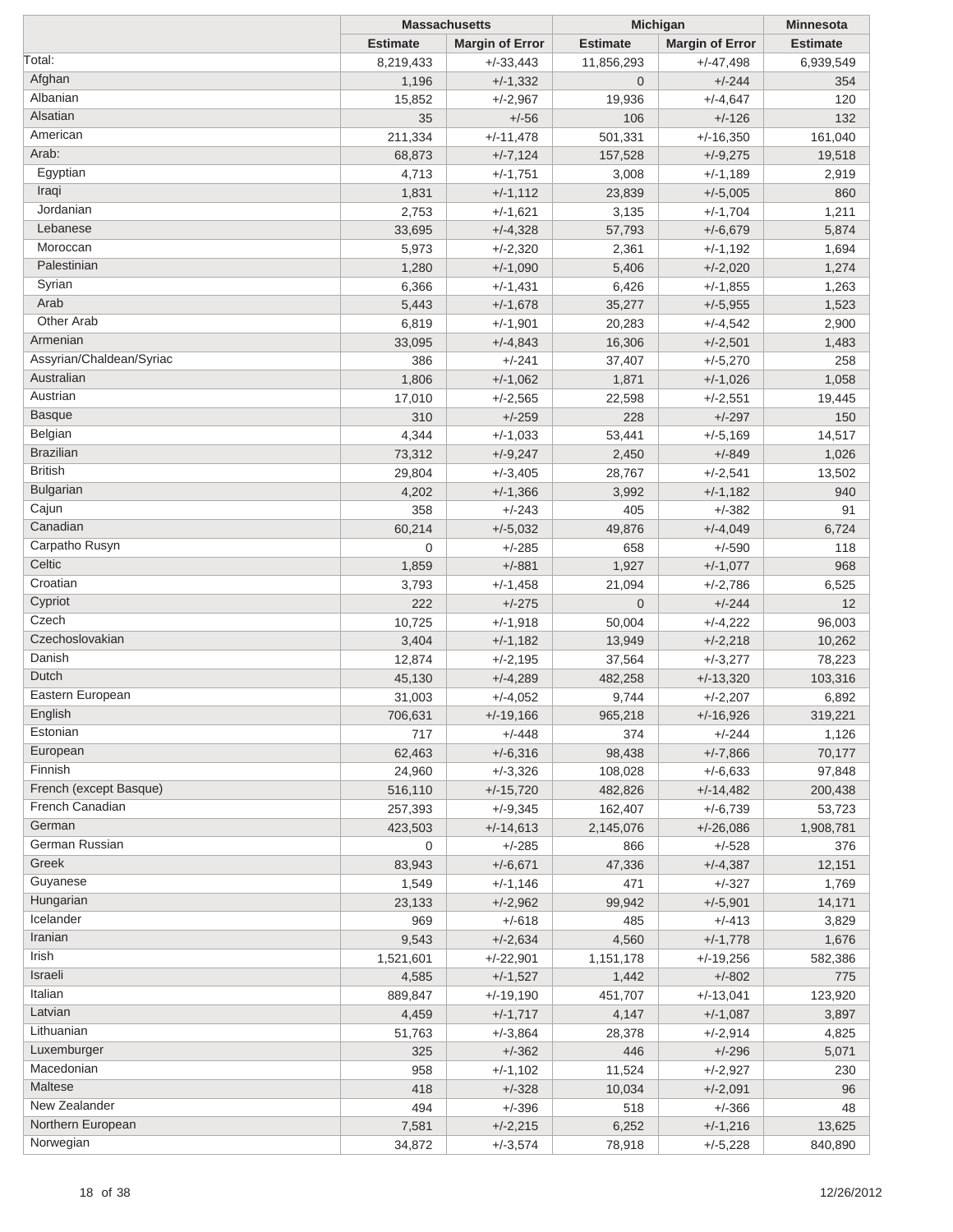|                                       | <b>Massachusetts</b> |                        | Michigan        | <b>Minnesota</b>       |                 |
|---------------------------------------|----------------------|------------------------|-----------------|------------------------|-----------------|
|                                       | <b>Estimate</b>      | <b>Margin of Error</b> | <b>Estimate</b> | <b>Margin of Error</b> | <b>Estimate</b> |
| Pennsylvania German                   | 585                  | $+/-357$               | 7,885           | $+/-1,691$             | 2,296           |
| Polish                                | 326,749              | $+/-13,037$            | 867,260         | $+/-19,010$            | 253,796         |
| Portuguese                            | 314,978              | $+/-10,957$            | 7,512           | $+/-1,898$             | 3,245           |
| Romanian                              | 8,528                | $+/-1,914$             | 29,915          | $+/-3,354$             | 6,200           |
| Russian                               | 126,183              | $+/-7,611$             | 69,886          | $+/-5,240$             | 40,326          |
| Scandinavian                          | 7,830                | $+/-1,841$             | 13,350          | $+/-1,985$             | 74,721          |
| Scotch-Irish                          | 45,868               | $+/-3,669$             | 78,830          | $+/-4,564$             | 27,936          |
| Scottish                              | 163,574              | $+/-6,831$             | 227,372         | $+/-7,711$             | 62,444          |
| Serbian                               | 932                  | $+/-553$               | 8,509           | $+/-1,394$             | 5,227           |
| Slavic                                | 2,359                | $+/-940$               | 5,814           | $+/-1,279$             | 3,502           |
| Slovak                                | 6,234                | $+/-1,534$             | 26,969          | $+/-2,910$             | 7,739           |
| Slovene                               | 1,380                | $+/-710$               | 4,367           | $+/-1,317$             | 10,732          |
| Soviet Union                          | 50                   | $+/-82$                | $\overline{0}$  | $+/-244$               | $\mathbf 0$     |
| Subsaharan African:                   | 117,561              | $+/-9,547$             | 52,692          | $+/-5,470$             | 111,532         |
| Cape Verdean                          | 54,323               | $+/-7,792$             | $\overline{0}$  | $+/-244$               | 9               |
| Ethiopian                             | 2,773                | $+/-1,256$             | 1,584           | $+/-866$               | 14,496          |
| Ghanaian                              | 4,334                | $+/-2,468$             | 280             | $+/-232$               | 910             |
| Kenyan                                | 4,973                | $+/-2,417$             | 171             | $+/-159$               | 4,026           |
| Liberian                              | 2,278                | $+/-1,815$             | 326             | $+/-344$               | 9,449           |
| Nigerian                              | 5,827                | $+/-2,240$             | 3,662           | $+/-1,363$             | 6,794           |
| Senegalese                            | 737                  | $+/-715$               | 519             | $+/-591$               | $\mathbf 0$     |
| Sierra Leonean                        | 753                  | $+/-773$               | 63              | $+/-104$               | 936             |
| Somalian                              | 2,752                | $+/-1,467$             | 658             | $+/-619$               | 34,458          |
| South African                         | 1,576                | $+/-859$               | 629             | $+/-429$               | 350             |
| Sudanese                              | 472                  | $+/-674$               | 520             | $+/-715$               | 2,789           |
| Ugandan                               | 1,780                | $+/-1,192$             | 202             | $+/-214$               | 1,467           |
| Zimbabwean                            | 263                  | $+/-333$               | 876             | $+/-1,057$             | $\mathbf 0$     |
| African                               | 28,650               | $+/-4,225$             | 39,497          | $+/-4,053$             | 30,703          |
| Other Subsaharan African              | 6,070                | $+/-1,940$             | 3,705           | $+/-2,827$             | 5,145           |
| Swedish                               | 123,920              | $+/-7,628$             | 157,691         | $+/-7,538$             | 481,114         |
| Swiss                                 | 12,503               | $+/-2,232$             | 22,472          | $+/-2,680$             | 23,019          |
| Turkish                               | 5,669                | $+/-1,784$             | 3,018           | $+/-1,082$             | 1,008           |
| Ukrainian                             | 23,381               | $+/-2,747$             | 38,416          | $+/-3,775$             | 14,820          |
| Welsh                                 | 22,854               | $+/-2,784$             | 45,234          | $+/-3,344$             | 21,337          |
| West Indian (except Hispanic groups): | 123,226              | $+/-9,865$             | 15,482          | $+/-4,183$             | 6,034           |
| <b>Bahamian</b>                       | 1,107                | $+/-1,074$             | 360             | $+/-298$               | 251             |
| <b>Barbadian</b>                      | 5,616                | $+/-2,073$             | 391             | $+/-369$               | 132             |
| Belizean                              | 255                  | $+/-245$               | 188             | $+/-177$               | 51              |
| Bermudan                              | $\mathbf 0$          | $+/-285$               | 119             | $+/-189$               | $\mathbf 0$     |
| <b>British West Indian</b>            | 1,782                | $+/-854$               | 671             | $+/-418$               | 149             |
| Dutch West Indian                     | 235                  | $+/-275$               | 497             | $+/-384$               | 156             |
| Haitian                               | 73,201               | $+/-9,147$             | 3,270           | $+/-2,702$             | 1,442           |
| Jamaican                              | 26,526               | $+/-4,709$             | 7,944           | $+/-2,499$             | 2,797           |
| Trinidadian and Tobagonian            | 5,235                | $+/-2,332$             | 796             | $+/-533$               | 374             |
| U.S. Virgin Islander                  | 568                  | $+/-516$               | 16              | $+/-29$                | $\overline{0}$  |
| West Indian                           | 8,320                | $+/-2,018$             | 1,216           | $+/-630$               | 528             |
| Other West Indian                     | 381                  | $+/-599$               | 14              | $+/-29$                | 154             |
| Yugoslavian                           | 5,999                | $+/-2,558$             | 21,258          | $+/-4,373$             | 6,950           |
| Other groups                          | 1,520,112            | $+/-19,561$            | 2,778,350       | $+/-23,612$            | 971,845         |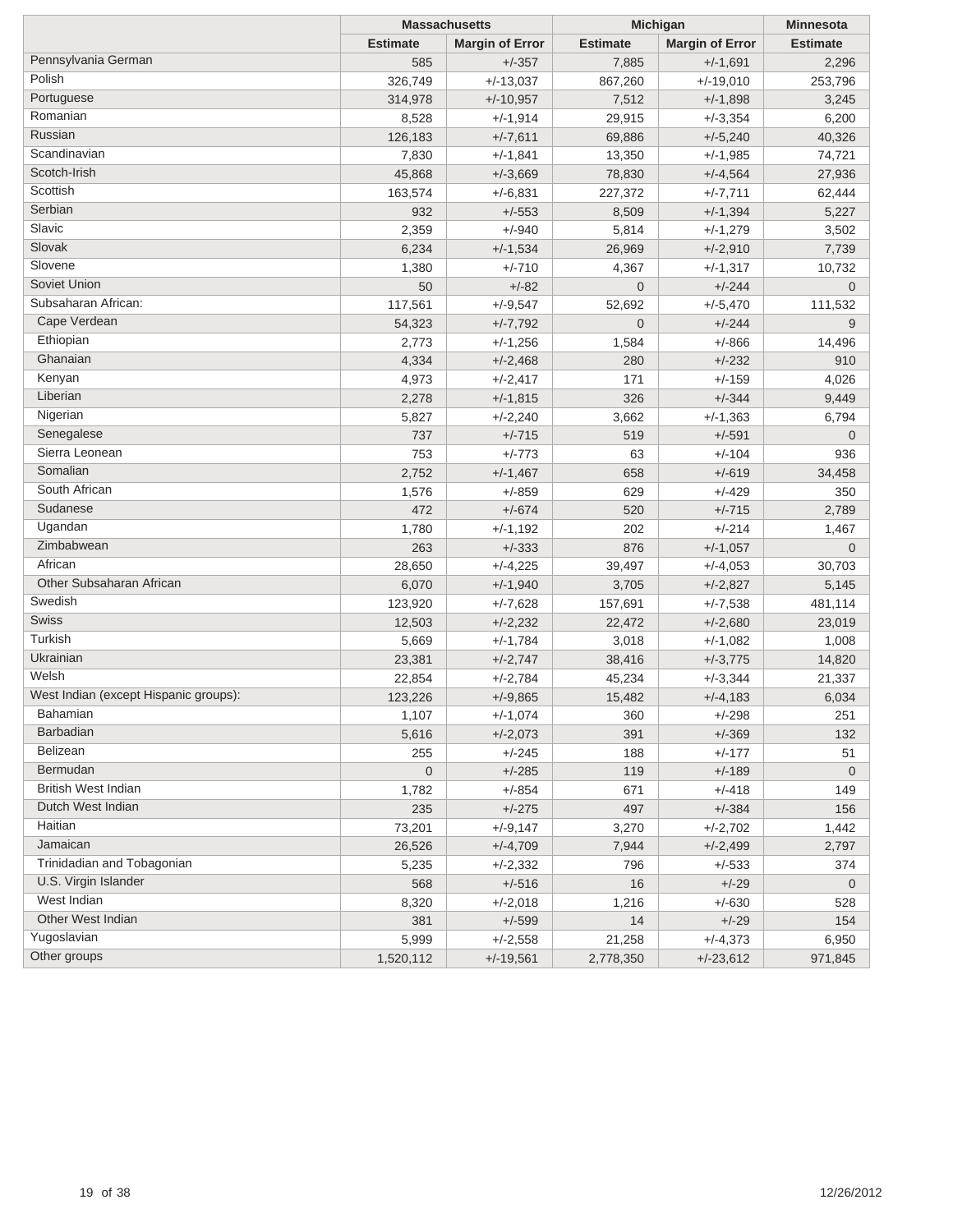|                          | <b>Minnesota</b>       |                 | <b>Missouri</b>        |                 | Nebraska               |  |
|--------------------------|------------------------|-----------------|------------------------|-----------------|------------------------|--|
|                          | <b>Margin of Error</b> | <b>Estimate</b> | <b>Margin of Error</b> | <b>Estimate</b> | <b>Margin of Error</b> |  |
| Total:                   | $+/-33,473$            | 6,639,253       | $+/-37,894$            | 2,252,715       | $+/-18,555$            |  |
| Afghan                   | $+/-419$               | 1,282           | $+/-933$               | 1,507           | $+/-2,007$             |  |
| Albanian                 | $+/-151$               | 4,298           | $+/-1,853$             | 361             | $+/-374$               |  |
| Alsatian                 | $+/-137$               | 227             | $+/-193$               | 109             | $+/-129$               |  |
| American                 | $+/-8,547$             | 596,813         | $+/-13,973$            | 79,648          | $+/-6,375$             |  |
| Arab:                    | $+/-3,713$             | 19,444          | $+/-4, 113$            | 6,386           | $+/-3,084$             |  |
| Egyptian                 | $+/-1,440$             | 719             | $+/-571$               | 28              | $+/-46$                |  |
| Iraqi                    | $+/-784$               | 1,613           | $+/-1,546$             | 2,888           | $+/-2,718$             |  |
| Jordanian                |                        |                 |                        | $\mathbf{0}$    |                        |  |
| Lebanese                 | $+/-1,511$             | 906             | $+/-1,020$             |                 | $+/-228$               |  |
| Moroccan                 | $+/-1,088$             | 4,420           | $+/-1,195$             | 1,554           | $+/-550$               |  |
|                          | $+/-1,158$             | 510             | $+/-318$               | 0               | $+/-228$               |  |
| Palestinian              | $+/-1,205$             | 1,578           | $+/-1,464$             | $\overline{0}$  | $+/-228$               |  |
| Syrian                   | $+/-883$               | 886             | $+/-560$               | 588             | $+/-396$               |  |
| Arab                     | $+/-810$               | 5,795           | $+/-2,328$             | 655             | $+/-506$               |  |
| Other Arab               | $+/-1,388$             | 3,017           | $+/-1,462$             | 673             | $+/-549$               |  |
| Armenian                 | $+/-730$               | 1,830           | $+/-861$               | 131             | $+/-146$               |  |
| Assyrian/Chaldean/Syriac | $+/-209$               | $\mathbf 0$     | $+/-259$               | $\mathbf{0}$    | $+/-228$               |  |
| Australian               | $+/-394$               | 1,532           | $+/-806$               | 322             | $+/-252$               |  |
| Austrian                 | $+/-2,489$             | 11,269          | $+/-1,761$             | 3,320           | $+/-1,173$             |  |
| <b>Basque</b>            | $+/-196$               | 139             | $+/-187$               | 199             | $+/-216$               |  |
| Belgian                  | $+/-1,851$             | 6,858           | $+/-2,270$             | 1,813           | $+/-666$               |  |
| <b>Brazilian</b>         | $+/-592$               | 1,674           | $+/-872$               | 212             | $+/-300$               |  |
| <b>British</b>           | $+/-1,791$             | 17,124          | $+/-2,433$             | 4,227           | $+/-1,142$             |  |
| <b>Bulgarian</b>         | $+/-400$               | 2,470           | $+/-1,443$             | 94              | $+/-101$               |  |
| Cajun                    | $+/-111$               | 1,112           | $+/-591$               | 143             | $+/-134$               |  |
| Canadian                 | $+/-1,499$             | 6,315           | $+/-1,572$             | 1,636           | $+/-591$               |  |
| Carpatho Rusyn           | $+/-142$               | 0               | $+/-259$               | 0               | $+/-228$               |  |
| Celtic                   | $+/-682$               | 946             | $+/-530$               | 339             | $+/-402$               |  |
| Croatian                 |                        |                 |                        |                 |                        |  |
| Cypriot                  | $+/-1,182$             | 8,814           | $+/-1,769$             | 2,151           | $+/-954$               |  |
| Czech                    | $+/-21$                | $\mathbf{0}$    | $+/-259$               | $\overline{0}$  | $+/-228$               |  |
| Czechoslovakian          | $+/-5,379$             | 28,613          | $+/-4,483$             | 93,080          | $+/-5,437$             |  |
| Danish                   | $+/-1,502$             | 5,720           | $+/-1,309$             | 5,750           | $+/-1,171$             |  |
|                          | $+/-4,537$             | 21,788          | $+/-2,578$             | 50,328          | $+/-4,579$             |  |
| Dutch                    | $+/-5,382$             | 105,785         | $+/-6,542$             | 36,256          | $+/-3,119$             |  |
| Eastern European         | $+/-1,614$             | 5,049           | $+/-1,655$             | 531             | $+/-356$               |  |
| English                  | $+/-9,520$             | 593,402         | $+/-15,581$            | 168,590         | $+/-7,227$             |  |
| Estonian                 | $+/-595$               | 1,357           | $+/-1,658$             | 39              | $+/-62$                |  |
| European                 | $+/-6,140$             | 69,038          | $+/-5,037$             | 18,494          | $+/-2,917$             |  |
| Finnish                  | $+/-5,568$             | 6,528           | $+/-1,810$             | 2,005           | $+/-716$               |  |
| French (except Basque)   | $+/-8,105$             | 202,973         | $+/-9,203$             | 46,931          | $+/-4,351$             |  |
| French Canadian          | $+/-4,266$             | 13,121          | $+/-2,378$             | 5,193           | $+/-1,143$             |  |
| German                   | $+/-23,322$            | 1,537,107       | $+/-22,733$            | 721,615         | $+/-13,016$            |  |
| German Russian           | $+/-376$               | 608             | $+/-554$               | 421             | $+/-271$               |  |
| Greek                    | $+/-1,938$             | 16,065          | $+/-2,912$             | 3,077           | $+/-1,175$             |  |
| Guyanese                 | $+/-935$               | 575             | $+/-569$               | 0               | $+/-228$               |  |
| Hungarian                | $+/-2,567$             | 13,842          | $+/-2,857$             | 3,040           | $+/-938$               |  |
| Icelander                | $+/-1,103$             | 253             | $+/-210$               | 250             | $+/-160$               |  |
| Iranian                  | $+/-661$               | 4,298           | $+/-1,530$             | 674             | $+/-549$               |  |
| Irish                    | $+/-13,523$            | 830,534         | $+/-20,258$            | 256,551         | $+/-10,467$            |  |
| Israeli                  | $+/-577$               | 827             | $+/-358$               | 131             | $+/-189$               |  |
| Italian                  | $+/-7,104$             | 209,758         | $+/-10,516$            | 49,825          |                        |  |
| Latvian                  |                        |                 |                        |                 | $+/-3,758$             |  |
| Lithuanian               | $+/-1,277$             | 1,038           | $+/-754$               | 430             | $+/-351$               |  |
|                          | $+/-1,197$             | 4,651           | $+/-950$               | 2,597           | $+/-773$               |  |
| Luxemburger              | $+/-990$               | 305             | $+/-293$               | 1,106           | $+/-599$               |  |
| Macedonian               | $+/-195$               | 619             | $+/-573$               | 0               | $+/-228$               |  |
| Maltese                  | $+/-112$               | 317             | $+/-355$               | 0               | $+/-228$               |  |
| New Zealander            | $+/-65$                | 238             | $+/-294$               | 59              | $+/-105$               |  |
| Northern European        | $+/-2,527$             | 4,998           | $+/-1,546$             | 1,558           | $+/-975$               |  |
| Norwegian                | $+/-15,606$            | 42,064          | $+/-4,039$             | 37,264          | $+/-3,940$             |  |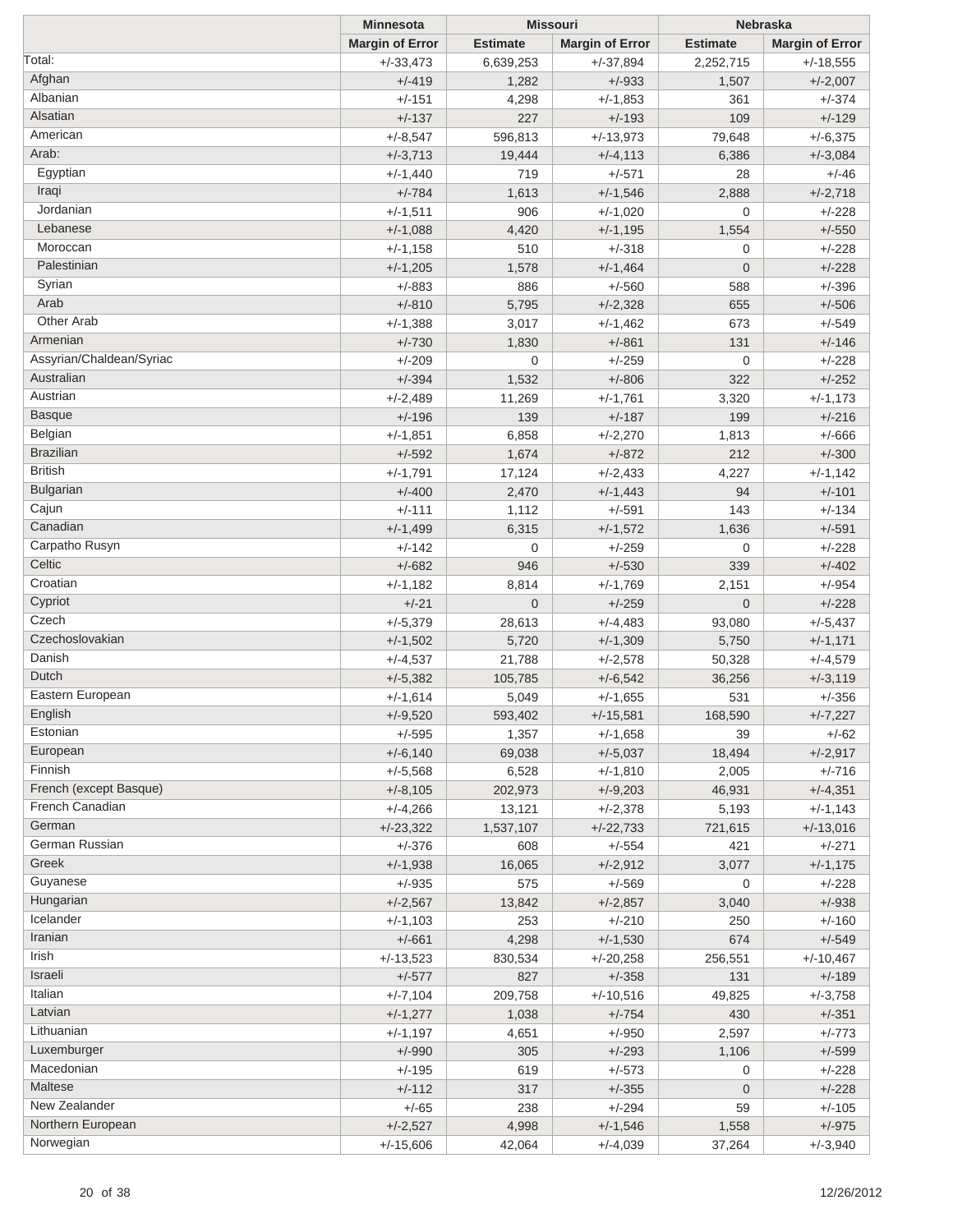|                                       | <b>Minnesota</b>       | <b>Missouri</b> |                        | <b>Nebraska</b>     |                        |
|---------------------------------------|------------------------|-----------------|------------------------|---------------------|------------------------|
|                                       | <b>Margin of Error</b> | <b>Estimate</b> | <b>Margin of Error</b> | <b>Estimate</b>     | <b>Margin of Error</b> |
| Pennsylvania German                   | $+/-980$               | 2,602           | $+/-729$               | 1,269               | $+/-497$               |
| Polish                                | $+/-9,570$             | 100,335         | $+/-6,255$             | 63,840              | $+/-3,792$             |
| Portuguese                            | $+/-1,259$             | 6,061           | $+/-1,981$             | 1,396               | $+/-512$               |
| Romanian                              | $+/-1,471$             | 5,183           | $+/-2,670$             | 1,553               | $+/-816$               |
| Russian                               | $+/-3,646$             | 33,146          | $+/-4,096$             | 11,982              | $+/-2,119$             |
| Scandinavian                          | $+/-5,422$             | 7,216           | $+/-1,734$             | 4,660               | $+/-1,117$             |
| Scotch-Irish                          | $+/-2,486$             | 74,137          | $+/-4,578$             | 16,951              | $+/-2,186$             |
| Scottish                              | $+/-3,747$             | 104,840         | $+/-6,609$             | 23,653              | $+/-3,015$             |
| Serbian                               | $+/-1,823$             | 1,464           | $+/-758$               | 917                 | $+/-590$               |
| Slavic                                | $+/-741$               | 1,844           | $+/-655$               | 823                 | $+/-590$               |
| Slovak                                | $+/-1,270$             | 4,697           | $+/-1,412$             | 1,046               | $+/-487$               |
| Slovene                               | $+/-1,818$             | 1,395           | $+/-829$               | 143                 | $+/-139$               |
| Soviet Union                          | $+/-211$               | $\mathbf 0$     | $+/-259$               | $\overline{0}$      | $+/-228$               |
| Subsaharan African:                   | $+/-8,711$             | 30,852          | $+/-5,208$             | 13,490              | $+/-4,426$             |
| Cape Verdean                          | $+/-15$                | $\mathbf 0$     | $+/-259$               | $\overline{0}$      | $+/-228$               |
| Ethiopian                             | $+/-3,395$             | 544             | $+/-542$               | 172                 | $+/-217$               |
| Ghanaian                              | $+/-543$               | 996             | $+/-1,014$             | 148                 | $+/-220$               |
| Kenyan                                | $+/-1,913$             | 1,451           | $+/-1,165$             | $\mathbf{0}$        | $+/-228$               |
| Liberian                              | $+/-3,185$             | 1,594           | $+/-2,267$             | 185                 | $+/-310$               |
| Nigerian                              | $+/-2,944$             | 2,779           | $+/-2,133$             | 76                  | $+/-133$               |
| Senegalese                            | $+/-211$               | $\mathbf 0$     | $+/-259$               | $\mathbf 0$         | $+/-228$               |
| Sierra Leonean                        | $+/-1,016$             | 338             | $+/-566$               | $\mathbf{0}$        | $+/-228$               |
| Somalian                              | $+/-6,176$             | 1,282           | $+/-1,371$             | 2,283               | $+/-1,326$             |
| South African                         | $+/-295$               | 283             | $+/-279$               | $\mathbf{0}$        | $+/-228$               |
| Sudanese                              | $+/-1,776$             | 2,154           | $+/-1,269$             | 3,454               | $+/-2,937$             |
| Ugandan                               | $+/-1,762$             | 170             | $+/-179$               | 55                  | $+/-91$                |
| Zimbabwean                            | $+/-211$               | $\mathbf 0$     | $+/-259$               | 33                  | $+/-56$                |
| African                               | $+/-4,818$             | 16,256          | $+/-2,621$             | 6,693               | $+/-2,756$             |
| Other Subsaharan African              | $+/-1,951$             | 3,005           | $+/-2,574$             | 391                 | $+/-300$               |
| Swedish                               | $+/-14,325$            | 60,419          | $+/-4,517$             | 87,106              | $+/-5,275$             |
| Swiss                                 | $+/-2,216$             | 24,924          | $+/-3,011$             | 7,827               | $+/-1,245$             |
| Turkish                               | $+/-558$               | 2,756           | $+/-1,229$             | 83                  | $+/-114$               |
| Ukrainian                             | $+/-2,256$             | 8,476           | $+/-2,093$             | 1,815               | $+/-935$               |
| Welsh                                 | $+/-2,127$             | 38,281          | $+/-3,455$             | 12,958              | $+/-2,085$             |
| West Indian (except Hispanic groups): | $+/-1,868$             | 6,509           | $+/-2,683$             | 1,629               | $+/-950$               |
| Bahamian                              | +/-208                 | 543             | +/-755                 | 0                   | +/-228                 |
| <b>Barbadian</b>                      | $+/-156$               | 59              | $+/-98$                | $\mathsf{O}\xspace$ | $+/-228$               |
| Belizean                              | $+/-86$                | 27              | $+/-36$                | 0                   | $+/-228$               |
| Bermudan                              | $+/-211$               | $\mathbf 0$     | $+/-259$               | $\mathbf 0$         | $+/-228$               |
| <b>British West Indian</b>            | $+/-163$               | 280             | $+/-470$               | 0                   | $+/-228$               |
| Dutch West Indian                     | $+/-246$               | 640             | $+/-528$               | 14                  | $+/-23$                |
| Haitian                               | $+/-1,119$             | 1,348           | $+/-729$               | 374                 | $+/-329$               |
| Jamaican                              | $+/-1,430$             | 2,729           | $+/-1,653$             | 839                 | $+/-838$               |
| Trinidadian and Tobagonian            | $+/-421$               | 49              | $+/-81$                | 336                 | $+/-494$               |
| U.S. Virgin Islander                  | $+/-211$               | $\mathbf 0$     | $+/-259$               | $\mathbf 0$         | $+/-228$               |
| West Indian                           | $+/-407$               | 834             | $+/-625$               | 61                  | $+/-101$               |
| Other West Indian                     | $+/-225$               | $\mathbf 0$     | $+/-259$               | 5                   | $+/-12$                |
| Yugoslavian                           | $+/-2,294$             | 17,230          | $+/-3,444$             | 940                 | $+/-649$               |
| Other groups                          | $+/-15,610$            | 1,703,268       | $+/-22,478$            | 390,241             | $+/-9,421$             |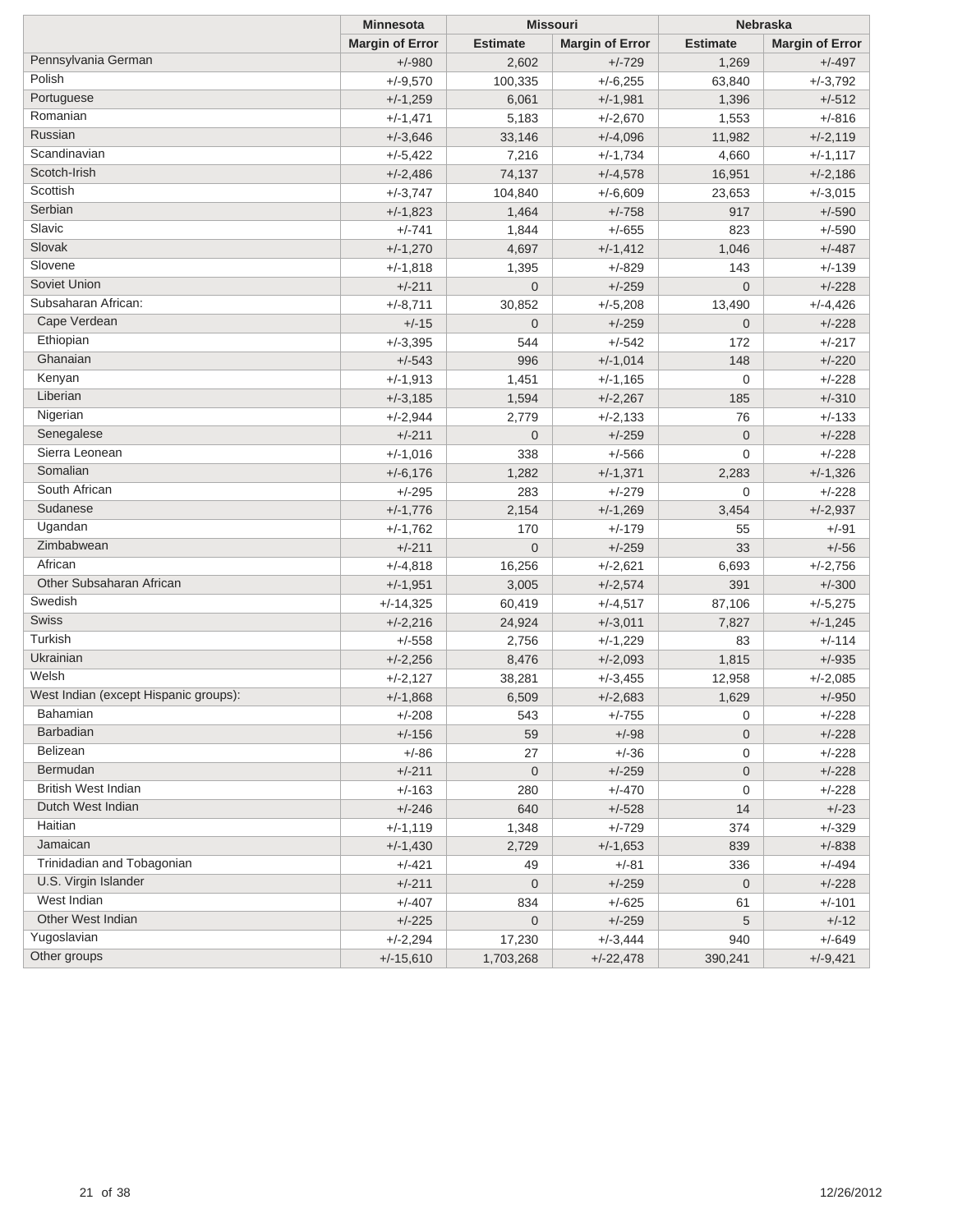|                          | <b>Nevada</b>   |                        | <b>New Hampshire</b> | <b>New Jersey</b>      |                 |
|--------------------------|-----------------|------------------------|----------------------|------------------------|-----------------|
|                          | <b>Estimate</b> | <b>Margin of Error</b> | <b>Estimate</b>      | <b>Margin of Error</b> | <b>Estimate</b> |
| Total:                   | 3,151,189       | $+/-27,112$            | 1,674,108            | $+/-15,799$            | 10,625,683      |
| Afghan                   | 628             | $+/-716$               | $\overline{0}$       | $+/-257$               | 3,796           |
| Albanian                 | 2,324           | $+/-1,924$             | 529                  | $+/-453$               | 12,121          |
| Alsatian                 | 52              | $+/-89$                | $\overline{0}$       | $+/-257$               | 461             |
| American                 | 97,097          | $+/-7,022$             | 71,147               | $+/-6,050$             | 309,491         |
| Arab:                    | 10,982          | $+/-3,152$             | 7,009                | $+/-1,805$             | 86,134          |
| Egyptian                 | 710             | $+/-550$               | 280                  | $+/-285$               | 29,889          |
| Iraqi                    | 865             | $+/-940$               | $\overline{0}$       | $+/-257$               | 921             |
| Jordanian                | 62              | $+/-102$               | 0                    | $+/-257$               |                 |
| Lebanese                 |                 |                        |                      |                        | 3,660           |
| Moroccan                 | 3,800           | $+/-1,511$             | 4,763                | $+/-1,539$             | 13,328          |
|                          | 1,081           | $+/-768$               | 351                  | $+/-318$               | 5,499           |
| Palestinian              | 481             | $+/-553$               | 36                   | $+/-46$                | 4,579           |
| Syrian                   | 1,166           | $+/-775$               | 824                  | $+/-475$               | 11,095          |
| Arab                     | 1,219           | $+/-865$               | 475                  | $+/-419$               | 10,644          |
| Other Arab               | 1,598           | $+/-1,309$             | 280                  | $+/-302$               | 6,519           |
| Armenian                 | 5,845           | $+/-2,079$             | 3,506                | $+/-1,287$             | 17,908          |
| Assyrian/Chaldean/Syriac | 303             | $+/-301$               | 56                   | $+/-94$                | 899             |
| Australian               | 710             | $+/-576$               | 516                  | $+/-311$               | 1,949           |
| Austrian                 | 7,208           | $+/-1,679$             | 2,704                | $+/-966$               | 38,402          |
| <b>Basque</b>            | 5,010           | $+/-1,368$             | 54                   | $+/-72$                | 183             |
| Belgian                  | 2,427           | $+/-1,314$             | 1,527                | $+/-702$               | 5,480           |
| <b>Brazilian</b>         | 2,075           | $+/-1,573$             | 2,583                | $+/-1,665$             | 33,419          |
| <b>British</b>           | 9,210           | $+/-1,890$             | 6,229                | $+/-1,347$             | 25,676          |
| <b>Bulgarian</b>         | 2,287           | $+/-1,041$             | $\overline{0}$       | $+/-257$               | 2,733           |
| Cajun                    | 119             | $+/-140$               | 102                  | $+/-125$               | 111             |
| Canadian                 | 8,880           | $+/-2,199$             | 15,049               | $+/-2,601$             | 11,651          |
| Carpatho Rusyn           | $\mathbf 0$     | $+/-309$               | $\overline{0}$       | $+/-257$               | 340             |
| Celtic                   | 423             | $+/-416$               | 159                  | $+/-150$               | 802             |
| Croatian                 | 4,424           | $+/-1,245$             | 484                  | $+/-298$               | 11,578          |
| Cypriot                  | $\overline{0}$  | $+/-309$               | $\mathbf 0$          | $+/-257$               | 807             |
| Czech                    | 9,713           | $+/-1,798$             | 3,447                | $+/-1,359$             | 30,852          |
| Czechoslovakian          |                 |                        |                      | $+/-471$               |                 |
| Danish                   | 2,170           | $+/-819$               | 1,251                |                        | 9,309           |
| Dutch                    | 17,836          | $+/-2,413$             | 3,294                | $+/-992$               | 16,310          |
|                          | 35,445          | $+/-4,143$             | 11,894               | $+/-2,347$             | 102,379         |
| Eastern European         | 2,258           | $+/-966$               | 1,040                | $+/-430$               | 45,522          |
| English                  | 222,241         | $+/-11,917$            | 231,601              | $+/-8,243$             | 469,796         |
| Estonian                 | 0               | $+/-309$               | 316                  | $+/-327$               | 1,330           |
| European                 | 34,505          | $+/-4,606$             | 10,389               | $+/-1,894$             | 66,330          |
| Finnish                  | 5,790           | $+/-1,391$             | 8,350                | $+/-2,362$             | 6,648           |
| French (except Basque)   | 68,775          | $+/-6,904$             | 210,263              | $+/-10,503$            | 124,391         |
| French Canadian          | 10,451          | $+/-2,189$             | 111,280              | $+/-6,899$             | 22,286          |
| German                   | 343,249         | $+/-12,828$            | 110,047              | $+/-6,184$             | 1,008,731       |
| German Russian           | 113             | $+/-132$               | 0                    | $+/-257$               | 207             |
| Greek                    | 10,210          | $+/-2,234$             | 21,002               | $+/-3,226$             | 64,310          |
| Guyanese                 | 0               | $+/-309$               | 425                  | $+/-653$               | 21,364          |
| Hungarian                | 14,254          | $+/-3,082$             | 3,277                | $+/-1,037$             | 108,620         |
| Icelander                | 730             | $+/-554$               | 80                   | $+/-128$               | 572             |
| Iranian                  | 4,557           | $+/-2,182$             | 341                  | $+/-278$               | 10,379          |
| Irish                    | 264,554         | $+/-12,861$            | 282,668              | $+/-10,495$            | 1,335,209       |
| Israeli                  | 1,162           | $+/-536$               | 127                  | $+/-178$               | 10,913          |
| Italian                  | 169,390         | $+/-9,071$             | 135,586              | $+/-6,613$             | 1,492,726       |
| Latvian                  | 661             | $+/-425$               | 221                  | $+/-218$               | 3,048           |
| Lithuanian               | 4,678           | $+/-1,459$             | 8,422                | $+/-2,143$             | 28,051          |
| Luxemburger              | 116             |                        | $\mathbf{0}$         |                        | 62              |
| Macedonian               |                 | $+/-136$               |                      | $+/-257$               |                 |
| Maltese                  | 282             | $+/-237$               | $\mathbf 0$          | $+/-257$               | 7,128           |
| New Zealander            | 199             | $+/-331$               | 43                   | $+/-71$                | 1,378           |
| Northern European        | 526             | $+/-526$               | $\mathbf 0$          | $+/-257$               | 620             |
|                          | 1,794           | $+/-972$               | 829                  | $+/-491$               | 3,521           |
| Norwegian                | 40,479          | $+/-5,091$             | 12,585               | $+/-2,424$             | 42,237          |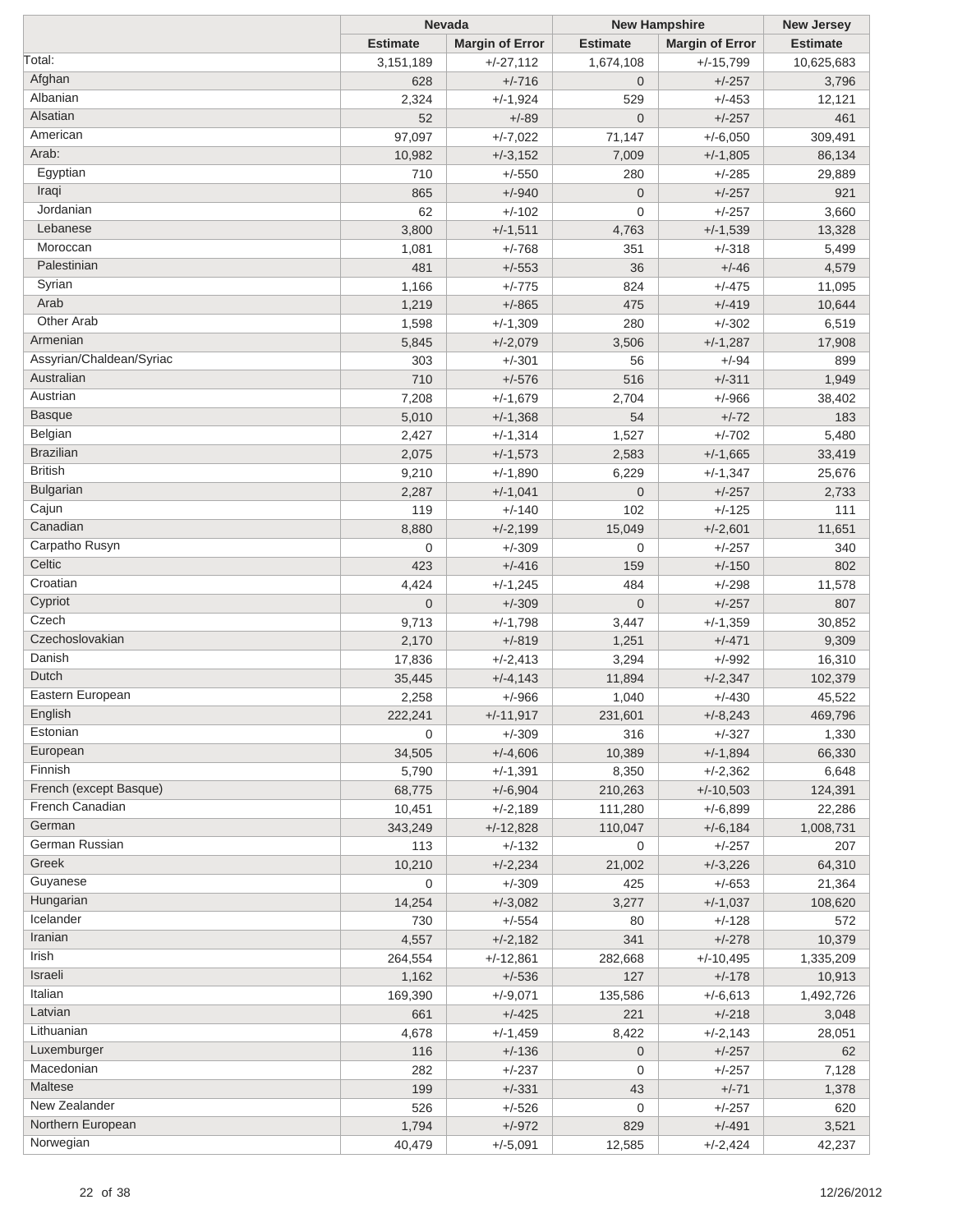| <b>Margin of Error</b><br><b>Estimate</b><br><b>Margin of Error</b><br><b>Estimate</b><br><b>Estimate</b><br>Pennsylvania German<br>629<br>227<br>$+/-395$<br>$+/-187$<br>7,275<br>Polish<br>59,371<br>$+/-6,855$<br>55,815<br>$+/-5,176$<br>539,598<br>Portuguese<br>21,183<br>$+/-4,191$<br>17,933<br>84,386<br>$+/-3,559$<br>Romanian<br>4,572<br>$+/-1,637$<br>1,211<br>$+/-530$<br>19,095<br>Russian<br>$+/-2,042$<br>27,590<br>$+/-3,132$<br>11,212<br>186,602<br>Scandinavian<br>5,408<br>$+/-1,476$<br>2,220<br>4,564<br>$+/-1,172$<br>Scotch-Irish<br>23,382<br>$+/-3,472$<br>14,015<br>$+/-2,643$<br>33,877<br>Scottish<br>43,849<br>$+/-4,324$<br>$+/-4,232$<br>94,545<br>57,787<br>Serbian<br>2,982<br>$+/-1,226$<br>365<br>$+/-479$<br>4,307<br>Slavic<br>$+/-294$<br>1,546<br>$+/-1,039$<br>316<br>8,617<br>Slovak<br>$+/-792$<br>2,497<br>$+/-821$<br>1,505<br>36,998<br>Slovene<br>$+/-432$<br>798<br>255<br>$+/-244$<br>1,481<br>Soviet Union<br>$+/-309$<br>$\mathbf 0$<br>$+/-257$<br>$\overline{0}$<br>137<br>Subsaharan African:<br>6,677<br>24,614<br>$+/-4,886$<br>$+/-1,797$<br>94,868<br>Cape Verdean<br>$\overline{0}$<br>$+/-309$<br>534<br>$+/-470$<br>2,092<br>Ethiopian<br>270<br>3,457<br>$+/-1,588$<br>$+/-380$<br>2,086<br>Ghanaian<br>833<br>$+/-1,000$<br>$+/-1,128$<br>1,096<br>9,777<br>Kenyan<br>224<br>$+/-364$<br>457<br>2,929<br>$+/-563$<br>Liberian<br>$\mathbf 0$<br>$+/-309$<br>252<br>$+/-366$<br>2,139<br>Nigerian<br>255<br>$+/-302$<br>393<br>$+/-455$<br>18,511<br>Senegalese<br>$\mathbf 0$<br>$+/-309$<br>$\mathbf 0$<br>$+/-257$<br>276<br>Sierra Leonean<br>0<br>$+/-309$<br>0<br>$+/-257$<br>785<br>Somalian<br>425<br>$+/-493$<br>$\mathbf 0$<br>$+/-257$<br>464<br>South African<br>$+/-257$<br>1,323<br>$+/-1,349$<br>0<br>1,506<br>Sudanese<br>265<br>$+/-436$<br>$+/-626$<br>583<br>1,500<br>Ugandan<br>0<br>$+/-309$<br>118<br>$+/-206$<br>56<br>Zimbabwean<br>141<br>$+/-241$<br>808<br>$+/-956$<br>128<br>African<br>16,155<br>$+/-3,766$<br>$+/-480$<br>49,715<br>1,195<br>Other Subsaharan African<br>1,536<br>971<br>$+/-690$<br>$+/-1,640$<br>2,904<br>Swedish<br>34,094<br>25,755<br>$+/-3,492$<br>54,479<br>$+/-4,609$<br>Swiss<br>3,572<br>8,874<br>$+/-2,361$<br>$+/-1,482$<br>17,221<br>Turkish<br>3,321<br>342<br>$+/-290$<br>14,875<br>$+/-1,997$<br>Ukrainian<br>3,559<br>$+/-981$<br>3,659<br>$+/-1,386$<br>70,594<br>Welsh<br>17,450<br>8,399<br>$+/-1,732$<br>37,716<br>$+/-2,515$<br>West Indian (except Hispanic groups):<br>5,967<br>$+/-1,964$<br>2,766<br>$+/-1,148$<br>141,828<br>Bahamian<br>251<br>$+/-407$<br>0<br>$+/-257$<br>675<br><b>Barbadian</b><br>132<br>$+/-159$<br>$\overline{0}$<br>$+/-257$<br>2,667<br>Belizean<br>$+/-401$<br>372<br>80<br>$+/-140$<br>1,114<br>Bermudan<br>$\mathbf 0$<br>$+/-309$<br>$\overline{0}$<br>$+/-257$<br>153<br><b>British West Indian</b><br>330<br>$+/-413$<br>16<br>$+/-29$<br>4,367<br>Dutch West Indian<br>49<br>$+/-81$<br>$\pmb{0}$<br>$+/-257$<br>163<br>Haitian<br>746<br>$+/-825$<br>1,147<br>$+/-682$<br>49,340<br>Jamaican<br>2,661<br>$+/-1,458$<br>$+/-884$<br>55,351<br>1,245<br>Trinidadian and Tobagonian<br>695<br>$+/-579$<br>$+/-240$<br>120<br>10,472<br>U.S. Virgin Islander<br>$\mathbf 0$<br>$+/-309$<br>34<br>$+/-62$<br>789<br>West Indian<br>731<br>$+/-475$<br>$+/-107$<br>64<br>16,323<br>Other West Indian<br>$\mathbf 0$<br>$+/-309$<br>60<br>$+/-96$<br>414<br>Yugoslavian<br>4,213<br>$+/-1,732$<br>1,175<br>7,024<br>$+/-1,022$<br>Other groups<br>1,429,048<br>$+/-15,165$<br>178,570<br>$+/-8,409$<br>3,567,426 | <b>Nevada</b> |  | <b>New Hampshire</b> | <b>New Jersey</b> |  |
|--------------------------------------------------------------------------------------------------------------------------------------------------------------------------------------------------------------------------------------------------------------------------------------------------------------------------------------------------------------------------------------------------------------------------------------------------------------------------------------------------------------------------------------------------------------------------------------------------------------------------------------------------------------------------------------------------------------------------------------------------------------------------------------------------------------------------------------------------------------------------------------------------------------------------------------------------------------------------------------------------------------------------------------------------------------------------------------------------------------------------------------------------------------------------------------------------------------------------------------------------------------------------------------------------------------------------------------------------------------------------------------------------------------------------------------------------------------------------------------------------------------------------------------------------------------------------------------------------------------------------------------------------------------------------------------------------------------------------------------------------------------------------------------------------------------------------------------------------------------------------------------------------------------------------------------------------------------------------------------------------------------------------------------------------------------------------------------------------------------------------------------------------------------------------------------------------------------------------------------------------------------------------------------------------------------------------------------------------------------------------------------------------------------------------------------------------------------------------------------------------------------------------------------------------------------------------------------------------------------------------------------------------------------------------------------------------------------------------------------------------------------------------------------------------------------------------------------------------------------------------------------------------------------------------------------------------------------------------------------------------------------------------------------------------------------------------------------------------------------------------------------------------------------------------------------------------------------------------------------------------------------------------------------------------------------------------------------------------------------------------------------------------------------------------------------------------------------------------------------------------------------------------------------------------------------------------------------|---------------|--|----------------------|-------------------|--|
|                                                                                                                                                                                                                                                                                                                                                                                                                                                                                                                                                                                                                                                                                                                                                                                                                                                                                                                                                                                                                                                                                                                                                                                                                                                                                                                                                                                                                                                                                                                                                                                                                                                                                                                                                                                                                                                                                                                                                                                                                                                                                                                                                                                                                                                                                                                                                                                                                                                                                                                                                                                                                                                                                                                                                                                                                                                                                                                                                                                                                                                                                                                                                                                                                                                                                                                                                                                                                                                                                                                                                                                      |               |  |                      |                   |  |
|                                                                                                                                                                                                                                                                                                                                                                                                                                                                                                                                                                                                                                                                                                                                                                                                                                                                                                                                                                                                                                                                                                                                                                                                                                                                                                                                                                                                                                                                                                                                                                                                                                                                                                                                                                                                                                                                                                                                                                                                                                                                                                                                                                                                                                                                                                                                                                                                                                                                                                                                                                                                                                                                                                                                                                                                                                                                                                                                                                                                                                                                                                                                                                                                                                                                                                                                                                                                                                                                                                                                                                                      |               |  |                      |                   |  |
|                                                                                                                                                                                                                                                                                                                                                                                                                                                                                                                                                                                                                                                                                                                                                                                                                                                                                                                                                                                                                                                                                                                                                                                                                                                                                                                                                                                                                                                                                                                                                                                                                                                                                                                                                                                                                                                                                                                                                                                                                                                                                                                                                                                                                                                                                                                                                                                                                                                                                                                                                                                                                                                                                                                                                                                                                                                                                                                                                                                                                                                                                                                                                                                                                                                                                                                                                                                                                                                                                                                                                                                      |               |  |                      |                   |  |
|                                                                                                                                                                                                                                                                                                                                                                                                                                                                                                                                                                                                                                                                                                                                                                                                                                                                                                                                                                                                                                                                                                                                                                                                                                                                                                                                                                                                                                                                                                                                                                                                                                                                                                                                                                                                                                                                                                                                                                                                                                                                                                                                                                                                                                                                                                                                                                                                                                                                                                                                                                                                                                                                                                                                                                                                                                                                                                                                                                                                                                                                                                                                                                                                                                                                                                                                                                                                                                                                                                                                                                                      |               |  |                      |                   |  |
|                                                                                                                                                                                                                                                                                                                                                                                                                                                                                                                                                                                                                                                                                                                                                                                                                                                                                                                                                                                                                                                                                                                                                                                                                                                                                                                                                                                                                                                                                                                                                                                                                                                                                                                                                                                                                                                                                                                                                                                                                                                                                                                                                                                                                                                                                                                                                                                                                                                                                                                                                                                                                                                                                                                                                                                                                                                                                                                                                                                                                                                                                                                                                                                                                                                                                                                                                                                                                                                                                                                                                                                      |               |  |                      |                   |  |
|                                                                                                                                                                                                                                                                                                                                                                                                                                                                                                                                                                                                                                                                                                                                                                                                                                                                                                                                                                                                                                                                                                                                                                                                                                                                                                                                                                                                                                                                                                                                                                                                                                                                                                                                                                                                                                                                                                                                                                                                                                                                                                                                                                                                                                                                                                                                                                                                                                                                                                                                                                                                                                                                                                                                                                                                                                                                                                                                                                                                                                                                                                                                                                                                                                                                                                                                                                                                                                                                                                                                                                                      |               |  |                      |                   |  |
|                                                                                                                                                                                                                                                                                                                                                                                                                                                                                                                                                                                                                                                                                                                                                                                                                                                                                                                                                                                                                                                                                                                                                                                                                                                                                                                                                                                                                                                                                                                                                                                                                                                                                                                                                                                                                                                                                                                                                                                                                                                                                                                                                                                                                                                                                                                                                                                                                                                                                                                                                                                                                                                                                                                                                                                                                                                                                                                                                                                                                                                                                                                                                                                                                                                                                                                                                                                                                                                                                                                                                                                      |               |  |                      |                   |  |
|                                                                                                                                                                                                                                                                                                                                                                                                                                                                                                                                                                                                                                                                                                                                                                                                                                                                                                                                                                                                                                                                                                                                                                                                                                                                                                                                                                                                                                                                                                                                                                                                                                                                                                                                                                                                                                                                                                                                                                                                                                                                                                                                                                                                                                                                                                                                                                                                                                                                                                                                                                                                                                                                                                                                                                                                                                                                                                                                                                                                                                                                                                                                                                                                                                                                                                                                                                                                                                                                                                                                                                                      |               |  |                      |                   |  |
|                                                                                                                                                                                                                                                                                                                                                                                                                                                                                                                                                                                                                                                                                                                                                                                                                                                                                                                                                                                                                                                                                                                                                                                                                                                                                                                                                                                                                                                                                                                                                                                                                                                                                                                                                                                                                                                                                                                                                                                                                                                                                                                                                                                                                                                                                                                                                                                                                                                                                                                                                                                                                                                                                                                                                                                                                                                                                                                                                                                                                                                                                                                                                                                                                                                                                                                                                                                                                                                                                                                                                                                      |               |  |                      |                   |  |
|                                                                                                                                                                                                                                                                                                                                                                                                                                                                                                                                                                                                                                                                                                                                                                                                                                                                                                                                                                                                                                                                                                                                                                                                                                                                                                                                                                                                                                                                                                                                                                                                                                                                                                                                                                                                                                                                                                                                                                                                                                                                                                                                                                                                                                                                                                                                                                                                                                                                                                                                                                                                                                                                                                                                                                                                                                                                                                                                                                                                                                                                                                                                                                                                                                                                                                                                                                                                                                                                                                                                                                                      |               |  |                      |                   |  |
|                                                                                                                                                                                                                                                                                                                                                                                                                                                                                                                                                                                                                                                                                                                                                                                                                                                                                                                                                                                                                                                                                                                                                                                                                                                                                                                                                                                                                                                                                                                                                                                                                                                                                                                                                                                                                                                                                                                                                                                                                                                                                                                                                                                                                                                                                                                                                                                                                                                                                                                                                                                                                                                                                                                                                                                                                                                                                                                                                                                                                                                                                                                                                                                                                                                                                                                                                                                                                                                                                                                                                                                      |               |  |                      |                   |  |
|                                                                                                                                                                                                                                                                                                                                                                                                                                                                                                                                                                                                                                                                                                                                                                                                                                                                                                                                                                                                                                                                                                                                                                                                                                                                                                                                                                                                                                                                                                                                                                                                                                                                                                                                                                                                                                                                                                                                                                                                                                                                                                                                                                                                                                                                                                                                                                                                                                                                                                                                                                                                                                                                                                                                                                                                                                                                                                                                                                                                                                                                                                                                                                                                                                                                                                                                                                                                                                                                                                                                                                                      |               |  |                      |                   |  |
|                                                                                                                                                                                                                                                                                                                                                                                                                                                                                                                                                                                                                                                                                                                                                                                                                                                                                                                                                                                                                                                                                                                                                                                                                                                                                                                                                                                                                                                                                                                                                                                                                                                                                                                                                                                                                                                                                                                                                                                                                                                                                                                                                                                                                                                                                                                                                                                                                                                                                                                                                                                                                                                                                                                                                                                                                                                                                                                                                                                                                                                                                                                                                                                                                                                                                                                                                                                                                                                                                                                                                                                      |               |  |                      |                   |  |
|                                                                                                                                                                                                                                                                                                                                                                                                                                                                                                                                                                                                                                                                                                                                                                                                                                                                                                                                                                                                                                                                                                                                                                                                                                                                                                                                                                                                                                                                                                                                                                                                                                                                                                                                                                                                                                                                                                                                                                                                                                                                                                                                                                                                                                                                                                                                                                                                                                                                                                                                                                                                                                                                                                                                                                                                                                                                                                                                                                                                                                                                                                                                                                                                                                                                                                                                                                                                                                                                                                                                                                                      |               |  |                      |                   |  |
|                                                                                                                                                                                                                                                                                                                                                                                                                                                                                                                                                                                                                                                                                                                                                                                                                                                                                                                                                                                                                                                                                                                                                                                                                                                                                                                                                                                                                                                                                                                                                                                                                                                                                                                                                                                                                                                                                                                                                                                                                                                                                                                                                                                                                                                                                                                                                                                                                                                                                                                                                                                                                                                                                                                                                                                                                                                                                                                                                                                                                                                                                                                                                                                                                                                                                                                                                                                                                                                                                                                                                                                      |               |  |                      |                   |  |
|                                                                                                                                                                                                                                                                                                                                                                                                                                                                                                                                                                                                                                                                                                                                                                                                                                                                                                                                                                                                                                                                                                                                                                                                                                                                                                                                                                                                                                                                                                                                                                                                                                                                                                                                                                                                                                                                                                                                                                                                                                                                                                                                                                                                                                                                                                                                                                                                                                                                                                                                                                                                                                                                                                                                                                                                                                                                                                                                                                                                                                                                                                                                                                                                                                                                                                                                                                                                                                                                                                                                                                                      |               |  |                      |                   |  |
|                                                                                                                                                                                                                                                                                                                                                                                                                                                                                                                                                                                                                                                                                                                                                                                                                                                                                                                                                                                                                                                                                                                                                                                                                                                                                                                                                                                                                                                                                                                                                                                                                                                                                                                                                                                                                                                                                                                                                                                                                                                                                                                                                                                                                                                                                                                                                                                                                                                                                                                                                                                                                                                                                                                                                                                                                                                                                                                                                                                                                                                                                                                                                                                                                                                                                                                                                                                                                                                                                                                                                                                      |               |  |                      |                   |  |
|                                                                                                                                                                                                                                                                                                                                                                                                                                                                                                                                                                                                                                                                                                                                                                                                                                                                                                                                                                                                                                                                                                                                                                                                                                                                                                                                                                                                                                                                                                                                                                                                                                                                                                                                                                                                                                                                                                                                                                                                                                                                                                                                                                                                                                                                                                                                                                                                                                                                                                                                                                                                                                                                                                                                                                                                                                                                                                                                                                                                                                                                                                                                                                                                                                                                                                                                                                                                                                                                                                                                                                                      |               |  |                      |                   |  |
|                                                                                                                                                                                                                                                                                                                                                                                                                                                                                                                                                                                                                                                                                                                                                                                                                                                                                                                                                                                                                                                                                                                                                                                                                                                                                                                                                                                                                                                                                                                                                                                                                                                                                                                                                                                                                                                                                                                                                                                                                                                                                                                                                                                                                                                                                                                                                                                                                                                                                                                                                                                                                                                                                                                                                                                                                                                                                                                                                                                                                                                                                                                                                                                                                                                                                                                                                                                                                                                                                                                                                                                      |               |  |                      |                   |  |
|                                                                                                                                                                                                                                                                                                                                                                                                                                                                                                                                                                                                                                                                                                                                                                                                                                                                                                                                                                                                                                                                                                                                                                                                                                                                                                                                                                                                                                                                                                                                                                                                                                                                                                                                                                                                                                                                                                                                                                                                                                                                                                                                                                                                                                                                                                                                                                                                                                                                                                                                                                                                                                                                                                                                                                                                                                                                                                                                                                                                                                                                                                                                                                                                                                                                                                                                                                                                                                                                                                                                                                                      |               |  |                      |                   |  |
|                                                                                                                                                                                                                                                                                                                                                                                                                                                                                                                                                                                                                                                                                                                                                                                                                                                                                                                                                                                                                                                                                                                                                                                                                                                                                                                                                                                                                                                                                                                                                                                                                                                                                                                                                                                                                                                                                                                                                                                                                                                                                                                                                                                                                                                                                                                                                                                                                                                                                                                                                                                                                                                                                                                                                                                                                                                                                                                                                                                                                                                                                                                                                                                                                                                                                                                                                                                                                                                                                                                                                                                      |               |  |                      |                   |  |
|                                                                                                                                                                                                                                                                                                                                                                                                                                                                                                                                                                                                                                                                                                                                                                                                                                                                                                                                                                                                                                                                                                                                                                                                                                                                                                                                                                                                                                                                                                                                                                                                                                                                                                                                                                                                                                                                                                                                                                                                                                                                                                                                                                                                                                                                                                                                                                                                                                                                                                                                                                                                                                                                                                                                                                                                                                                                                                                                                                                                                                                                                                                                                                                                                                                                                                                                                                                                                                                                                                                                                                                      |               |  |                      |                   |  |
|                                                                                                                                                                                                                                                                                                                                                                                                                                                                                                                                                                                                                                                                                                                                                                                                                                                                                                                                                                                                                                                                                                                                                                                                                                                                                                                                                                                                                                                                                                                                                                                                                                                                                                                                                                                                                                                                                                                                                                                                                                                                                                                                                                                                                                                                                                                                                                                                                                                                                                                                                                                                                                                                                                                                                                                                                                                                                                                                                                                                                                                                                                                                                                                                                                                                                                                                                                                                                                                                                                                                                                                      |               |  |                      |                   |  |
|                                                                                                                                                                                                                                                                                                                                                                                                                                                                                                                                                                                                                                                                                                                                                                                                                                                                                                                                                                                                                                                                                                                                                                                                                                                                                                                                                                                                                                                                                                                                                                                                                                                                                                                                                                                                                                                                                                                                                                                                                                                                                                                                                                                                                                                                                                                                                                                                                                                                                                                                                                                                                                                                                                                                                                                                                                                                                                                                                                                                                                                                                                                                                                                                                                                                                                                                                                                                                                                                                                                                                                                      |               |  |                      |                   |  |
|                                                                                                                                                                                                                                                                                                                                                                                                                                                                                                                                                                                                                                                                                                                                                                                                                                                                                                                                                                                                                                                                                                                                                                                                                                                                                                                                                                                                                                                                                                                                                                                                                                                                                                                                                                                                                                                                                                                                                                                                                                                                                                                                                                                                                                                                                                                                                                                                                                                                                                                                                                                                                                                                                                                                                                                                                                                                                                                                                                                                                                                                                                                                                                                                                                                                                                                                                                                                                                                                                                                                                                                      |               |  |                      |                   |  |
|                                                                                                                                                                                                                                                                                                                                                                                                                                                                                                                                                                                                                                                                                                                                                                                                                                                                                                                                                                                                                                                                                                                                                                                                                                                                                                                                                                                                                                                                                                                                                                                                                                                                                                                                                                                                                                                                                                                                                                                                                                                                                                                                                                                                                                                                                                                                                                                                                                                                                                                                                                                                                                                                                                                                                                                                                                                                                                                                                                                                                                                                                                                                                                                                                                                                                                                                                                                                                                                                                                                                                                                      |               |  |                      |                   |  |
|                                                                                                                                                                                                                                                                                                                                                                                                                                                                                                                                                                                                                                                                                                                                                                                                                                                                                                                                                                                                                                                                                                                                                                                                                                                                                                                                                                                                                                                                                                                                                                                                                                                                                                                                                                                                                                                                                                                                                                                                                                                                                                                                                                                                                                                                                                                                                                                                                                                                                                                                                                                                                                                                                                                                                                                                                                                                                                                                                                                                                                                                                                                                                                                                                                                                                                                                                                                                                                                                                                                                                                                      |               |  |                      |                   |  |
|                                                                                                                                                                                                                                                                                                                                                                                                                                                                                                                                                                                                                                                                                                                                                                                                                                                                                                                                                                                                                                                                                                                                                                                                                                                                                                                                                                                                                                                                                                                                                                                                                                                                                                                                                                                                                                                                                                                                                                                                                                                                                                                                                                                                                                                                                                                                                                                                                                                                                                                                                                                                                                                                                                                                                                                                                                                                                                                                                                                                                                                                                                                                                                                                                                                                                                                                                                                                                                                                                                                                                                                      |               |  |                      |                   |  |
|                                                                                                                                                                                                                                                                                                                                                                                                                                                                                                                                                                                                                                                                                                                                                                                                                                                                                                                                                                                                                                                                                                                                                                                                                                                                                                                                                                                                                                                                                                                                                                                                                                                                                                                                                                                                                                                                                                                                                                                                                                                                                                                                                                                                                                                                                                                                                                                                                                                                                                                                                                                                                                                                                                                                                                                                                                                                                                                                                                                                                                                                                                                                                                                                                                                                                                                                                                                                                                                                                                                                                                                      |               |  |                      |                   |  |
|                                                                                                                                                                                                                                                                                                                                                                                                                                                                                                                                                                                                                                                                                                                                                                                                                                                                                                                                                                                                                                                                                                                                                                                                                                                                                                                                                                                                                                                                                                                                                                                                                                                                                                                                                                                                                                                                                                                                                                                                                                                                                                                                                                                                                                                                                                                                                                                                                                                                                                                                                                                                                                                                                                                                                                                                                                                                                                                                                                                                                                                                                                                                                                                                                                                                                                                                                                                                                                                                                                                                                                                      |               |  |                      |                   |  |
|                                                                                                                                                                                                                                                                                                                                                                                                                                                                                                                                                                                                                                                                                                                                                                                                                                                                                                                                                                                                                                                                                                                                                                                                                                                                                                                                                                                                                                                                                                                                                                                                                                                                                                                                                                                                                                                                                                                                                                                                                                                                                                                                                                                                                                                                                                                                                                                                                                                                                                                                                                                                                                                                                                                                                                                                                                                                                                                                                                                                                                                                                                                                                                                                                                                                                                                                                                                                                                                                                                                                                                                      |               |  |                      |                   |  |
|                                                                                                                                                                                                                                                                                                                                                                                                                                                                                                                                                                                                                                                                                                                                                                                                                                                                                                                                                                                                                                                                                                                                                                                                                                                                                                                                                                                                                                                                                                                                                                                                                                                                                                                                                                                                                                                                                                                                                                                                                                                                                                                                                                                                                                                                                                                                                                                                                                                                                                                                                                                                                                                                                                                                                                                                                                                                                                                                                                                                                                                                                                                                                                                                                                                                                                                                                                                                                                                                                                                                                                                      |               |  |                      |                   |  |
|                                                                                                                                                                                                                                                                                                                                                                                                                                                                                                                                                                                                                                                                                                                                                                                                                                                                                                                                                                                                                                                                                                                                                                                                                                                                                                                                                                                                                                                                                                                                                                                                                                                                                                                                                                                                                                                                                                                                                                                                                                                                                                                                                                                                                                                                                                                                                                                                                                                                                                                                                                                                                                                                                                                                                                                                                                                                                                                                                                                                                                                                                                                                                                                                                                                                                                                                                                                                                                                                                                                                                                                      |               |  |                      |                   |  |
|                                                                                                                                                                                                                                                                                                                                                                                                                                                                                                                                                                                                                                                                                                                                                                                                                                                                                                                                                                                                                                                                                                                                                                                                                                                                                                                                                                                                                                                                                                                                                                                                                                                                                                                                                                                                                                                                                                                                                                                                                                                                                                                                                                                                                                                                                                                                                                                                                                                                                                                                                                                                                                                                                                                                                                                                                                                                                                                                                                                                                                                                                                                                                                                                                                                                                                                                                                                                                                                                                                                                                                                      |               |  |                      |                   |  |
|                                                                                                                                                                                                                                                                                                                                                                                                                                                                                                                                                                                                                                                                                                                                                                                                                                                                                                                                                                                                                                                                                                                                                                                                                                                                                                                                                                                                                                                                                                                                                                                                                                                                                                                                                                                                                                                                                                                                                                                                                                                                                                                                                                                                                                                                                                                                                                                                                                                                                                                                                                                                                                                                                                                                                                                                                                                                                                                                                                                                                                                                                                                                                                                                                                                                                                                                                                                                                                                                                                                                                                                      |               |  |                      |                   |  |
|                                                                                                                                                                                                                                                                                                                                                                                                                                                                                                                                                                                                                                                                                                                                                                                                                                                                                                                                                                                                                                                                                                                                                                                                                                                                                                                                                                                                                                                                                                                                                                                                                                                                                                                                                                                                                                                                                                                                                                                                                                                                                                                                                                                                                                                                                                                                                                                                                                                                                                                                                                                                                                                                                                                                                                                                                                                                                                                                                                                                                                                                                                                                                                                                                                                                                                                                                                                                                                                                                                                                                                                      |               |  |                      |                   |  |
|                                                                                                                                                                                                                                                                                                                                                                                                                                                                                                                                                                                                                                                                                                                                                                                                                                                                                                                                                                                                                                                                                                                                                                                                                                                                                                                                                                                                                                                                                                                                                                                                                                                                                                                                                                                                                                                                                                                                                                                                                                                                                                                                                                                                                                                                                                                                                                                                                                                                                                                                                                                                                                                                                                                                                                                                                                                                                                                                                                                                                                                                                                                                                                                                                                                                                                                                                                                                                                                                                                                                                                                      |               |  |                      |                   |  |
|                                                                                                                                                                                                                                                                                                                                                                                                                                                                                                                                                                                                                                                                                                                                                                                                                                                                                                                                                                                                                                                                                                                                                                                                                                                                                                                                                                                                                                                                                                                                                                                                                                                                                                                                                                                                                                                                                                                                                                                                                                                                                                                                                                                                                                                                                                                                                                                                                                                                                                                                                                                                                                                                                                                                                                                                                                                                                                                                                                                                                                                                                                                                                                                                                                                                                                                                                                                                                                                                                                                                                                                      |               |  |                      |                   |  |
|                                                                                                                                                                                                                                                                                                                                                                                                                                                                                                                                                                                                                                                                                                                                                                                                                                                                                                                                                                                                                                                                                                                                                                                                                                                                                                                                                                                                                                                                                                                                                                                                                                                                                                                                                                                                                                                                                                                                                                                                                                                                                                                                                                                                                                                                                                                                                                                                                                                                                                                                                                                                                                                                                                                                                                                                                                                                                                                                                                                                                                                                                                                                                                                                                                                                                                                                                                                                                                                                                                                                                                                      |               |  |                      |                   |  |
|                                                                                                                                                                                                                                                                                                                                                                                                                                                                                                                                                                                                                                                                                                                                                                                                                                                                                                                                                                                                                                                                                                                                                                                                                                                                                                                                                                                                                                                                                                                                                                                                                                                                                                                                                                                                                                                                                                                                                                                                                                                                                                                                                                                                                                                                                                                                                                                                                                                                                                                                                                                                                                                                                                                                                                                                                                                                                                                                                                                                                                                                                                                                                                                                                                                                                                                                                                                                                                                                                                                                                                                      |               |  |                      |                   |  |
|                                                                                                                                                                                                                                                                                                                                                                                                                                                                                                                                                                                                                                                                                                                                                                                                                                                                                                                                                                                                                                                                                                                                                                                                                                                                                                                                                                                                                                                                                                                                                                                                                                                                                                                                                                                                                                                                                                                                                                                                                                                                                                                                                                                                                                                                                                                                                                                                                                                                                                                                                                                                                                                                                                                                                                                                                                                                                                                                                                                                                                                                                                                                                                                                                                                                                                                                                                                                                                                                                                                                                                                      |               |  |                      |                   |  |
|                                                                                                                                                                                                                                                                                                                                                                                                                                                                                                                                                                                                                                                                                                                                                                                                                                                                                                                                                                                                                                                                                                                                                                                                                                                                                                                                                                                                                                                                                                                                                                                                                                                                                                                                                                                                                                                                                                                                                                                                                                                                                                                                                                                                                                                                                                                                                                                                                                                                                                                                                                                                                                                                                                                                                                                                                                                                                                                                                                                                                                                                                                                                                                                                                                                                                                                                                                                                                                                                                                                                                                                      |               |  |                      |                   |  |
|                                                                                                                                                                                                                                                                                                                                                                                                                                                                                                                                                                                                                                                                                                                                                                                                                                                                                                                                                                                                                                                                                                                                                                                                                                                                                                                                                                                                                                                                                                                                                                                                                                                                                                                                                                                                                                                                                                                                                                                                                                                                                                                                                                                                                                                                                                                                                                                                                                                                                                                                                                                                                                                                                                                                                                                                                                                                                                                                                                                                                                                                                                                                                                                                                                                                                                                                                                                                                                                                                                                                                                                      |               |  |                      |                   |  |
|                                                                                                                                                                                                                                                                                                                                                                                                                                                                                                                                                                                                                                                                                                                                                                                                                                                                                                                                                                                                                                                                                                                                                                                                                                                                                                                                                                                                                                                                                                                                                                                                                                                                                                                                                                                                                                                                                                                                                                                                                                                                                                                                                                                                                                                                                                                                                                                                                                                                                                                                                                                                                                                                                                                                                                                                                                                                                                                                                                                                                                                                                                                                                                                                                                                                                                                                                                                                                                                                                                                                                                                      |               |  |                      |                   |  |
|                                                                                                                                                                                                                                                                                                                                                                                                                                                                                                                                                                                                                                                                                                                                                                                                                                                                                                                                                                                                                                                                                                                                                                                                                                                                                                                                                                                                                                                                                                                                                                                                                                                                                                                                                                                                                                                                                                                                                                                                                                                                                                                                                                                                                                                                                                                                                                                                                                                                                                                                                                                                                                                                                                                                                                                                                                                                                                                                                                                                                                                                                                                                                                                                                                                                                                                                                                                                                                                                                                                                                                                      |               |  |                      |                   |  |
|                                                                                                                                                                                                                                                                                                                                                                                                                                                                                                                                                                                                                                                                                                                                                                                                                                                                                                                                                                                                                                                                                                                                                                                                                                                                                                                                                                                                                                                                                                                                                                                                                                                                                                                                                                                                                                                                                                                                                                                                                                                                                                                                                                                                                                                                                                                                                                                                                                                                                                                                                                                                                                                                                                                                                                                                                                                                                                                                                                                                                                                                                                                                                                                                                                                                                                                                                                                                                                                                                                                                                                                      |               |  |                      |                   |  |
|                                                                                                                                                                                                                                                                                                                                                                                                                                                                                                                                                                                                                                                                                                                                                                                                                                                                                                                                                                                                                                                                                                                                                                                                                                                                                                                                                                                                                                                                                                                                                                                                                                                                                                                                                                                                                                                                                                                                                                                                                                                                                                                                                                                                                                                                                                                                                                                                                                                                                                                                                                                                                                                                                                                                                                                                                                                                                                                                                                                                                                                                                                                                                                                                                                                                                                                                                                                                                                                                                                                                                                                      |               |  |                      |                   |  |
|                                                                                                                                                                                                                                                                                                                                                                                                                                                                                                                                                                                                                                                                                                                                                                                                                                                                                                                                                                                                                                                                                                                                                                                                                                                                                                                                                                                                                                                                                                                                                                                                                                                                                                                                                                                                                                                                                                                                                                                                                                                                                                                                                                                                                                                                                                                                                                                                                                                                                                                                                                                                                                                                                                                                                                                                                                                                                                                                                                                                                                                                                                                                                                                                                                                                                                                                                                                                                                                                                                                                                                                      |               |  |                      |                   |  |
|                                                                                                                                                                                                                                                                                                                                                                                                                                                                                                                                                                                                                                                                                                                                                                                                                                                                                                                                                                                                                                                                                                                                                                                                                                                                                                                                                                                                                                                                                                                                                                                                                                                                                                                                                                                                                                                                                                                                                                                                                                                                                                                                                                                                                                                                                                                                                                                                                                                                                                                                                                                                                                                                                                                                                                                                                                                                                                                                                                                                                                                                                                                                                                                                                                                                                                                                                                                                                                                                                                                                                                                      |               |  |                      |                   |  |
|                                                                                                                                                                                                                                                                                                                                                                                                                                                                                                                                                                                                                                                                                                                                                                                                                                                                                                                                                                                                                                                                                                                                                                                                                                                                                                                                                                                                                                                                                                                                                                                                                                                                                                                                                                                                                                                                                                                                                                                                                                                                                                                                                                                                                                                                                                                                                                                                                                                                                                                                                                                                                                                                                                                                                                                                                                                                                                                                                                                                                                                                                                                                                                                                                                                                                                                                                                                                                                                                                                                                                                                      |               |  |                      |                   |  |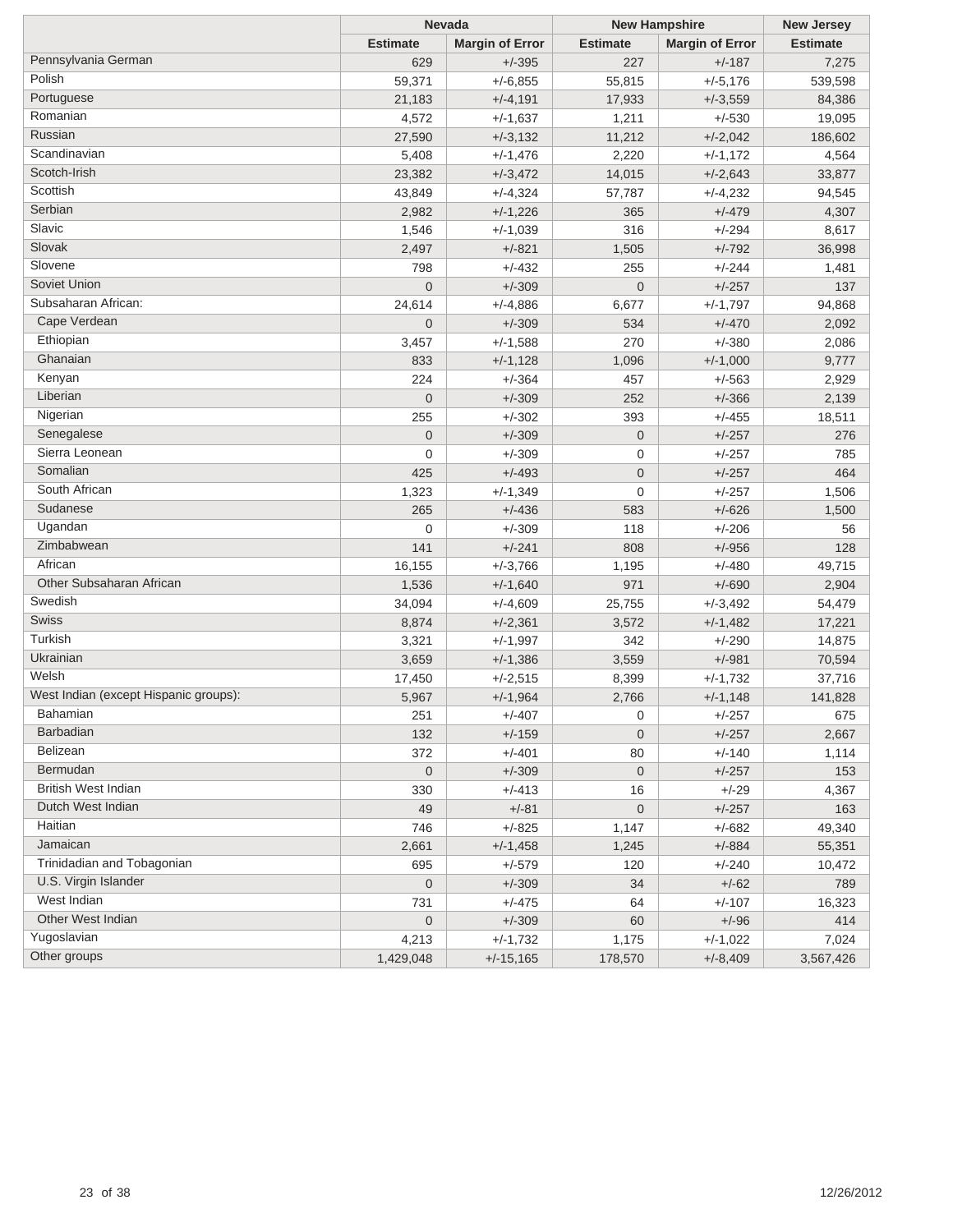|                          | <b>New Jersey</b>      |                 | <b>New Mexico</b>      |                 | <b>New York</b>        |
|--------------------------|------------------------|-----------------|------------------------|-----------------|------------------------|
|                          | <b>Margin of Error</b> | <b>Estimate</b> | <b>Margin of Error</b> | <b>Estimate</b> | <b>Margin of Error</b> |
| Total:                   | $+/-38,533$            | 2,281,591       | $+/-19,810$            | 22,577,051      | $+/-50,414$            |
| Afghan                   | $+/-2,388$             | 169             | $+/-204$               | 11,711          | $+/-4,080$             |
| Albanian                 | $+/-3,548$             | 230             | $+/-380$               | 56,649          | $+/-7,999$             |
| Alsatian                 | $+/-374$               | 133             | $+/-136$               | 680             | $+/-303$               |
| American                 | $+/-13,752$            | 73,520          | $+/-5,323$             | 731,709         | $+/-21,588$            |
| Arab:                    | $+/-8,970$             | 7,716           | $+/-3,141$             | 166,172         | $+/-13,419$            |
| Egyptian                 | $+/-4,393$             | 209             | $+/-266$               | 25,978          | $+/-4,972$             |
| Iraqi                    | $+/-909$               | 177             | $+/-285$               | 3,515           | $+/-1,731$             |
| Jordanian                | $+/-2,191$             | 776             | $+/-850$               |                 |                        |
| Lebanese                 |                        |                 |                        | 3,327           | $+/-1,815$             |
| Moroccan                 | $+/-3,638$             | 3,117           | $+/-1,073$             | 37,745          | $+/-4,572$             |
|                          | $+/-2,671$             | 99              | $+/-127$               | 13,691          | $+/-3,392$             |
| Palestinian              | $+/-2,680$             | 134             | $+/-164$               | 3,702           | $+/-1,280$             |
| Syrian                   | $+/-3,351$             | 393             | $+/-402$               | 13,816          | $+/-2,955$             |
| Arab                     | $+/-2,720$             | 1,209           | $+/-954$               | 37,066          | $+/-7,437$             |
| Other Arab               | $+/-1,913$             | 1,602           | $+/-2,267$             | 27,332          | $+/-5,998$             |
| Armenian                 | $+/-2,749$             | 739             | $+/-440$               | 20,467          | $+/-3,340$             |
| Assyrian/Chaldean/Syriac | $+/-666$               | $\mathbf 0$     | $+/-285$               | 461             | $+/-388$               |
| Australian               | $+/-940$               | 138             | $+/-174$               | 7,593           | $+/-1,783$             |
| Austrian                 | $+/-3,518$             | 2,182           | $+/-633$               | 84,174          | $+/-5,276$             |
| <b>Basque</b>            | $+/-231$               | 478             | $+/-413$               | 1,203           | $+/-545$               |
| Belgian                  | $+/-1,880$             | 1,254           | $+/-559$               | 11,625          | $+/-1,907$             |
| <b>Brazilian</b>         | $+/-5,212$             | 652             | $+/-499$               | 26,310          | $+/-4,164$             |
| <b>British</b>           | $+/-2,893$             | 6,975           | $+/-1,533$             | 57,994          | $+/-4,391$             |
| <b>Bulgarian</b>         | $+/-1,032$             | 49              | $+/-82$                | 8,089           | $+/-2,005$             |
| Cajun                    | $+/-134$               | 367             | $+/-284$               | 324             | $+/-219$               |
| Canadian                 |                        |                 |                        |                 |                        |
|                          | $+/-1,723$             | 1,830           | $+/-601$               | 53,453          | $+/-5,071$             |
| Carpatho Rusyn<br>Celtic | $+/-267$               | 0               | $+/-285$               | 846             | $+/-480$               |
|                          | $+/-594$               | 825             | $+/-468$               | 2,138           | $+/-735$               |
| Croatian                 | $+/-2,430$             | 1,930           | $+/-928$               | 24,951          | $+/-3,200$             |
| Cypriot                  | $+/-528$               | $\overline{0}$  | $+/-285$               | 2,123           | $+/-915$               |
| Czech                    | $+/-4,064$             | 4,758           | $+/-1,227$             | 51,364          | $+/-4,417$             |
| Czechoslovakian          | $+/-1,876$             | 2,632           | $+/-1,010$             | 24,159          | $+/-3,371$             |
| Danish                   | $+/-2,274$             | 6,180           | $+/-1,350$             | 34,101          | $+/-3,257$             |
| Dutch                    | $+/-6,599$             | 22,953          | $+/-3,004$             | 261,845         | $+/-9,420$             |
| Eastern European         | $+/-4,639$             | 2,337           | $+/-1,236$             | 93,425          | $+/-6,931$             |
| English                  | $+/-14,082$            | 151,059         | $+/-7,442$             | 1,096,210       | $+/-22,165$            |
| Estonian                 | $+/-696$               | 492             | $+/-526$               | 2,638           | $+/-669$               |
| European                 | $+/-6,281$             | 18,132          | $+/-2,986$             | 174,364         | $+/-10,661$            |
| Finnish                  | $+/-1,126$             | 2,112           | $+/-734$               | 15,448          | $+/-2,280$             |
| French (except Basque)   | $+/-7,135$             | 42,738          | $+/-4,591$             | 475,969         | $+/-13,070$            |
| French Canadian          | $+/-3,159$             | 6,165           | $+/-1,506$             | 121,691         | $+/-6,942$             |
| German                   | $+/-18,350$            | 198,444         | $+/-8,993$             | 2,141,410       | $+/-28,715$            |
| German Russian           | $+/-195$               | 157             | $+/-245$               | 535             | $+/-399$               |
| Greek                    | $+/-6,589$             |                 | $+/-1,261$             |                 |                        |
| Guyanese                 |                        | 4,227           |                        | 158,467         | $+/-8,363$             |
| Hungarian                | $+/-5,463$             | 153             | $+/-244$               | 131,544         | $+/-10,505$            |
| Icelander                | $+/-7,549$             | 3,557           | $+/-879$               | 157,944         | $+/-9,328$             |
|                          | $+/-476$               | 512             | $+/-431$               | 1,170           | $+/-669$               |
| Iranian                  | $+/-3,265$             | 1,130           | $+/-749$               | 28,964          | $+/-4,662$             |
| Irish                    | $+/-20,126$            | 156,542         | $+/-8,772$             | 2,509,162       | $+/-33,299$            |
| Israeli                  | $+/-2,947$             | 785             | $+/-634$               | 32,567          | $+/-4,240$             |
| Italian                  | $+/-20,569$            | 51,488          | $+/-4,231$             | 2,635,020       | $+/-35,051$            |
| Latvian                  | $+/-1,094$             | 425             | $+/-246$               | 9,408           | $+/-1,863$             |
| Lithuanian               | $+/-3,166$             | 1,581           | $+/-624$               | 46,545          | $+/-3,847$             |
| Luxemburger              | $+/-105$               | 168             | $+/-204$               | 1,024           | $+/-511$               |
| Macedonian               | $+/-2,860$             | 110             | $+/-181$               | 9,455           | $+/-3,834$             |
| Maltese                  | $+/-700$               | $\mathbf{0}$    | $+/-285$               | 6,708           | $+/-1,553$             |
| New Zealander            | $+/-442$               | $\mathbf 0$     | $+/-285$               | 780             | $+/-434$               |
| Northern European        | $+/-1,131$             | 1,169           | $+/-437$               | 13,845          | $+/-3,013$             |
| Norwegian                | $+/-3,677$             | 17,444          | $+/-2,859$             | 79,815          | $+/-5,014$             |
|                          |                        |                 |                        |                 |                        |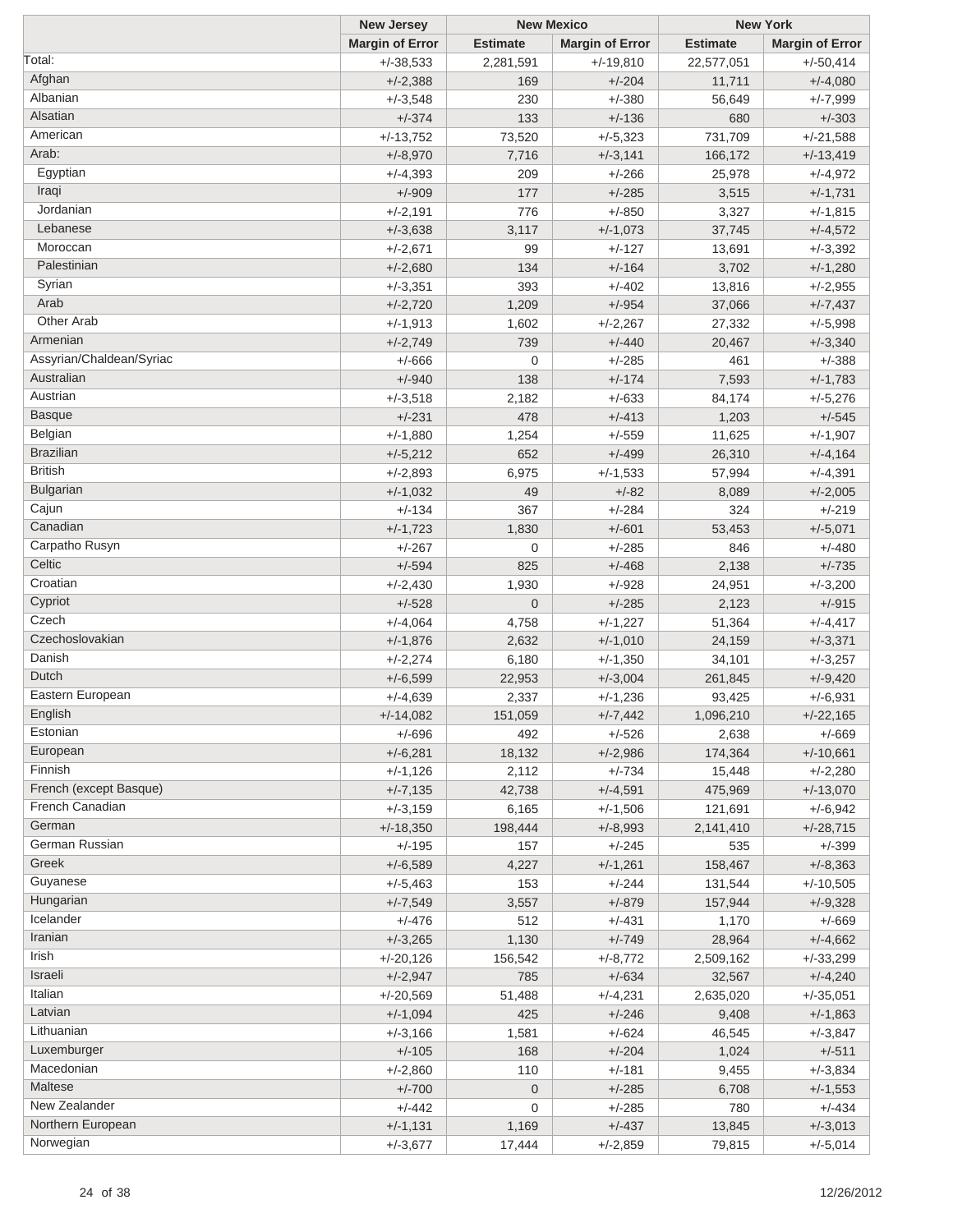|                                       | <b>New Jersey</b>      | <b>New Mexico</b> |                        |                 | <b>New York</b>        |
|---------------------------------------|------------------------|-------------------|------------------------|-----------------|------------------------|
|                                       | <b>Margin of Error</b> | <b>Estimate</b>   | <b>Margin of Error</b> | <b>Estimate</b> | <b>Margin of Error</b> |
| Pennsylvania German                   | $+/-1,443$             | 493               | $+/-358$               | 16,097          | $+/-3,489$             |
| Polish                                | $+/-15,327$            | 21,582            | $+/-2,973$             | 977,847         | $+/-22,063$            |
| Portuguese                            | $+/-7,617$             | 3,144             | $+/-1,142$             | 51,076          | $+/-4,902$             |
| Romanian                              | $+/-3,117$             | 450               | $+/-462$               | 56,217          | $+/-6,297$             |
| Russian                               | $+/-8,496$             | 8,564             | $+/-1,791$             | 457,047         | $+/-16,733$            |
| Scandinavian                          | $+/-1,136$             | 3,912             | $+/-1,079$             | 12,778          | $+/-2,223$             |
| Scotch-Irish                          | $+/-2,498$             | 17,586            | $+/-2,077$             | 75,137          | $+/-4,677$             |
| Scottish                              | $+/-5,733$             | 32,956            | $+/-3,142$             | 215,898         | $+/-7,799$             |
| Serbian                               | $+/-1,401$             | 615               | $+/-584$               | 8,575           | $+/-2,481$             |
| Slavic                                | $+/-1,972$             | 825               | $+/-634$               | 11,605          | $+/-2,900$             |
| Slovak                                | $+/-3,781$             | 2,022             | $+/-841$               | 36,533          | $+/-3,705$             |
| Slovene                               | $+/-517$               | 356               | $+/-508$               | 5,446           | $+/-1,699$             |
| Soviet Union                          | $+/-193$               | $\mathbf 0$       | $+/-285$               | 749             | $+/-521$               |
| Subsaharan African:                   | $+/-10,357$            | 2,826             | $+/-931$               | 240,546         | $+/-14,659$            |
| Cape Verdean                          | $+/-1,552$             | $\mathbf 0$       | $+/-285$               | 558             | $+/-367$               |
| Ethiopian                             | $+/-1,496$             | 320               | $+/-350$               | 7,070           | $+/-2,829$             |
| Ghanaian                              | $+/-3,222$             | $\mathbf 0$       | $+/-285$               | 24,278          | $+/-4,586$             |
| Kenyan                                | $+/-1,830$             | 0                 | $+/-285$               | 1,697           | $+/-960$               |
| Liberian                              | $+/-1,115$             | $\mathbf 0$       | $+/-285$               | 1,975           | $+/-1,046$             |
| Nigerian                              | $+/-4,476$             | 389               | $+/-351$               | 30,056          | $+/-5,218$             |
| Senegalese                            | $+/-360$               | $\mathbf 0$       | $+/-285$               | 4,282           | $+/-2,305$             |
| Sierra Leonean                        | $+/-834$               | 0                 | $+/-285$               | 659             | $+/-581$               |
| Somalian                              | $+/-751$               | $\mathbf 0$       | $+/-285$               | 3,492           | $+/-2,018$             |
| South African                         | $+/-558$               | 113               | $+/-135$               | 5,310           | $+/-1,867$             |
| Sudanese                              | $+/-1,433$             | $\mathbf 0$       | $+/-285$               | 2,109           | $+/-1,402$             |
| Ugandan                               | $+/-91$                | 73                | $+/-124$               | 840             | $+/-634$               |
| Zimbabwean                            | $+/-157$               | $\overline{0}$    | $+/-285$               | 1,062           | $+/-1,187$             |
| African                               | $+/-6,598$             | 1,834             | $+/-710$               | 132,490         | $+/-9,036$             |
| Other Subsaharan African              | $+/-1,564$             | 97                | $+/-128$               | 24,668          | $+/-5,560$             |
| Swedish                               | $+/-4,754$             | 18,400            | $+/-3,087$             | 131,183         | $+/-6,732$             |
| Swiss                                 | $+/-2,522$             | 3,724             | $+/-1,238$             | 35,607          | $+/-3,536$             |
| Turkish                               | $+/-3,517$             | 294               | $+/-286$               | 29,153          | $+/-4,290$             |
| Ukrainian                             | $+/-6,098$             | 2,377             | $+/-893$               | 132,438         | $+/-8,572$             |
| Welsh                                 | $+/-4,045$             | 8,693             | $+/-1,461$             | 85,773          | $+/-5,214$             |
| West Indian (except Hispanic groups): | $+/-10,910$            | 2,869             | $+/-1,365$             | 815,516         | $+/-19,416$            |
| Bahamian                              | +/-574                 | 129               | +/-217                 | 1,403           | +/-724                 |
| Barbadian                             | $+/-1,309$             | 125               | $+/-144$               | 26,234          | $+/-3,931$             |
| Belizean                              | $+/-1,052$             | 0                 | $+/-285$               | 7,409           | $+/-2,227$             |
| Bermudan                              | $+/-146$               | $\mathbf 0$       | $+/-285$               | 298             | $+/-244$               |
| <b>British West Indian</b>            | $+/-1,502$             | 0                 | $+/-285$               | 50,667          | $+/-6,005$             |
| Dutch West Indian                     | $+/-204$               | 1,663             | $+/-1,186$             | 2,698           | $+/-1,147$             |
| Haitian                               | $+/-7,332$             | 0                 | $+/-285$               | 190,718         | $+/-14,176$            |
| Jamaican                              | $+/-7,155$             | 698               | $+/-454$               | 305,285         | $+/-16,882$            |
| Trinidadian and Tobagonian            | $+/-2,158$             | 0                 | $+/-285$               | 95,319          | $+/-8,183$             |
| U.S. Virgin Islander                  | $+/-1,087$             | $\boldsymbol{0}$  | $+/-285$               | 1,923           | $+/-898$               |
| West Indian                           | $+/-4,020$             | 254               | $+/-239$               | 131,414         | $+/-9,411$             |
| Other West Indian                     | $+/-399$               | $\boldsymbol{0}$  | $+/-285$               | 2,148           | $+/-1,231$             |
| Yugoslavian                           | $+/-2,272$             | 802               | $+/-431$               | 31,788          | $+/-5,317$             |
| Other groups                          | $+/-26,065$            | 1,352,464         | $+/-11,781$            | 7,565,793       | $+/-42,694$            |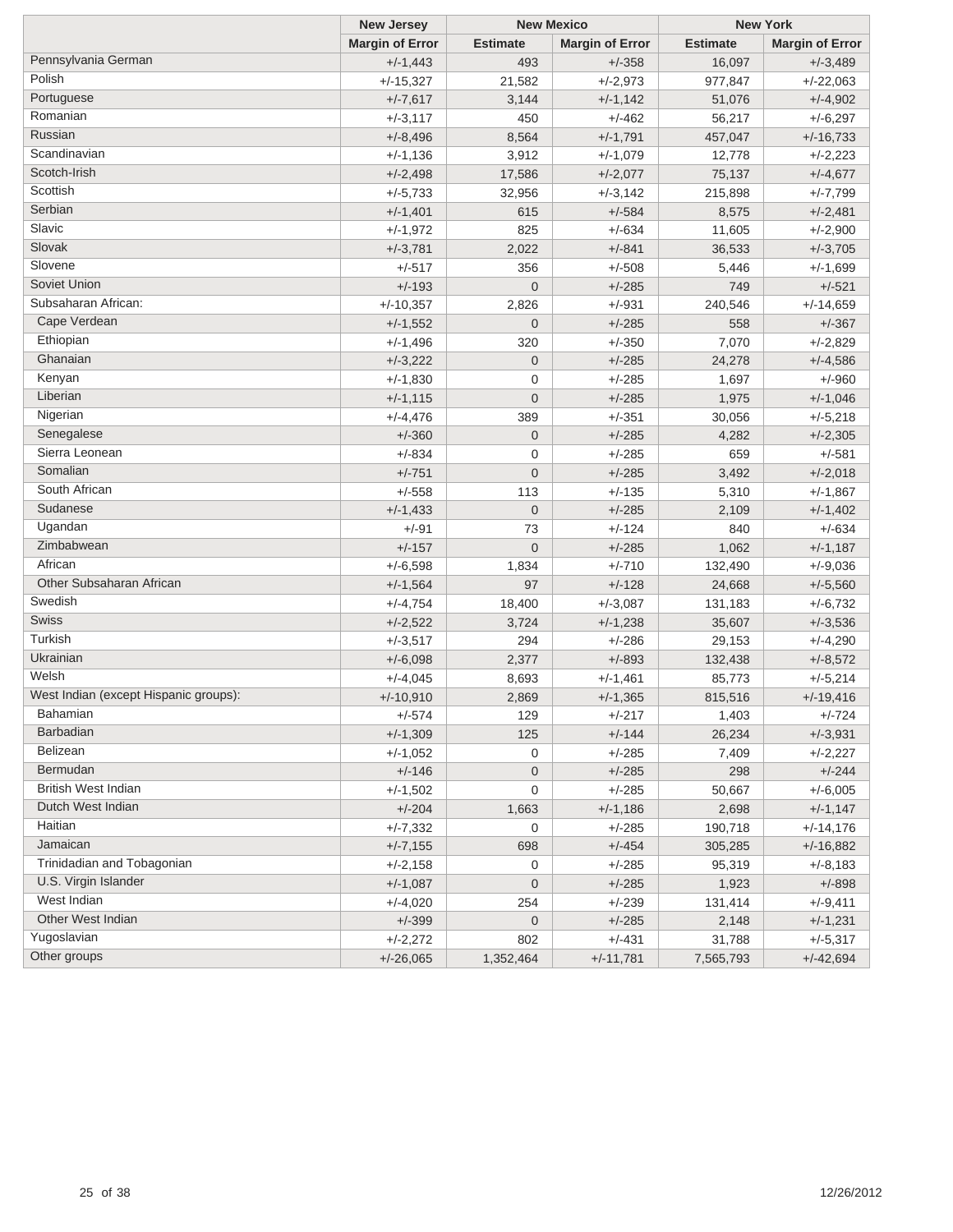| <b>Estimate</b><br><b>Estimate</b><br><b>Margin of Error</b><br><b>Estimate</b><br><b>Margin of Error</b><br>Total:<br>9,921,266<br>$+/-44,574$<br>13,128,311<br>$+/-49,578$<br>Afghan<br>$+/-314$<br>677<br>$+/-680$<br>245<br>Albanian<br>846<br>$+/-2,270$<br>$+/-626$<br>4,457<br>Alsatian<br>216<br>$+/-215$<br>192<br>$+/-149$<br>American<br>1,109,520<br>$+/-21,536$<br>914,236<br>$+/-21,699$<br>Arab:<br>34,622<br>67,373<br>$+/-7,178$<br>$+/-5,776$<br>Egyptian<br>4,792<br>$+/-2,242$<br>4,383<br>$+/-2,103$<br>Iraqi<br>557<br>$+/-570$<br>1,590<br>$+/-1,007$<br>Jordanian<br>1,959<br>$+/-1,584$<br>3,131<br>$+/-1,899$<br>Lebanese<br>12,089<br>$+/-3,198$<br>29,465<br>$+/-3,941$<br>Moroccan<br>2,609<br>$+/-1,345$<br>1,578<br>$+/-1,229$<br>Palestinian<br>5,289<br>3,015<br>$+/-2,108$<br>$+/-2,355$<br>Syrian<br>1,895<br>$+/-1,383$<br>6,392<br>$+/-1,709$<br>Arab<br>4,996<br>9,322<br>$+/-1,922$<br>$+/-2,603$<br>Other Arab<br>2,710<br>$+/-1,047$<br>6,223<br>$+/-2,206$<br>Armenian<br>2,593<br>$+/-1,001$<br>4,817<br>$+/-1,599$<br>Assyrian/Chaldean/Syriac<br>72<br>195<br>$+/-261$<br>$+/-118$<br>Australian<br>2,506<br>2,507<br>$+/-1,098$<br>$+/-1,378$<br>Austrian<br>10,291<br>$+/-1,538$<br>26,329<br>$+/-3,489$ | 4,053,621<br>$\mathbf 0$<br>51<br>$\overline{0}$<br>360,353<br>9,643<br>220<br>$\overline{0}$<br>188<br>5,792<br>675<br>446<br>1,256<br>471<br>595<br>599<br>49<br>1,073<br>2,335<br>433<br>833 |
|---------------------------------------------------------------------------------------------------------------------------------------------------------------------------------------------------------------------------------------------------------------------------------------------------------------------------------------------------------------------------------------------------------------------------------------------------------------------------------------------------------------------------------------------------------------------------------------------------------------------------------------------------------------------------------------------------------------------------------------------------------------------------------------------------------------------------------------------------------------------------------------------------------------------------------------------------------------------------------------------------------------------------------------------------------------------------------------------------------------------------------------------------------------------------------------------------------------------------------------------------------|-------------------------------------------------------------------------------------------------------------------------------------------------------------------------------------------------|
|                                                                                                                                                                                                                                                                                                                                                                                                                                                                                                                                                                                                                                                                                                                                                                                                                                                                                                                                                                                                                                                                                                                                                                                                                                                         |                                                                                                                                                                                                 |
|                                                                                                                                                                                                                                                                                                                                                                                                                                                                                                                                                                                                                                                                                                                                                                                                                                                                                                                                                                                                                                                                                                                                                                                                                                                         |                                                                                                                                                                                                 |
|                                                                                                                                                                                                                                                                                                                                                                                                                                                                                                                                                                                                                                                                                                                                                                                                                                                                                                                                                                                                                                                                                                                                                                                                                                                         |                                                                                                                                                                                                 |
|                                                                                                                                                                                                                                                                                                                                                                                                                                                                                                                                                                                                                                                                                                                                                                                                                                                                                                                                                                                                                                                                                                                                                                                                                                                         |                                                                                                                                                                                                 |
|                                                                                                                                                                                                                                                                                                                                                                                                                                                                                                                                                                                                                                                                                                                                                                                                                                                                                                                                                                                                                                                                                                                                                                                                                                                         |                                                                                                                                                                                                 |
|                                                                                                                                                                                                                                                                                                                                                                                                                                                                                                                                                                                                                                                                                                                                                                                                                                                                                                                                                                                                                                                                                                                                                                                                                                                         |                                                                                                                                                                                                 |
|                                                                                                                                                                                                                                                                                                                                                                                                                                                                                                                                                                                                                                                                                                                                                                                                                                                                                                                                                                                                                                                                                                                                                                                                                                                         |                                                                                                                                                                                                 |
|                                                                                                                                                                                                                                                                                                                                                                                                                                                                                                                                                                                                                                                                                                                                                                                                                                                                                                                                                                                                                                                                                                                                                                                                                                                         |                                                                                                                                                                                                 |
|                                                                                                                                                                                                                                                                                                                                                                                                                                                                                                                                                                                                                                                                                                                                                                                                                                                                                                                                                                                                                                                                                                                                                                                                                                                         |                                                                                                                                                                                                 |
|                                                                                                                                                                                                                                                                                                                                                                                                                                                                                                                                                                                                                                                                                                                                                                                                                                                                                                                                                                                                                                                                                                                                                                                                                                                         |                                                                                                                                                                                                 |
|                                                                                                                                                                                                                                                                                                                                                                                                                                                                                                                                                                                                                                                                                                                                                                                                                                                                                                                                                                                                                                                                                                                                                                                                                                                         |                                                                                                                                                                                                 |
|                                                                                                                                                                                                                                                                                                                                                                                                                                                                                                                                                                                                                                                                                                                                                                                                                                                                                                                                                                                                                                                                                                                                                                                                                                                         |                                                                                                                                                                                                 |
|                                                                                                                                                                                                                                                                                                                                                                                                                                                                                                                                                                                                                                                                                                                                                                                                                                                                                                                                                                                                                                                                                                                                                                                                                                                         |                                                                                                                                                                                                 |
|                                                                                                                                                                                                                                                                                                                                                                                                                                                                                                                                                                                                                                                                                                                                                                                                                                                                                                                                                                                                                                                                                                                                                                                                                                                         |                                                                                                                                                                                                 |
|                                                                                                                                                                                                                                                                                                                                                                                                                                                                                                                                                                                                                                                                                                                                                                                                                                                                                                                                                                                                                                                                                                                                                                                                                                                         |                                                                                                                                                                                                 |
|                                                                                                                                                                                                                                                                                                                                                                                                                                                                                                                                                                                                                                                                                                                                                                                                                                                                                                                                                                                                                                                                                                                                                                                                                                                         |                                                                                                                                                                                                 |
|                                                                                                                                                                                                                                                                                                                                                                                                                                                                                                                                                                                                                                                                                                                                                                                                                                                                                                                                                                                                                                                                                                                                                                                                                                                         |                                                                                                                                                                                                 |
|                                                                                                                                                                                                                                                                                                                                                                                                                                                                                                                                                                                                                                                                                                                                                                                                                                                                                                                                                                                                                                                                                                                                                                                                                                                         |                                                                                                                                                                                                 |
|                                                                                                                                                                                                                                                                                                                                                                                                                                                                                                                                                                                                                                                                                                                                                                                                                                                                                                                                                                                                                                                                                                                                                                                                                                                         |                                                                                                                                                                                                 |
|                                                                                                                                                                                                                                                                                                                                                                                                                                                                                                                                                                                                                                                                                                                                                                                                                                                                                                                                                                                                                                                                                                                                                                                                                                                         |                                                                                                                                                                                                 |
| <b>Basque</b><br>106<br>$+/-124$<br>$\overline{0}$<br>$+/-269$                                                                                                                                                                                                                                                                                                                                                                                                                                                                                                                                                                                                                                                                                                                                                                                                                                                                                                                                                                                                                                                                                                                                                                                          |                                                                                                                                                                                                 |
| Belgian<br>4,964<br>$+/-1,764$<br>$+/-1,391$<br>9,651                                                                                                                                                                                                                                                                                                                                                                                                                                                                                                                                                                                                                                                                                                                                                                                                                                                                                                                                                                                                                                                                                                                                                                                                   |                                                                                                                                                                                                 |
| <b>Brazilian</b><br>3,904<br>1,909<br>$+/-1,604$<br>$+/-1,249$                                                                                                                                                                                                                                                                                                                                                                                                                                                                                                                                                                                                                                                                                                                                                                                                                                                                                                                                                                                                                                                                                                                                                                                          | 1,159                                                                                                                                                                                           |
| <b>British</b><br>43,299<br>$+/-3,233$<br>39,286<br>$+/-3,517$                                                                                                                                                                                                                                                                                                                                                                                                                                                                                                                                                                                                                                                                                                                                                                                                                                                                                                                                                                                                                                                                                                                                                                                          | 12,616                                                                                                                                                                                          |
| <b>Bulgarian</b><br>1,168<br>$+/-753$<br>2,288<br>$+/-1,187$                                                                                                                                                                                                                                                                                                                                                                                                                                                                                                                                                                                                                                                                                                                                                                                                                                                                                                                                                                                                                                                                                                                                                                                            | 279                                                                                                                                                                                             |
| Cajun<br>862<br>$+/-590$<br>729<br>$+/-364$                                                                                                                                                                                                                                                                                                                                                                                                                                                                                                                                                                                                                                                                                                                                                                                                                                                                                                                                                                                                                                                                                                                                                                                                             | 769                                                                                                                                                                                             |
| Canadian<br>14,302<br>$+/-2,104$<br>$+/-2,520$<br>14,480                                                                                                                                                                                                                                                                                                                                                                                                                                                                                                                                                                                                                                                                                                                                                                                                                                                                                                                                                                                                                                                                                                                                                                                                | 3,252                                                                                                                                                                                           |
| Carpatho Rusyn<br>0<br>$+/-289$<br>1,537<br>$+/-733$                                                                                                                                                                                                                                                                                                                                                                                                                                                                                                                                                                                                                                                                                                                                                                                                                                                                                                                                                                                                                                                                                                                                                                                                    | 0                                                                                                                                                                                               |
| Celtic<br>1,297<br>$+/-525$<br>1,631<br>$+/-1,059$                                                                                                                                                                                                                                                                                                                                                                                                                                                                                                                                                                                                                                                                                                                                                                                                                                                                                                                                                                                                                                                                                                                                                                                                      | 310                                                                                                                                                                                             |
| Croatian<br>4,215<br>$+/-1,128$<br>40,042<br>$+/-4,064$                                                                                                                                                                                                                                                                                                                                                                                                                                                                                                                                                                                                                                                                                                                                                                                                                                                                                                                                                                                                                                                                                                                                                                                                 | 572                                                                                                                                                                                             |
| Cypriot<br>318<br>$+/-397$<br>125<br>$+/-145$                                                                                                                                                                                                                                                                                                                                                                                                                                                                                                                                                                                                                                                                                                                                                                                                                                                                                                                                                                                                                                                                                                                                                                                                           | $\overline{0}$                                                                                                                                                                                  |
| Czech<br>18,158<br>$+/-2,979$<br>70,009<br>$+/-5,025$                                                                                                                                                                                                                                                                                                                                                                                                                                                                                                                                                                                                                                                                                                                                                                                                                                                                                                                                                                                                                                                                                                                                                                                                   | 18,469                                                                                                                                                                                          |
| Czechoslovakian<br>3,677<br>$+/-1,050$<br>18,319<br>$+/-2,911$                                                                                                                                                                                                                                                                                                                                                                                                                                                                                                                                                                                                                                                                                                                                                                                                                                                                                                                                                                                                                                                                                                                                                                                          | 4,257                                                                                                                                                                                           |
| Danish<br>15,541<br>$+/-2,177$<br>14,341<br>$+/-2,461$                                                                                                                                                                                                                                                                                                                                                                                                                                                                                                                                                                                                                                                                                                                                                                                                                                                                                                                                                                                                                                                                                                                                                                                                  | 7,900                                                                                                                                                                                           |
| Dutch<br>111,095<br>$+/-7,382$<br>186,998<br>$+/-9,472$                                                                                                                                                                                                                                                                                                                                                                                                                                                                                                                                                                                                                                                                                                                                                                                                                                                                                                                                                                                                                                                                                                                                                                                                 | 77,101                                                                                                                                                                                          |
| Eastern European<br>7,751<br>14,415<br>$+/-2,414$<br>$+/-1,726$                                                                                                                                                                                                                                                                                                                                                                                                                                                                                                                                                                                                                                                                                                                                                                                                                                                                                                                                                                                                                                                                                                                                                                                         | 690                                                                                                                                                                                             |
| English<br>$+/-21,264$<br>$+/-18,919$<br>957,086<br>1,041,334                                                                                                                                                                                                                                                                                                                                                                                                                                                                                                                                                                                                                                                                                                                                                                                                                                                                                                                                                                                                                                                                                                                                                                                           | 307,961                                                                                                                                                                                         |
| Estonian<br>493<br>$+/-460$<br>654<br>$+/-483$                                                                                                                                                                                                                                                                                                                                                                                                                                                                                                                                                                                                                                                                                                                                                                                                                                                                                                                                                                                                                                                                                                                                                                                                          | 255                                                                                                                                                                                             |
| European<br>111,540<br>$+/-7,812$<br>$+/-8,717$<br>108,358                                                                                                                                                                                                                                                                                                                                                                                                                                                                                                                                                                                                                                                                                                                                                                                                                                                                                                                                                                                                                                                                                                                                                                                              | 72,074                                                                                                                                                                                          |
| Finnish<br>6,813<br>$+/-1,545$<br>18,080<br>$+/-2,606$                                                                                                                                                                                                                                                                                                                                                                                                                                                                                                                                                                                                                                                                                                                                                                                                                                                                                                                                                                                                                                                                                                                                                                                                  | 2,381                                                                                                                                                                                           |
| French (except Basque)<br>165,014<br>$+/-10,227$<br>253,999<br>$+/-10,347$                                                                                                                                                                                                                                                                                                                                                                                                                                                                                                                                                                                                                                                                                                                                                                                                                                                                                                                                                                                                                                                                                                                                                                              | 77,179                                                                                                                                                                                          |
| French Canadian<br>32,051<br>$+/-3,612$<br>30,273<br>$+/-3,550$                                                                                                                                                                                                                                                                                                                                                                                                                                                                                                                                                                                                                                                                                                                                                                                                                                                                                                                                                                                                                                                                                                                                                                                         | 10,659                                                                                                                                                                                          |
| German<br>1,044,048<br>$+/-22,054$<br>3,052,538<br>$+/-30,582$                                                                                                                                                                                                                                                                                                                                                                                                                                                                                                                                                                                                                                                                                                                                                                                                                                                                                                                                                                                                                                                                                                                                                                                          | 549,331                                                                                                                                                                                         |
| German Russian<br>381<br>$+/-349$<br>335<br>$+/-321$                                                                                                                                                                                                                                                                                                                                                                                                                                                                                                                                                                                                                                                                                                                                                                                                                                                                                                                                                                                                                                                                                                                                                                                                    | 1,003                                                                                                                                                                                           |
| Greek<br>$+/-3,614$<br>$+/-5,133$<br>25,756<br>53,547                                                                                                                                                                                                                                                                                                                                                                                                                                                                                                                                                                                                                                                                                                                                                                                                                                                                                                                                                                                                                                                                                                                                                                                                   | 5,699                                                                                                                                                                                           |
| Guyanese<br>2,841<br>$+/-2,182$<br>837<br>$+/-520$                                                                                                                                                                                                                                                                                                                                                                                                                                                                                                                                                                                                                                                                                                                                                                                                                                                                                                                                                                                                                                                                                                                                                                                                      | 184                                                                                                                                                                                             |
| Hungarian<br>$+/-9,905$<br>27,028<br>$+/-4,549$<br>193,512                                                                                                                                                                                                                                                                                                                                                                                                                                                                                                                                                                                                                                                                                                                                                                                                                                                                                                                                                                                                                                                                                                                                                                                              | 5,030                                                                                                                                                                                           |
| Icelander<br>655<br>$+/-466$<br>$+/-637$<br>1,156                                                                                                                                                                                                                                                                                                                                                                                                                                                                                                                                                                                                                                                                                                                                                                                                                                                                                                                                                                                                                                                                                                                                                                                                       | 778                                                                                                                                                                                             |
| Iranian<br>5,490<br>$+/-1,506$<br>$+/-1,952$<br>5,998                                                                                                                                                                                                                                                                                                                                                                                                                                                                                                                                                                                                                                                                                                                                                                                                                                                                                                                                                                                                                                                                                                                                                                                                   | 5,218                                                                                                                                                                                           |
| Irish<br>869,820<br>$+/-20,465$<br>1,625,166<br>$+/-28,904$                                                                                                                                                                                                                                                                                                                                                                                                                                                                                                                                                                                                                                                                                                                                                                                                                                                                                                                                                                                                                                                                                                                                                                                             | 473,623                                                                                                                                                                                         |
| Israeli<br>984<br>$+/-872$<br>1,697<br>$+/-888$                                                                                                                                                                                                                                                                                                                                                                                                                                                                                                                                                                                                                                                                                                                                                                                                                                                                                                                                                                                                                                                                                                                                                                                                         | 147                                                                                                                                                                                             |
| Italian<br>281,277<br>$+/-10,962$<br>736,793<br>$+/-17,342$                                                                                                                                                                                                                                                                                                                                                                                                                                                                                                                                                                                                                                                                                                                                                                                                                                                                                                                                                                                                                                                                                                                                                                                             | 65,642                                                                                                                                                                                          |
| Latvian<br>2,386<br>$+/-843$<br>2,363<br>$+/-758$                                                                                                                                                                                                                                                                                                                                                                                                                                                                                                                                                                                                                                                                                                                                                                                                                                                                                                                                                                                                                                                                                                                                                                                                       | 307                                                                                                                                                                                             |
| Lithuanian<br>9,223<br>$+/-2,103$<br>23,470<br>$+/-2,915$                                                                                                                                                                                                                                                                                                                                                                                                                                                                                                                                                                                                                                                                                                                                                                                                                                                                                                                                                                                                                                                                                                                                                                                               | 1,578                                                                                                                                                                                           |
| Luxemburger<br>280<br>$+/-255$<br>757<br>$+/-683$                                                                                                                                                                                                                                                                                                                                                                                                                                                                                                                                                                                                                                                                                                                                                                                                                                                                                                                                                                                                                                                                                                                                                                                                       | 51                                                                                                                                                                                              |
| Macedonian<br>248<br>$+/-359$<br>4,405<br>$+/-1,417$                                                                                                                                                                                                                                                                                                                                                                                                                                                                                                                                                                                                                                                                                                                                                                                                                                                                                                                                                                                                                                                                                                                                                                                                    | 227                                                                                                                                                                                             |
| Maltese<br>261<br>$+/-244$<br>239<br>$+/-203$                                                                                                                                                                                                                                                                                                                                                                                                                                                                                                                                                                                                                                                                                                                                                                                                                                                                                                                                                                                                                                                                                                                                                                                                           | $\mathbf 0$                                                                                                                                                                                     |
| New Zealander<br>$+/-792$<br>418<br>$+/-344$<br>1,065                                                                                                                                                                                                                                                                                                                                                                                                                                                                                                                                                                                                                                                                                                                                                                                                                                                                                                                                                                                                                                                                                                                                                                                                   | 185                                                                                                                                                                                             |
| Northern European<br>5,017<br>$+/-1,344$<br>6,010<br>$+/-1,586$                                                                                                                                                                                                                                                                                                                                                                                                                                                                                                                                                                                                                                                                                                                                                                                                                                                                                                                                                                                                                                                                                                                                                                                         | 2,024                                                                                                                                                                                           |
| Norwegian<br>45,607<br>$+/-4,297$<br>41,360<br>$+/-3,803$                                                                                                                                                                                                                                                                                                                                                                                                                                                                                                                                                                                                                                                                                                                                                                                                                                                                                                                                                                                                                                                                                                                                                                                               | 25,010                                                                                                                                                                                          |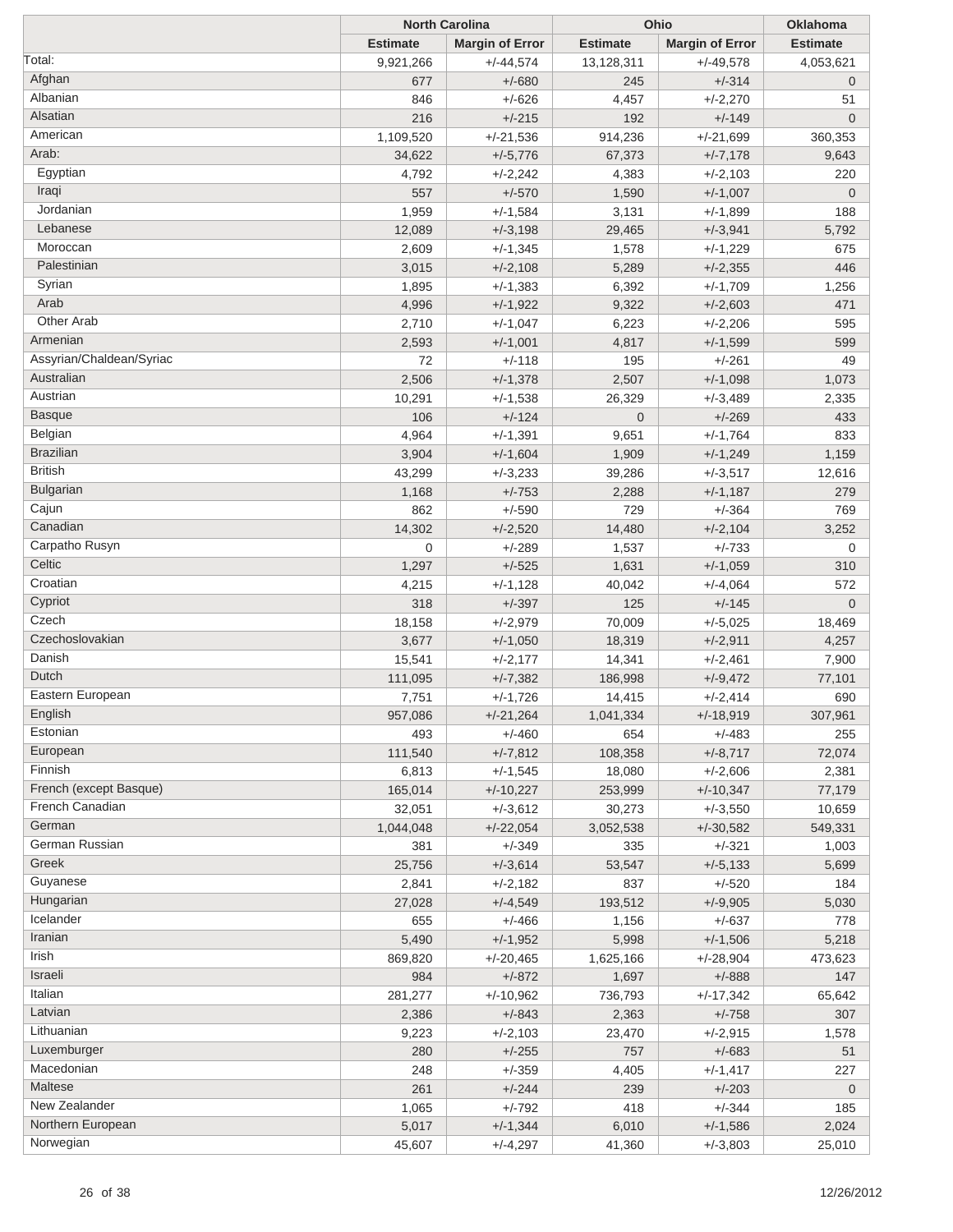|                                       | <b>North Carolina</b> |                        | Ohio            | <b>Oklahoma</b>        |                 |
|---------------------------------------|-----------------------|------------------------|-----------------|------------------------|-----------------|
|                                       | <b>Estimate</b>       | <b>Margin of Error</b> | <b>Estimate</b> | <b>Margin of Error</b> | <b>Estimate</b> |
| Pennsylvania German                   | 2,578                 | $+/-793$               | 35,296          | $+/-5,873$             | 2,068           |
| Polish                                | 123,281               | $+/-7,585$             | 442,936         | $+/-14,722$            | 32,024          |
| Portuguese                            | 14,052                | $+/-3,437$             | 9,918           | $+/-2,549$             | 3,993           |
| Romanian                              | 9,414                 | $+/-3,249$             | 27,033          | $+/-3,488$             | 1,652           |
| Russian                               | 42,385                | $+/-4,711$             | 77,054          | $+/-6,306$             | 12,367          |
| Scandinavian                          | 8,637                 | $+/-1,960$             | 8,069           | $+/-1,476$             | 3,591           |
| Scotch-Irish                          | 274,149               | $+/-11,070$            | 123,572         | $+/-6,671$             | 43,316          |
| Scottish                              | 245,021               | $+/-9,423$             | 214,649         | $+/-9,369$             | 67,244          |
| Serbian                               | 1,889                 | $+/-817$               | 19,963          | $+/-3,465$             | 1,275           |
| Slavic                                | 2,817                 | $+/-961$               | 7,669           | $+/-1,742$             | 489             |
| Slovak                                | 10,400                | $+/-2,214$             | 137,343         | $+/-6,885$             | 1,393           |
| Slovene                               | 1,225                 | $+/-550$               | 49,874          | $+/-4,289$             | 376             |
| Soviet Union                          | $\overline{0}$        | $+/-289$               | $\overline{0}$  | $+/-269$               | $\mathbf 0$     |
| Subsaharan African:                   | 88,128                | $+/-10,236$            | 100,572         | $+/-11,888$            | 16,890          |
| Cape Verdean                          | 1,302                 | $+/-1,414$             | 302             | $+/-310$               | 44              |
| Ethiopian                             | 3,241                 | $+/-2,289$             | 8,573           | $+/-3,587$             | 1,096           |
| Ghanaian                              | 601                   | $+/-396$               | 2,547           | $+/-1,352$             | 514             |
| Kenyan                                | 2,493                 | $+/-1,533$             | 1,177           | $+/-661$               | 184             |
| Liberian                              | 1,854                 | $+/-1,028$             | 782             | $+/-650$               | 409             |
| Nigerian                              | 4,717                 | $+/-1,774$             | 3,072           | $+/-1,853$             | 1,900           |
| Senegalese                            | 352                   | $+/-388$               | 133             | $+/-160$               | 61              |
| Sierra Leonean                        | 358                   | $+/-424$               | 531             | $+/-476$               | 0               |
| Somalian                              | 1,358                 | $+/-1,426$             | 15,131          | $+/-4,594$             | $\mathbf 0$     |
| South African                         | 3,841                 | $+/-2,498$             | 1,165           | $+/-712$               | 362             |
| Sudanese                              | 3,360                 | $+/-2,180$             | 943             | $+/-829$               | 1,731           |
| Ugandan                               | 0                     | $+/-289$               | 442             | $+/-732$               | 49              |
| Zimbabwean                            | $\overline{0}$        | $+/-289$               | 752             | $+/-1,083$             | 49              |
| African                               | 59,165                | $+/-8,819$             | 60,468          | $+/-8,132$             | 9,719           |
| Other Subsaharan African              | 5,486                 | $+/-2,959$             | 4,554           | $+/-2,284$             | 772             |
| Swedish                               | 51,856                | $+/-5,308$             | 74,989          | $+/-6,299$             | 28,126          |
| Swiss                                 | 17,536                | $+/-2,749$             | 79,848          | $+/-6,193$             | 9,463           |
| Turkish                               | 3,404                 | $+/-1,581$             | 5,811           | $+/-1,701$             | 1,655           |
| Ukrainian                             | 16,149                | $+/-3,158$             | 44,191          | $+/-4,579$             | 3,489           |
| Welsh                                 | 52,532                | $+/-5,271$             | 126,572         | $+/-7,103$             | 18,941          |
| West Indian (except Hispanic groups): | 32,283                | $+/-5,383$             | 14,844          | $+/-3,933$             | 21,187          |
| Bahamian                              | 2,018                 | $+/-1,432$             | 0               | $+/-269$               | 41              |
| Barbadian                             | 972                   | $+/-594$               | 232             | $+/-378$               | 67              |
| Belizean                              | 739                   | $+/-569$               | 157             | $+/-192$               | 45              |
| Bermudan                              | 0                     | $+/-289$               | 81              | $+/-135$               | $\overline{0}$  |
| <b>British West Indian</b>            | 666                   | $+/-447$               | 178             | $+/-309$               | $\mathbf 0$     |
| Dutch West Indian                     | 460                   | $+/-423$               | 552             | $+/-447$               | 18,660          |
| Haitian                               | 5,619                 | $+/-2,528$             | 3,638           | $+/-2,608$             | 661             |
| Jamaican                              | 12,176                | $+/-2,789$             | 8,617           | $+/-2,492$             | 1,363           |
| Trinidadian and Tobagonian            | 2,406                 | $+/-1,381$             | 613             | $+/-379$               | 54              |
| U.S. Virgin Islander                  | 265                   | $+/-306$               | 49              | $+/-82$                | 0               |
| West Indian                           | 6,962                 | $+/-2,468$             | 690             | $+/-457$               | 296             |
| Other West Indian                     | 0                     | $+/-289$               | 37              | $+/-63$                | 0               |
| Yugoslavian                           | 5,068                 | $+/-1,965$             | 12,168          | $+/-2,928$             | 698             |
| Other groups                          | 3,931,098             | $+/-27,854$            | 2,876,530       | $+/-26,720$            | 1,674,095       |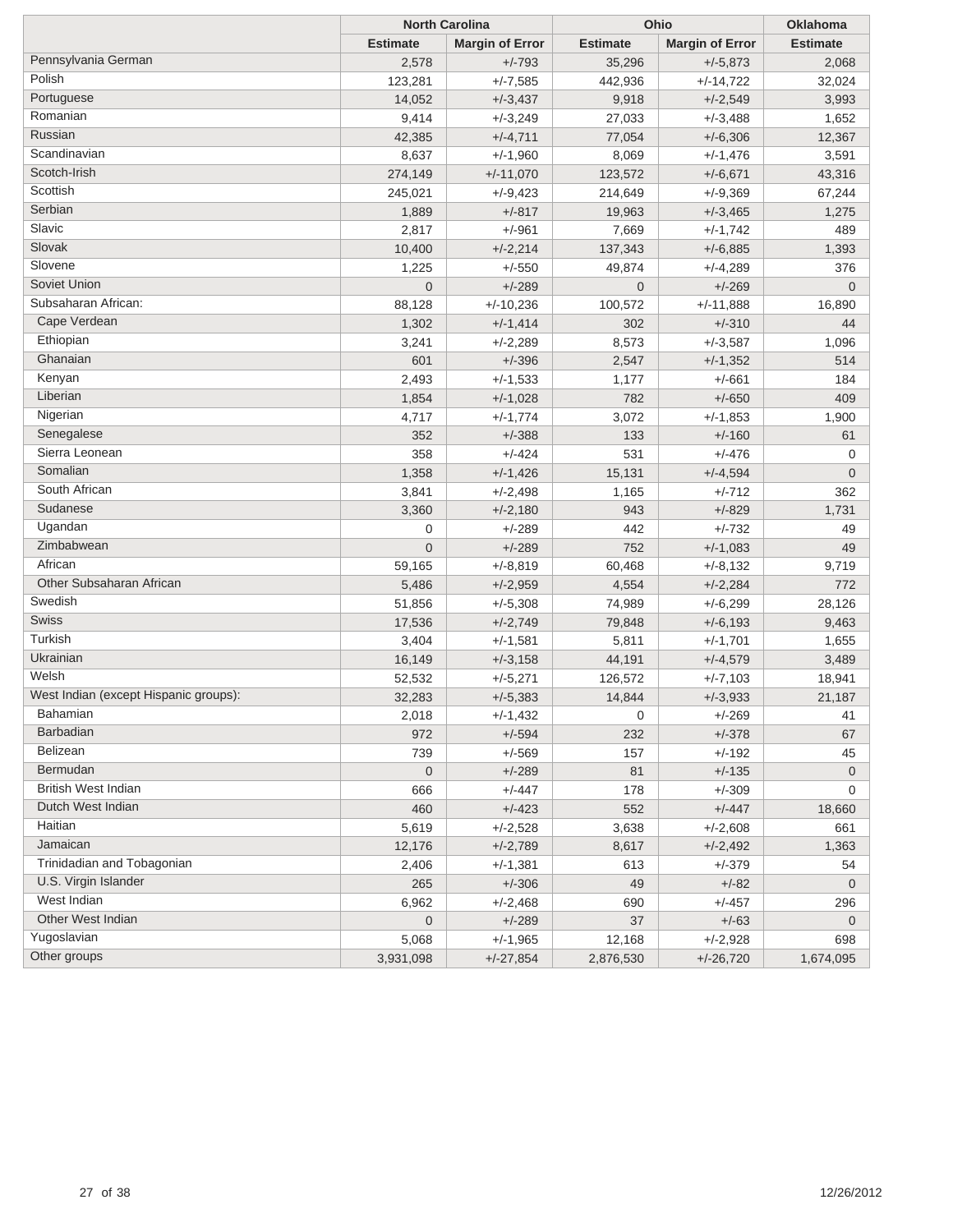|                          | <b>Oklahoma</b>        |                 | Oregon                 |                 | Pennsylvania           |
|--------------------------|------------------------|-----------------|------------------------|-----------------|------------------------|
|                          | <b>Margin of Error</b> | <b>Estimate</b> | <b>Margin of Error</b> | <b>Estimate</b> | <b>Margin of Error</b> |
| Total:                   | $+/-27,635$            | 4,575,116       | $+/-32,275$            | 15,572,064      | $+/-48,338$            |
| Afghan                   | $+/-253$               | 291             | $+/-490$               | 852             | $+/-854$               |
| Albanian                 | $+/-85$                | 397             | $+/-465$               | 11,145          | $+/-3,430$             |
| Alsatian                 | $+/-253$               | 166             | $+/-165$               | 687             | $+/-486$               |
| American                 | $+/-11,860$            | 192,306         | $+/-9,278$             | 575,529         | $+/-15,453$            |
| Arab:                    | $+/-2,171$             | 13,824          | $+/-3,426$             | 64,893          | $+/-7,130$             |
| Egyptian                 | $+/-195$               | 1,280           | $+/-866$               | 9,298           | $+/-3,165$             |
| Iraqi                    | $+/-253$               | 160             | $+/-234$               | 1,689           | $+/-1,238$             |
| Jordanian                | $+/-174$               | 99              | $+/-115$               | 228             | $+/-171$               |
| Lebanese                 | $+/-1,556$             | 3,472           | $+/-1,775$             | 18,855          | $+/-3,135$             |
| Moroccan                 | $+/-708$               | 335             | $+/-454$               | 2,520           | $+/-1,213$             |
| Palestinian              | $+/-472$               | 1,271           | $+/-1,023$             | 2,423           | $+/-1,729$             |
| Syrian                   | $+/-801$               | 1,983           | $+/-1,202$             | 14,398          | $+/-2,451$             |
| Arab                     | $+/-415$               | 2,872           | $+/-1,574$             | 9,159           | $+/-3,150$             |
| Other Arab               | $+/-666$               | 2,352           | $+/-1,326$             | 6,323           | $+/-1,969$             |
| Armenian                 | $+/-552$               | 3,610           | $+/-1,339$             | 11,065          | $+/-2,456$             |
| Assyrian/Chaldean/Syriac | $+/-80$                | 72              | $+/-121$               | 601             | $+/-452$               |
| Australian               | $+/-484$               | 1,675           | $+/-713$               | 2,753           | $+/-954$               |
| Austrian                 | $+/-711$               | 10,346          | $+/-1,821$             | 51,997          | $+/-4,052$             |
| <b>Basque</b>            | $+/-312$               | 1,930           | $+/-768$               | 1,142           | $+/-780$               |
| Belgian                  | $+/-362$               | 5,866           | $+/-1,046$             | 10,472          | $+/-1,727$             |
| <b>Brazilian</b>         | $+/-837$               | 1,045           | $+/-982$               | 10,602          | $+/-3,618$             |
| <b>British</b>           | $+/-2,197$             | 23,102          | $+/-3,119$             | 39,548          | $+/-3,749$             |
| <b>Bulgarian</b>         | $+/-207$               | 2,398           | $+/-1,737$             | 2,694           | $+/-1,237$             |
| Cajun                    | $+/-420$               | 538             | $+/-350$               | 776             | $+/-392$               |
| Canadian                 | $+/-934$               | 16,316          | $+/-2,382$             | 14,762          | $+/-2,514$             |
| Carpatho Rusyn           | $+/-253$               | 44              | $+/-72$                | 2,638           | $+/-839$               |
| Celtic                   | $+/-249$               | 706             | $+/-499$               | 2,236           | $+/-774$               |
| Croatian                 | $+/-374$               | 5,419           | $+/-1,708$             | 51,547          | $+/-4,683$             |
| Cypriot                  | $+/-253$               | 71              | $+/-118$               | 569             | $+/-407$               |
| Czech                    | $+/-2,839$             | 18,934          | $+/-2,727$             | 52,347          | $+/-3,965$             |
| Czechoslovakian          | $+/-1,184$             | 5,565           | $+/-2,045$             | 21,934          | $+/-2,148$             |
| Danish                   | $+/-1,607$             | 40,289          | $+/-3,506$             | 18,284          | $+/-2,279$             |
| Dutch                    | $+/-5,379$             | 90,850          | $+/-6,218$             | 248,835         | $+/-10,598$            |
| Eastern European         | $+/-493$               | 6,188           | $+/-1,597$             | 29,517          | $+/-3,162$             |
| English                  | $+/-12,322$            | 458,765         | $+/-13,396$            | 1,014,397       | $+/-17,900$            |
| Estonian                 | $+/-219$               | 532             | $+/-354$               | 1,767           | $+/-913$               |
| European                 | $+/-7,149$             | 94,238          | $+/-7,097$             | 97,846          | $+/-7,083$             |
| Finnish                  | $+/-1,196$             | 21,612          | $+/-2,844$             | 8,248           | $+/-1,545$             |
| French (except Basque)   | $+/-5,470$             | 127,996         | $+/-6,991$             | 216,994         | $+/-9,448$             |
| French Canadian          | $+/-2,189$             | 28,498          | $+/-3,807$             | 29,677          | $+/-3,299$             |
| German                   | $+/-14,941$            | 779,496         | $+/-19,494$            | 3,418,832       | $+/-32,504$            |
| German Russian           | $+/-628$               | 347             | $+/-357$               | 913             | $+/-667$               |
| Greek                    | $+/-1,669$             | 14,323          | $+/-2,529$             | 71,648          | $+/-6,087$             |
| Guyanese                 | $+/-226$               | 139             | $+/-170$               | 2,790           | $+/-1,266$             |
| Hungarian                | $+/-1,304$             | 15,387          | $+/-3,314$             | 135,885         | $+/-6,975$             |
| Icelander                | $+/-658$               | 989             | $+/-519$               | 659             | $+/-388$               |
| Iranian                  | $+/-2,176$             | 5,092           | $+/-1,663$             | 4,274           | $+/-1,773$             |
| Irish                    | $+/-14,898$            | 484,663         | $+/-13,002$            | 2,207,704       | $+/-24,711$            |
| Israeli                  | $+/-171$               | 1,255           | $+/-799$               | 3,179           | $+/-1,202$             |
| Italian                  | $+/-4,907$             | 148,681         | $+/-7,963$             | 1,537,875       | $+/-23,594$            |
| Latvian                  | $+/-245$               | 1,035           | $+/-634$               | 2,926           | $+/-871$               |
| Lithuanian               | $+/-702$               | 4,489           | $+/-1,117$             | 79,626          | $+/-4,989$             |
| Luxemburger              | $+/-82$                | 408             | $+/-280$               | 595             | $+/-477$               |
| Macedonian               | $+/-375$               | 174             | $+/-230$               | 1,237           | $+/-710$               |
| Maltese                  | $+/-253$               | 437             | $+/-441$               | 895             | $+/-540$               |
| New Zealander            | $+/-194$               | 535             | $+/-358$               | 209             | $+/-178$               |
| Northern European        | $+/-813$               | 10,817          | $+/-1,994$             | 5,932           | $+/-1,399$             |
| Norwegian                | $+/-3,529$             | 146,197         | $+/-8,515$             | 42,722          | $+/-4,175$             |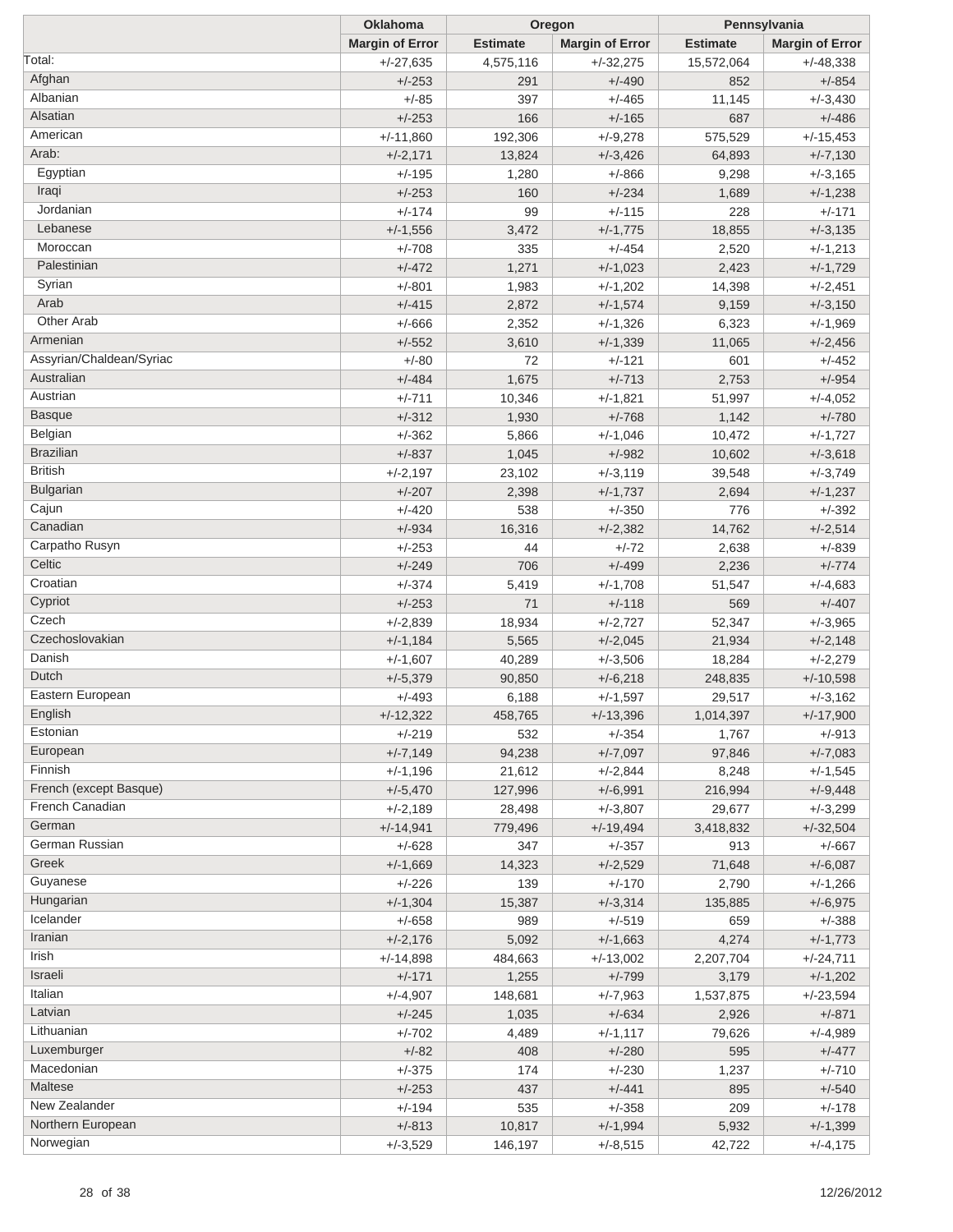|                                       | <b>Oklahoma</b>        | Oregon          |                        | Pennsylvania    |                        |
|---------------------------------------|------------------------|-----------------|------------------------|-----------------|------------------------|
|                                       | <b>Margin of Error</b> | <b>Estimate</b> | <b>Margin of Error</b> | <b>Estimate</b> | <b>Margin of Error</b> |
| Pennsylvania German                   | $+/-939$               | 1,906           | $+/-664$               | 164,677         | $+/-8,794$             |
| Polish                                | $+/-4,001$             | 59,350          | $+/-4,088$             | 866,572         | $+/-20,808$            |
| Portuguese                            | $+/-998$               | 22,202          | $+/-3,536$             | 17,863          | $+/-3,248$             |
| Romanian                              | $+/-984$               | 11,228          | $+/-2,485$             | 17,205          | $+/-2,478$             |
| Russian                               | $+/-2,749$             | 52,284          | $+/-6,285$             | 194,710         | $+/-9,015$             |
| Scandinavian                          | $+/-987$               | 24,580          | $+/-3,365$             | 8,572           | $+/-2,111$             |
| Scotch-Irish                          | $+/-4,170$             | 59,047          | $+/-5,289$             | 163,836         | $+/-7,301$             |
| Scottish                              | $+/-5,155$             | 117,861         | $+/-6,316$             | 198,168         | $+/-8,353$             |
| Serbian                               | $+/-1,159$             | 1,551           | $+/-1,072$             | 20,226          | $+/-3,265$             |
| Slavic                                | $+/-331$               | 1,925           | $+/-1,118$             | 17,629          | $+/-2,086$             |
| Slovak                                | $+/-633$               | 2,641           | $+/-694$               | 233,160         | $+/-9,064$             |
| Slovene                               | $+/-388$               | 787             | $+/-394$               | 17,050          | $+/-2,140$             |
| Soviet Union                          | $+/-253$               | $\mathbf 0$     | $+/-277$               | 43              | $+/-72$                |
| Subsaharan African:                   | $+/-4,074$             | 19,906          | $+/-4,023$             | 89,589          | $+/-7,837$             |
| Cape Verdean                          | $+/-73$                | 185             | $+/-273$               | 216             | $+/-245$               |
| Ethiopian                             | $+/-1,045$             | 1,905           | $+/-1,083$             | 5,731           | $+/-2,268$             |
| Ghanaian                              | $+/-508$               | 71              | $+/-132$               | 1,484           | $+/-903$               |
| Kenyan                                | $+/-182$               | 439             | $+/-363$               | 1,464           | $+/-649$               |
| Liberian                              | $+/-662$               | 511             | $+/-610$               | 5,799           | $+/-2,516$             |
| Nigerian                              | $+/-916$               | 571             | $+/-449$               | 5,734           | $+/-1,753$             |
| Senegalese                            | $+/-97$                | $\mathbf 0$     | $+/-277$               | 366             | $+/-462$               |
| Sierra Leonean                        | $+/-253$               | 0               | $+/-277$               | 1,661           | $+/-1,434$             |
| Somalian                              | $+/-253$               | 1,434           | $+/-1,103$             | 332             | $+/-524$               |
| South African                         | $+/-303$               | 1,915           | $+/-1,603$             | 1,004           | $+/-690$               |
| Sudanese                              | $+/-2,708$             | 88              | $+/-141$               | 419             | $+/-378$               |
| Ugandan                               | $+/-81$                | 0               | $+/-277$               | 86              | $+/-142$               |
| Zimbabwean                            | $+/-81$                | $\overline{0}$  | $+/-277$               | 157             | $+/-201$               |
| African                               | $+/-2,415$             | 12,000          | $+/-3,571$             | 59,840          | $+/-6,765$             |
| Other Subsaharan African              | $+/-540$               | 787             | $+/-499$               | 5,296           | $+/-2,293$             |
| Swedish                               | $+/-3,829$             | 110,330         | $+/-6,558$             | 107,355         | $+/-5,815$             |
| Swiss                                 | $+/-2,238$             | 29,506          | $+/-3,478$             | 66,495          | $+/-4,269$             |
| Turkish                               | $+/-1,112$             | 1,991           | $+/-1,710$             | 5,504           | $+/-1,768$             |
| Ukrainian                             | $+/-1,524$             | 22,270          | $+/-5,561$             | 109,320         | $+/-6,478$             |
| Welsh                                 | $+/-2,229$             | 38,876          | $+/-3,411$             | 174,569         | $+/-8,097$             |
| West Indian (except Hispanic groups): | $+/-3,334$             | 3,896           | $+/-1,690$             | 74,799          | $+/-7,426$             |
| Bahamian                              | $+/-71$                | 0               | +/-277                 | 880             | +/-648                 |
| <b>Barbadian</b>                      | $+/-111$               | 99              | $+/-169$               | 2,937           | $+/-1,211$             |
| Belizean                              | $+/-78$                | 294             | $+/-457$               | 1,688           | $+/-1,935$             |
| Bermudan                              | $+/-253$               | $\pmb{0}$       | $+/-277$               | 138             | $+/-194$               |
| British West Indian                   | $+/-253$               | 81              | $+/-133$               | 1,427           | $+/-586$               |
| Dutch West Indian                     | $+/-3,153$             | 498             | $+/-381$               | 275             | $+/-328$               |
| Haitian                               | $+/-417$               | 576             | $+/-711$               | 21,178          | $+/-5,034$             |
| Jamaican                              | $+/-671$               | 1,760           | $+/-1,253$             | 30,708          | $+/-4,501$             |
| Trinidadian and Tobagonian            | $+/-88$                | 208             | $+/-185$               | 6,721           | $+/-2,305$             |
| U.S. Virgin Islander                  | $+/-253$               | 0               | $+/-277$               | 911             | $+/-835$               |
| West Indian                           | $+/-175$               | 380             | $+/-381$               | 7,804           | $+/-2,249$             |
| Other West Indian                     | $+/-253$               | 0               | $+/-277$               | 132             | $+/-168$               |
| Yugoslavian                           | $+/-355$               | 4,278           | $+/-1,438$             | 10,006          | $+/-2,107$             |
| Other groups                          | $+/-18,723$            | 1,200,648       | $+/-14,488$            | 2,900,461       | $+/-23,075$            |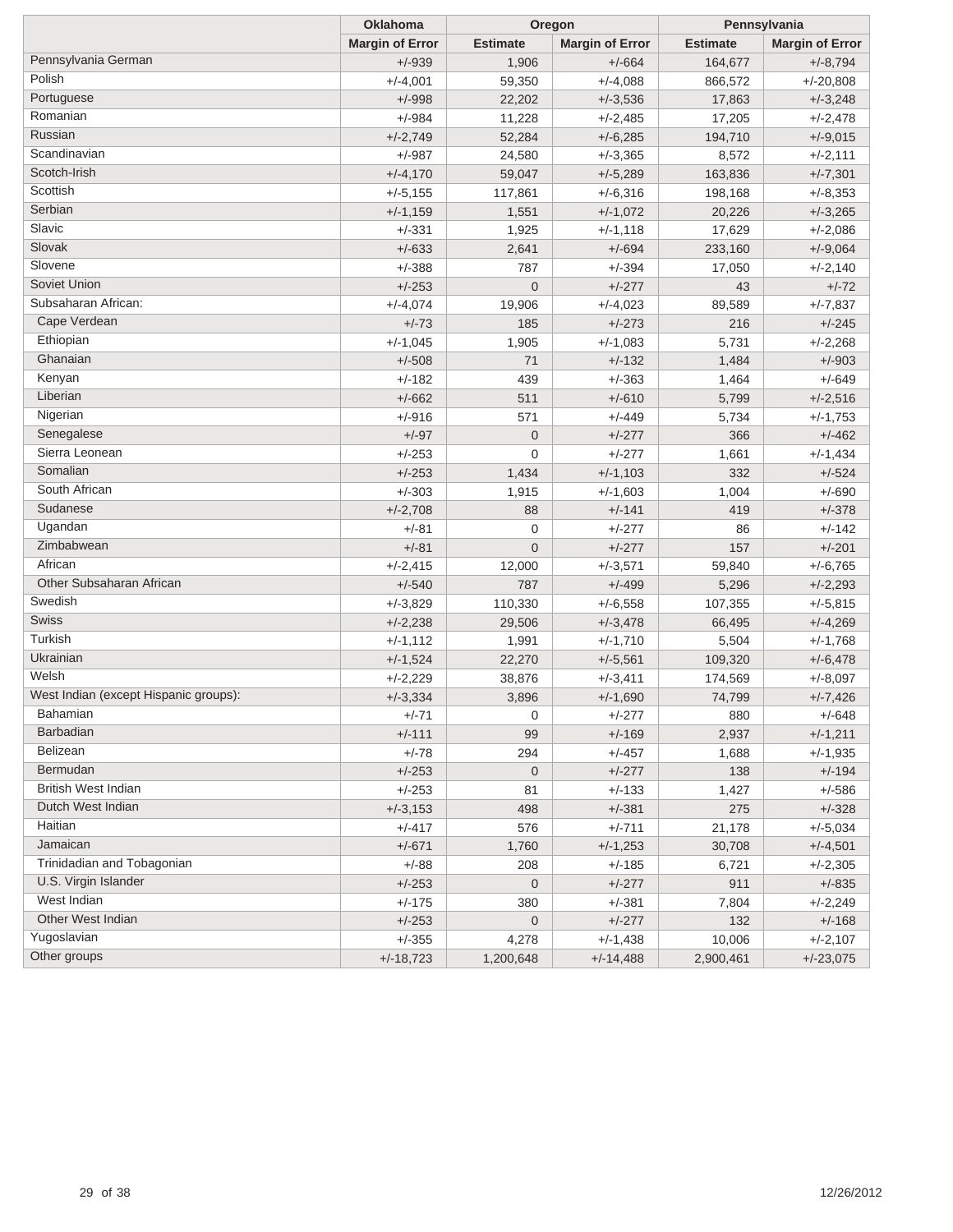|                          | <b>Rhode Island</b> |                        | <b>South Carolina</b> | <b>Tennessee</b>       |                 |
|--------------------------|---------------------|------------------------|-----------------------|------------------------|-----------------|
|                          | <b>Estimate</b>     | <b>Margin of Error</b> | <b>Estimate</b>       | <b>Margin of Error</b> | <b>Estimate</b> |
| Total:                   | 1,355,389           | $+/-12,623$            | 4,710,657             | $+/-29.515$            | 6,341,988       |
| Afghan                   | $\overline{0}$      | $+/-291$               | $\overline{0}$        | $+/-296$               | $\mathbf 0$     |
| Albanian                 | 66                  | $+/-114$               | 834                   | $+/-545$               | 644             |
| Alsatian                 | $\overline{0}$      | $+/-291$               | 216                   | $+/-337$               | $\overline{0}$  |
| American                 | 25,776              | $+/-4,012$             | 609,081               | $+/-19,953$            | 1,087,397       |
| Arab:                    | 8,221               | $+/-1,927$             | 9,166                 | $+/-2,104$             | 26,057          |
| Egyptian                 | 409                 | $+/-437$               | 2,044                 | $+/-1,356$             | 4,829           |
| Iraqi                    | $\overline{0}$      |                        | 86                    | $+/-143$               |                 |
| Jordanian                |                     | $+/-291$               |                       |                        | 3,270           |
| Lebanese                 | 570                 | $+/-870$               | 341                   | $+/-437$               | 536             |
|                          | 2,872               | $+/-991$               | 3,615                 | $+/-1,021$             | 5,426           |
| Moroccan                 | 371                 | $+/-329$               | 113                   | +/-112                 | 140             |
| Palestinian              | 114                 | $+/-192$               | 29                    | $+/-48$                | 1,271           |
| Syrian                   | 2,473               | $+/-983$               | 905                   | $+/-367$               | 727             |
| Arab                     | 1,231               | $+/-658$               | 434                   | $+/-323$               | 4,615           |
| <b>Other Arab</b>        | 181                 | $+/-241$               | 1,599                 | $+/-1,177$             | 5,243           |
| Armenian                 | 6,264               | $+/-1,707$             | 647                   | $+/-309$               | 1,012           |
| Assyrian/Chaldean/Syriac | 610                 | $+/-601$               | $\mathbf 0$           | $+/-296$               | 0               |
| Australian               | 237                 | $+/-256$               | 405                   | $+/-330$               | 1,302           |
| Austrian                 | 2,062               | $+/-714$               | 5,102                 | $+/-1,250$             | 5,684           |
| <b>Basque</b>            | $\overline{0}$      | $+/-291$               | $\mathbf 0$           | $+/-296$               | 130             |
| Belgian                  | 846                 | $+/-370$               | 2,426                 | $+/-1,288$             | 1,825           |
| <b>Brazilian</b>         | 1,523               | $+/-911$               | 2,179                 | $+/-1,185$             | 1,783           |
| <b>British</b>           | 3,065               | $+/-1,040$             | 18,468                | $+/-2,339$             | 27,319          |
| <b>Bulgarian</b>         | 112                 | $+/-130$               | 767                   | $+/-631$               | 402             |
| Cajun                    | $\mathbf 0$         | $+/-291$               | 706                   | $+/-757$               | 1,396           |
| Canadian                 | 4,060               | $+/-1,342$             | 8,052                 | $+/-1,714$             | 6,573           |
| Carpatho Rusyn           | $\mathbf 0$         | $+/-291$               | $\mathbf 0$           | $+/-296$               | 162             |
| Celtic                   | 678                 |                        |                       | $+/-721$               |                 |
| Croatian                 |                     | $+/-677$               | 1,131                 |                        | 917             |
| Cypriot                  | 61                  | $+/-100$               | 2,305                 | $+/-960$               | 1,928           |
| Czech                    | $\overline{0}$      | $+/-291$               | $\overline{0}$        | $+/-296$               | $\overline{0}$  |
|                          | 1,065               | $+/-924$               | 8,388                 | $+/-1,788$             | 11,377          |
| Czechoslovakian          | 510                 | $+/-370$               | 2,859                 | $+/-1,230$             | 1,873           |
| Danish                   | 1,930               | $+/-930$               | 6,652                 | $+/-1,726$             | 11,081          |
| Dutch                    | 5,727               | $+/-1,728$             | 44,790                | $+/-4,291$             | 77,992          |
| Eastern European         | 1,525               | $+/-936$               | 2,087                 | $+/-951$               | 3,534           |
| English                  | 134,432             | $+/-7,831$             | 408,649               | $+/-11,116$            | 639,228         |
| Estonian                 | 48                  | $+/-76$                | 45                    | $+/-73$                | 53              |
| European                 | 4,904               | $+/-1,573$             | 38,441                | $+/-4,435$             | 65,819          |
| Finnish                  | 1,500               | $+/-969$               | 3,931                 | $+/-1,608$             | 4,182           |
| French (except Basque)   | 127,755             | $+/-7,591$             | 88,763                | $+/-6,082$             | 110,157         |
| French Canadian          | 47,512              | $+/-4,344$             | 13,537                | $+/-2,781$             | 14,164          |
| German                   | 62,338              | $+/-4,742$             | 471,137               | $+/-15,657$            | 646,007         |
| German Russian           | 279                 | $+/-432$               | 102                   | $+/-173$               | 72              |
| Greek                    | 7,700               | $+/-2,161$             | 15,916                | $+/-2,467$             | 11,444          |
| Guyanese                 | 0                   | $+/-291$               | 320                   | $+/-298$               | 631             |
| Hungarian                | 3,094               | $+/-1,063$             | 10,995                | $+/-1,987$             | 11,705          |
| Icelander                | 46                  | $+/-79$                | 201                   | $+/-190$               | 247             |
| Iranian                  | 430                 | $+/-380$               | 2,112                 | $+/-1,243$             | 3,959           |
| Irish                    |                     |                        | 449,705               | $+/-15,580$            |                 |
| Israeli                  | 202,662             | $+/-7,765$             |                       |                        | 707,732         |
| Italian                  | 104                 | $+/-123$               | 391                   | $+/-416$               | 923             |
| Latvian                  | 203,507             | $+/-9,900$             | 126,562               | $+/-9,411$             | 135,235         |
|                          | 83                  | $+/-98$                | 477                   | $+/-291$               | 684             |
| Lithuanian               | 3,846               | $+/-1,333$             | 3,351                 | $+/-1,103$             | 5,593           |
| Luxemburger              | $\overline{0}$      | $+/-291$               | $\mathbf 0$           | $+/-296$               | 109             |
| Macedonian               | 0                   | $+/-291$               | 171                   | $+/-167$               | 192             |
| Maltese                  | $\overline{0}$      | $+/-291$               | 285                   | $+/-395$               | 185             |
| New Zealander            | 0                   | $+/-291$               | 77                    | $+/-126$               | 234             |
| Northern European        | 689                 | $+/-650$               | 2,605                 | $+/-943$               | 2,270           |
| Norwegian                | 3,537               | $+/-825$               | 17,813                | $+/-3,001$             | 26,834          |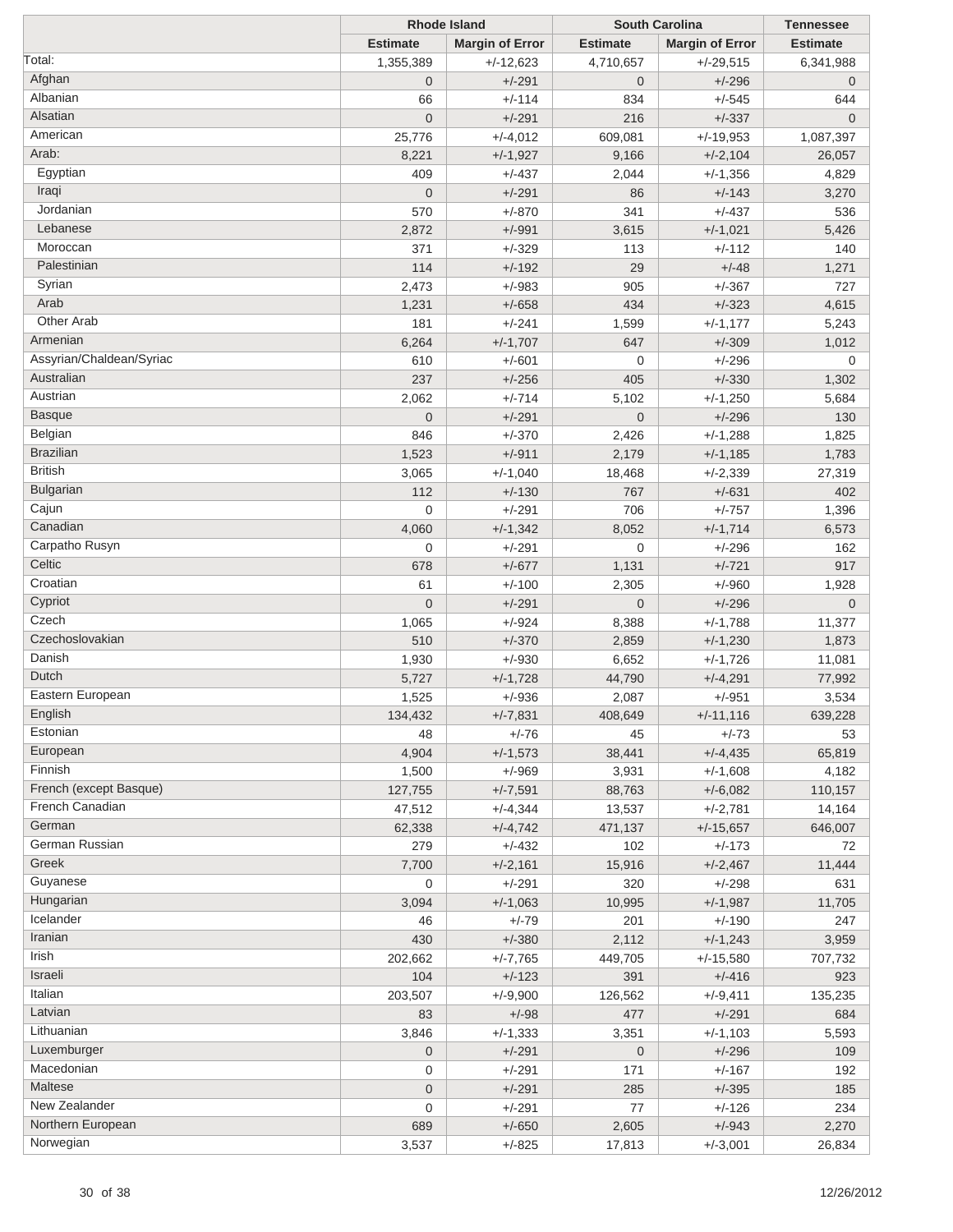|                                       | <b>Rhode Island</b> |                        | <b>South Carolina</b> | <b>Tennessee</b>       |                 |
|---------------------------------------|---------------------|------------------------|-----------------------|------------------------|-----------------|
|                                       | <b>Estimate</b>     | <b>Margin of Error</b> | <b>Estimate</b>       | <b>Margin of Error</b> | <b>Estimate</b> |
| Pennsylvania German                   | 254                 | $+/-262$               | 899                   | $+/-465$               | 2,079           |
| Polish                                | 40,680              | $+/-4,429$             | 62,440                | $+/-5,412$             | 62,616          |
| Portuguese                            | 100,811             | $+/-8,030$             | 5,789                 | $+/-1,518$             | 5,650           |
| Romanian                              | 713                 | $+/-379$               | 4,653                 | $+/-2,382$             | 6,452           |
| Russian                               | 9,414               | $+/-2,120$             | 14,227                | $+/-2,921$             | 17,993          |
| Scandinavian                          | 530                 | $+/-322$               | 3,507                 | $+/-1,072$             | 5,840           |
| Scotch-Irish                          | 6,271               | $+/-1,720$             | 113,008               | $+/-7,635$             | 153,073         |
| Scottish                              | 21,330              | $+/-2,791$             | 98,837                | $+/-6,246$             | 137,231         |
| Serbian                               | 78                  | $+/-137$               | 2,208                 | $+/-1,600$             | 1,013           |
| Slavic                                | 57                  | $+/-94$                | 799                   | $+/-489$               | 2,213           |
| Slovak                                | 493                 | $+/-378$               | 4,612                 | $+/-1,403$             | 3,396           |
| Slovene                               | 76                  | $+/-132$               | 1,286                 | $+/-637$               | 1,191           |
| Soviet Union                          | $\overline{0}$      | $+/-291$               | 74                    | $+/-128$               | 130             |
| Subsaharan African:                   | 30,615              | $+/-4,295$             | 27,616                | $+/-4,631$             | 57,362          |
| Cape Verdean                          | 22,106              | $+/-3,575$             | 65                    | $+/-104$               | 56              |
| Ethiopian                             | 186                 | $+/-212$               | 411                   | $+/-427$               | 5,029           |
| Ghanaian                              | 888                 | $+/-739$               | 304                   | $+/-255$               | 77              |
| Kenyan                                | $\mathbf 0$         | $+/-291$               | 923                   | $+/-848$               | 265             |
| Liberian                              | 2,054               | $+/-1,309$             | 607                   | $+/-737$               | $\mathbf 0$     |
| Nigerian                              | 393                 | $+/-318$               | 980                   | $+/-780$               | 4,861           |
| Senegalese                            | 456                 | $+/-388$               | 272                   | $+/-418$               | 140             |
| Sierra Leonean                        | 0                   | $+/-291$               | 38                    | $+/-64$                | 0               |
| Somalian                              | $\mathbf 0$         | $+/-291$               | 777                   | $+/-1,195$             | 4,158           |
| South African                         | 101                 | $+/-165$               | 605                   | $+/-524$               | 707             |
| Sudanese                              | 40                  | $+/-67$                | 50                    | $+/-84$                | 640             |
| Ugandan                               | 0                   | $+/-291$               | 93                    | $+/-163$               | 0               |
| Zimbabwean                            | $\overline{0}$      | $+/-291$               | $\overline{0}$        | $+/-296$               | 272             |
| African                               | 2,880               | $+/-1,519$             | 22,184                | $+/-3,961$             | 37,956          |
| Other Subsaharan African              | 1,511               | $+/-1,304$             | 307                   | $+/-261$               | 3,201           |
| Swedish                               | 19,416              | $+/-2,679$             | 21,607                | $+/-2,731$             | 35,002          |
| Swiss                                 | 381                 | $+/-269$               | 8,071                 | $+/-1,574$             | 8,887           |
| Turkish                               | 626                 | $+/-598$               | 1,804                 | $+/-976$               | 1,417           |
| Ukrainian                             | 3,412               | $+/-1,197$             | 6,725                 | $+/-2,042$             | 6,263           |
| Welsh                                 | 2,531               | $+/-763$               | 21,584                | $+/-3,176$             | 33,646          |
| West Indian (except Hispanic groups): | 6,880               | $+/-2,803$             | 10,865                | $+/-2,667$             | 6,130           |
| <b>Bahamian</b>                       | 0                   | $+/-291$               | 1,382                 | $+/-964$               | 187             |
| <b>Barbadian</b>                      | 639                 | $+/-604$               | 194                   | $+/-211$               | $\overline{0}$  |
| Belizean                              | 0                   | $+/-291$               | 315                   | $+/-324$               | 169             |
| Bermudan                              | 0                   | $+/-291$               | 257                   | $+/-407$               | 0               |
| <b>British West Indian</b>            | 0                   | $+/-291$               | 279                   | $+/-276$               | 0               |
| Dutch West Indian                     | 0                   | $+/-291$               | 206                   | $+/-256$               | 1,006           |
| Haitian                               | 3,800               | $+/-2,388$             | 1,591                 | $+/-1,158$             | 2,178           |
| Jamaican                              | 781                 | $+/-556$               | 3,901                 | $+/-1,537$             | 2,021           |
| Trinidadian and Tobagonian            | 498                 | $+/-559$               | 539                   | $+/-530$               | 335             |
| U.S. Virgin Islander                  | $\mathbf{0}$        | $+/-291$               | 93                    | $+/-110$               | $\mathbf 0$     |
| West Indian                           | 1,162               | $+/-1,005$             | 2,054                 | $+/-1,108$             | 186             |
| Other West Indian                     | 0                   | $+/-291$               | 54                    | $+/-89$                | 48              |
| Yugoslavian                           | 277                 | $+/-471$               | 1,164                 | $+/-501$               | 3,527           |
| Other groups                          | 241,740             | $+/-7,215$             | 1,917,035             | $+/-19,335$            | 2,132,830       |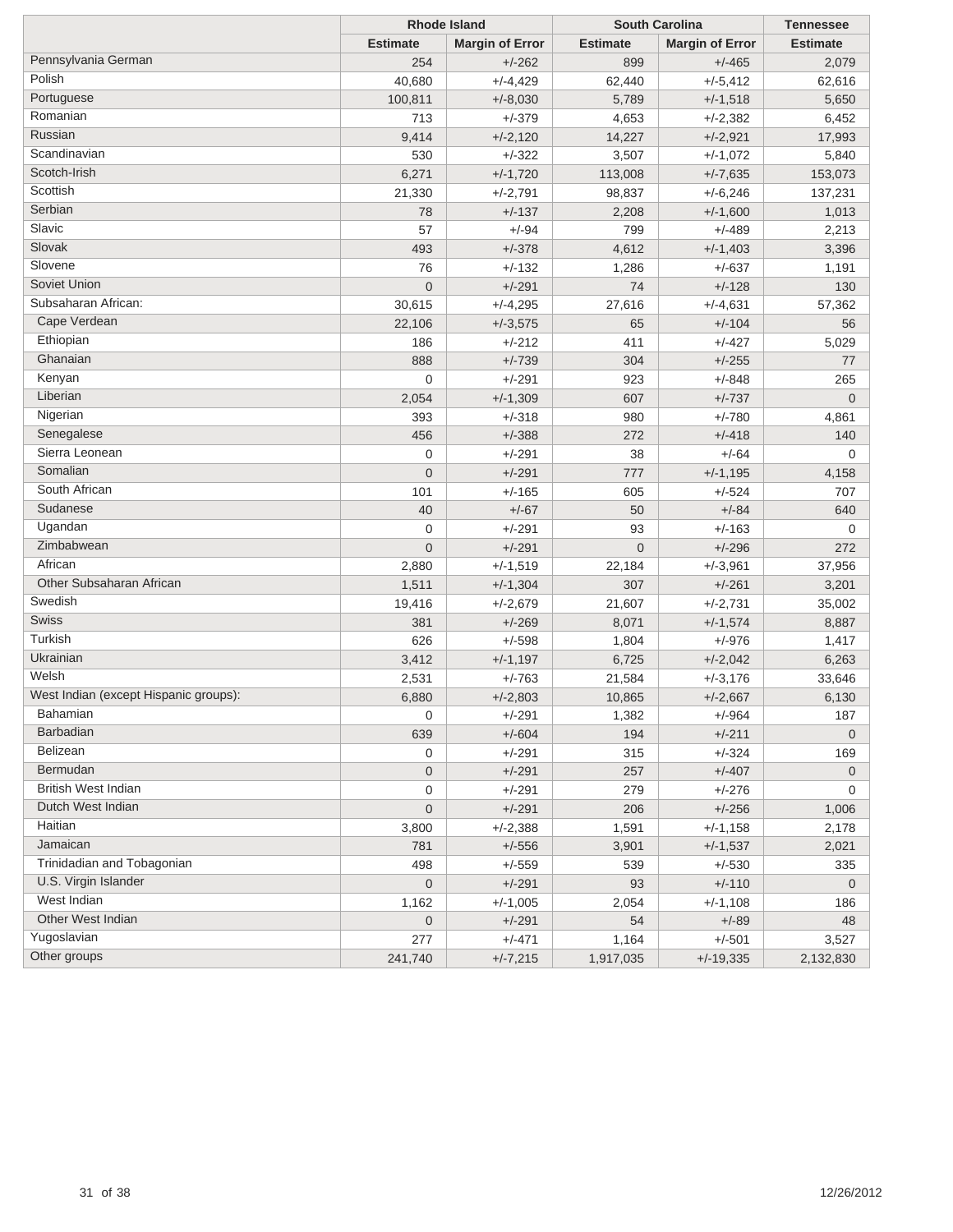|                          | <b>Tennessee</b>        |                 | <b>Texas</b>           |                 | Utah                   |
|--------------------------|-------------------------|-----------------|------------------------|-----------------|------------------------|
|                          | <b>Margin of Error</b>  | <b>Estimate</b> | <b>Margin of Error</b> | <b>Estimate</b> | <b>Margin of Error</b> |
| Total:                   | $+/-38,709$             | 27,120,039      | $+/-62,324$            | 3,278,234       | $+/-24,825$            |
| Afghan                   | $+/-287$                | 2,933           | $+/-2,309$             | $\overline{0}$  | $+/-267$               |
| Albanian                 | $+/-616$                | 5,302           | $+/-3,373$             | 160             | $+/-267$               |
| Alsatian                 | $+/-287$                | 2,399           | $+/-890$               | 46              | $+/-77$                |
| American                 | $+/-22,499$             | 1,329,129       | $+/-27,087$            | 155,681         | $+/-9,779$             |
| Arab:                    | $+/-4,868$              | 105,302         | $+/-10,487$            | 5,539           | $+/-1,700$             |
| Egyptian                 | $+/-1,653$              | 7,244           | $+/-2,250$             | 53              | $+/-90$                |
| Iraqi                    | $+/-2,148$              | 7,175           | $+/-3,029$             | 426             | $+/-556$               |
| Jordanian                | $+/-503$                | 8,727           | $+/-3,436$             | 693             | $+/-674$               |
| Lebanese                 | $+/-2,817$              | 32,277          | $+/-4,984$             | 1,852           | $+/-793$               |
| Moroccan                 | $+/-168$                | 1,209           | $+/-731$               | 14              | $+/-26$                |
| Palestinian              | $+/-1,033$              | 6,483           | $+/-1,979$             | 97              | $+/-131$               |
| Syrian                   | $+/-609$                | 8,048           | $+/-2,593$             | 669             | $+/-449$               |
| Arab                     | $+/-1,628$              | 19,680          | $+/-4,424$             | 993             | $+/-651$               |
| Other Arab               |                         |                 |                        | 742             |                        |
| Armenian                 | $+/-1,950$              | 14,459          | $+/-3,695$             | 1,688           | $+/-992$               |
| Assyrian/Chaldean/Syriac | $+/-700$                | 5,421           | $+/-1,858$             |                 | $+/-1,298$             |
| Australian               | $+/-287$                | 507             | $+/-377$               | 0               | $+/-267$               |
|                          | $+/-956$                | 4,582           | $+/-1,712$             | 2,828           | $+/-1,316$             |
| Austrian                 | $+/-1,590$              | 23,989          | $+/-3,156$             | 5,999           | $+/-1,767$             |
| <b>Basque</b>            | $+/-117$                | 2,283           | $+/-1,070$             | 1,471           | $+/-883$               |
| Belgian                  | $+/-598$                | 11,073          | $+/-1,804$             | 2,558           | $+/-1,258$             |
| <b>Brazilian</b>         | $+/-900$                | 15,090          | $+/-3,246$             | 5,179           | $+/-2,289$             |
| <b>British</b>           | $+/-4,364$              | 86,053          | $+/-5,945$             | 34,620          | $+/-4,670$             |
| Bulgarian                | $+/-413$                | 3,232           | $+/-1,176$             | 681             | $+/-410$               |
| Cajun                    | $+/-920$                | 19,648          | $+/-2,892$             | 323             | $+/-500$               |
| Canadian                 | $+/-1,569$              | 32,042          | $+/-4,493$             | 10,978          | $+/-2,270$             |
| Carpatho Rusyn           | $+/-264$                | 178             | $+/-212$               | 0               | $+/-267$               |
| Celtic                   | $+/-685$                | 4,056           | $+/-1,308$             | 657             | $+/-688$               |
| Croatian                 | $+/-855$                | 9,716           | $+/-2,583$             | 2,684           | $+/-1,211$             |
| Cypriot                  | $+/-287$                | 53              | $+/-87$                | $\mathbf 0$     | $+/-267$               |
| Czech                    | $+/-2,285$              | 203,566         | $+/-9,595$             | 7,557           | $+/-2,223$             |
| Czechoslovakian          | $+/-781$                | 20,467          | $+/-2,741$             | 1,370           | $+/-643$               |
| Danish                   | $+/-2,624$              | 48,220          | $+/-5,050$             | 154,318         | $+/-8,836$             |
| Dutch                    | $+/-5,511$              | 224,491         | $+/-9,727$             | 70,028          | $+/-5,892$             |
| Eastern European         | $+/-1,059$              | 10,869          | $+/-2,258$             | 1,174           | $+/-586$               |
| English                  | $+/-17,981$             | 1,686,422       | $+/-30,478$            | 712,373         | $+/-17,137$            |
| Estonian                 | $+/-96$                 | 513             | $+/-347$               | 725             | $+/-1,164$             |
| European                 | $+/-5,861$              | 214,441         | $+/-11,162$            | 126,815         | $+/-7,814$             |
| Finnish                  | $+/-1,336$              | 14,652          | $+/-2,190$             | 5,055           | $+/-1,586$             |
| French (except Basque)   | $+/-7,379$              | 544,476         | $+/-15,883$            | 51,807          | $+/-5,276$             |
| French Canadian          | $+/-2,122$              | 73,483          | $+/-6,385$             | 5,395           | $+/-1,209$             |
| German                   |                         |                 |                        |                 |                        |
| German Russian           | $+/-18,749$<br>$+/-119$ | 2,630,120       | $+/-33,205$            | 326,388         | $+/-12,361$            |
| Greek                    |                         | 734             | $+/-421$               | 0<br>13,052     | $+/-267$               |
| Guyanese                 | $+/-2,572$              | 42,756          | $+/-4,352$             |                 | $+/-2,736$             |
|                          | $+/-553$                | 1,444           | $+/-845$               | 0               | $+/-267$               |
| Hungarian                | $+/-2,291$              | 39,708          | $+/-5,433$             | 3,349           | $+/-939$               |
| Icelander                | $+/-227$                | 1,547           | $+/-910$               | 3,784           | $+/-1,219$             |
| Iranian                  | $+/-1,871$              | 35,887          | $+/-5,964$             | 1,093           | $+/-733$               |
| Irish                    | $+/-18,829$             | 1,886,844       | $+/-29,404$            | 166,102         | $+/-9,530$             |
| Israeli                  | $+/-776$                | 8,092           | $+/-4,660$             | 379             | $+/-377$               |
| Italian                  | $+/-8,927$              | 468,956         | $+/-20,146$            | 74,159          | $+/-5,446$             |
| Latvian                  | $+/-360$                | 2,937           | $+/-987$               | $\mathbf 0$     | $+/-267$               |
| Lithuanian               | $+/-2,209$              | 13,548          | $+/-2,014$             | 2,108           | $+/-907$               |
| Luxemburger              | $+/-130$                | 529             | $+/-322$               | 118             | $+/-137$               |
| Macedonian               | $+/-296$                | 720             | $+/-694$               | 0               | $+/-267$               |
| Maltese                  | $+/-213$                | 648             | $+/-435$               | 177             | $+/-291$               |
| New Zealander            | $+/-275$                | 1,900           | $+/-1,125$             | 597             | $+/-587$               |
| Northern European        | $+/-907$                | 12,293          | $+/-2,783$             | 6,233           | $+/-1,819$             |
| Norwegian                | $+/-3,324$              | 126,355         | $+/-6,853$             | 67,955          | $+/-5,774$             |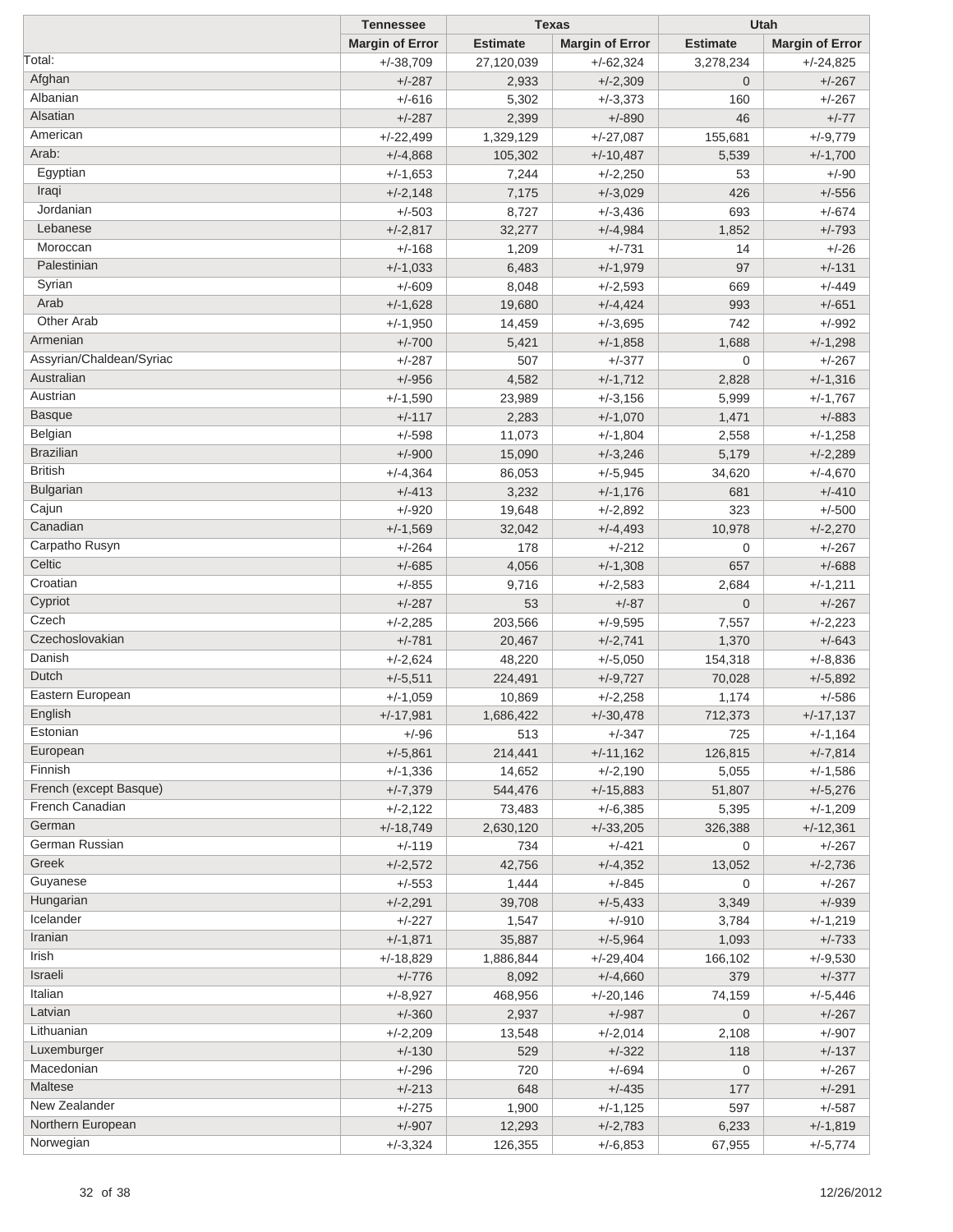|                                       | <b>Tennessee</b>       | <b>Texas</b>    |                        | Utah            |                        |
|---------------------------------------|------------------------|-----------------|------------------------|-----------------|------------------------|
|                                       | <b>Margin of Error</b> | <b>Estimate</b> | <b>Margin of Error</b> | <b>Estimate</b> | <b>Margin of Error</b> |
| Pennsylvania German                   | $+/-1,425$             | 6,286           | $+/-1,936$             | 305             | $+/-255$               |
| Polish                                | $+/-5,270$             | 271,559         | $+/-12,547$            | 25,146          | $+/-3,346$             |
| Portuguese                            | $+/-1,761$             | 28,788          | $+/-4,294$             | 3,616           | $+/-1,264$             |
| Romanian                              | $+/-3,433$             | 14,733          | $+/-2,954$             | 2,388           | $+/-1,070$             |
| Russian                               | $+/-3,053$             | 80,082          | $+/-6,184$             | 9,472           | $+/-2,267$             |
| Scandinavian                          | $+/-1,753$             | 26,382          | $+/-5,007$             | 34,339          | $+/-5,155$             |
| Scotch-Irish                          | $+/-8,585$             | 287,393         | $+/-10,783$            | 17,186          | $+/-2,914$             |
| Scottish                              | $+/-7,169$             | 369,161         | $+/-14,626$            | 128,678         | $+/-7,791$             |
| Serbian                               | $+/-541$               | 2,610           | $+/-1,159$             | 1,764           | $+/-1,520$             |
| Slavic                                | $+/-1,458$             | 3,345           | $+/-986$               | 639             | $+/-445$               |
| Slovak                                | $+/-1,039$             | 8,927           | $+/-1,542$             | 1,105           | $+/-595$               |
| Slovene                               | $+/-812$               | 3,613           | +/-910                 | 876             | $+/-651$               |
| Soviet Union                          | $+/-207$               | $\mathbf 0$     | $+/-294$               | $\mathbf 0$     | $+/-267$               |
| Subsaharan African:                   | $+/-7,927$             | 219,051         | $+/-15,252$            | 9,362           | $+/-3,027$             |
| Cape Verdean                          | $+/-96$                | 1,419           | $+/-1,101$             | 106             | $+/-167$               |
| Ethiopian                             | $+/-2,778$             | 14,513          | $+/-4,161$             | 212             | $+/-281$               |
| Ghanaian                              | $+/-129$               | 4,865           | $+/-2,525$             | 381             | $+/-512$               |
| Kenyan                                | $+/-262$               | 7,605           | $+/-2,851$             | 168             | $+/-273$               |
| Liberian                              | $+/-287$               | 725             | $+/-591$               | 452             | $+/-596$               |
| Nigerian                              | $+/-2,795$             | 43,969          | $+/-7,850$             | 0               | $+/-267$               |
| Senegalese                            | $+/-170$               | 545             | $+/-579$               | $\mathbf 0$     | $+/-267$               |
| Sierra Leonean                        | $+/-287$               | 1,377           | $+/-1,906$             | 410             | $+/-579$               |
| Somalian                              | $+/-2,311$             | 1,370           | $+/-1,243$             | 3,584           | $+/-2,831$             |
| South African                         | $+/-463$               | 3,892           | $+/-1,291$             | 458             | $+/-492$               |
| Sudanese                              | $+/-767$               | 1,019           | $+/-755$               | 171             | $+/-224$               |
| Ugandan                               | $+/-287$               | 231             | $+/-220$               | 0               | $+/-267$               |
| Zimbabwean                            | $+/-451$               | 627             | $+/-611$               | 61              | $+/-109$               |
| African                               | $+/-6,562$             | 127,222         | $+/-12,163$            | 2,964           | $+/-1,319$             |
| Other Subsaharan African              | $+/-2,078$             | 9,672           | $+/-3,351$             | 395             | $+/-417$               |
| Swedish                               | $+/-4,126$             | 151,418         | $+/-9,003$             | 108,335         | $+/-7,670$             |
| Swiss                                 | $+/-1,730$             | 30,723          | $+/-3,827$             | 33,422          | $+/-4,176$             |
| Turkish                               | $+/-895$               | 11,970          | $+/-2,715$             | 1,492           | $+/-1,360$             |
| Ukrainian                             | $+/-1,968$             | 18,250          | $+/-2,850$             | 3,551           | $+/-1,244$             |
| Welsh                                 | $+/-3,669$             | 96,675          | $+/-5,159$             | 57,205          | $+/-4,512$             |
| West Indian (except Hispanic groups): | $+/-1,695$             | 66,705          | $+/-7,094$             | 1,675           | $+/-830$               |
| Bahamian                              | +/-234                 | 464             | +/-471                 | 322             | $+/-303$               |
| <b>Barbadian</b>                      | $+/-287$               | 2,097           | $+/-1,138$             | $\mathbf 0$     | $+/-267$               |
| Belizean                              | $+/-284$               | 6,644           | $+/-4,024$             | 0               | $+/-267$               |
| Bermudan                              | $+/-287$               | 607             | $+/-493$               | $\mathbf 0$     | $+/-267$               |
| <b>British West Indian</b>            | $+/-287$               | 1,493           | $+/-725$               | 14              | $+/-26$                |
| Dutch West Indian                     | $+/-497$               | 13,084          | $+/-2,181$             | 37              | $+/-61$                |
| Haitian                               | $+/-1,237$             | 6,251           | $+/-2,483$             | 292             | $+/-211$               |
| Jamaican                              | $+/-811$               | 23,284          | $+/-4,148$             | 417             | $+/-360$               |
| Trinidadian and Tobagonian            | $+/-284$               | 4,526           | $+/-1,765$             | 0               | $+/-267$               |
| U.S. Virgin Islander                  | $+/-287$               | 186             | $+/-178$               | 0               | $+/-267$               |
| West Indian                           | $+/-249$               | 7,479           | $+/-2,267$             | 593             | $+/-561$               |
| Other West Indian                     | $+/-82$                | 590             | $+/-532$               | $\mathbf 0$     | $+/-267$               |
| Yugoslavian                           | $+/-1,255$             | 11,735          | $+/-3,343$             | 5,745           | $+/-2,014$             |
| Other groups                          | $+/-22,313$            | 15,431,027      | $+/-47,662$            | 798,730         | $+/-14,103$            |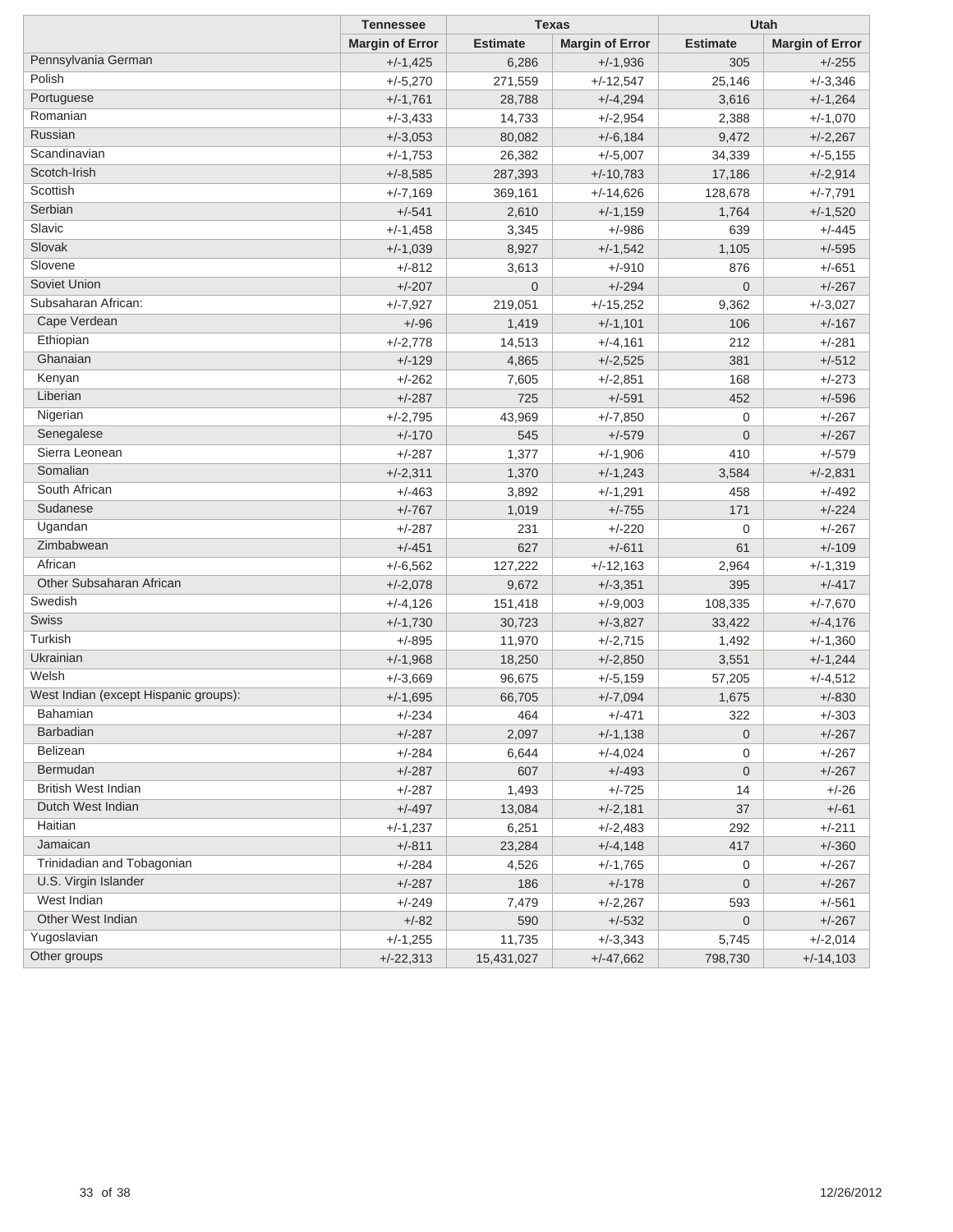|                          | Virginia        |                        | Washington      | <b>West Virginia</b>   |                 |
|--------------------------|-----------------|------------------------|-----------------|------------------------|-----------------|
|                          | <b>Estimate</b> | <b>Margin of Error</b> | <b>Estimate</b> | <b>Margin of Error</b> | <b>Estimate</b> |
| Total:                   | 8,755,503       | $+/-42,843$            | 8,269,321       | $+/-34,065$            | 1,765,242       |
| Afghan                   | 10,191          | $+/-3,018$             | 591             | $+/-608$               | $\mathbf 0$     |
| Albanian                 | 2,925           | $+/-1,493$             | 528             | $+/-612$               | 0               |
| Alsatian                 | 179             | $+/-178$               | $\mathbf 0$     | $+/-277$               | 31              |
| American                 | 884,916         | $+/-24,260$            | 309,150         | $+/-12,715$            | 232,119         |
| Arab:                    | 61,222          | $+/-6,986$             | 28,034          | $+/-4,484$             | 6,672           |
| Egyptian                 | 8,827           | $+/-2,669$             | 2,790           | $+/-1,433$             | 807             |
| Iraqi                    | 2,576           | $+/-2,571$             | 798             | $+/-580$               | $\overline{0}$  |
| Jordanian                | 860             | $+/-731$               | 2,220           | $+/-2,027$             | 167             |
| Lebanese                 | 16,194          | $+/-2,814$             | 9,595           | $+/-2,103$             | 3,124           |
| Moroccan                 | 7,280           | $+/-3,020$             | 835             | $+/-685$               | 48              |
| Palestinian              | 1,019           | $+/-527$               | 1,564           | $+/-1,442$             | 118             |
| Syrian                   | 3,128           | $+/-1,488$             | 3,031           | $+/-1,684$             | 470             |
| Arab                     | 10,641          |                        | 4,493           |                        | 655             |
| Other Arab               |                 | $+/-3,559$             |                 | $+/-2,219$             |                 |
| Armenian                 | 10,697          | $+/-3,283$             | 2,708           | $+/-1,268$             | 1,283           |
| Assyrian/Chaldean/Syriac | 4,746           | $+/-1,409$             | 6,080           | $+/-1,797$             | 187             |
| Australian               | 283             | $+/-455$               | 350             | $+/-440$               | 0               |
|                          | 2,232           | $+/-929$               | 5,334           | $+/-1,255$             | 35              |
| Austrian                 | 16,914          | $+/-2,670$             | 20,580          | $+/-2,376$             | 2,152           |
| <b>Basque</b>            | 297             | $+/-299$               | 2,270           | $+/-845$               | 69              |
| Belgian                  | 4,188           | $+/-1,022$             | 6,484           | $+/-1,205$             | 1,791           |
| <b>Brazilian</b>         | 5,077           | $+/-1,767$             | 2,123           | $+/-951$               | 169             |
| <b>British</b>           | 53,508          | $+/-4,944$             | 42,472          | $+/-4,558$             | 3,955           |
| <b>Bulgarian</b>         | 1,583           | $+/-793$               | 4,285           | $+/-1,616$             | 126             |
| Cajun                    | 927             | $+/-666$               | 938             | $+/-485$               | 367             |
| Canadian                 | 13,606          | $+/-1,984$             | 35,920          | $+/-4,981$             | 2,129           |
| Carpatho Rusyn           | 121             | $+/-143$               | 0               | +/-277                 | 0               |
| Celtic                   | 1,833           | $+/-806$               | 1,762           | $+/-719$               | 329             |
| Croatian                 | 4,541           | $+/-1,176$             | 13,576          | $+/-2,283$             | 1,436           |
| Cypriot                  | 192             | $+/-181$               | $\overline{0}$  | $+/-277$               | $\overline{0}$  |
| Czech                    | 27,311          | $+/-3,669$             | 29,168          | $+/-3,415$             | 3,455           |
| Czechoslovakian          | 4,722           | $+/-1,293$             | 9,604           | $+/-2,394$             | 1,767           |
| Danish                   | 15,471          | $+/-2,340$             | 70,753          | $+/-5,651$             | 1,306           |
| Dutch                    | 84,589          | $+/-5,647$             | 156,171         | $+/-8,610$             | 45,323          |
| Eastern European         | 12,074          | $+/-2,498$             | 9,168           | $+/-2,229$             | 195             |
| English                  | 897,871         | $+/-18,194$            | 751,524         | $+/-15,574$            | 205,530         |
| Estonian                 | 855             | $+/-522$               | 782             | $+/-446$               | 0               |
| European                 | 122,327         | $+/-8,528$             | 157,061         | $+/-8,606$             | 14,793          |
| Finnish                  | 6,723           | $+/-1,392$             | 43,673          | $+/-5,602$             | 937             |
| French (except Basque)   | 153,907         | $+/-7,897$             | 239,148         | $+/-9,043$             | 29,068          |
| French Canadian          | 33,553          | $+/-3,987$             | 53,435          | $+/-5,903$             | 3,354           |
| German                   | 980,780         | $+/-18,497$            | 1,311,426       | $+/-24,383$            | 335,477         |
| German Russian           | 630             | $+/-551$               | 553             | $+/-365$               |                 |
| Greek                    |                 |                        |                 |                        | 116             |
| Guyanese                 | 34,097          | $+/-3,957$             | 22,455          | $+/-3,134$             | 5,450           |
| Hungarian                | 3,819           | $+/-1,617$             | 117             | $+/-147$               | 97              |
| Icelander                | 29,621          | $+/-3,481$             | 23,416          | $+/-3,001$             | 11,106          |
|                          | 599             | $+/-417$               | 3,953           | $+/-928$               | 12              |
| Iranian                  | 19,886          | $+/-4,774$             | 10,456          | $+/-2,784$             | 180             |
| Irish                    | 804,376         | $+/-17,164$            | 785,664         | $+/-17,692$            | 267,713         |
| Israeli                  | 1,504           | $+/-615$               | 927             | $+/-662$               | 153             |
| Italian                  | 307,135         | $+/-12,700$            | 246,141         | $+/-11,052$            | 85,848          |
| Latvian                  | 1,896           | $+/-701$               | 2,327           | $+/-783$               | 110             |
| Lithuanian               | 11,311          | $+/-2,070$             | 9,411           | $+/-1,688$             | 2,110           |
| Luxemburger              | 241             | $+/-201$               | 1,068           | $+/-614$               | 55              |
| Macedonian               | 837             | $+/-704$               | 94              | $+/-116$               | 110             |
| Maltese                  | 381             | $+/-417$               | 813             | $+/-1,262$             | $\overline{0}$  |
| New Zealander            | 454             | $+/-345$               | 1,094           | $+/-584$               | 56              |
| Northern European        | 7,373           | $+/-1,664$             | 25,475          | $+/-3,826$             | 422             |
| Norwegian                | 50,128          | $+/-4,663$             | 371,901         | $+/-11,070$            | 3,357           |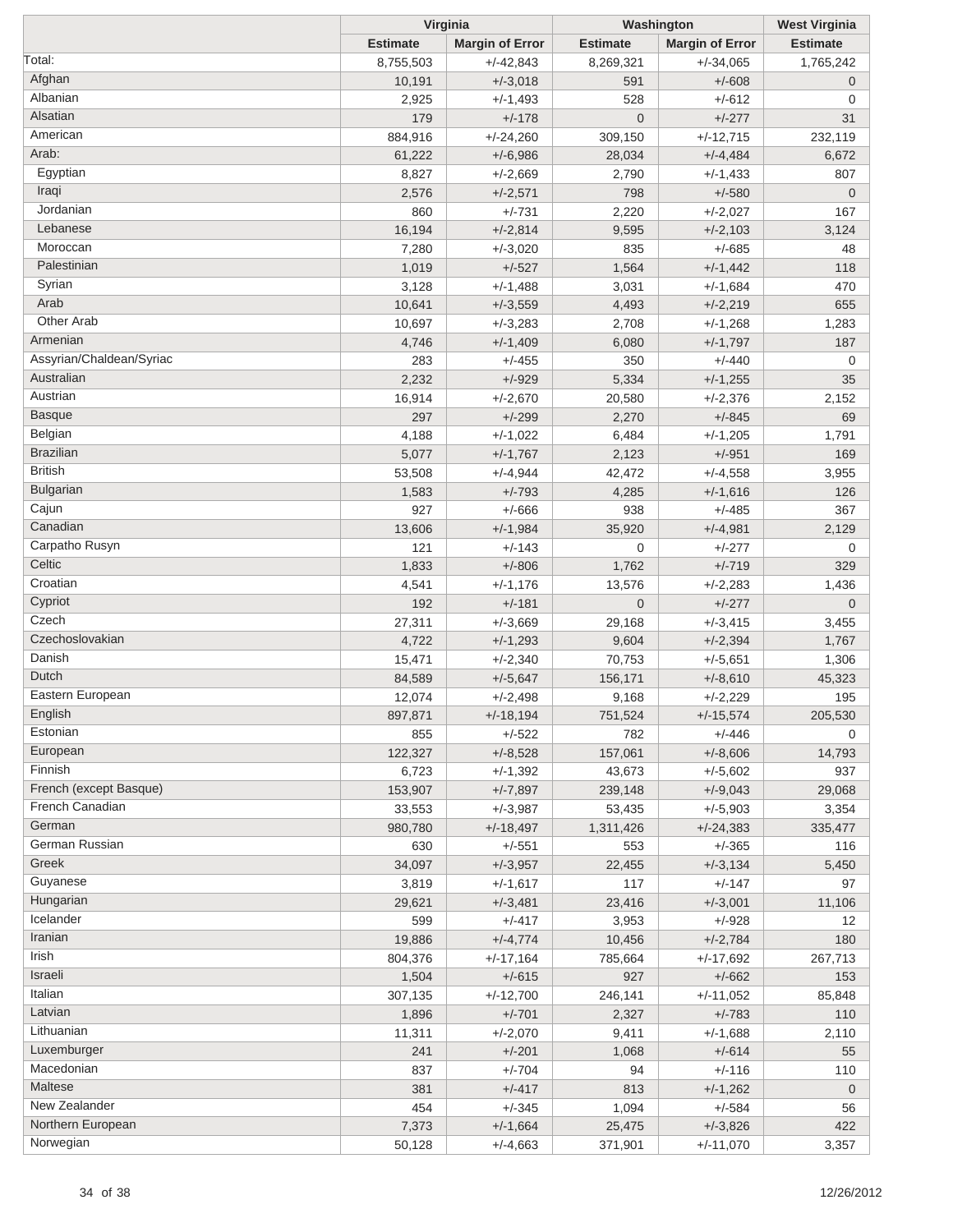|                                       | Virginia        |                        | Washington      | <b>West Virginia</b>   |                 |
|---------------------------------------|-----------------|------------------------|-----------------|------------------------|-----------------|
|                                       | <b>Estimate</b> | <b>Margin of Error</b> | <b>Estimate</b> | <b>Margin of Error</b> | <b>Estimate</b> |
| Pennsylvania German                   | 2,906           | $+/-1,104$             | 2,740           | $+/-1,002$             | 673             |
| Polish                                | 151,136         | $+/-7,238$             | 129,037         | $+/-7,941$             | 34,292          |
| Portuguese                            | 14,067          | $+/-2,555$             | 22,440          | $+/-3,179$             | 389             |
| Romanian                              | 8,547           | $+/-2,379$             | 15,293          | $+/-3,170$             | 594             |
| Russian                               | 53,624          | $+/-4,662$             | 85,196          | $+/-5,281$             | 6,622           |
| Scandinavian                          | 10,947          | $+/-2,554$             | 49,018          | $+/-4,626$             | 868             |
| Scotch-Irish                          | 140,769         | $+/-6,824$             | 93,747          | $+/-5,505$             | 39,648          |
| Scottish                              | 170,360         | $+/-8,443$             | 200,085         | $+/-7,420$             | 42,349          |
| Serbian                               | 4,489           | $+/-1,585$             | 2,840           | $+/-1,285$             | 1,465           |
| Slavic                                | 3,696           | $+/-1,199$             | 3,954           | $+/-1,288$             | 1,723           |
| Slovak                                | 14,237          | $+/-2,410$             | 5,785           | $+/-1,296$             | 4,348           |
| Slovene                               | 2,482           | $+/-1,028$             | 2,769           | $+/-971$               | 615             |
| Soviet Union                          | $\overline{0}$  | $+/-287$               | $\overline{0}$  | $+/-277$               | $\mathbf 0$     |
| Subsaharan African:                   | 174,069         | $+/-11,939$            | 56,949          | $+/-7,049$             | 4,994           |
| Cape Verdean                          | 448             | $+/-361$               | 268             | $+/-296$               | $\mathbf 0$     |
| Ethiopian                             | 20,314          | $+/-4,582$             | 14,632          | $+/-4,129$             | 133             |
| Ghanaian                              | 10,742          | $+/-3,570$             | 1,435           | $+/-886$               | 52              |
| Kenyan                                | 1,986           | $+/-1,296$             | 2,810           | $+/-1,762$             | 205             |
| Liberian                              | 1,773           | $+/-986$               | $\overline{0}$  | $+/-277$               | 129             |
| Nigerian                              | 6,181           | $+/-2,540$             | 3,755           | $+/-2,040$             | 312             |
| Senegalese                            | 121             | $+/-201$               | $\mathbf 0$     | $+/-277$               | $\mathbf 0$     |
| Sierra Leonean                        | 2,553           | $+/-1,977$             | 0               | $+/-277$               | 0               |
| Somalian                              | 6,925           | $+/-4,006$             | 11,234          | $+/-3,549$             | 0               |
| South African                         | 1,512           | $+/-661$               | 1,608           | $+/-737$               | 0               |
| Sudanese                              | 2,929           | $+/-1,924$             | 667             | $+/-649$               | $\mathbf 0$     |
| Ugandan                               | 1,700           | $+/-1,675$             | 264             | $+/-321$               | 0               |
| Zimbabwean                            | $\overline{0}$  | $+/-287$               | 177             | $+/-165$               | $\mathbf 0$     |
| African                               | 111,663         | $+/-10,354$            | 16,759          | $+/-3,831$             | 4,093           |
| Other Subsaharan African              | 5,222           | $+/-2,239$             | 3,340           | $+/-1,446$             | 70              |
| Swedish                               | 62,330          | $+/-5,600$             | 229,241         | $+/-10,861$            | 6,984           |
| Swiss                                 | 21,297          | $+/-3,472$             | 36,422          | $+/-3,628$             | 3,370           |
| Turkish                               | 10,654          | $+/-3,113$             | 6,990           | $+/-2,463$             | 696             |
| Ukrainian                             | 16,895          | $+/-2,762$             | 55,698          | $+/-7,583$             | 2,283           |
| Welsh                                 | 57,312          | $+/-4,942$             | 66,315          | $+/-5,690$             | 13,637          |
| West Indian (except Hispanic groups): | 40,172          | $+/-6,192$             | 8,766           | $+/-2,250$             | 1,555           |
| Bahamian                              | 631             | $+/-517$               | 122             | $+/-146$               | 48              |
| <b>Barbadian</b>                      | 918             | $+/-600$               | 158             | $+/-139$               | $\overline{0}$  |
| Belizean                              | 1,932           | $+/-1,115$             | 805             | $+/-1,212$             | 0               |
| Bermudan                              | 245             | $+/-354$               | 68              | $+/-113$               | 88              |
| <b>British West Indian</b>            | 2,170           | $+/-1,211$             | 183             | $+/-193$               | 206             |
| Dutch West Indian                     | 285             | $+/-293$               | 394             | $+/-337$               | 450             |
| Haitian                               | 6,780           | $+/-2,643$             | 1,330           | $+/-657$               | 0               |
| Jamaican                              | 16,352          | $+/-3,355$             | 3,406           | $+/-1,211$             | 677             |
| Trinidadian and Tobagonian            | 4,614           | $+/-2,525$             | 557             | $+/-443$               | 0               |
| U.S. Virgin Islander                  | 415             | $+/-366$               | $\mathbf 0$     | $+/-277$               | $\overline{0}$  |
| West Indian                           | 5,830           | $+/-2,184$             | 1,743           | $+/-1,056$             | 86              |
| Other West Indian                     | 0               | $+/-287$               | $\pmb{0}$       | $+/-277$               | $\overline{0}$  |
| Yugoslavian                           | 7,214           | $+/-2,070$             | 13,368          | $+/-2,363$             | 759             |
| Other groups                          | 3,104,348       | $+/-31,013$            | 2,364,413       | $+/-24,262$            | 327,711         |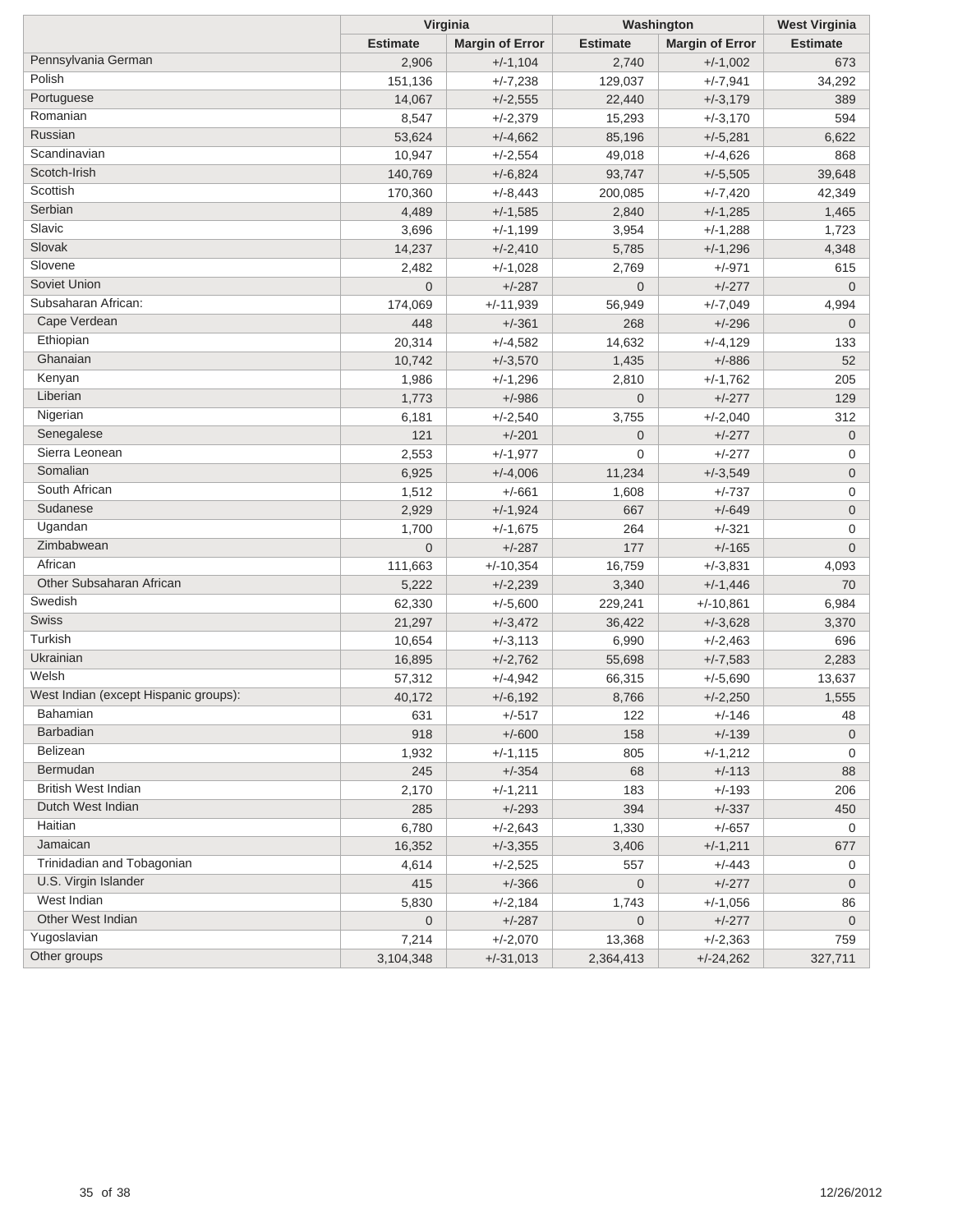|                          | <b>West Virginia</b>   |                 | Wisconsin              |  |  |
|--------------------------|------------------------|-----------------|------------------------|--|--|
|                          | <b>Margin of Error</b> | <b>Estimate</b> | <b>Margin of Error</b> |  |  |
| Total:                   | $+/-23,602$            | 7,297,721       | $+/-32,526$            |  |  |
| Afghan                   | $+/-269$               | $\overline{0}$  | $+/-218$               |  |  |
| Albanian                 | $+/-269$               | 2,932           | $+/-1,051$             |  |  |
| Alsatian                 | $+/-55$                | 178             | $+/-148$               |  |  |
| American                 | $+/-10,476$            | 185,663         | $+/-7,451$             |  |  |
| Arab:                    | $+/-1,881$             | 11,781          | $+/-2,296$             |  |  |
| Egyptian                 | $+/-720$               | 701             | $+/-638$               |  |  |
| Iraqi                    | $+/-269$               | 147             | $+/-157$               |  |  |
| Jordanian                | $+/-267$               | 56              | $+/-97$                |  |  |
| Lebanese                 | $+/-1,052$             | 2,893           | $+/-1,062$             |  |  |
| Moroccan                 | $+/-80$                | 606             | $+/-480$               |  |  |
| Palestinian              | $+/-142$               | 832             | $+/-689$               |  |  |
| Syrian                   | $+/-339$               | 1,390           | $+/-676$               |  |  |
| Arab                     | $+/-448$               | 2,471           | $+/-1,267$             |  |  |
| Other Arab               | $+/-1,091$             | 2,685           | $+/-1,441$             |  |  |
| Armenian                 | $+/-243$               | 4,024           | $+/-1,555$             |  |  |
| Assyrian/Chaldean/Syriac | $+/-269$               | 203             | $+/-244$               |  |  |
| Australian               | $+/-62$                | 1,327           | $+/-458$               |  |  |
| Austrian                 | $+/-992$               |                 |                        |  |  |
| <b>Basque</b>            |                        | 27,878          | $+/-2,969$             |  |  |
| Belgian                  | $+/-111$               | 128             | $+/-139$               |  |  |
| <b>Brazilian</b>         | $+/-747$               | 51,662          | $+/-3,842$             |  |  |
| <b>British</b>           | $+/-157$               | 2,168           | $+/-919$               |  |  |
| Bulgarian                | $+/-1,521$             | 11,818          | $+/-1,760$             |  |  |
| Cajun                    | $+/-186$               | 813             | $+/-382$               |  |  |
| Canadian                 | $+/-377$               | 78              | $+/-108$               |  |  |
|                          | $+/-895$               | 7,054           | $+/-1,498$             |  |  |
| Carpatho Rusyn<br>Celtic | $+/-269$               | 95              | $+/-118$               |  |  |
|                          | $+/-323$               | 479             | $+/-375$               |  |  |
| Croatian                 | $+/-701$               | 17,298          | $+/-2,685$             |  |  |
| Cypriot                  | $+/-269$               | 149             | $+/-178$               |  |  |
| Czech<br>Czechoslovakian | $+/-1,288$             | 91,675          | $+/-4,840$             |  |  |
|                          | $+/-784$               | 8,765           | $+/-1,634$             |  |  |
| Danish                   | $+/-579$               | 66,590          | $+/-4,448$             |  |  |
| Dutch                    | $+/-4,514$             | 141,569         | $+/-6,080$             |  |  |
| Eastern European         | $+/-144$               | 3,295           | $+/-995$               |  |  |
| English                  | $+/-8,268$             | 354,511         | $+/-11,714$            |  |  |
| Estonian                 | $+/-269$               | 702             | $+/-472$               |  |  |
| European                 | $+/-2,705$             | 53,685          | $+/-5,278$             |  |  |
| Finnish                  | $+/-737$               | 37,576          | $+/-3,444$             |  |  |
| French (except Basque)   | $+/-3,302$             | 201,265         | $+/-8,179$             |  |  |
| French Canadian          | $+/-1,155$             | 57,816          | $+/-4,508$             |  |  |
| German                   | $+/-9,445$             | 2,438,189       | $+/-20,352$            |  |  |
| German Russian           | $+/-147$               | 1,131           | $+/-1,051$             |  |  |
| Greek                    | $+/-1,577$             | 19,237          | $+/-3,067$             |  |  |
| Guyanese                 | $+/-160$               | 23              | $+/-43$                |  |  |
| Hungarian                | $+/-2,744$             | 24,434          | $+/-2,996$             |  |  |
| Icelander                | $+/-22$                | 883             | $+/-510$               |  |  |
| Iranian                  | $+/-194$               | 2,261           | $+/-974$               |  |  |
| Irish                    | $+/-10,617$            | 651,840         | $+/-15,441$            |  |  |
| Israeli                  | $+/-168$               | 578             | $+/-402$               |  |  |
| Italian                  | $+/-7,276$             | 210,950         | $+/-9,548$             |  |  |
| Latvian                  | $+/-159$               | 2,696           | $+/-821$               |  |  |
| Lithuanian               | $+/-967$               | 15,325          | $+/-2,152$             |  |  |
| Luxemburger              | $+/-101$               | 5,496           | $+/-909$               |  |  |
| Macedonian               | $+/-129$               | 265             | $+/-200$               |  |  |
| Maltese                  | $+/-269$               | 105             | $+/-124$               |  |  |
| New Zealander            | $+/-98$                | 217             | $+/-243$               |  |  |
| Northern European        | $+/-275$               | 5,014           | $+/-1,394$             |  |  |
| Norwegian                | $+/-956$               | 444,753         | $+/-11,028$            |  |  |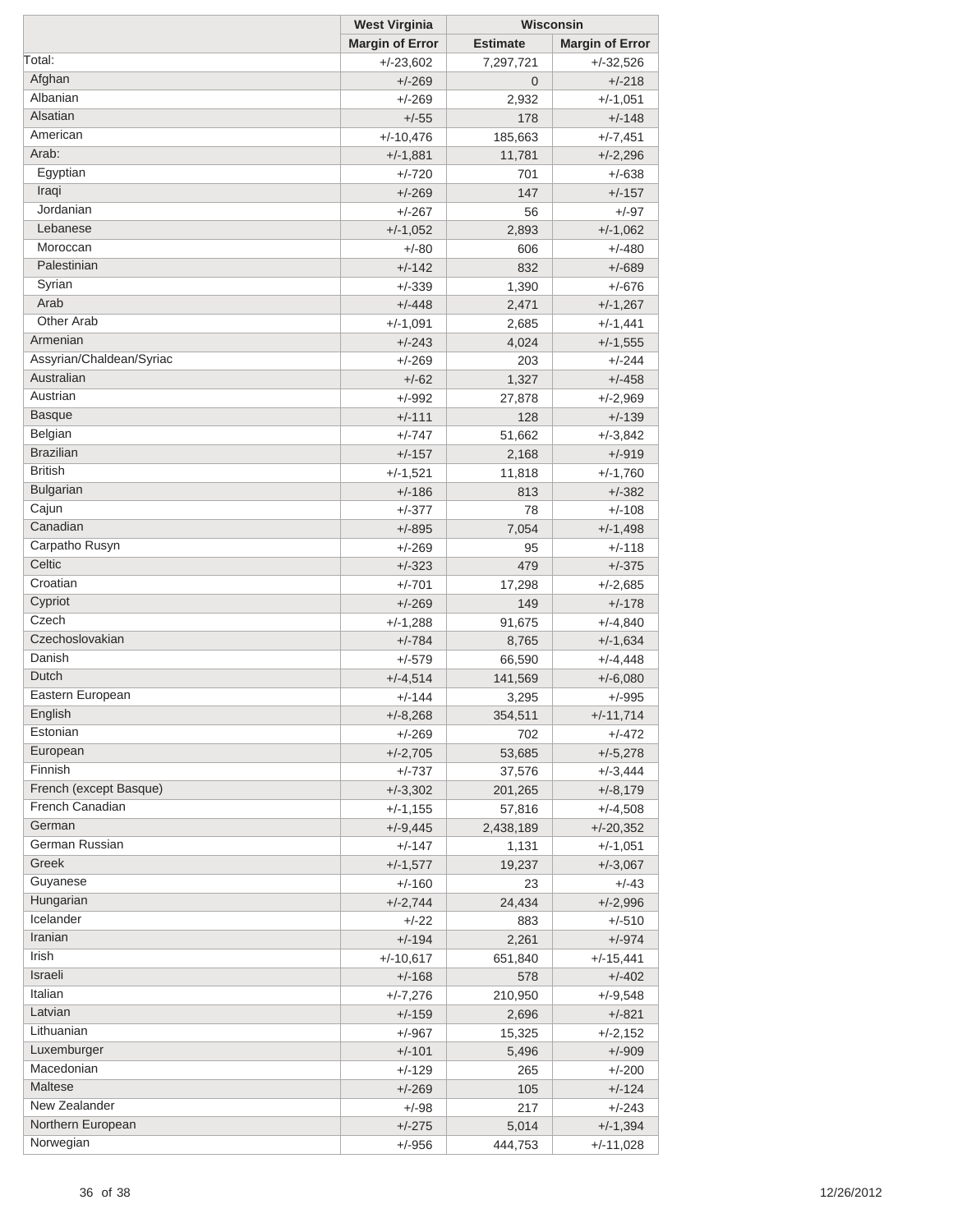|                                       | <b>West Virginia</b>   |                 | Wisconsin              |  |
|---------------------------------------|------------------------|-----------------|------------------------|--|
|                                       | <b>Margin of Error</b> | <b>Estimate</b> | <b>Margin of Error</b> |  |
| Pennsylvania German                   | $+/-396$               | 8,022           | $+/-2,649$             |  |
| Polish                                | $+/-3,547$             | 526,146         | $+/-11,885$            |  |
| Portuguese                            | $+/-339$               | 2,605           | $+/-1,323$             |  |
| Romanian                              | $+/-459$               | 5,717           | $+/-1,576$             |  |
| Russian                               | $+/-1,723$             | 39,003          | $+/-2,855$             |  |
| Scandinavian                          | $+/-472$               | 18,348          | $+/-2,496$             |  |
| Scotch-Irish                          | $+/-4,765$             | 25,695          | $+/-2,591$             |  |
| Scottish                              | $+/-4,425$             | 63,082          | $+/-3,806$             |  |
| Serbian                               | $+/-818$               | 8,375           | $+/-1,799$             |  |
| Slavic                                | $+/-815$               | 3,286           | $+/-816$               |  |
| Slovak                                | $+/-1,279$             | 13,432          | $+/-1,924$             |  |
| Slovene                               | $+/-575$               | 8,663           | $+/-1,815$             |  |
| Soviet Union                          | $+/-269$               | 47              | $+/-76$                |  |
| Subsaharan African:                   | $+/-1,350$             | 25,553          | $+/-4,662$             |  |
| Cape Verdean                          | $+/-269$               | $\overline{0}$  | $+/-218$               |  |
| Ethiopian                             | $+/-157$               | 378             | $+/-260$               |  |
| Ghanaian                              | $+/-98$                | 459             | $+/-520$               |  |
| Kenyan                                | $+/-199$               | 617             | $+/-896$               |  |
| Liberian                              | $+/-222$               | 529             | $+/-589$               |  |
| Nigerian                              | $+/-281$               | 2,597           | $+/-1,362$             |  |
| Senegalese                            | $+/-269$               | 56              | $+/-93$                |  |
| Sierra Leonean                        | $+/-269$               | 0               | $+/-218$               |  |
| Somalian                              | $+/-269$               | 549             | $+/-645$               |  |
| South African                         | $+/-269$               | 773             | $+/-678$               |  |
| Sudanese                              | $+/-269$               | 248             | $+/-390$               |  |
| Ugandan                               | $+/-269$               | 0               | $+/-218$               |  |
| Zimbabwean                            | $+/-269$               | $\overline{0}$  | $+/-218$               |  |
| African                               | $+/-1,369$             | 18,964          | $+/-4,265$             |  |
| Other Subsaharan African              | $+/-115$               | 383             | $+/-336$               |  |
| Swedish                               | $+/-1,600$             | 143,740         | $+/-6,656$             |  |
| <b>Swiss</b>                          | $+/-921$               | 60,889          | $+/-4,227$             |  |
| Turkish                               | $+/-738$               | 1,697           | $+/-1,061$             |  |
| Ukrainian                             | $+/-1,075$             | 9,796           | $+/-1,653$             |  |
| Welsh                                 | $+/-2,434$             | 25,833          | $+/-2,021$             |  |
| West Indian (except Hispanic groups): | $+/-730$               | 5,623           | $+/-1,631$             |  |
| Bahamian                              | +/-84                  | 312             | $+/-4/5$               |  |
| Barbadian                             | $+/-269$               | 176             | $+/-229$               |  |
| Belizean                              | $+/-269$               | 274             | $+/-432$               |  |
| Bermudan                              | $+/-143$               | $\mathbf 0$     | $+/-218$               |  |
| <b>British West Indian</b>            | $+/-265$               | 31              | $+/-49$                |  |
| Dutch West Indian                     | $+/-409$               | 656             | $+/-698$               |  |
| Haitian                               | $+/-269$               | 1,146           | $+/-756$               |  |
| Jamaican                              | $+/-438$               | 2,330           | $+/-917$               |  |
| Trinidadian and Tobagonian            | $+/-269$               | 93              | $+/-113$               |  |
| U.S. Virgin Islander                  | $+/-269$               | $\mathbf 0$     | $+/-218$               |  |
| West Indian                           | $+/-140$               | 605             | $+/-406$               |  |
| Other West Indian                     | $+/-269$               | $\mathbf 0$     | $+/-218$               |  |
| Yugoslavian                           | $+/-526$               | 6,801           | $+/-1,994$             |  |
| Other groups                          | $+/-9,078$             | 1,128,794       | $+/-13,203$            |  |

Data are based on a sample and are subject to sampling variability. The degree of uncertainty for an estimate arising from sampling variability is represented through the use of a margin of error. The value shown here is the 90 percent margin of error. The margin of error can be interpreted roughly as providing a 90 percent probability that the interval defined by the estimate minus the margin of error and the estimate plus the margin of error (the lower and upper confidence bounds) contains the true value. In addition to sampling variability, the ACS estimates are subject to nonsampling error (for a discussion of nonsampling variability, see Accuracy of the Data). The effect of nonsampling error is not represented in these tables.

Starting in 2008, the Scotch-Irish category does not include Irish-Scotch. People who reported Irish-Scotch ancestry are classified under "Other groups," whereas in 2007 and earlier they were classified as Scotch-Irish.